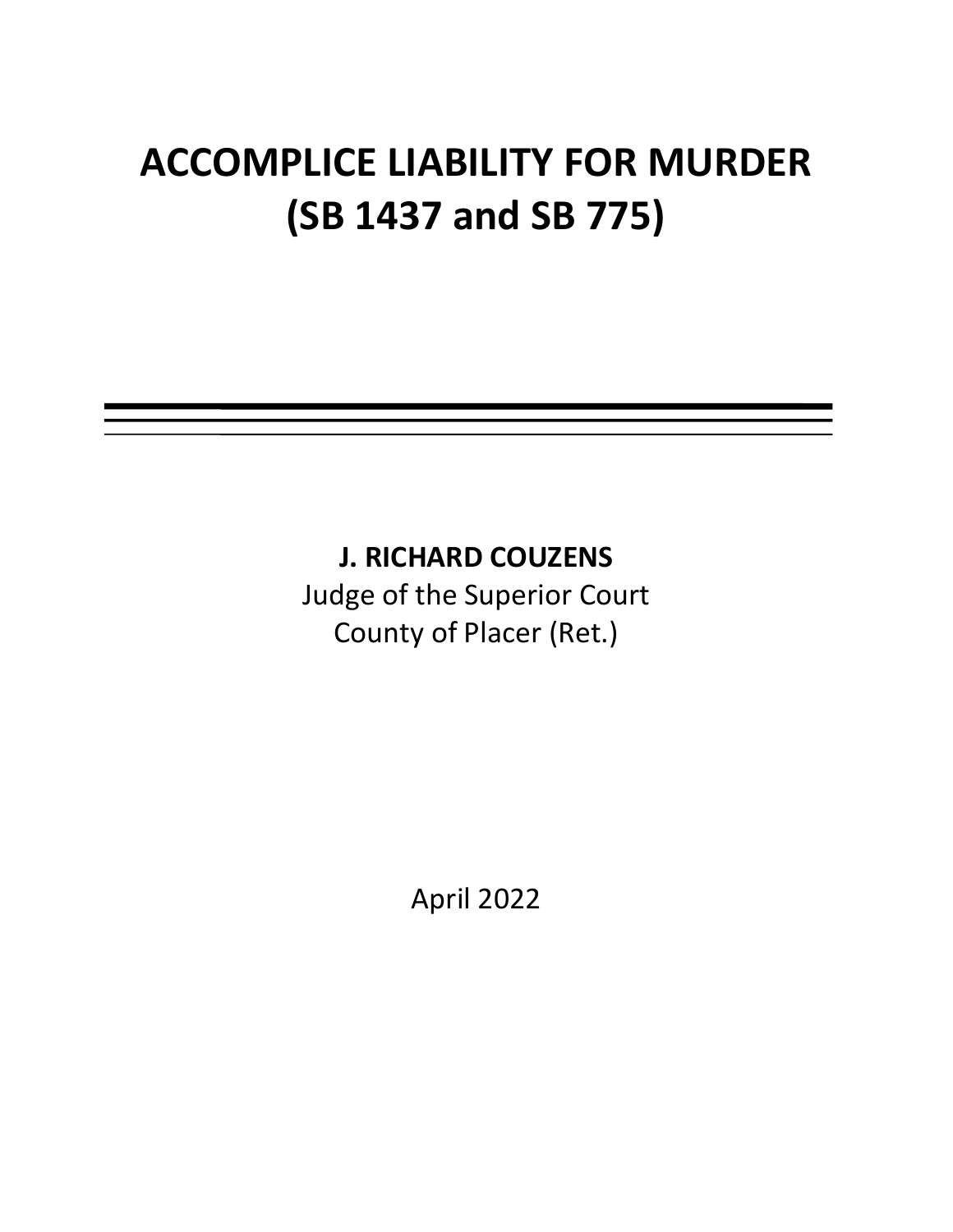# **TABLE OF CONTENTS**

| Ι. |                                                                                                                                                                          |  |  |  |  |
|----|--------------------------------------------------------------------------------------------------------------------------------------------------------------------------|--|--|--|--|
| П. |                                                                                                                                                                          |  |  |  |  |
|    | В.<br>$C_{1}$                                                                                                                                                            |  |  |  |  |
|    | The application of <i>Estrada</i> to persons sentenced prior to January 1, 2019 8<br>В.<br>$C_{\cdot}$                                                                   |  |  |  |  |
|    | 1.<br>Defendant is not the killer, but aided the killing (§ 189, subd. (e)(2))  12<br>2.<br>Defendant was a major participant in the crime and acted with reckless<br>3. |  |  |  |  |
|    | 4.                                                                                                                                                                       |  |  |  |  |
|    | V. ELIMINATION OF THE NATURAL AND PROBABLE CONSEQUENCES DOCTRINE  16                                                                                                     |  |  |  |  |
|    | VI. OTHER ISSUES RELATED TO AMENDMENT OF SECTIONS 188 AND 189  18                                                                                                        |  |  |  |  |
|    | The relationship between the felony-murder rule and special circumstance felony-<br>В.                                                                                   |  |  |  |  |
|    |                                                                                                                                                                          |  |  |  |  |
|    | 1. Persons currently serving a term for murder, attempted murder                                                                                                         |  |  |  |  |
|    |                                                                                                                                                                          |  |  |  |  |
|    | В.<br>C.                                                                                                                                                                 |  |  |  |  |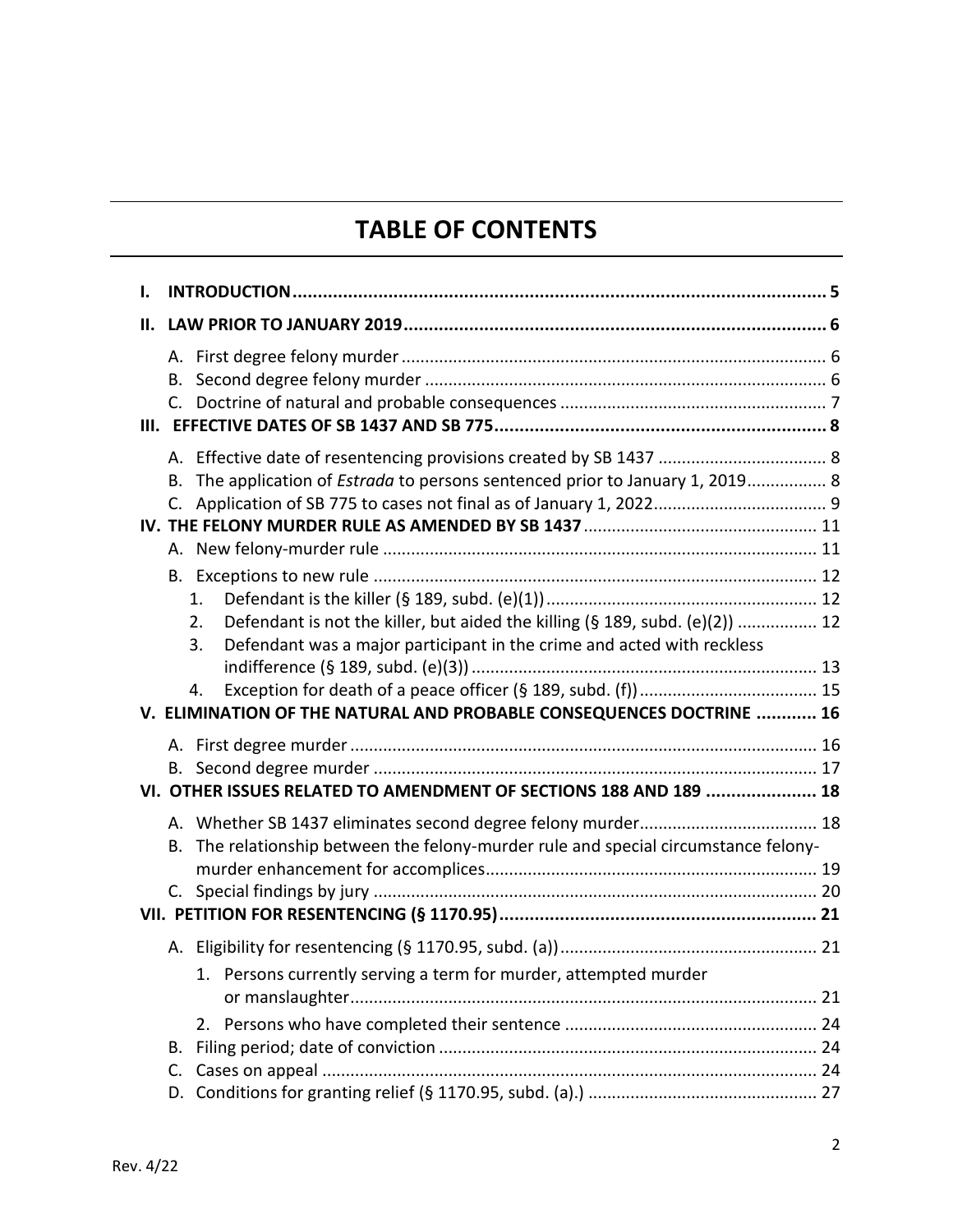| Е. |    |                                                                                |  |  |
|----|----|--------------------------------------------------------------------------------|--|--|
| F. |    |                                                                                |  |  |
| G. |    |                                                                                |  |  |
| Н. |    | Procedure for the review of the petition and issuance of order to              |  |  |
|    |    |                                                                                |  |  |
|    |    |                                                                                |  |  |
|    |    | a.                                                                             |  |  |
|    |    | b.                                                                             |  |  |
|    | 2. |                                                                                |  |  |
|    |    | a.                                                                             |  |  |
|    |    | b.                                                                             |  |  |
|    |    | $C_{\cdot}$                                                                    |  |  |
|    |    | Consideration of the response by the prosecution and reply by petitioner<br>d. |  |  |
|    |    |                                                                                |  |  |
|    |    | e.                                                                             |  |  |
|    |    | f.                                                                             |  |  |
|    |    | Prior finding of allegation under section 190.2, subdivision (d)  46<br>g.     |  |  |
|    |    | h.                                                                             |  |  |
|    |    | i.                                                                             |  |  |
|    | 3. | Hearing on the merits of the petition (§ 1170.95, subd. (d)(1)) 50             |  |  |
|    |    | a.                                                                             |  |  |
|    |    | b.                                                                             |  |  |
|    |    | C <sub>1</sub>                                                                 |  |  |
|    |    | d.                                                                             |  |  |
|    | 4. | Relief granted by the court and resentencing (§ 1170.95, subd. (d)(3).)  57    |  |  |
|    |    | a.                                                                             |  |  |
|    |    | b.                                                                             |  |  |
| I. |    |                                                                                |  |  |
| J. |    |                                                                                |  |  |
|    |    |                                                                                |  |  |
|    |    | A. SB 1437 is not an invalid amendment of Propositions 7 and 115  69           |  |  |
| В. |    |                                                                                |  |  |
|    |    |                                                                                |  |  |
|    |    | D. People may not raise challenge based on denial of petitioner's rights  72   |  |  |
|    |    |                                                                                |  |  |
|    |    | APPENDIX II: CHECKLIST FOR HEARING UNDER PEN. CODE, § 1170.95 78               |  |  |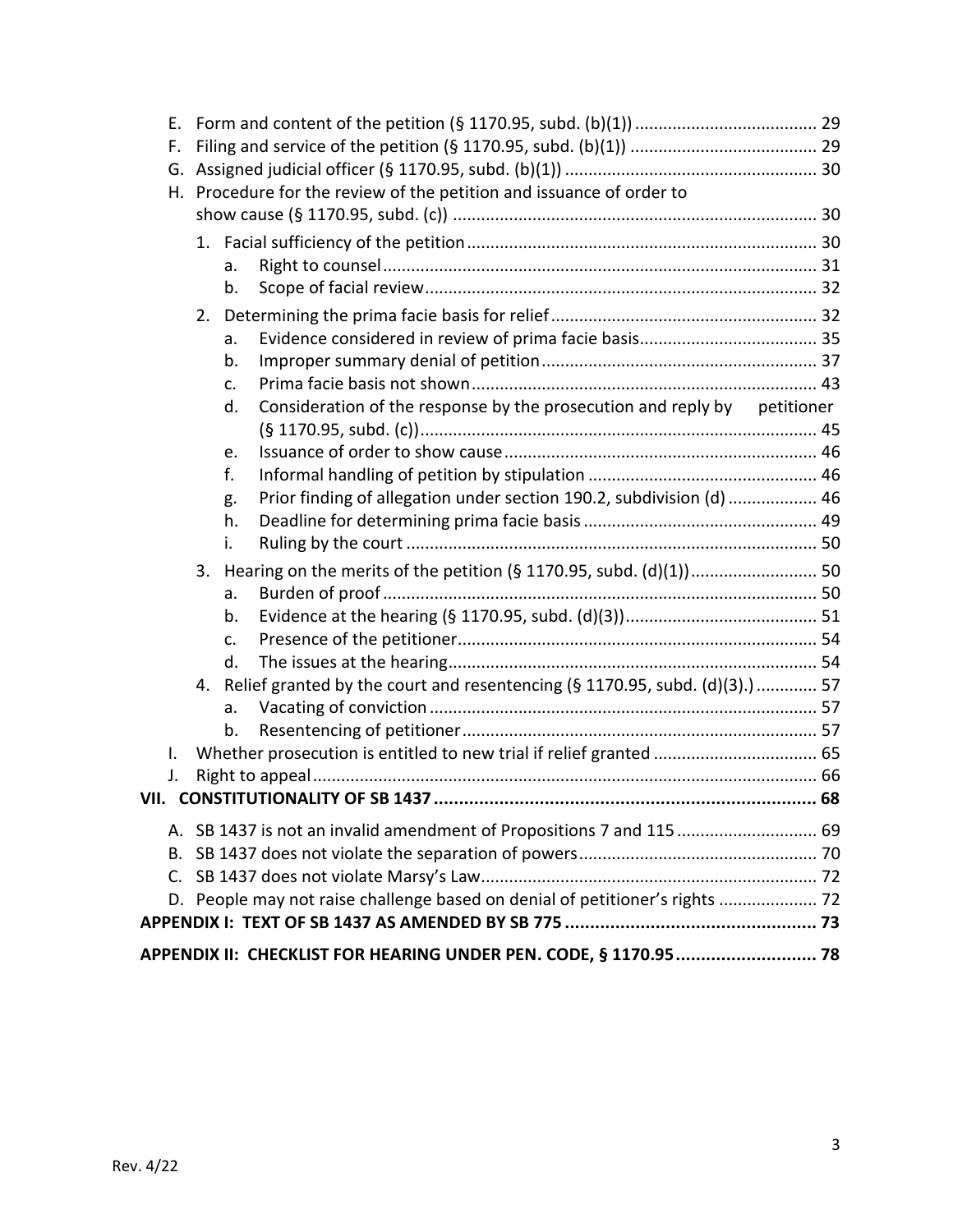#### **ACKNOWLEDGMENTS**

Substantial contributions were made to this memorandum by the Los Angeles Superior Court, particularly by Hon. William C. Ryan.

Copyright © 2022 Barrister Press Permission is granted to copy and distribute these materials to the judges and staff of the California judiciary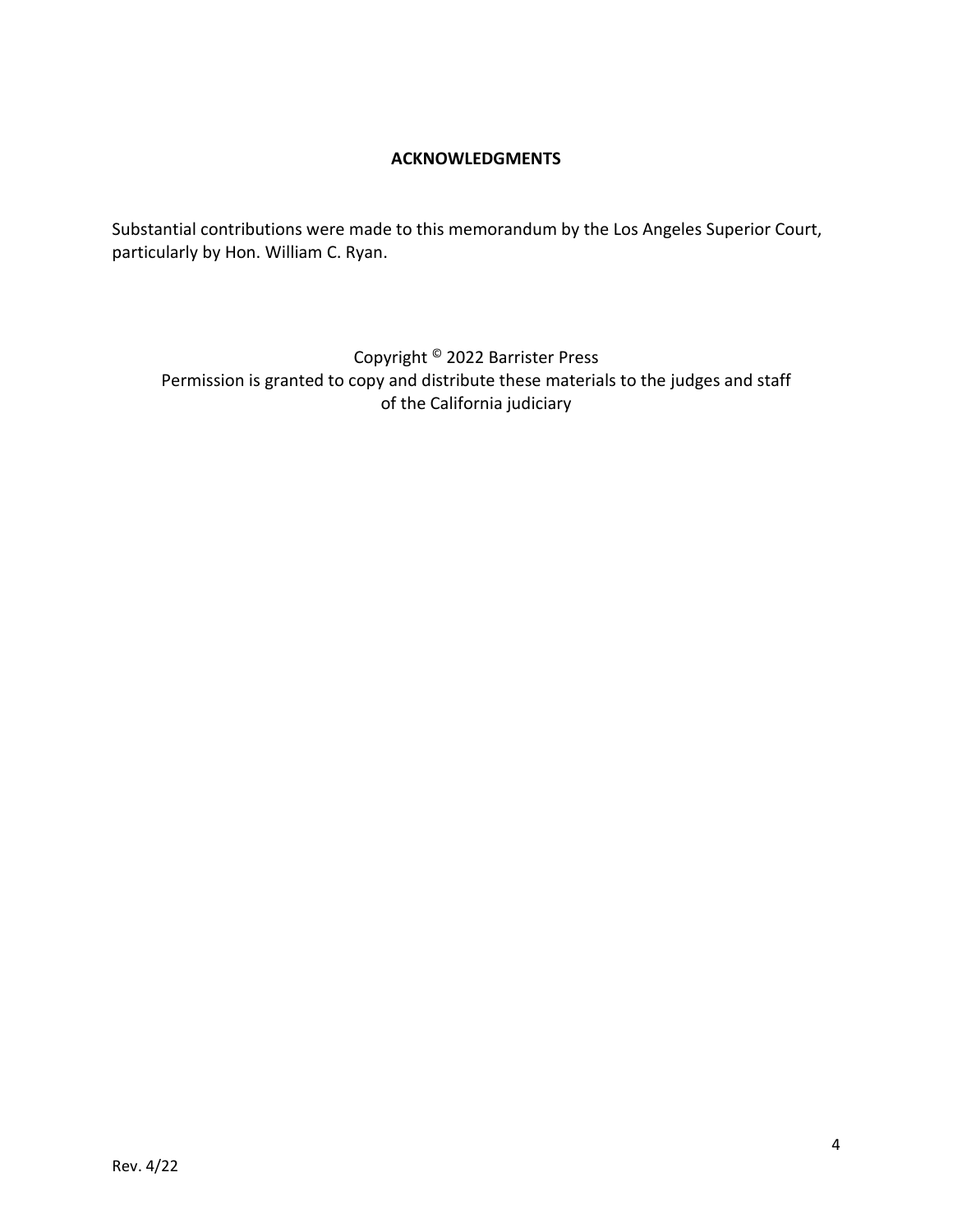#### **I. INTRODUCTION**

Senate Bill No. 1437 (2017-2018 Reg. Sess.) (SB 1437), enacted by the Legislature and effective January 1, 2019, made substantial changes to the law relating to the liability of an accomplice under California's felony-murder rule and doctrine of natural and probable consequences. <sup>1</sup> The legislation has three primary components: (1) a restriction on the ability to prosecute a person for murder when the person is not the actual killer; (2) elimination of the "natural and probable consequences" doctrine applicable to murder, and, possible elimination of second degree felony murder; and (3) the establishment of a resentencing procedure in Penal Code, section 1170.95<sup>2</sup> for certain persons convicted of murder under the law prior to January 1, 2019.

Briefly summarized, SB 1437 requires a principal in the commission of murder to act with malice aforethought unless the defendant was a participant in the commission or attempted commission of a designated felony where a person was killed *and either* (1) the defendant was the actual killer; (2) the defendant was not the actual killer but, *with intent to kill*, aided, abetted, counseled, commanded, induced, solicited, requested, or assisted the actual killer in committing murder in the first degree; or (3) the defendant was a major participant in the underlying designated felony *and* acted with reckless indifference to human life. Malice may not be imputed to the defendant simply from participation in the designated crime.

Section 1170.95 has been further amended. Senate Bill No. 775 (2021-2022 Reg. Leg. Sess.) (SB 775), amends section 1170.95 regarding the procedure for resolving motions requesting resentencing based on the change of the law relating to accomplice liability. Section 1 of SB 775 states the Legislature's intent:

"The Legislature finds and declares that this legislation does all of the following:

- (a) Clarifies that persons who were convicted of attempted murder or manslaughter under a theory of felony murder and the natural probable consequences doctrine are permitted the same relief as those persons convicted of murder under the same theories.
- (b) Codifies the holdings of *People v. Lewis* (2021) 11 Cal.5th 952, 961-970, regarding petitioners' right to counsel and the standard for determining the existence of a prima facie case.

<sup>1</sup> Appendix I, *infra*, contains the full text of SB 1437 as amended by SB 775.

<sup>&</sup>lt;sup>2</sup> Unless otherwise indicated, all further statutory references are to the Penal Code.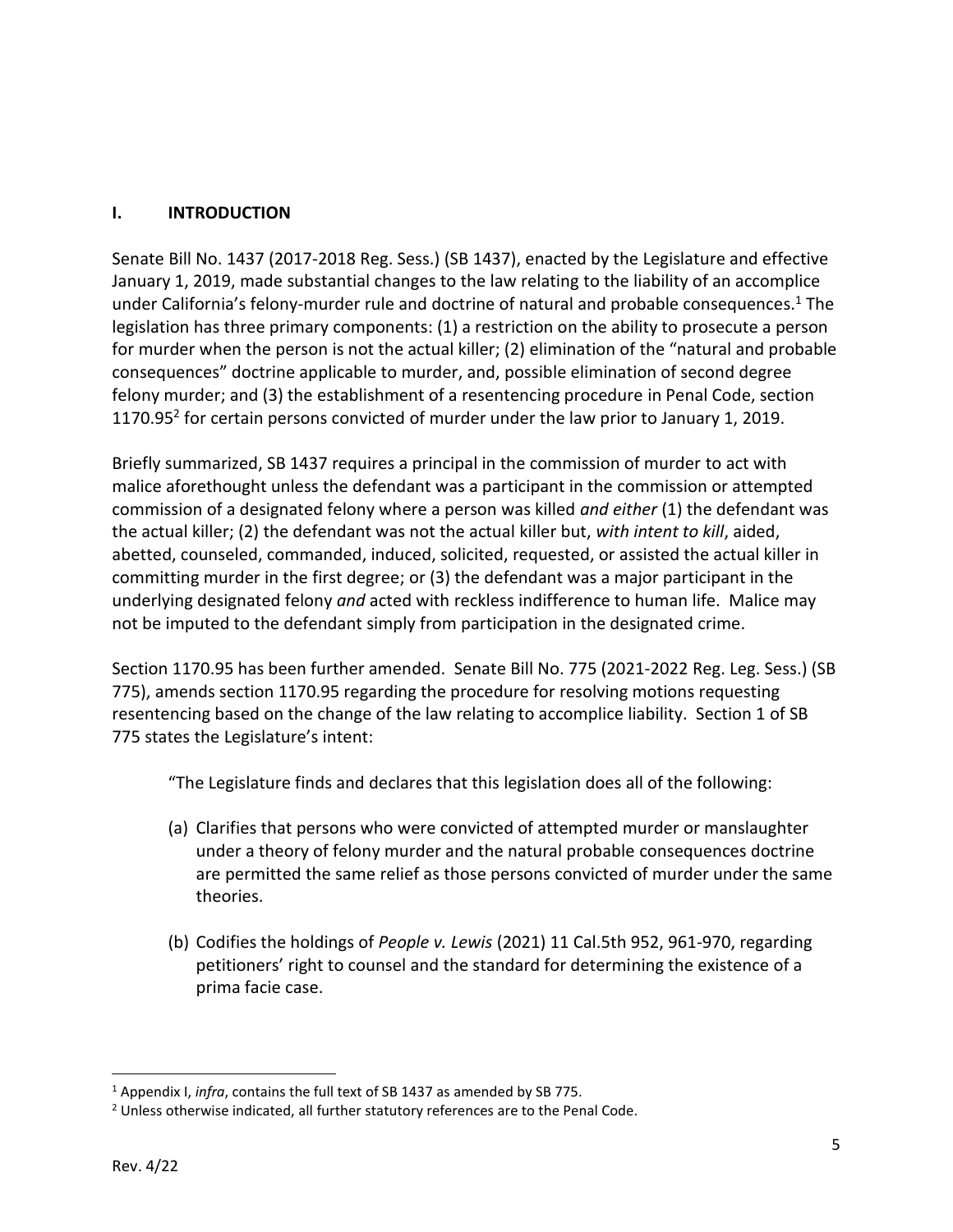- (c) Reaffirms that the proper burden of proof at a resentencing hearing under this section is proof beyond a reasonable doubt.
- (d) Addresses what evidence a court may consider at a resentencing hearing (clarifying the discussion in *People v. Lewis*, *supra*, at pp. 970-972)."

# **II. LAW PRIOR TO JANUARY 2019**

"Murder" is defined in section 187, subdivision (a), as "the unlawful killing of a human being, or a fetus, with malice aforethought." Malice "may be express or implied. It is express when there is manifested a deliberate intention unlawfully to take away the life of a fellow creature. It is implied when no considerable provocation appears, or when the circumstances attending the killing show an abandoned and malignant heart." (§ 188.)

# **A. First degree felony murder**

Murder may be of the first or second degree: "All murder that is perpetrated by means of a destructive device or explosive, a weapon of mass destruction, knowing use of ammunition designed primarily to penetrate metal or armor, poison, lying in wait, torture, or by any other kind of willful, deliberate, and premeditated killing, *or that is committed in the perpetration of, or attempt to perpetrate, arson, rape, carjacking, robbery, burglary, mayhem, kidnapping, train wrecking, or any act punishable under Section 206* [torture]*, 286* [sodomy]*, 287* [oral copulation]*, 288* [lewd act on a child]*, or 289* [sexual penetration]*, or former section 288a*, *<sup>4</sup>* or murder that is perpetrated by means of discharging a firearm from a motor vehicle, intentionally at another person outside of the vehicle with the intent to inflict death, is murder of the first degree." (§ 189, subd. (a), italics added.) "All other kinds of murders are of the second degree." (*Id*., subd. (b).)

The reference in section 189 to the designated crimes comprises the California first degree felony-murder rule. If the killing occurs while committing one of the designated crimes, a showing of actual malice in not required. (*People v. Dillon* (1983) 34 Cal.3d 441, 450, 475 (*Dillon*).) "Under the felony-murder rule, a killing, whether intentional or unintentional, is first degree murder if committed in the perpetration of, or the attempt to perpetrate, certain serious felonies. (Citations.) The ordinary mental-state elements of first degree murder—malice and premeditation—are eliminated by the doctrine. The only criminal intent required to be proved is the specific intent to commit the particular underlying felony." (*People v. Chavez* (2004) 118 Cal.App.4th 379, 385 (*Chavez*).)

# **B. Second degree felony murder**

A defendant also may be convicted of second degree felony murder. The Supreme Court explained the distinction between first degree and second degree felony murder in *People v.* 

<sup>4</sup> Section 288a has been amended and renumbered by SB 1494 as section 287, effective January 1, 2019.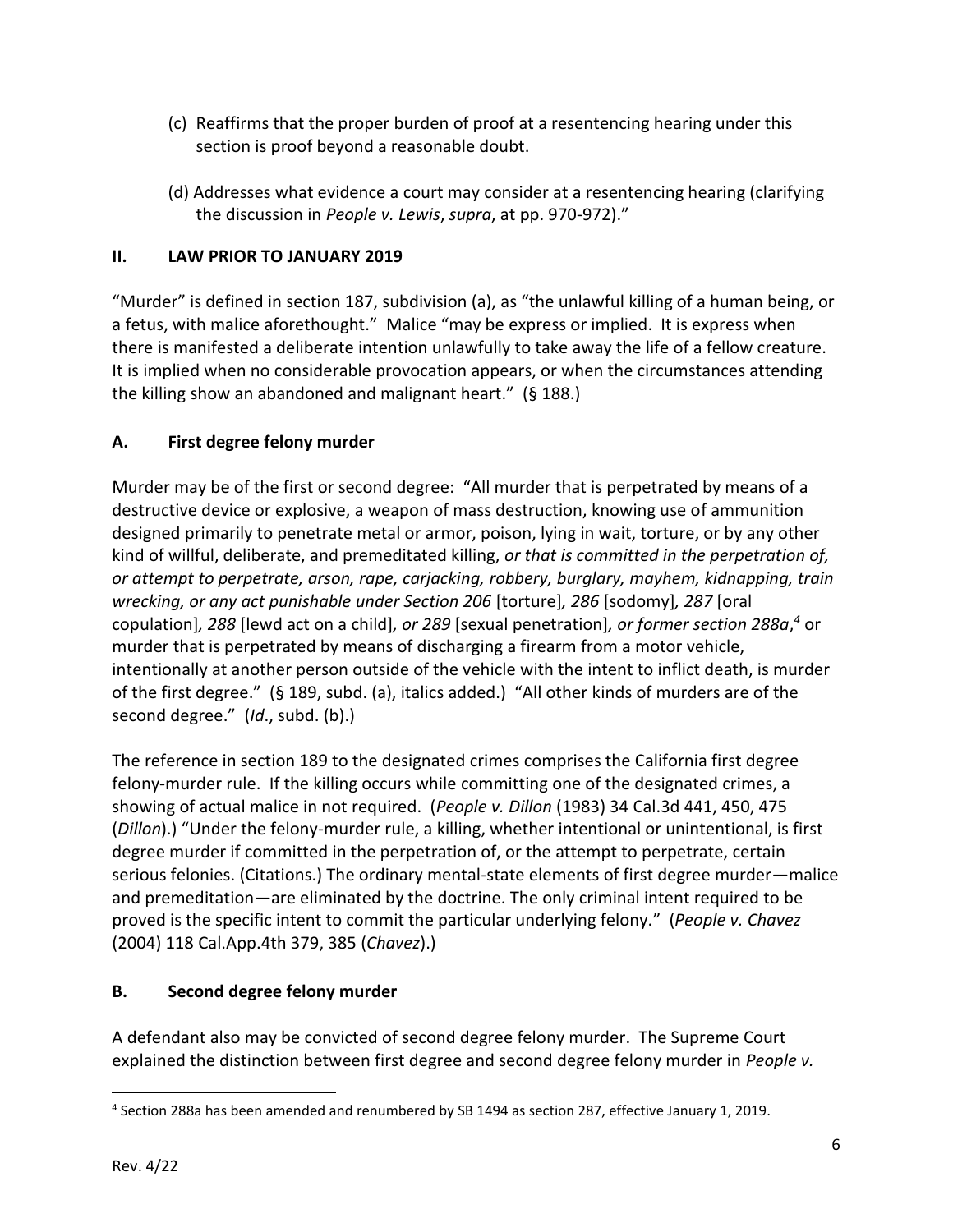*Chun* (2009) 45 Cal.4th 1172 (*Chun*): "We have said that first degree felony murder is a 'creation of statute' (i.e., § 189) but, because no statute specifically describes it, that second degree felony murder is a 'common law doctrine.' [Citation.] First degree felony murder is a killing during the course of a felony specified in section 189, such as rape, burglary, or robbery. Second degree felony murder is 'an unlawful killing in the course of the commission of a felony that is inherently dangerous to human life but is not included among the felonies enumerated in section 189 . . . .' [Citation.] [¶] In [*People v. Patterson* (1989) 49 Cal.3d 615]*,* Justice Kennard explained the reasoning behind and the justification for the second degree felony-murder rule: 'The second degree felony-murder rule eliminates the need for the prosecution to establish the *mental* component [of conscious-disregard-for-life malice]. The justification therefor is that, when society has declared certain inherently dangerous conduct to be felonious, a defendant should not be allowed to excuse himself by saying he was unaware of the danger to life because, by declaring the conduct to be felonious, society has warned him of the risk involved. The *physical* requirement, however, remains the same; by committing a felony inherently dangerous to life, the defendant has committed "an act, the natural consequences of which are dangerous to life" [citation], thus satisfying the physical component of implied malice.' [Citation.]" (*Chun*, at p. 1182, italics original.)

#### **C. Doctrine of natural and probable consequences**

The doctrine of natural and probable consequences addresses the liability of an aider and abettor for a crime occurring during the commission of an intended offense. As our Supreme Court explained: "It is important to bear in mind that an aider and abettor's liability for criminal conduct is of two kinds. First, an aider and abettor with the necessary mental state is guilty of the intended crime. Second, under the natural and probable consequences doctrine, an aider and abettor is guilty not only of the intended crime, but also 'for any other offense that was a "natural and probable consequence" of the crime aided and abetted' [Citation.] Thus, for example, if a person aids and abets only an intended assault, but a murder results, that person may be guilty of that murder, even if unintended, if it is a natural and probable consequence of the intended assault. [Citation.]" (*People v. McCoy* (2001) 25 Cal.4th 1111, 1117 (*McCoy*).)

"We have described the mental state required of an aider and abettor as 'different from the mental state necessary for conviction as the actual perpetrator.' [Citation.] The difference, however, does not mean that the mental state of an aider and abettor is less culpable than that of the actual perpetrator. On the contrary, outside of the natural and probable consequences doctrine, an aider and abettor's mental state must be at least that required of the direct perpetrator. 'To prove that a defendant is an accomplice . . . the prosecution must show that the defendant acted "with knowledge of the criminal purpose of the perpetrator *and* with an intent or purpose either of committing, or of encouraging or facilitating commission of, the offense." [Citation.] When the offense charged is a specific intent crime, the accomplice must "share the specific intent of the perpetrator"; this occurs when the accomplice "knows the full extent of the perpetrator's criminal purpose and gives aid or encouragement with the intent or purpose of facilitating the perpetrator's commission of the crime." [Citation.]' [Citation.]" (*McCoy*, *supra*, 25 Cal.4th at pp. 1117–1118, italics original.)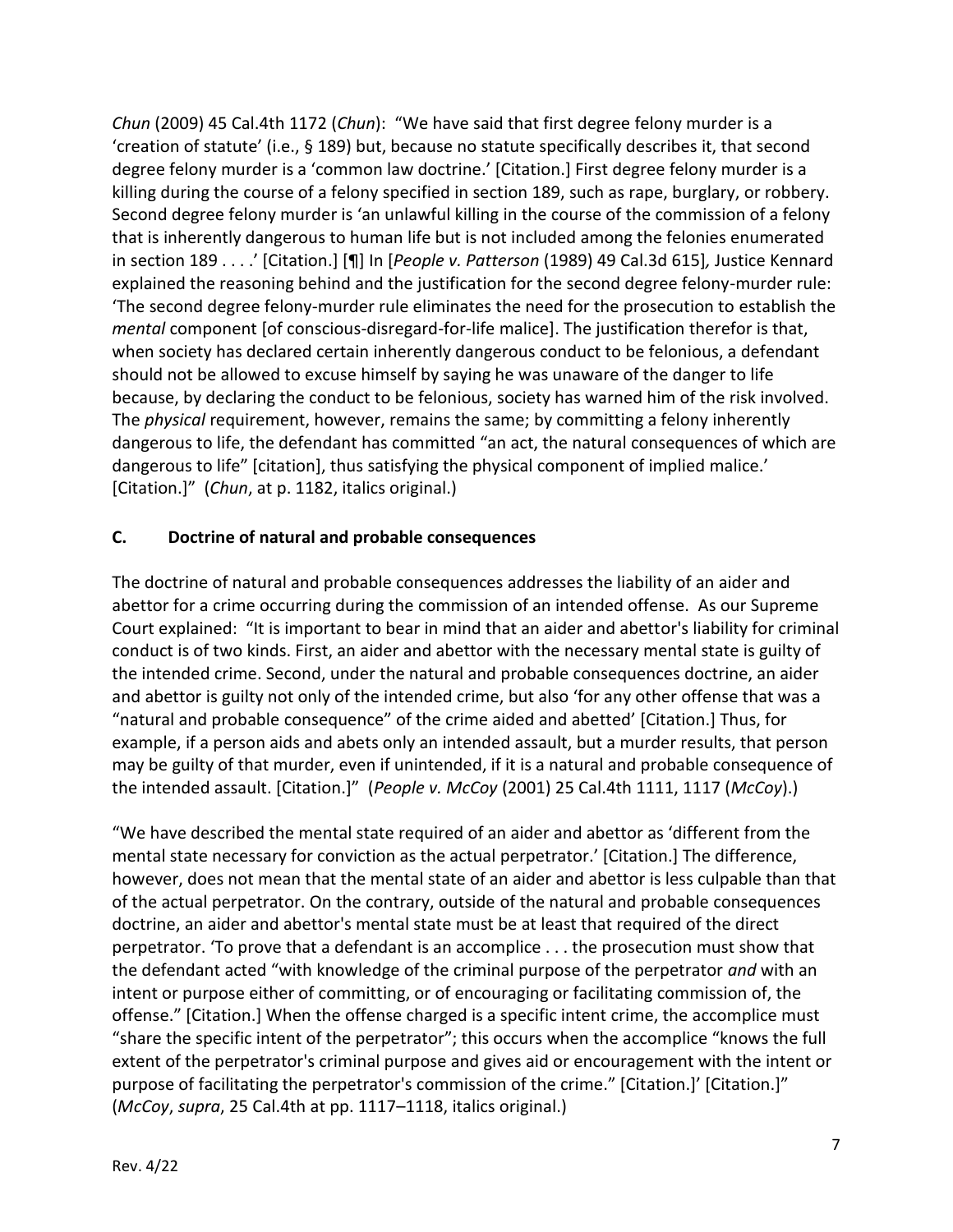"The natural and probable consequences doctrine 'allows an aider and abettor to be convicted of murder, without malice, even where the target offense is not an inherently dangerous felony.' [Citation.]" (*People v. Sanchez* (2013) 221 Cal.App.4th 1012, 1026.)

In *People v. Chiu* (2014) 59 Cal.4th 155 (*Chiu*), our Supreme Court held "an aider and abettor may not be convicted of first degree *premeditated* murder under the natural and probable consequences doctrine. Rather, his or her liability for that crime must be based on direct aiding and abetting principles. [Citation.]" (*Chiu,* at pp. 158–159, italics original.) Accordingly, persons convicted of murder based on the doctrine of natural and probable consequences will be deemed to have been convicted of murder in the second degree.

The natural and probable consequences doctrine can apply to any crime committed during the commission of another crime (the "target" offense). The doctrine is most frequently applied in homicide cases.

# **III. EFFECTIVE DATES OF SB 1437 AND SB 775**

SB 1437 was passed by the Legislature and signed by the governor on September 30, 2018. Because the legislation contains no form of a "savings clause" requiring a different effective date, the legislation became effective on January 1, 2019. (*People v. Henderson* (1980) 107 Cal.App.3d 475, 488.) Accordingly, the statute clearly applies to all crimes occurring on or after that date. Undoubtedly the new provisions also apply to any crimes committed prior to January 1, 2019 but sentenced after that date. (See *People v. Lara* (2019) 6 Cal.5th 1128, 1131, [persons convicted prior to but sentenced after the effective date of Proposition 47 are entitled to be sentenced under the new law].)

#### **A. Effective date of resentencing provisions created by SB 1437**

Section 1170.95, which establishes the right of a defendant convicted under a theory of felony murder or natural and probable consequences to petition for resentencing, became effective on January 1, 2019. The right is granted to "a person convicted" of such crimes without any restriction based on when the crime occurred. Accordingly, the right to request resentencing is available to any person whose conviction is final, regardless of when the crime or conviction occurred.

#### **B. The application of** *Estrada* **to persons sentenced prior to January 1, 2019**

There remains the question of the proper application of SB 1437 to persons who have been found guilty by plea or jury and sentenced prior to January 1, 2019, but whose cases are not final as of that date. The issue is whether the defendant will be entitled to an automatic dismissal of the homicide conviction and resentencing, or whether the defendant must first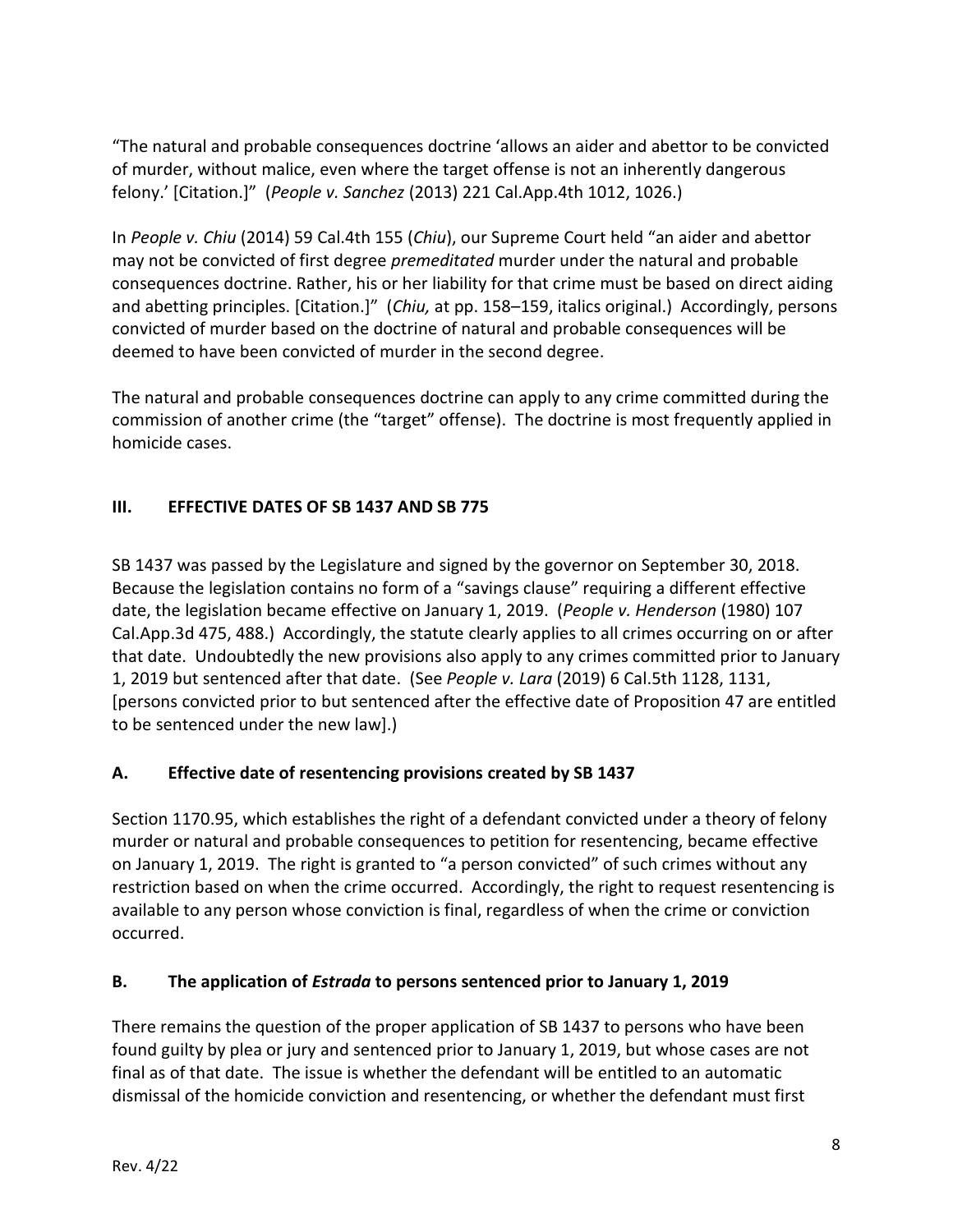apply for dismissal through the provisions of section 1170.95. Whether the amendments made by SB 1437 are applied retroactively to crimes committed prior to January 1, 2019, depends on the application of the seminal case of *In re Estrada* (1965) 63 Cal.2d 740 (*Estrada*).

*People v. Gentile* (2020) 10 Cal.5th 830, holds that a petition pursuant to section 1170.95 is the exclusive means for a defendant to obtain vacatur of a conviction of murder based on the theory of NPC. Because the Legislature created section 1170.95, that section, not *Estrada*, applies. The conviction may not be challenged by direct appeal even though the case was not final at the time AB 1437 was enacted. (*Gentile*, *supra*, 10 Cal.5th at pp. 851-854.)

*People v. Thomas* (2021) 64 Cal.App.5th 924, holds a defendant convicted of murder based on accomplice liability prior to January 1, 2019, but who is sentenced after that date, is entitled to a new trial.

# **C. Application of SB 775 to cases not final as of January 1, 2022**

In anticipation of litigation over the application of *Estrada* to cases not final as of January 1, 2022, the effective date of SB 775, section 1170.95, subdivision (g), provides: "A person convicted of murder, attempted murder, or manslaughter whose conviction is not final may challenge on direct appeal the validity of that conviction based on the changes made to Sections 188 and 189 by Senate Bill 1437 (Chapter 1015 of the Statutes of 2018)." Thus, the change to section 1170.95 clearly will be applicable to any sentence imposed after January 1, 2022, and to any case not final as of January 1, 2022.

Without reference to subdivision (g), *People v. Montes* (2021) 71 Cal.App.5th 1001 (*Montes*], applied the provisions of SB 775 to a case pending appeal. "The first question before us is whether the new legislation—Senate Bill No. 775—applies to appellant's pending appeal. New legislation generally applies to all judgments which are not final as of the effective date of the new statute. [Citations.] Where it is unlikely that a judgment will be final by the effective date of new legislation, courts have remanded matters to the trial courts so that the new statute can be applied after its effective date. [Citation.] [¶] Both parties acknowledge in their supplemental briefs that the order here will not be final until after the effective date of Senate Bill No. 775. To promote judicial economy and efficiency, we opt to apply the revised provisions set forth in Senate Bill No. 775 to appellant's case now. Doing so means that appellant is eligible for resentencing relief under section 1170.95 by virtue of his attempted murder conviction so long as appellant was convicted under a natural and probable consequences theory." (*Montes*, *supra*, 71 Cal.App.5th at pp. 1006-1007.)

*People v. Porter* (2022) 73 Cal.App.5th 644, holds the amendment made by SB 775 to section 1170.95 to add attempted murder as an eligible offense applies to cases not final as of January 1, 2022.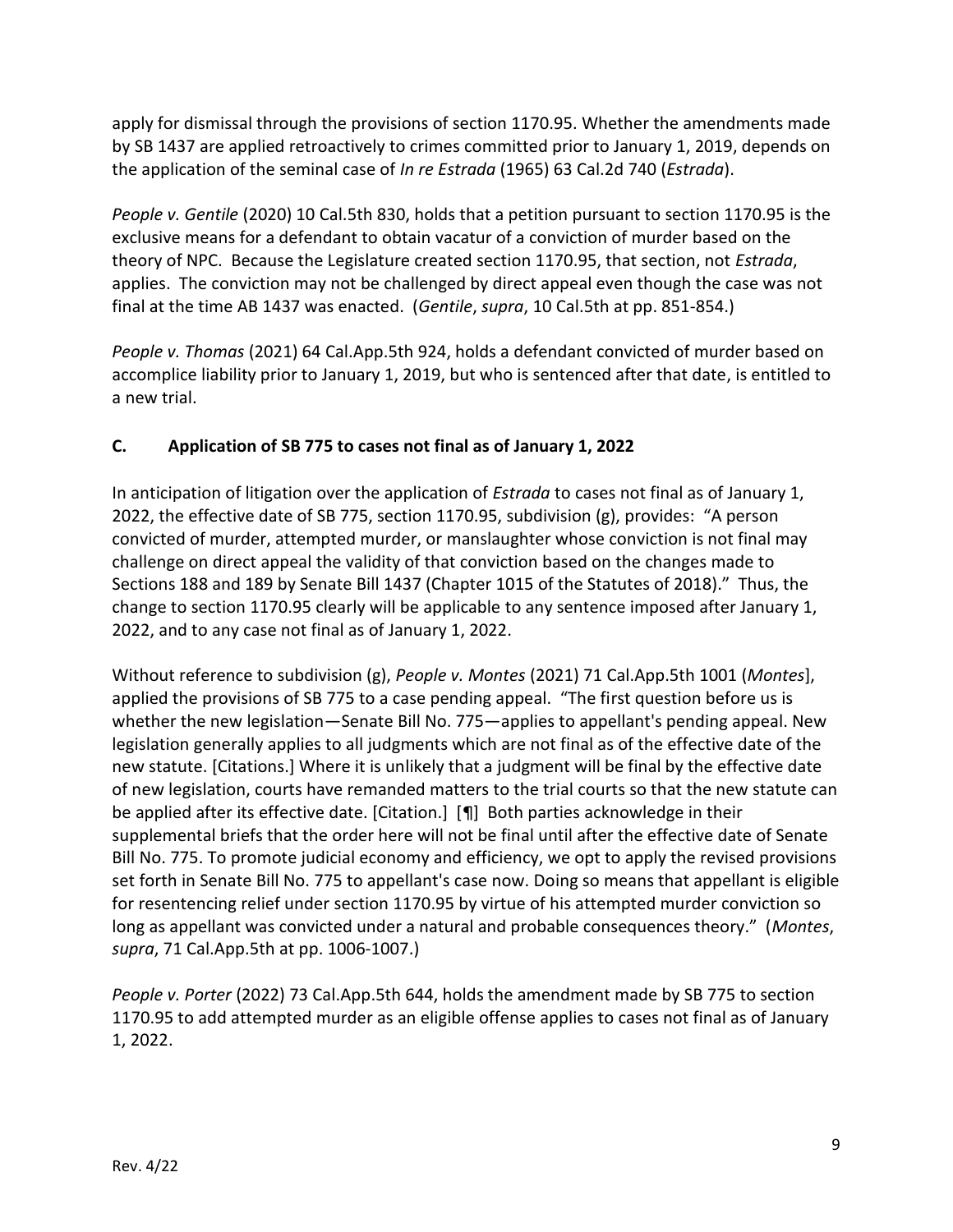#### **IV. AMENDMENT OF FELONY-MURDER RULE**

SB 1437 amends Section 189 in the following material respects:<sup>7</sup>

- (a) All murder that is perpetrated by means of a destructive device or explosive, a weapon of mass destruction, knowing use of ammunition designed primarily to penetrate metal or armor, poison, lying in wait, torture, or by any other kind of willful, deliberate, and premeditated killing, or that is committed in the perpetration of, or attempt to perpetrate, arson, rape, carjacking, robbery, burglary, mayhem, kidnapping, train wrecking, or any act punishable under Section 206, 286, 287<sup>8</sup>, 288, or 289, or murder that is perpetrated by means of discharging a firearm from a motor vehicle, intentionally at another person outside of the vehicle with the intent to inflict death, is murder of the first degree.
- (b) All other kinds of murders are of the second degree.
- (c) As used in this section, the following definitions apply:
	- (1) "Destructive device" has the same meaning as in Section 16460.
	- (2) "Explosive" has the same meaning as in Section 12000 of the Health and Safety Code.

(3) "Weapon of mass destruction" means any item defined in Section 11417.

(d) To prove the killing was "deliberate and premeditated," it is not necessary to prove the defendant maturely and meaningfully reflected upon the gravity of his or her act.

(e) A participant in the perpetration or attempted perpetration of a felony listed in subdivision (a) in which a death occurs is liable for murder only if one of the following is proven:

- (1) The person was the actual killer.
- (2) The person was not the actual killer, but, with the intent to kill, aided, abetted, counseled, commanded, induced, solicited, requested, or

 $7$  Underscored text indicates language added by SB 1437.

<sup>&</sup>lt;sup>8</sup> Former section 288a, oral copulation, was repealed and renumbered by SB 1494 to section 287, effective January 1, 2019.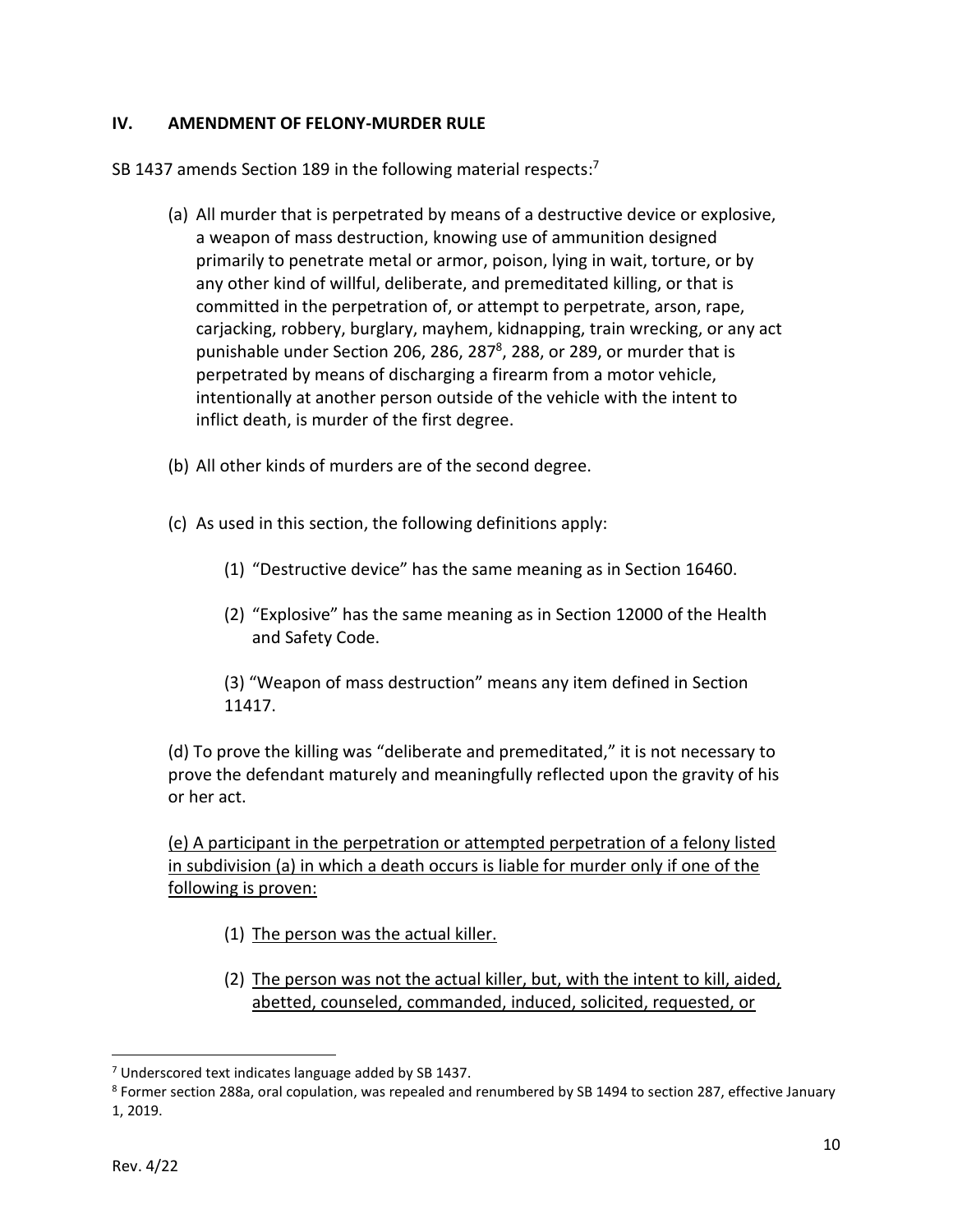assisted the actual killer in the commission of murder in the first degree.

- (3) The person was a major participant in the underlying felony and acted with reckless indifference to human life, as described in subdivision (d) of Section 190.2.
- (4) The victim is a peace officer who was killed while in the course of his or her duties, where the defendant knew or reasonably should have known that the victim was a peace officer engaged in the performance of his or her duties.

(f) Subdivision (e) does not apply to a defendant when the victim is a peace officer who was killed while in the course of his or her duties, where the defendant knew or reasonably should have known that the victim was a peace officer engaged in the performance of his or her duties.

#### **IV. The felony-murder rule as amended by SB 1437**

#### **A. New felony-murder rule**

SB 1437 substantially alters the traditional first degree felony-murder rule by permitting such a conviction only if the defendant commits or attempts to commit one of the designated offenses *and* at least one of the following circumstances is proven:

- (1) The defendant is the actual killer;
- (2) The defendant is not the actual killer, but with the intent to kill, aided, abetted, counseled, commanded, induced, solicited, requested, or assisted the actual killer in the commission of murder in the first degree; or
- (3) The person was a major participant in the underlying felony and acted with reckless indifference to human life, as described in section 190.2, subdivision (d).
- (4) The victim is a peace officer who was killed while in the course of his or her duties, where the defendant knew or reasonably should have known that the victim was a peace officer engaged in the performance of his or her duties.

(§ 189, subds. (e), (f).)

It is important to understand that SB 1437 only changes first degree felony murder with respect to accomplices when the target offense is a felony designated in section 189, subdivision (a).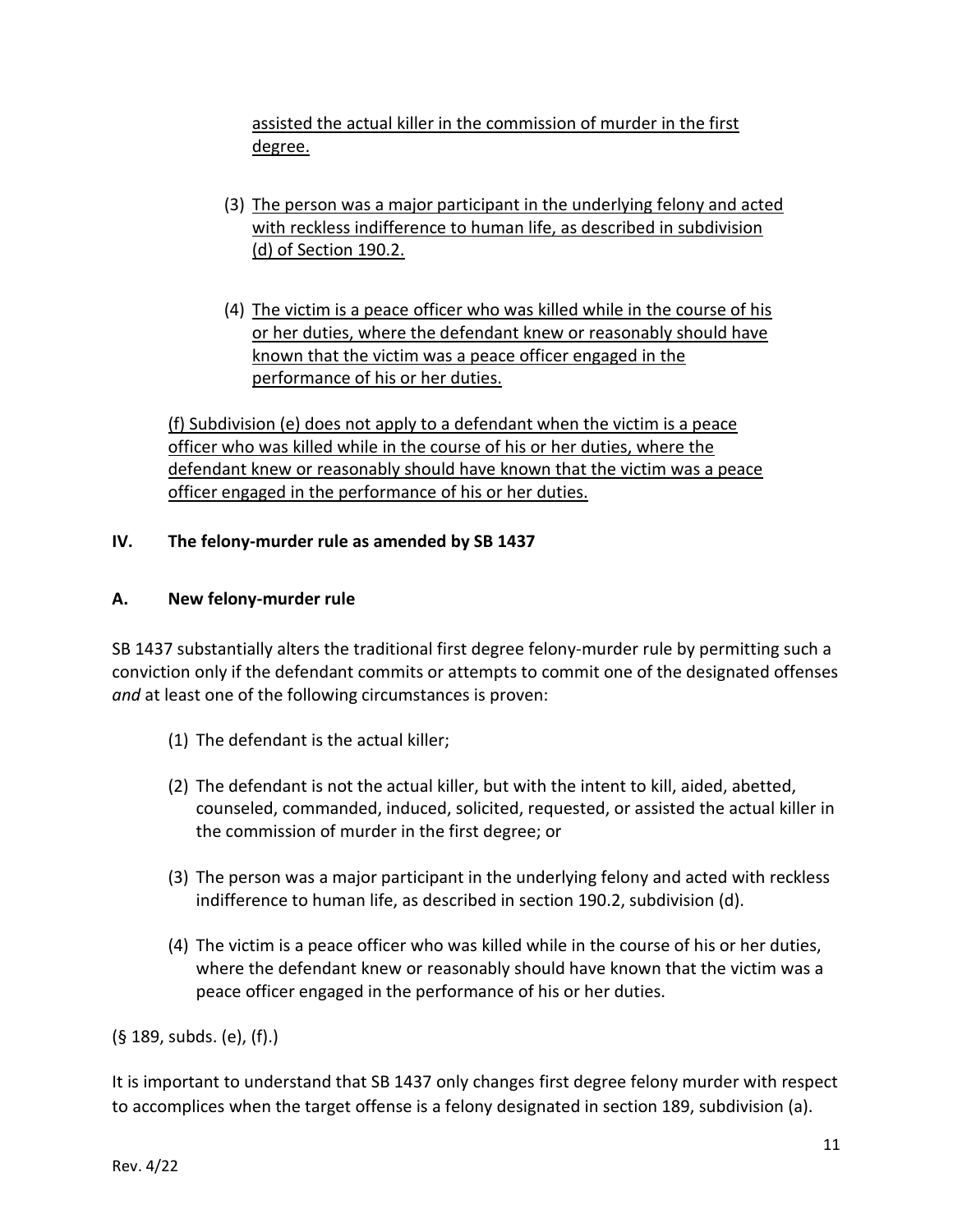The new provisions make no change to the law when the defendant is being prosecuted as a direct accomplice to the crime of murder. As an example, if defendants A and B plan and participate in the crime of robbery and the victim is killed by defendant A, SB 1437 will define the circumstances under which defendant B may be convicted of first degree felony murder. SB 1437, however, makes no change to the liability of defendant B if both defendants A and B planned to murder the victim and it happens that defendant A pulled the trigger – under these circumstances, defendant B may be convicted of murder as a principal in the commission of the crime.

#### **B. Exceptions to new rule**

The following are factual exceptions to the new felony murder rule. If any of these circumstances are proven, the defendant still may be convicted of first degree murder with the application of the felony-murder rule.

#### **1. Defendant is the killer (§ 189, subd. (e)(1))**

The defendant, as a participant in one of the designated crimes, may be convicted of first degree felony murder if the defendant is the actual killer. (§ 189, subd. (e)(1).) The degree of the defendant's participation in the underlying felony is immaterial to the application of the rule. If a person is killed during the commission or attempted commission of one of the designated felonies and the defendant is the killer, the defendant may be convicted of first degree murder. If the killing occurs while committing one of the designated crimes, a showing of actual malice is not required. (*People v. Dillon* (1983) 34 Cal.3d 441, 450, 475.) "Under the felony-murder rule, a killing, whether intentional or unintentional, is first degree murder if committed in the perpetration of, or the attempt to perpetrate, certain serious felonies. (Citations.) The ordinary mental-state elements of first degree murder—malice and premeditation—are eliminated by the doctrine. The only criminal intent required to be proved is the specific intent to commit the particular underlying felony." (*People v. Chavez* (2004) 118 Cal.App.4th 379, 385.)

#### **2. Defendant is not the killer, but aided the killing (§ 189, subd. (e)(2))**

The defendant, as a participant in one of the designated crimes, may be convicted of first degree felony murder if, with the intent to kill, the defendant aided, abetted, counseled, commanded, induced, solicited, requested, or assisted the actual killer in the commission of murder in the first degree. (§ 189, subd. (e)(2).) To apply the felonymurder rule under these circumstances, it need be shown only that in assisting the actual killer, the defendant had the specific intent to kill the victim. As noted in *Dillon* and *Chavez*, a showing of actual malice and premeditation is not required.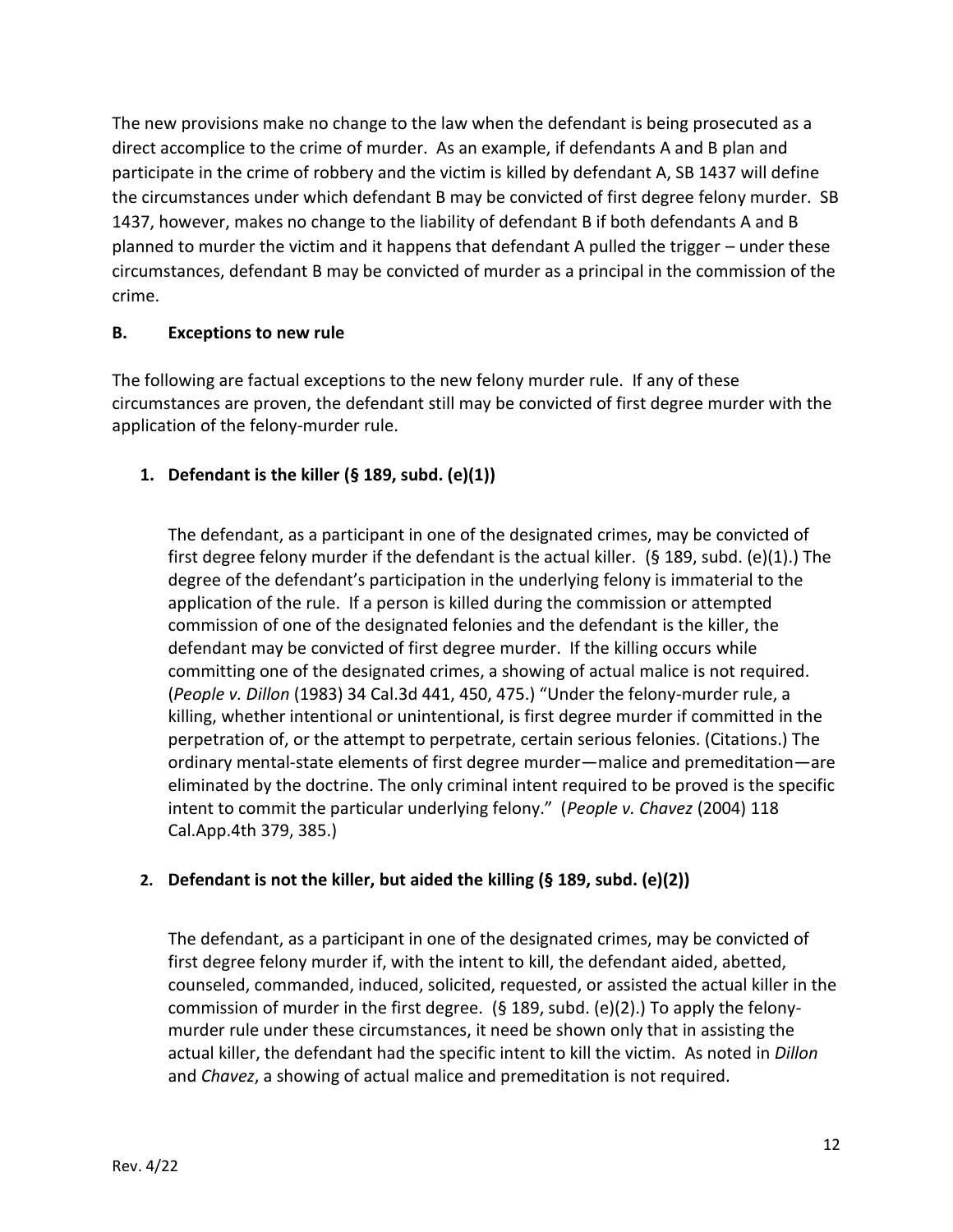The prosecution also must establish that the actual killer committed first degree murder. Presumably this element may be established by proof of the killing with malice and premeditation, or by the fact the actual killer committed the homicide while committing one of the felonies designated in section 189, subdivision (a).

# **3. Defendant was a major participant in the crime and acted with reckless indifference (§ 189, subd. (e)(3))**

The defendant may be convicted of first degree felony murder if he is a major participant in the commission or attempted commission of one of the designated crimes and acts with reckless indifference to human life. (§ 189, subd. (e)(3).) As noted in *Dillon* and *Chavez*, a showing of actual malice and premeditation is not required.

Section 189, subdivision (e)(3), in its reference to "major participant" and "reckless indifference," incorporates the description in section 190.2, subdivision (d): "Notwithstanding subdivision (c), every person, not the actual killer, who, with reckless indifference to human life and as a major participant, aids, abets, counsels, commands, induces, solicits, requests, or assists in the commission of a felony enumerated in paragraph (17) of subdivision (a) which results in the death of some person or persons, and who is found guilty of murder in the first degree therefor, shall be punished by death or imprisonment in the state prison for life without the possibility of parole if a special circumstance enumerated in paragraph (17) of subdivision (a) has been found to be true under Section 190.4." The purpose of the cross-reference in section 189 to the language in section 190.2, subdivision (d), is unclear. However, at least as to the special circumstance allegation under section 190.2, subdivisions (c) and (d), the amendment aligns California law with the United States Supreme Court decision in *Tison v. Arizona* (1987) 481 U.S. 137 (*Tison*).

#### **a. Major participant**

"Major participant" has been variously defined by the appellate courts:

• "We have recently examined the issue of 'under what circumstances an accomplice who lacks the intent to kill may qualify as a major participant so as to be statutorily eligible for the death penalty.' [Citation.] The ultimate question pertaining to being a major participant is 'whether the defendant's participation "in criminal activities known to carry a grave risk of death" [citation] was sufficiently significant to be considered "major" [Citation]' [Citation.] Among the relevant factors in determining this question, we set forth the following: 'What role did the defendant have in planning the criminal enterprise that led to one or more deaths? What role did the defendant have in supplying or using lethal weapons? What awareness did the defendant have of particular dangers posed by the nature of the crime, weapons used, or past experience or conduct of the other participants? Was the defendant present at the scene of the killing, in a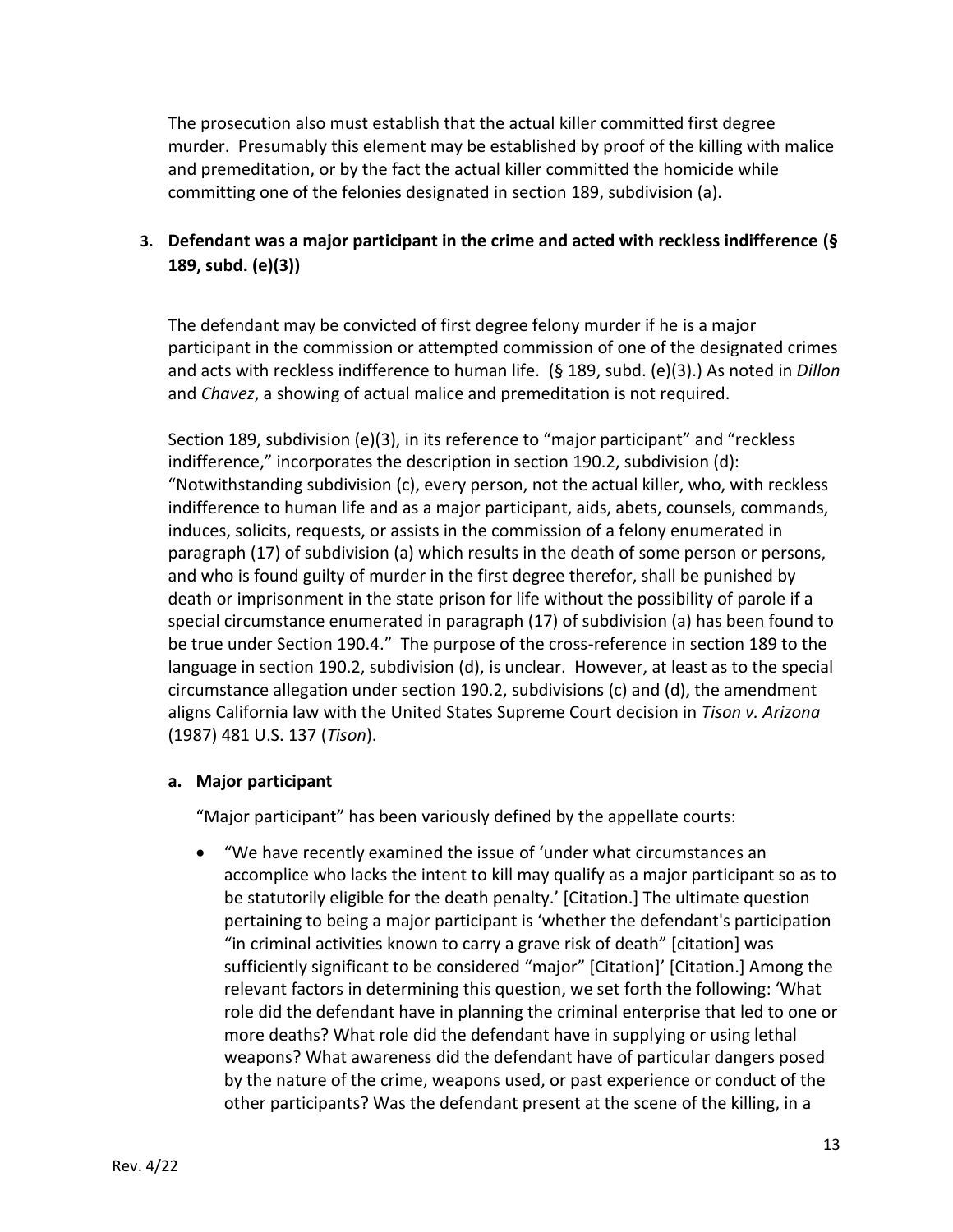position to facilitate or prevent the actual murder, and did his or her own actions or inactions play a particular role in the death? What did the defendant do after lethal force was used?' [Citation.]" (*People v. Clark* (2016) 63 Cal.4th 522, 611 (*Clark*).)

- Of the foregoing factors, *People v. Banks* (2015) 61 Cal.4th 788, 803, observed: "No one of these considerations is necessary, nor is any one of them necessarily sufficient. All may be weighed in determining the ultimate question, whether the defendant's participation 'in criminal activities known to carry a grave risk of death' [citation] was sufficiently significant to be considered 'major' [citations.]"
- "A major participant need not be the ringleader [citation], but a ringleader is a major participant [citation]." *Williams* (2015) 61 Cal.4th 1244, 1281.)
- "[I]t is significant to note there is significant overlap 'between the two elements, being a major participant, and having reckless indifference to human life, . . . "for the greater the defendant's participation in the felony murder, the more likely that he acted with reckless indifference to human life." [Citation.]' [Citation.] 'The high court [in *Tison*] also stated: "Although we state these two requirements separately, they often overlap. For example, we do not doubt that there are some felonies as to which one could properly conclude that any major participant necessarily exhibits reckless indifference to the value of human life. Moreover, even in cases where the fact that the defendant was a major participant in a felony did not suffice to establish reckless indifference, that fact would still often provide significant support for such a finding." [Citation.] In *Banks*, we observed that *Tison* did not specify "those few felonies for which any major participation would 'necessarily exhibit[ ] reckless indifference to the value of human life.' " ' [Citation.] We surmised a possible example would be "the manufacture and planting of a live bomb." [Citation.] Yet we also concluded that armed robbery, by itself, did not qualify. [Citation.]' [Citation.]" (*In re Bennett* (2018) 26 Cal.App.5th 1002, 1015–1016 (*Bennett*).)

#### **b. Reckless indifference to human life**

"Reckless indifference to human life" also has been defined by the courts:

• " ' "[R]eckless indifference to human life" is commonly understood to mean that the defendant was subjectively aware that his or her participation in the felony involved a grave risk of death.' [Citation.] Thus, 'the culpable mental state of "reckless indifference to life" is one in which the defendant "knowingly engag[es] in criminal activities known to carry a grave risk of death" [citation] . . . ' [Citation.] [¶] 'The defendant must be aware of and willingly involved in the violent manner in which the particular offense is committed, demonstrating reckless indifference to the significant risk of death his or her actions create.'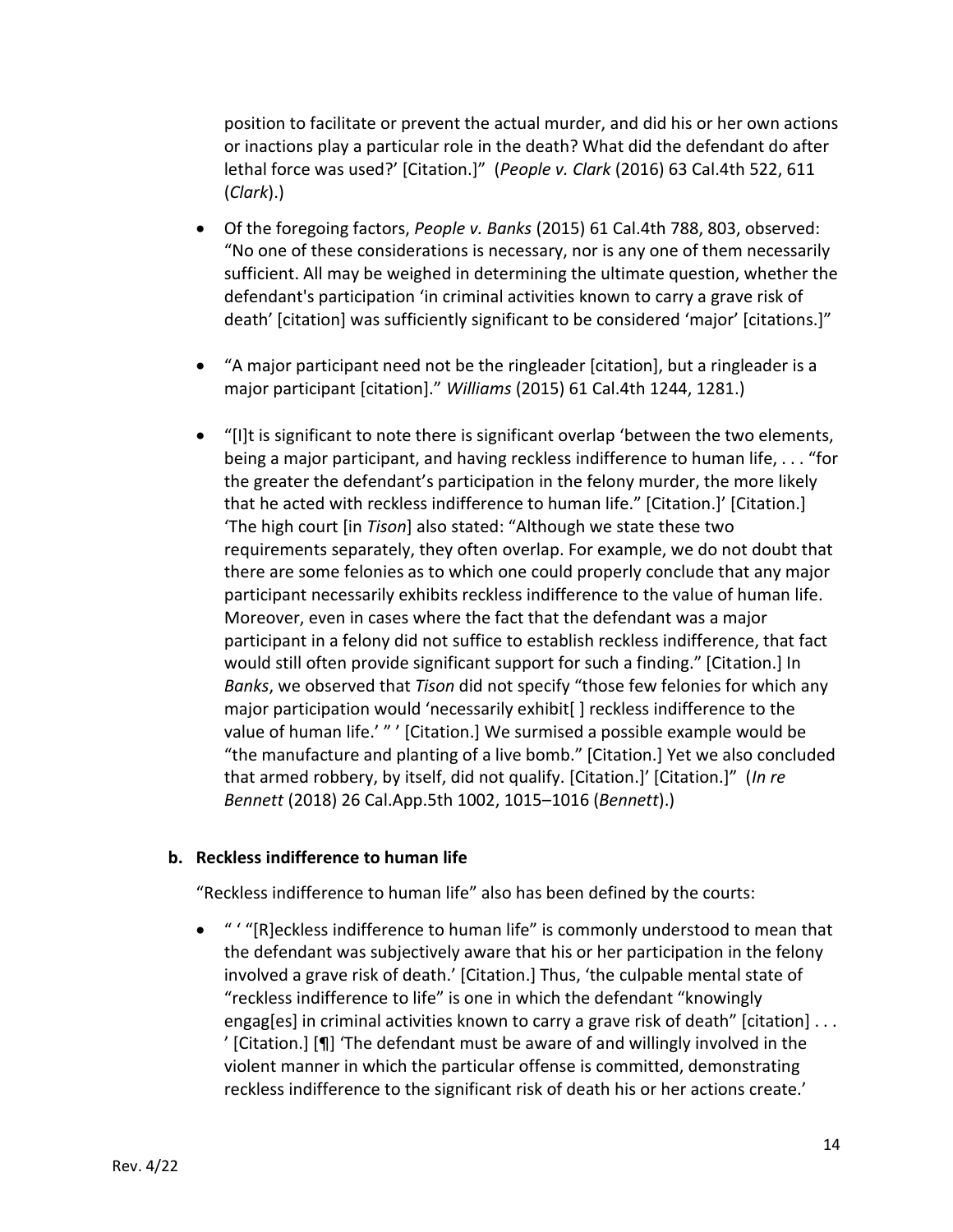[Citation.] '[I]t encompasses a willingness to kill (or to assist in another killing) to achieve a distinct aim, even if the defendant does not specifically desire that death as the outcome of his actions.' [Citation.]" (*Bennett*, *supra*, 26 Cal.App.5th at p. 1021.)

• In *Clark*, the Supreme Court highlighted a number of factors relevant to the determination of reckless indifference: the defendant's knowledge of weapons, and the use and number of weapons; the defendant's proximity to the crime and opportunity to stop the killing or aid the victim; the duration of the offense conduct, that is, whether a murder came at the end of a prolonged period of restraint of the victims by defendant; the defendant's awareness his or her confederate was likely to kill; and the defendant's efforts to minimize the possibility of violence during the crime. (*Clark*, *supra*, 63 Cal.4th at pp. 618-623.)

*People v. Bradley* (2021) 65 Cal.App.5th 1022 (*Bradley*), found sufficient evidence to uphold a finding the defendant acted with reckless indifference to human life in committing a robbery where the defendant was personally armed. "Defendants fail to identify a single case in which a defendant actively participated in a robbery, wielded a firearm during that robbery, and was present for the shooting, but an appellate court found insufficient evidence to support a finding that the defendant acted with reckless indifference for human life. Nor are we aware of any. In considering the *Clark* factors, defendants' culpability is greater than that set forth in those cases on which they rely, namely *Banks*, *Clark*, *Scoggins*, *Taylor*, *In re Bennett*, and *Ramirez*. We conclude the evidence relevant to the *Clark* factors, when considered in total, sufficiently supports the judgment." (*Bradley*, *supra*, 65 Cal.App.5th at p. 1036.)

#### **4. Exception for death of a peace officer (§ 189, subd. (f))**

The only exception to the new felony-murder rule is when the victim of the homicide is a peace officer: "Subdivision (e) does not apply to a defendant when the victim is a peace officer who was killed while in the course of his or her duties, where the defendant knew or reasonably should have known that the victim was a peace officer engaged in the performance of his or her duties." (§ 189, subd. (f).) If the defendant is a participant in one of the designated crimes and while committing the felony a peace officer is killed, the defendant may be convicted of first degree felony murder without any additional showing of malice or premeditation. (*People v. Hernandez* (2021) 60 Cal.App.5th 94 (*Hernandez*). The defendant may be convicted of felony murder without proof the defendant was the actual killer, that the defendant, with the intent to kill, assisted in the commission of the killing, or that the defendant was a major participant in the underlying felony and acted with reckless indifference to human life. (*Id*., at pp. 199-200.)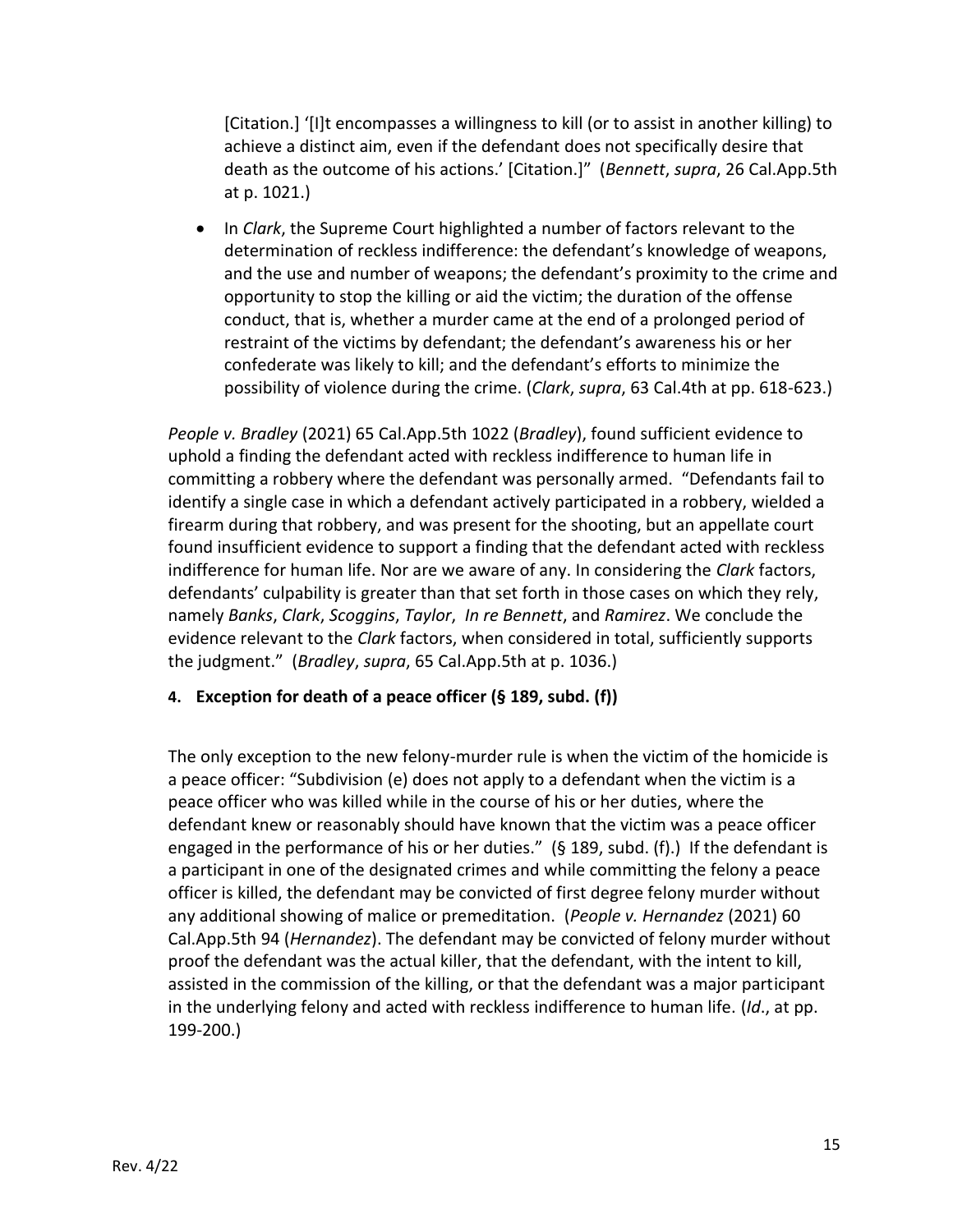#### **V. ELIMINATION OF THE NATURAL AND PROBABLE CONSEQUENCES DOCTRINE**

#### **A. First degree murder**

SB 1437 eliminates the natural and probable consequences (NPC) doctrine as applied to the crime of first degree murder. It amends section 188 in the following material respects:

- (a) For purposes of Section 187, malice may be express or implied.<sup>9</sup>
	- (1) Malice is express when there is manifested a deliberate intention to unlawfully take away the life of a fellow creature.
	- (2) Malice is implied when no considerable provocation appears, or when the circumstances attending the killing show an abandoned and malignant heart.
	- (3) Except as stated in subdivision (e) of Section 189, in order to be convicted of murder, a principal in a crime shall act with malice aforethought. Malice shall not be imputed to a person based solely on his or her participation in a crime.

(b) If it is shown that the killing resulted from an intentional act with express or implied malice, as defined in subdivision (a), no other mental state need be shown to establish the mental state of malice aforethought. Neither an awareness of the obligation to act within the general body of laws regulating society nor acting despite that awareness is included within the definition of malice.

Section 1 of SB 1437, the legislation's preamble, provides, in part:

- (f) It is necessary to amend the felony murder rule and the natural and probable consequences doctrine, as it relates to murder, to ensure that murder liability is not imposed on a person who is not the actual killer, did not act with the intent to kill, or was not a major participant in the underlying felony who acted with reckless indifference to human life.
- (g) Except as stated in subdivision (e) of Section 189 of the Penal Code, a conviction for murder requires that a person act with malice aforethought. A person's culpability for murder must be premised upon that person's own actions and subjective mens rea.

SB 1437 in its amendment of section 188, coupled with the declaration of intent in section 1, clearly indicates an intent to eliminate NPC and permit a conviction of first

<sup>&</sup>lt;sup>9</sup> Underscored text indicates language added by SB 1437.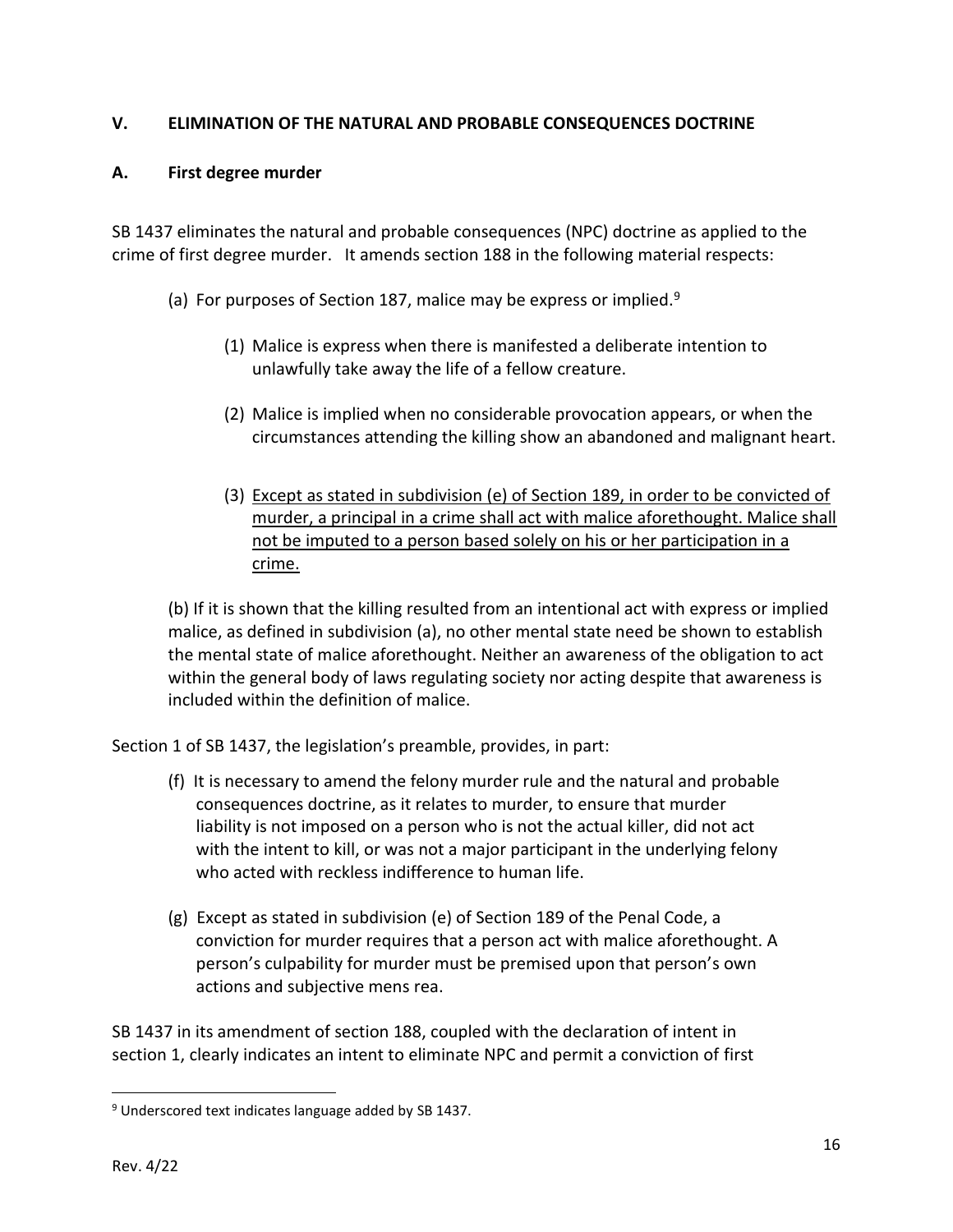degree murder only if there is something more than a person's participation in a nonhomicide target offense. The elimination occurs as a result of two changes to section 188: (1) the addition of the requirement that to be convicted of any murder (except for felony murder according to section 189, subdivision (e)), the defendant must act with malice aforethought; and (2) the inability to use mere participation in a target offense as a basis to impute malice to the non-killer.

The continued use of NPC conflicts directly with the intent of SB 1437 as stated in its preamble. *Chiu, supra*, 59 Cal.4th 155 explained the nature of NPC regarding the intent of the perpetrator: "Aider and abettor culpability under the natural and probable consequences doctrine is vicarious in nature. [Citations.] 'By its very nature, aider and abettor culpability under *the natural and probable consequences doctrine is not premised upon the intention of the aider and abettor* to commit the nontarget offense because the nontarget offense was not intended at all. It imposes vicarious liability for any offense committed by the direct perpetrator that is a natural and probable consequence of the target offense. [Citation.] Because the nontarget offense is unintended, the mens rea of the aider and abettor with respect to that offense is *irrelevant* and culpability is imposed simply because a reasonable person could have foreseen the commission of the nontarget crime.' [Citation.]" (*Chiu*, at p. 164, italics added.) The italicized language in *Chiu* conflicts directly with the stated intent of SB 1437 in section 1, subdivision (g), of the preamble that specifies a "person's culpability for murder must be premised upon that person's own actions and subjective mens rea." (Stats. 2018, ch. 1015, § 1, subd. (g).)

#### **B. Second degree murder**

*People v. Gentile* (2020) 10 Cal.5th 830 (*Gentile*), holds SB 1437 eliminates the doctrine of natural and probable consequences as applied to second degree murder. "The most natural meaning of [section 188(a)(3)], construed in the context of Senate Bill 1437 as a whole and in the context of the Penal Code, bars a conviction for first or second degree murder under a natural and probable consequences theory. Except for felony murder, section 188(a)(3) makes personally possessing malice aforethought a necessary element of murder. Natural and probable consequences liability for murder contains no such requirement. [¶] The language of section 188(a)(3) requires a principal to 'act with malice aforethought' in order to be convicted of murder, making no exception for accomplices or second degree murder. (§ 188(a)(3).) By its terms, section 188(a)(3) permits a second degree murder conviction only if the prosecution can prove the defendant acted with the accompanying mental state of mind of malice aforethought. The prosecution cannot 'impute[ ] [malice] to a person based solely on his or her participation in a crime.' (Ibid.)" (*Gentile*, *supra*, 10 Cal.5th at p. 846.)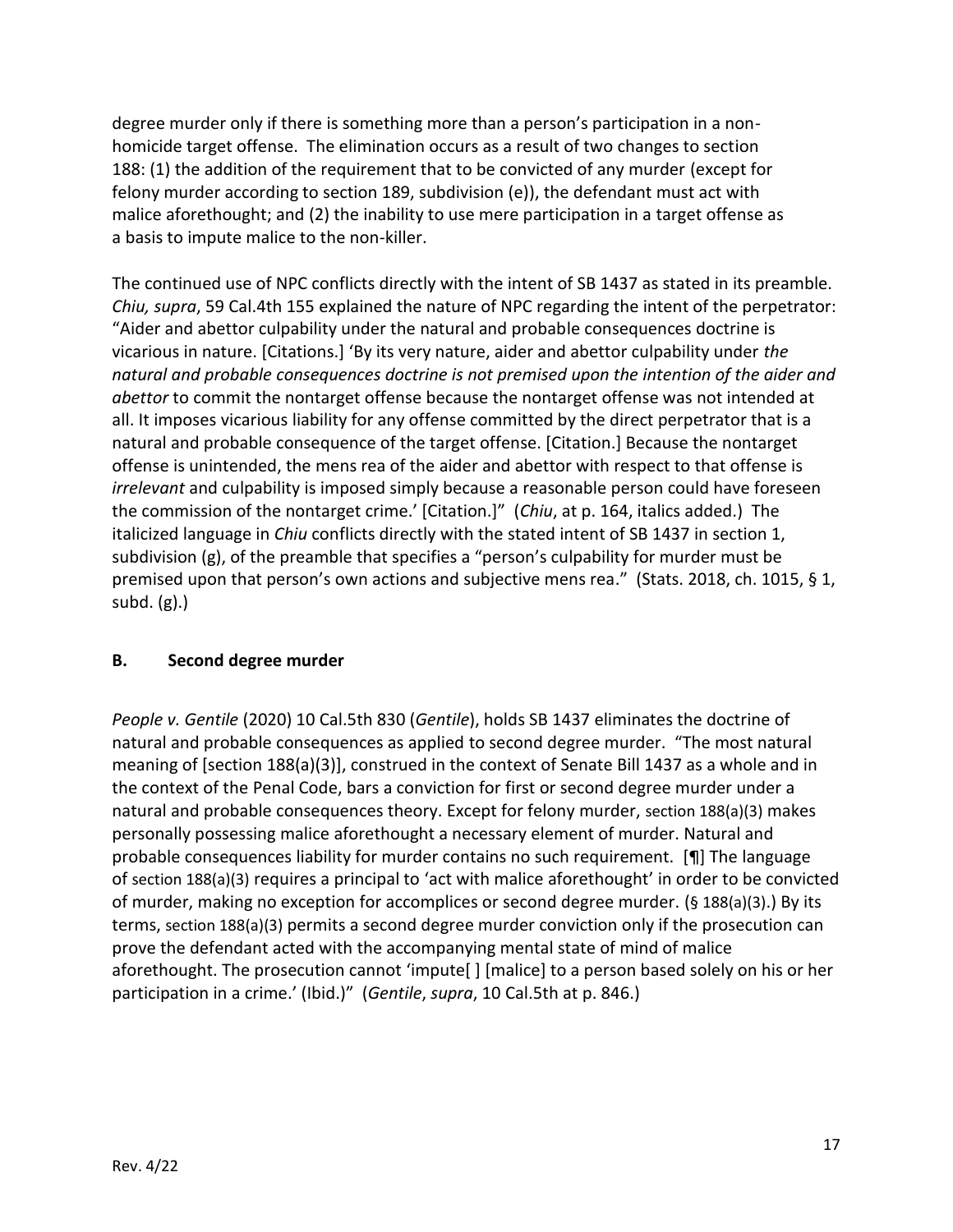#### **Whether SB 1437 or SB 775 has eliminated the NPC doctrine as to attempted murder**

*People v. Sanchez* (2022) 75 Cal.App.5th 191 (*Sanchez*), holds SB 775 eliminated the NPC doctrine to prove an accomplice committed attempted murder. "SB 775 amended section 1170.95. As relevant, it now reads: 'A person convicted of murder, attempted murder, or manslaughter whose conviction is not final may challenge on direct appeal the validity of that conviction based on the changes made to Sections 188 and 189 by Senate Bill 1437 (Chapter 1015 of the Statutes of 2018).' (§ 1170.95, subd. (g).) Because section 188, subdivision (a)(3), prohibits imputing malice based solely on participation in a crime, the natural and probable consequences doctrine cannot prove an accomplice committed attempted murder. Accordingly, the natural and probable consequences doctrine theory urged in the underlying trial is now invalid." (*Sanchez*, *supra*, 75 Cal.App.5th at p. 196, footnote omitted.)

# **VI. OTHER ISSUES RELATED TO AMENDMENT OF SECTIONS 188 AND 189**

#### **A. Whether SB 1437 eliminates second degree felony murder**

It is not clear whether SB 1437 has eliminated the crime of second degree felony murder. Certainly there is nothing in the legislation that expressly eliminates the offense. However, there is language in SB 1437 that strongly suggests the crime, in fact, has been eliminated.

As observed by our Supreme Court in *People v. Chun* (2009) 45 Cal.4th 1172, 1182 (*Chun*): "We have said that first degree felony murder is a 'creation of statute' (i.e., § 189) but, because no statute specifically describes it, that second degree felony murder is a 'common law doctrine.' (*People v. Robertson* (2004) 34 Cal.4th 156, 166, 17 Cal.Rptr.3d 604, 95 P.3d 872 (*Robertson*).) First degree felony murder is a killing during the course of a felony specified in section 189, such as rape, burglary, or robbery. Second degree felony murder is 'an unlawful killing in the course of the commission of a felony that is inherently dangerous to human life but is not included among the felonies enumerated in section 189....' [Citation.]"

In its preamble, SB 1437 states that "[t]he power to define crimes and fix penalties is vested exclusively in the Legislative branch."<sup>10</sup> (Stats. 2018, ch 1015, § 1, subd. (a).) In other words, unless the Legislature says that certain conduct is a crime, it is not a crime, notwithstanding a common law doctrine to the contrary.

*Chun* also observed that "the [second degree] felony-murder rule imputes the requisite malice for a murder conviction to those who commit a homicide during the perpetration of a felony inherently dangerous to life. [Citation.]" (*Chun*, *supra*, 45 Cal.4th at p. 1184.) The imputing of malice based on the defendant's simple participation in a target felony is now prohibited by section 188, subdivision (a)(3). Mere participation in a felony "inherently dangerous to human

 $10$  Perhaps the reference to the "exclusive" authority of the Legislature is a bit overbroad – it ignores the power of the voters to define crimes by initiative and referendum.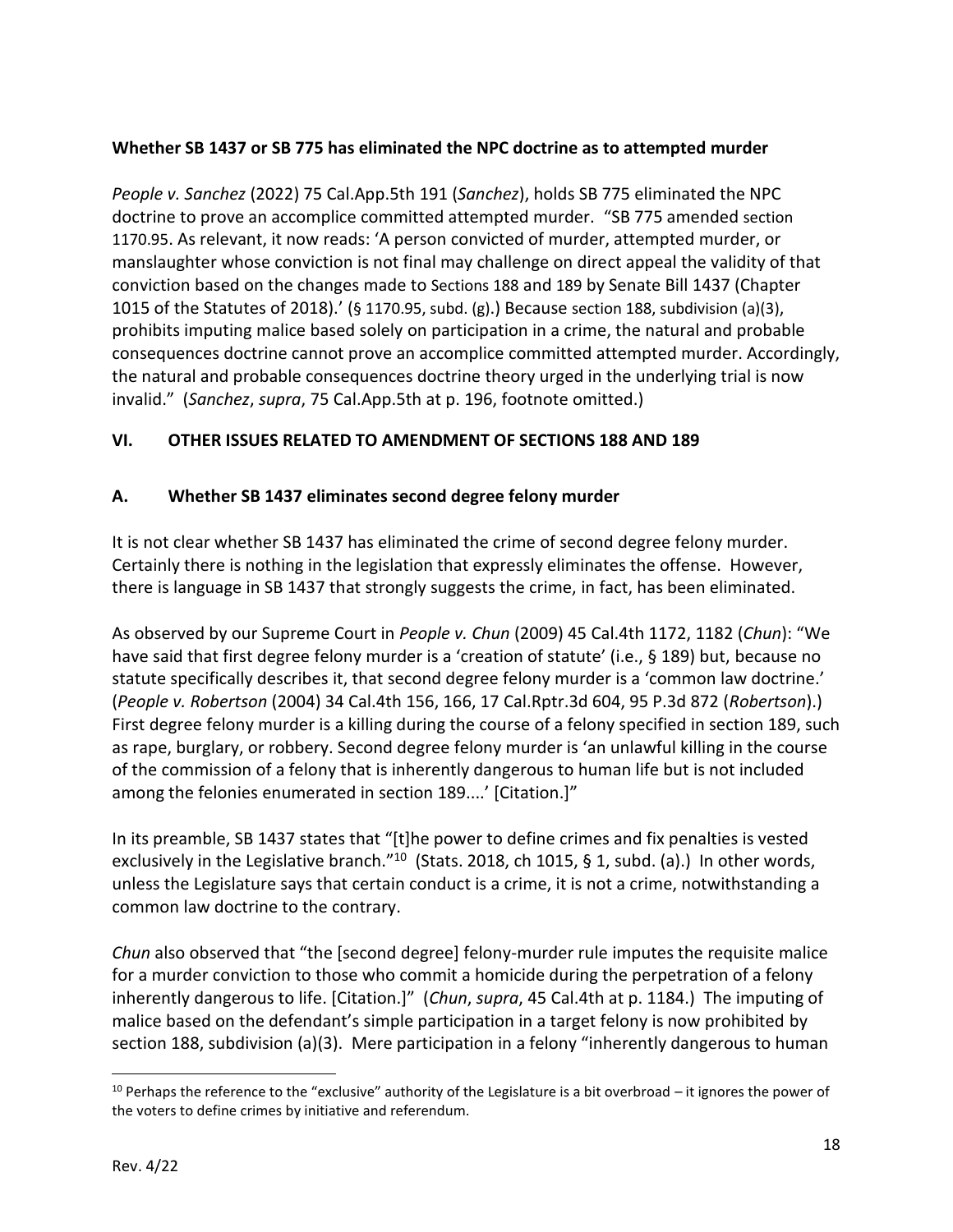life" without any of the additional factors specified in section 189, subdivision (e), is insufficient to show the defendant acted with the requisite reckless indifference to human life. felony is now prohibited by section 188, subdivision (a)(3).

SB 1437 retained, but severely limited, the use of the first degree felony-murder rule (defined in section 189, subdivisions (a) and (e)), as the only exception to the requirement that a principal act with malice aforethought in committing the crime of murder. There is no similar exception for the crime of second degree felony murder. Indeed, the legislation expressly provides that the requisite malice may not be imputed to a person based solely on participation in the target felony. (§ 188, subd. (a)(3).) And, of course, if the prosecution can prove the defendant acted with malice, there is no need to use the felony-murder rule.

An argument can be made, however, that SB 1437 did not eliminate second degree felony murder. In *Chun*, the Supreme Court observed that "the Legislature's replacement of the proviso language of section 25 of the Act of 1850 with the shorthand language 'not amounting to felony' in section 192 did not imply an abrogation of the common law felony-murder rule. The 'abandoned and malignant heart' language of both the original 1850 law and today's section 188 contains within it the common law second degree felony-murder rule. The willingness to commit a felony inherently dangerous to life is a circumstance showing an abandoned and malignant heart. The second degree felony-murder rule is based on statute and, accordingly, stands on firm constitutional ground." (*Chun*, *supra*, 45 Cal.4th at pp. 1187- 1188.) Since SB 1437 did not remove the "abandoned and malignant heart" language from section 188, it may be argued that it did not remove the crime of second degree felony murder.

# **B. The relationship between the felony-murder rule and special circumstance felonymurder enhancement for accomplices**

Some have claimed there is now no legal difference between the special circumstance felonymurder accomplice enhancement under section 190.2, subdivision (d), and first degree felony murder accomplice liability under section 189, subdivision (e)(3).

Under the law prior to the enactment of SB 1437, first degree murder was committed if the killing occurred in "the perpetration of, or attempt to perpetrate, arson, rape, carjacking, robbery, burglary, mayhem, kidnapping, train wrecking, or any act punishable under Section 206 [torture], 286 [sodomy], 288 [lewd act on a child], 288a [oral copulation], or 289 [sexual penetration]." (§ 189.) If the killing occurred while committing one of the designated crimes, a showing of actual malice was not required. (*People v. Dillon* (1983) 34 Cal.3d 441, 450, 475 (*Dillon*).) "Under the felony-murder rule, a killing, whether intentional or unintentional, is first degree murder if committed in the perpetration of, or the attempt to perpetrate, certain serious felonies. (Citations.) The ordinary mental-state elements of first degree murder—malice and premeditation—are eliminated by the doctrine. The only criminal intent required to be proved is the specific intent to commit the particular underlying felony." (*People v. Chavez* (2004) 118 Cal.App.4th 379, 385 (*Chavez*).)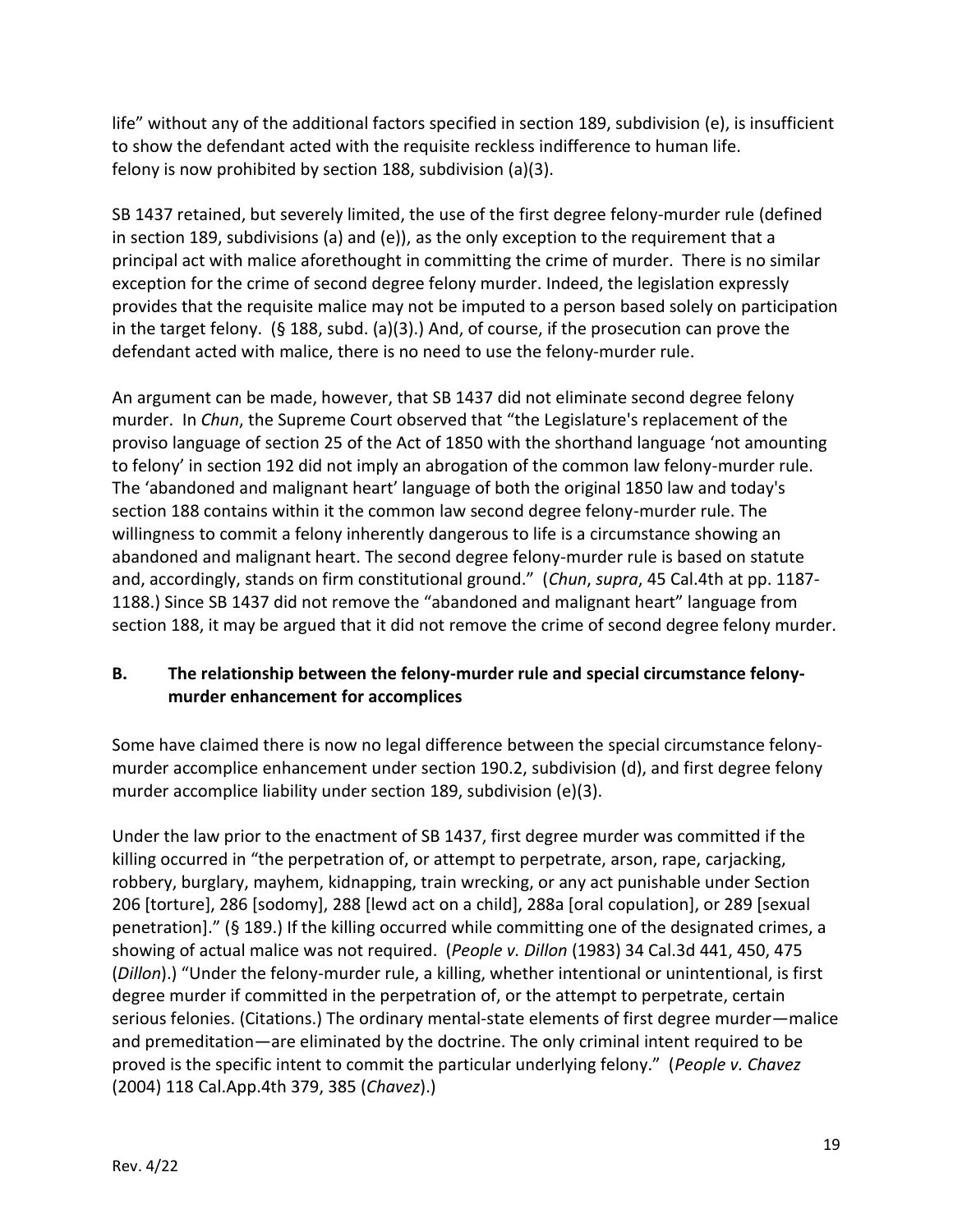As noted above, SB 1437 changed the felony-murder rule by limiting its application to when: (1) the defendant is the actual killer; (2) the defendant is not the actual killer, but with the intent to kill, aides the actual killer in the commission of the murder; or (3) the defendant is a major participant in the underlying crime and acts with reckless indifference to human life, as defined in section 190.2, subdivision (d).

Section 190.2 establishes the list of special circumstances where the defendant may receive the death penalty or life in prison without the possibility of parole. Section 190.2, subdivision (d), provides: "Notwithstanding subdivision (c) [requiring an accomplice to have an intent to kill], every person, not the actual killer, who, with reckless indifference to human life and as a major participant, aids, abets, counsels, commands, induces, solicits, requests, or assists in the commission of a felony enumerated in paragraph (17) of subdivision (a) which results in the death of some person or persons, and who is found guilty of murder in the first degree therefor, shall be punished by death or imprisonment in the state prison for life without the possibility of parole if a special circumstance enumerated in paragraph (17) of subdivision (a) has been found to be true under Section 190.4." In other words, if the defendant is guilty of first degree murder by application of the felony-murder rule, and in committing the crime acts "with reckless indifference to human life and as a major participant," aids in the commission of the underlying felony, the special circumstance enhancement may be imposed.

Application of sections 189 and 190.2 must observe their subtle distinctions:

- The defendant may be found guilty of first degree felony murder under section 189 if he commits or attempts to commit one of the designated felonies if it is proven *either* that (1) the defendant is the actual killer; (2) the defendant is not the actual killer, but with the intent to kill, aids the actual killer in the commission of the murder; *or* (3) the defendant is a major participant in the underlying crime and acts with reckless indifference to human life – *any one* of the proven circumstances will be sufficient for a first degree murder conviction based on the felony-murder rule.
- The defendant may receive the death penalty or life without parole pursuant to section 190.2, subdivision (d), if he commits or attempts to commit one of the designated felonies and it is proven in doing so the defendant (1) acts with reckless indifference to human life; *and* (2) the defendant as a major participant in the underlying crime, aids in the commission of the designated crime – *both* circumstances must be established. Note also that under section 190.2, subdivision (d), there is no requirement the defendant aid in the commission of the murder with the intent to kill.

# **C. Special findings by jury**

Prior to the enactment of SB 1437, it has long been established that jurors need not agree on the particular theory under which the defendant is guilty of first degree murder. " 'It is settled . . . that "in a prosecution for first degree murder it is not necessary that all jurors agree on one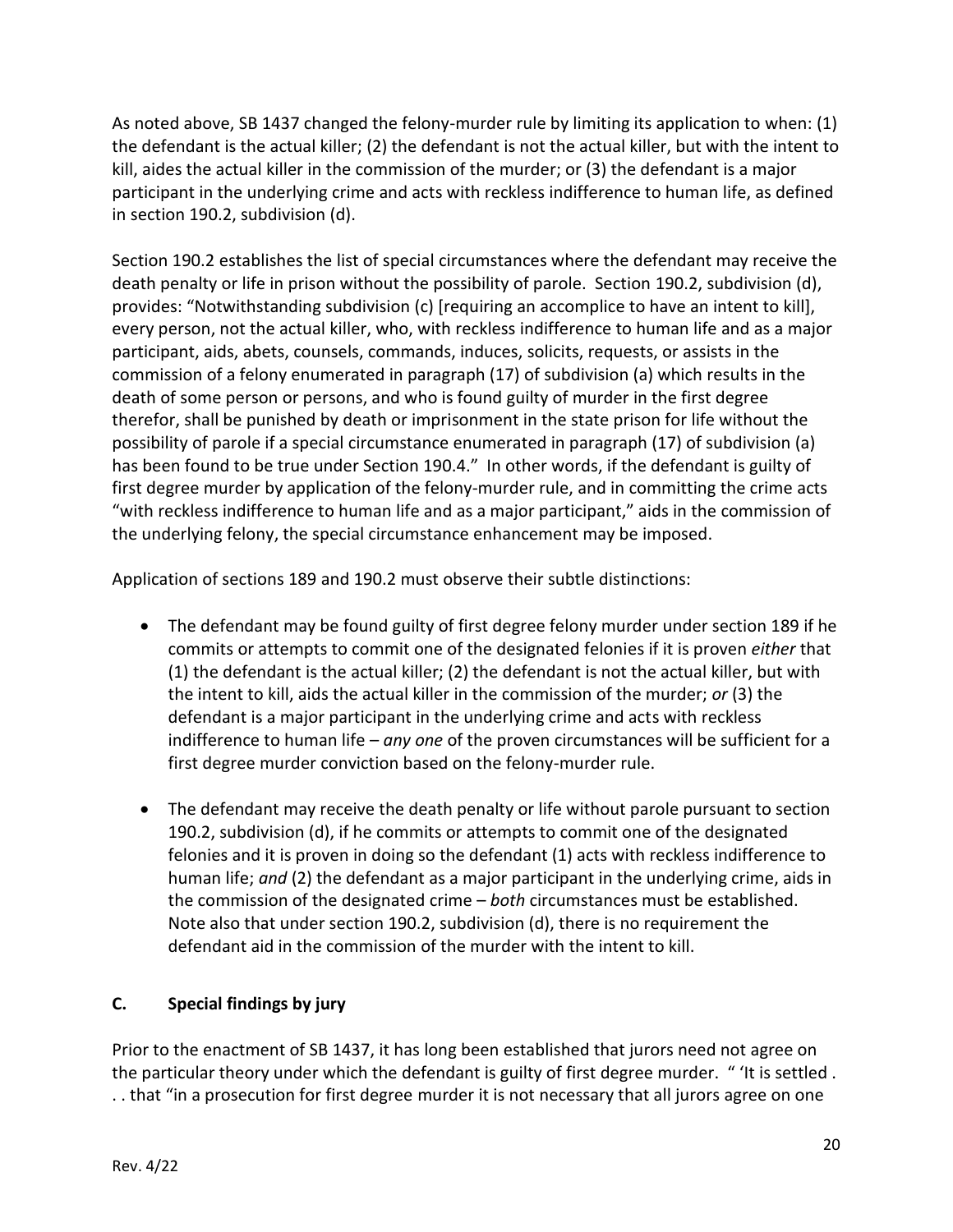or more of several theories proposed by the prosecution; it is sufficient that each juror is convinced beyond a reasonable doubt that the defendant is guilty of first degree murder as that offense is defined by statute." [Citation.]' [Citations.]" (*People v. Sanchez* (2013) 221 Cal.App.4th 1012, 1024-1025.)

Nothing in SB 1437 appears to change the foregoing rule. While juries obviously must be instructed on the new elements of the felony-murder rule as specified by section 189, subdivisions (e) and (f), nothing in the statute requires the jury to unanimously agree to any particular theory or to include any specific finding in its verdict.

# **VII. PETITION FOR RESENTENCING (§ 1170.95)<sup>11</sup>**

SB 1437 as amended by SB 775 enacts section 1170.95 to create a procedure for the resentencing of cases where a defendant could not be convicted of murder, attempted murder and manslaughter after the enactment of the changes made to sections 188 and 189 by the legislation. If the petition for relief is granted, the conviction and any related enhancements are vacated and any remaining counts are resentenced.

# **A. Eligibility for resentencing (§ 1170.95, subd. (a))**

# **1. Persons currently serving a term for murder, attempted murder or manslaughter**

As originally enacted by SB 1437, section 1170.95 provided that persons "convicted of felony murder or murder under a natural and probable consequences theory may file a petition" for resentencing if their conviction was based on the old law of accomplice liability. Whether the provision was sufficiently broad to include attempted murder was a matter of disagreement between the appellate courts. (See, e.g., *People v. Harris* (2021) 60 Cal.App.5th 557, 565-566 [granted review][§ 1170.95 is not available to persons convicted only of attempted murder]; *People v. Medrano* (2019) 42 Cal.App.5th 1001, 1008 [granted review] [persons convicted of attempted murder may petition for relief].) Appellate courts, however, agreed resentencing was not available to persons convicted of voluntary manslaughter, even if the conviction resulted from a plea after reduction of a murder charge. (See, *e.g*., *People v. Cervantes* (2020) 44 Cal.App.5th 884.)

SB 775 amends section 1170.95, subdivision (a), to expressly provide relief for persons convicted of attempted murder and manslaughter: "A person convicted of felony murder or murder under the natural and probable consequences doctrine or other theory under which malice is imputed to a person based solely on that person's participation in a crime, *attempted murder under the natural and probable* 

<sup>11</sup> For a procedural check-list for a petition filed under section 1170.95, see Appendix II, *infra*.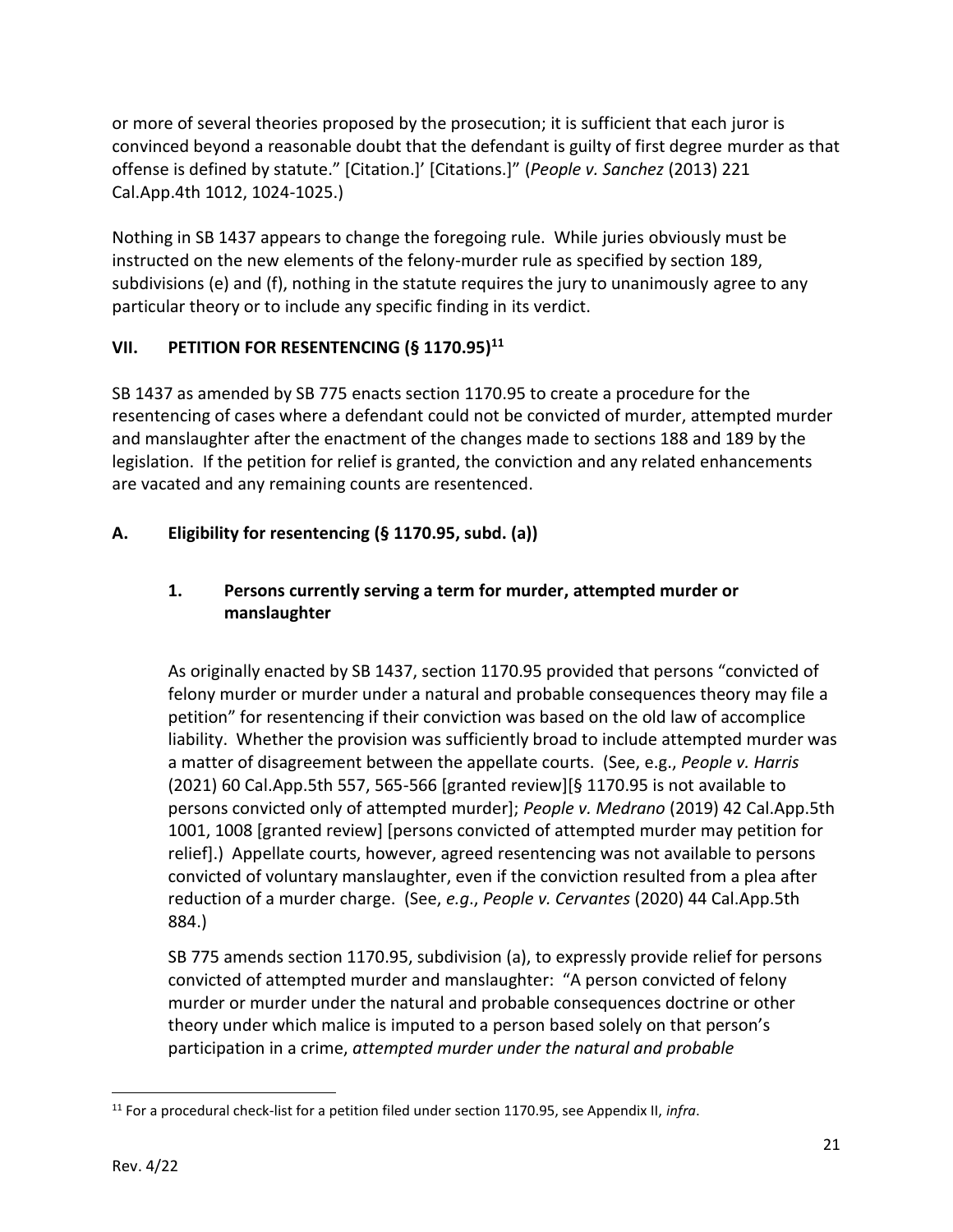*consequences doctrine, or manslaughter* may file a petition with the court that sentenced the petitioner to have the petitioner's *murder, attempted murder, or manslaughter conviction* vacated and to be resentenced on any remaining counts. . . ." (Italics added.)

Note the requirement that to be entitled to relief, a person convicted of attempted murder must show the conviction was obtained under the doctrine of "natural and probable consequences" (NPC). Whether SB 1437 eliminated the NPC doctrine as to attempted murder has been a matter of some disagreement in the appellate courts. As observed in *People v. Love* (2020) 55 Cal.App.5th 273 (*Love*) [granted review], appellate courts are divided on the issue. "So far, the Courts of Appeal have split three ways on the question. The first group has held that Senate Bill 1437 did not eliminate the natural and probable consequences theory for attempted murder at all—either prospectively or retroactively. [Citations.] The second group has held that Senate Bill 1437 eliminated the natural and probable consequences theory for attempted murder prospectively, but not retroactively. [Citations.] The last group has held that Senate Bill 1437 eliminated the natural and probable consequences theory for attempted murder prospectively and retroactively as to nonfinal convictions, but not retroactively as to final convictions. [Citation.]" (*Love*, *supra*, 55 Cal.App.5th at pp. 278-279.) *Love* holds SB 1437 does not eliminate the natural and probable consequences theory for attempted murder on *any* basis—either prospectively or retroactively. (*Ibid.*) *Love* has been granted review. How the amendment to section 1170.95, subdivision (a), relates to the continued viability of the NPC doctrine for attempted murder will be a matter for further appellate determination.

*People v. Medrano* (2021) 68 Cal.App.5th 177, 179, holds: "[S]ection 1170.95 relief is unavailable to a petitioner concurrently convicted of first degree murder and conspiracy to commit first degree murder where both convictions involve the same victim. Why? Conviction of conspiracy to commit first degree murder shows, as a matter of law, that the 'target offense' is murder, not some other lesser offense."

#### **Murder based on provocative act**

*People v. Lee* (2020) 49 Cal.App.5th 254 (*Lee*), held a petition filed under section 1170.95 was properly summarily denied because the petitioner was convicted of murder based on the provocative act doctrine. As *Lee* explained: "The provocative act doctrine is to be distinguished from the felony-murder rule.' [Citation.] The felony murder rule applies to killings 'committed in the perpetration of, or attempt to perpetrate' certain crimes. (§ 189, subd. (a).) 'When a killing is not committed by [the defendant] or by his accomplice but by his victim,' however, 'malice aforethought is not attributable to the [defendant], for the killing is not committed by him in the perpetration or attempt to perpetrate' the underlying felony. [Citation.] Thus, the felony murder rule cannot support a murder conviction when an accomplice is killed by a third party rather than by the defendant or another accomplice. [Citations.] [¶] Under such circumstances, the defendant may nonetheless be convicted of murder under the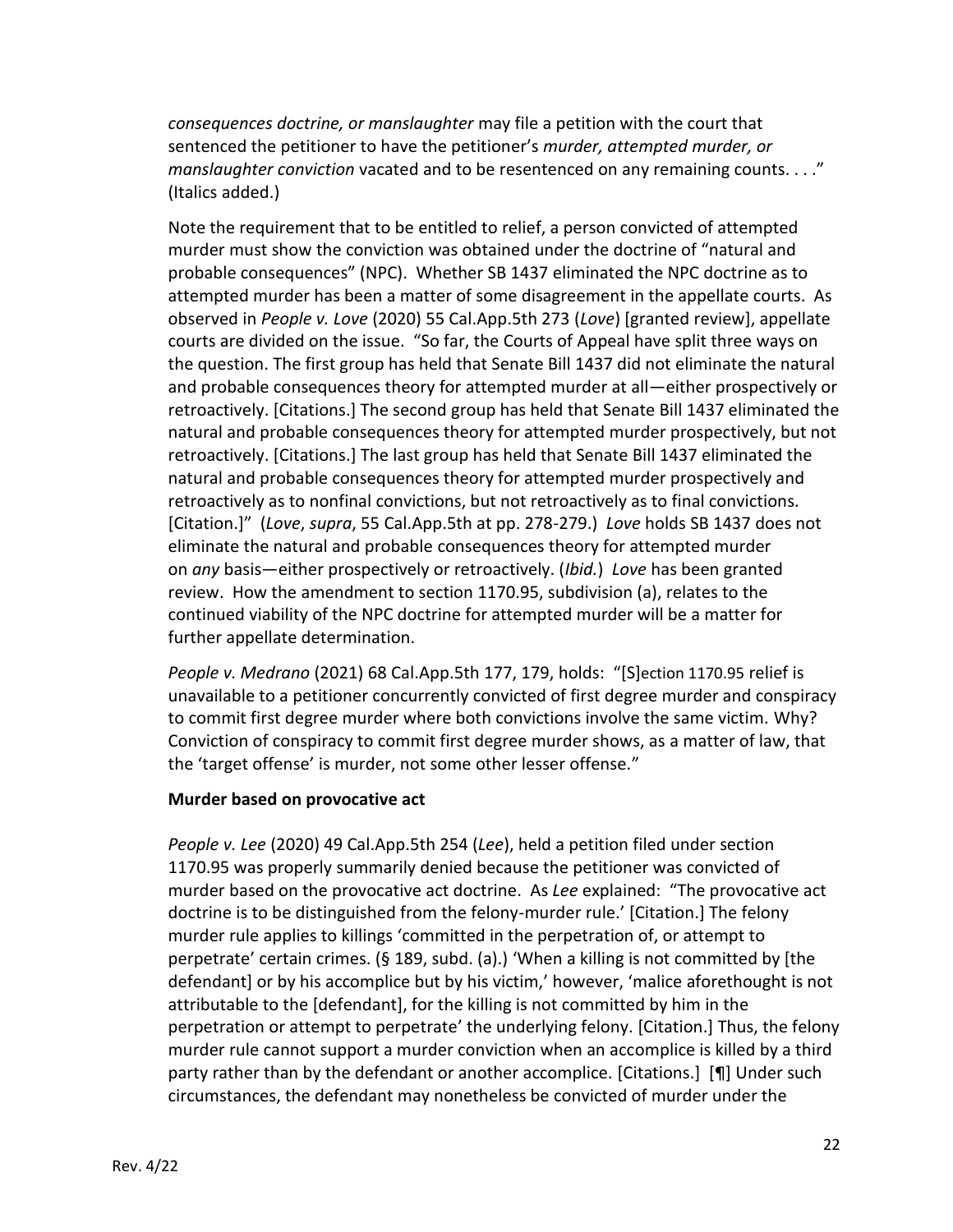provocative act doctrine. '[W]hen the perpetrator of a crime maliciously commits an act that is likely to result in death, and the victim kills in reasonable response to that act, the perpetrator is guilty of murder. [Citations.] "In such a case, the killing is attributable, not merely to the commission of a felony, but to the intentional act of the defendant or his accomplice committed with conscious disregard for life." ' [Citation.] 'The classic provocative act scenario occurs when a perpetrator of the underlying crime instigates a gun battle, usually by firing first, and a police officer, or victim of the underlying crime, responds with privileged lethal force by returning fire and kills the perpetrator's accomplice ....' [Citation.] [¶] Unlike felony murder or murder under the natural and probable consequences doctrine, '[a] murder conviction under the provocative act doctrine ... requires proof that the defendant personally harbored the mental state of malice, and either the defendant or an accomplice intentionally committed a provocative act that proximately caused' the death of another accomplice. [Citation.] The malice requirement for provocative act murder was well established in 1996 when we affirmed Lee's conviction. [Citations.] [¶] Lee therefore cannot show that he 'could not be convicted of first or second degree murder because of changes to Section 188 or 189' as required for relief under section 1170.95, subdivision (a)(3). Section 188, as amended, establishes that 'in order to be convicted of murder, a principal in a crime shall act with malice aforethought.' Because Lee was convicted of provocative act murder, the jury necessarily found he acted with malice aforethought. Section 189, as amended, changed the felony murder rule, but Lee was not convicted under that rule." (*Lee*, *supra,* 49 Cal.App.5th at pp. 263-264, footnotes omitted.] *Lee* has been granted review.

Substantially in accord with *Lee* is *People v. Johnson* (2020) 57 Cal.App.5th 257. "Appellants cannot seek relief under the felony-murder provision of section 1170.95. They were convicted of provocative act murder, not felony murder. 'When someone other than the defendant or an accomplice kills during the commission or attempted commission of a crime, the defendant is not liable under felony-murder principles but may nevertheless be prosecuted for murder under the *provocative act* doctrine.... Under the *felony-murder rule,* if an accomplice is killed by a crime victim and not by the defendant, the defendant cannot be held liable for the accomplice's death. [Citations.] The provocative act doctrine is not so limited. Under the provocative act doctrine, ... "the killing is attributable, not merely to the commission of a felony, but to the intentional act of the defendant or his accomplice committed with conscious disregard for life." ' [Citation.]" (*Johnson*, *supra*, 57 Cal.App.5th at p. 266, italics original.)

*People v. Mancilla* (2021) 67 Cal.App.5th 854 (*Mancilla*), holds section 1170.95 relief is not available to a person convicted of murder under the provocative act doctrine. "Supreme Court case law . . . makes clear a murder conviction under the provocative act doctrine requires proof the defendant 'personally harbored the mental state of malice.' [Citations [the malice requirement for provocative act murder 'stands in marked contrast to the mens rea contemplated by the natural and probable consequences doctrine']; [citation] ['[p]rovocative act murder requires proof of malice, which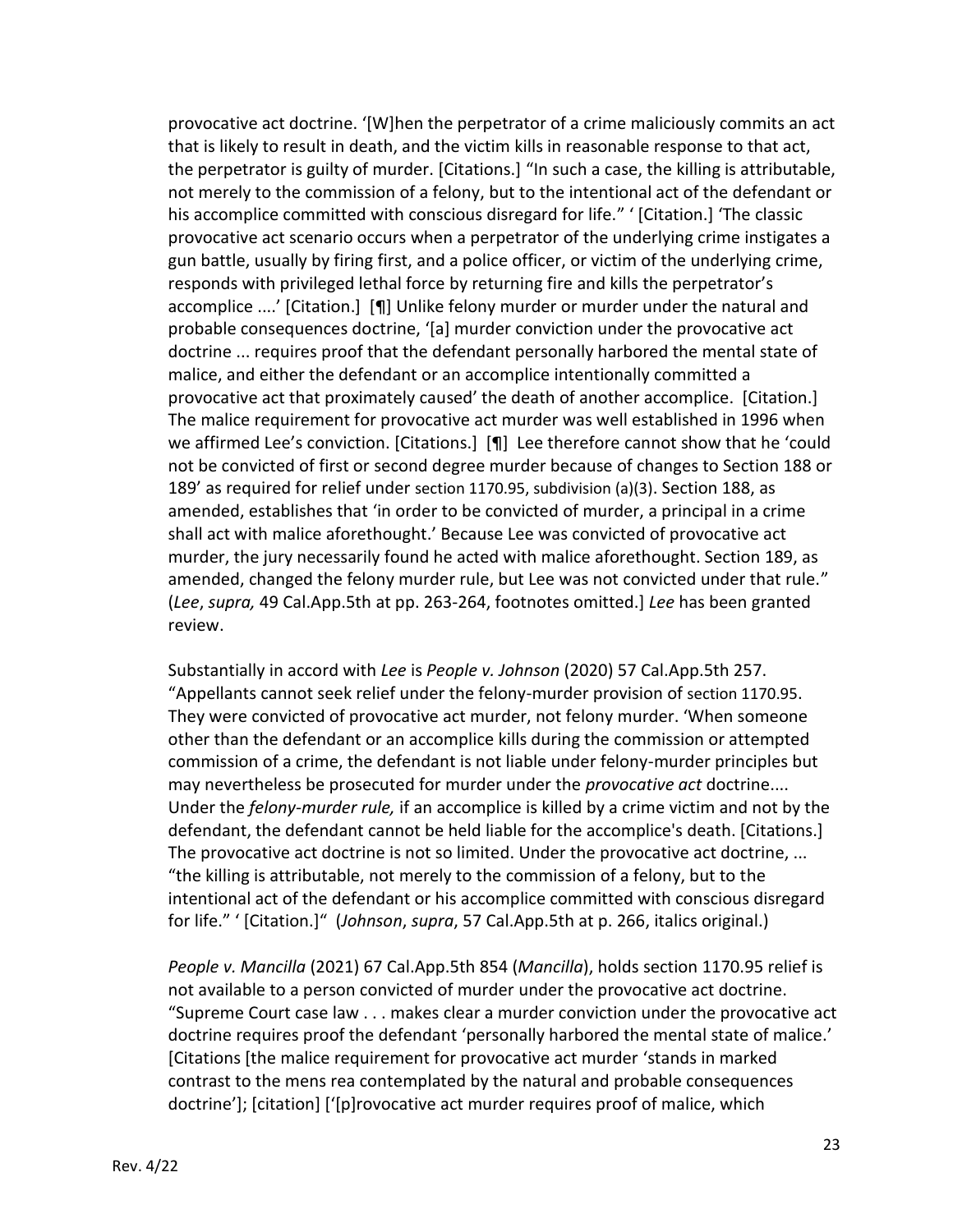distinguishes it from felony murder and natural and probable consequences murder'].) That is, the defendant (or his or her accomplice) must have acted with implied malice the defendant knew his or her conduct endangered the life of another and acted with conscious disregard for life. [Citations.] Thus, section 188, subdivision (a)(3), which provides malice shall not be imputed to a person based solely on his or her participation in a crime, does not affect the theory of provocative act murder. Unlike natural and probable consequences liability for murder, which contained no requirement of proof of malice [citation] (['when a person aided and abetted a nonhomicide crime that then resulted in a murder, the natural and probable consequences doctrine allowed him or her to be convicted of murder without personally possessing malice aforethought']), malice aforethought—conscious disregard for life—is a necessary element of a conviction for provocative act murder, as Mancilla's jury was instructed." (*Mancilla*, *supra*, 67 Cal.App.5th at pp. 867-868.)

# **Petitioner is sole killer**

*People v. Gallo* (57 Cal.App.5th 594, holds petitioner, the sole killer, is not entitled to relief under section 1170.95 even though the conviction was based on the doctrine of natural and probable consequences.

# **2. Persons who have completed their sentence**

The eligibility to file a petition for resentencing is less clear for persons who have completed their sentence and any period of post-sentencing supervision. Unlike Propositions 36 and 47, SB 1437 does not include a separate resentencing procedure for persons who have competed their sentence. However, because eligibility for resentencing is triggered simply by a "conviction" under designated circumstances, the plain language of the statute suggests such persons are equally eligible for relief. The conditions and procedure for obtaining relief is the same, whether or not the sentence has been completed.

#### **B. Filing period; date of conviction**

Section 1170.95 does not impose any filing deadline, nor does it have any restriction based on the date of conviction. The petition may be filed at any time after January 1, 2019, the effective date of SB 1437 $^{12}$ , regardless of the age of the crime or conviction.

# **C. Cases on appeal**

*People v. Martinez* (2019) 31 Cal.App.5th 719 (*Martinez*) and *People v. Anthony* (2019) 32 Cal.App.5th 1102 (*Anthony*), hold that the changes made by SB 1437 are not cognizable on direct appeal, but must first be raised by a petition for resentencing brought in the trial court

<sup>12</sup> For a full discussion of the effective date of SB 1437, see Section II, *supra*.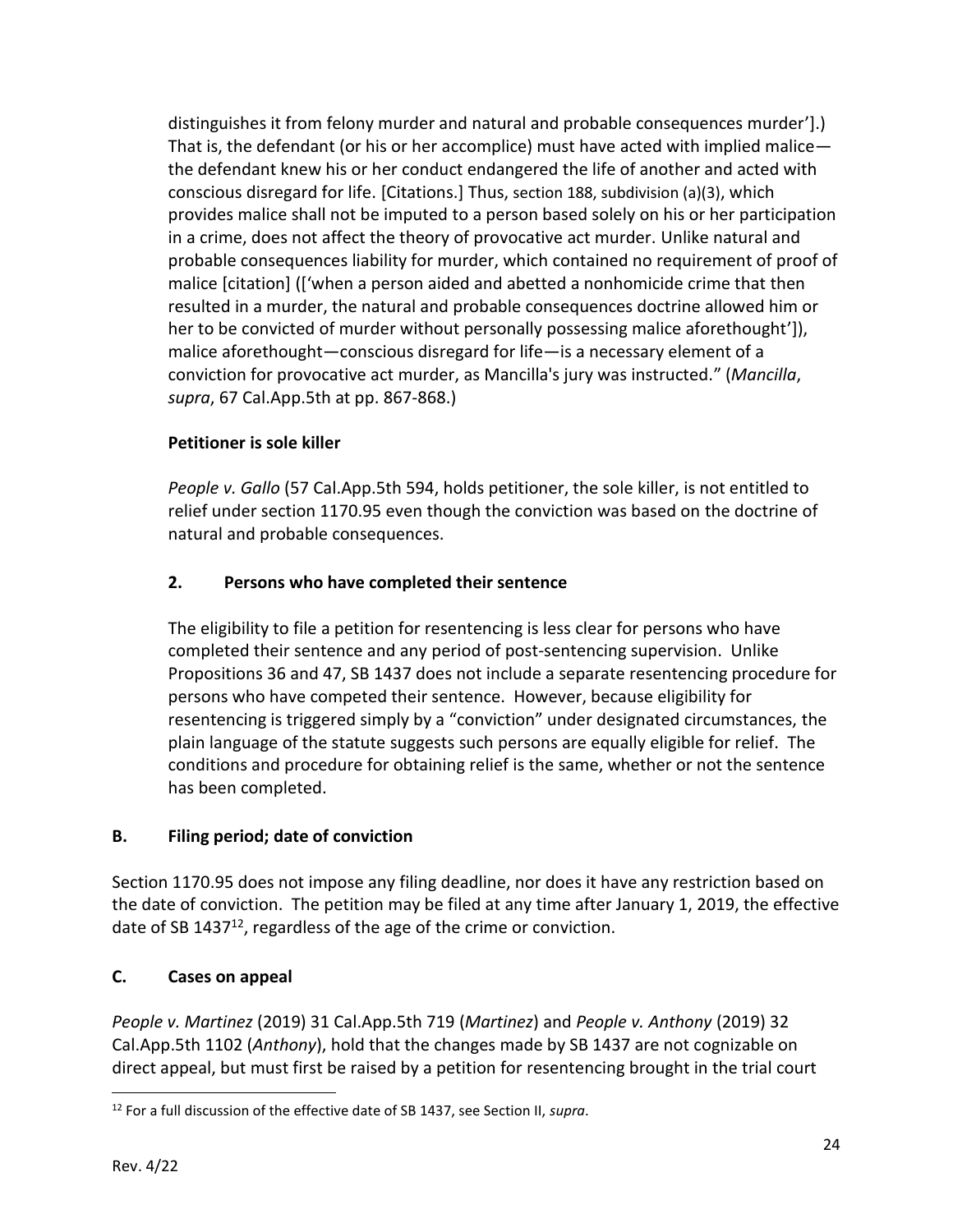pursuant to section 1170.95. Both cases relied extensively on the Supreme Court decisions in *People v. Conley* (2016) 63 Cal.4th 646, regarding Proposition 36, and *People v. DeHoyos* (2018) 4 Cal.5th 594, regarding Proposition 47.

As observed in *Martinez* at pages 727-728: "The analytical framework animating the decisions in *Conley* and *DeHoyos* is equally applicable here. Like Propositions 36 and 47, Senate Bill 1437 is not silent on the question of retroactivity. Rather, it provides retroactivity rules in section 1170.95. The petitioning procedure specified in that section applies to persons who have been convicted of felony murder or murder under a natural and probable consequences theory. It creates a special mechanism that allows those persons to file a petition in the sentencing court seeking vacatur of their conviction and resentencing. In doing so, section 1170.95 does not distinguish between persons whose sentences are final and those whose sentences are not. That the Legislature specifically created this mechanism, which facially applies to both final and nonfinal convictions, is a significant indication Senate Bill 1437 should not be applied retroactively to nonfinal convictions on direct appeal. [¶] The remainder of the procedure outlined in section 1170.95 underscores the Legislative intent to require those who seek retroactive relief to proceed by way of that statutorily specified procedure. The statute requires a petitioner to submit a declaration stating he or she is eligible for relief based on the criteria in section 1170.95, subdivision (a). (§ 1170.95, subd. (b)(1)(A).) Where the prosecution does not stipulate to vacating the conviction and resentencing the petitioner, it has the opportunity to present new and additional evidence to demonstrate the petitioner is not entitled to resentencing. (§ 1170.95, subd. (d)(3).) The petitioner, too, has the opportunity to present new or additional evidence on his or her behalf. (§ 1170.95, subd. (d)(3).) Providing the parties with the opportunity to go beyond the original record in the petition process, a step unavailable on direct appeal, is strong evidence the Legislature intended for persons seeking the ameliorative benefits of Senate Bill 1437 to proceed via the petitioning procedure. The provision permitting submission of additional evidence also means Senate Bill 1437 does not categorically provide a lesser punishment must apply in all cases, and it also means defendants convicted under the old law are not necessarily entitled to new trials. This, too, indicates the Legislature intended convicted persons to proceed via section 1170.95's resentencing process rather than avail themselves of Senate Bill 1437's ameliorative benefits on direct appeal." In accord with *Martinez* and *Anthony* is *People v. Cervantes* (2020) 46 Cal.App.5th 213.

*People v. Burhop* (2021) 65 Cal.App.5th 808, 814, concluded the trial court lacked subject matter jurisdiction to hear petitioner's motion under section 1170.95 because the remittitur had not issued in the direct appeal of the underlying conviction.

#### **Direct appeal of cases not final**

*Martinez* and *Cervantes* likely are no longer valid. SB 775 added subdivision (g) to allow a challenge on direct appeal if the case is not final as of January 1, 2022: "A person convicted of murder, attempted murder, or manslaughter whose conviction is not final may challenge on direct appeal the validity of that conviction based on the changes made to Sections 188 and 189 by Senate Bill 1437 (Chapter 1015 of the Statutes of 2018)." (§ 1170.95, subd. (g).)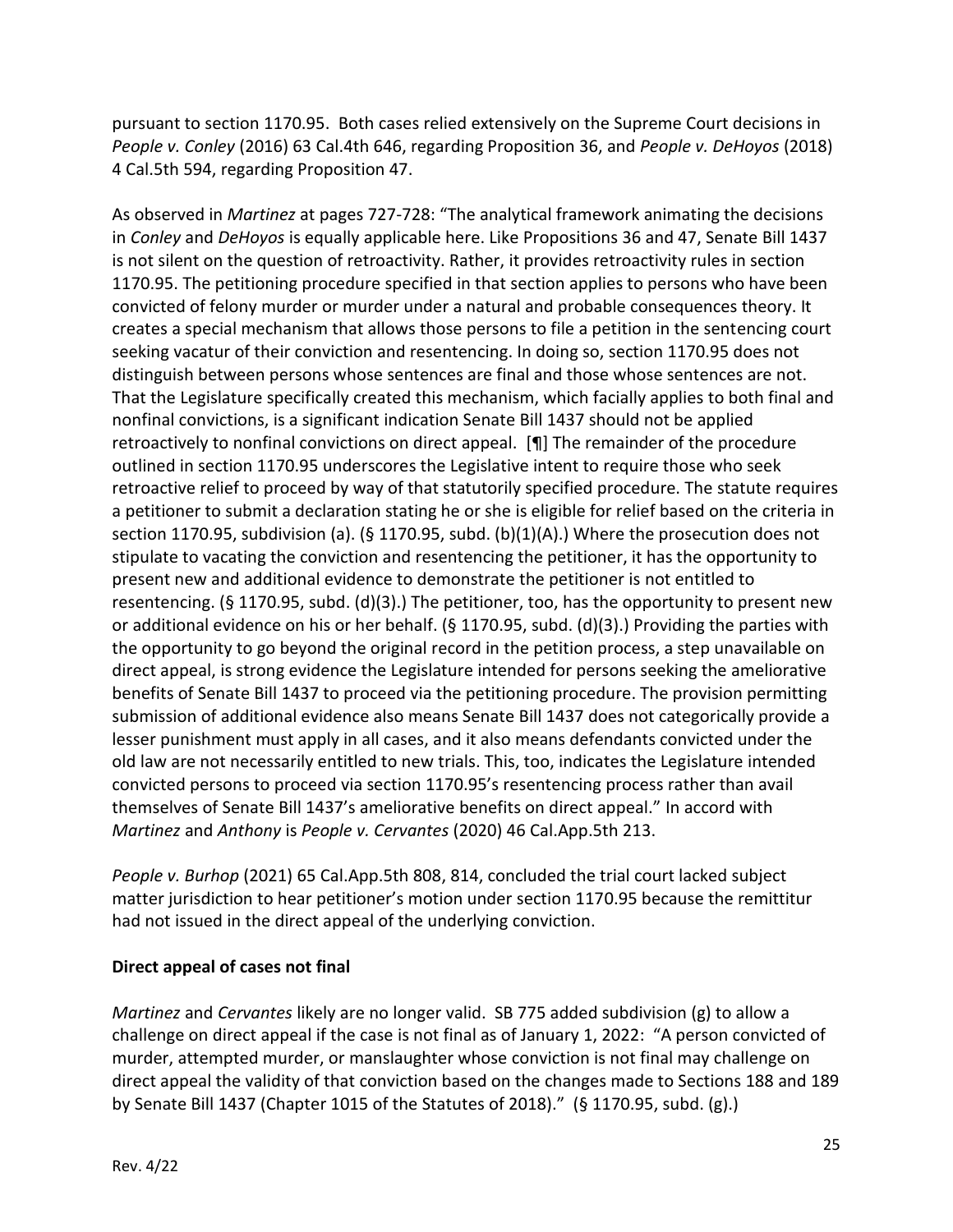#### *Limited remand*

Although *Martinez, supra,* 31 Cal.App.5th 719*,* did not permit the defendant to raise SB 1437 on direct appeal, it observed that a limited remand to the trial court might be appropriate. "Although we hold the section 1170.95 petition procedure is the avenue by which defendants with nonfinal sentences of the type specified in section 1170.95, subdivision (a) must pursue relief, we are cognizant of the possibility that some defendants may believe themselves able to present a particularly strong case for relief under the changes worked by Senate Bill 1437 and wish to seek that relief immediately rather than await the full exhaustion of their rights to directly appeal their conviction. Our holding today does not foreclose such immediate relief in an appropriate case. ¶ Once a notice of appeal is filed, jurisdiction vests in the appellate court until the appeal is decided on the merits and a remittitur issues. [Citations.] But a defendant retains the option of seeking to stay his or her pending appeal to pursue relief under Senate Bill 1437 in the trial court. A Court of Appeal presented with such a stay request and convinced it is supported by good cause can order the pending appeal stayed with a limited remand to the trial court for the sole purpose of permitting the trial court to rule on a petition under section 1170.95. [Citation.] In those cases where a stay is granted and a section 1170.95 petition is successful, the direct appeal may either be fully or partially moot. If the petition is unsuccessful, a defendant may seek to augment the appellate record, as necessary, to proceed with any issues that remain for decision." (*Martinez*, supra, 31 Cal.App.5th at pp. 729–730.)

*Anthony, supra*, 32 Cal.App.5th 1102, was less enthusiastic about the potential of a limited remand to the trial court: "There is nothing in the petition procedure enacted by Senate Bill 1437, which is outlined in section 1170.95, that indicates the Legislature intended that convicted defendants were entitled to immediate retroactive relief. [Citation.] Also, the [*People v.*] *Scarbrough* [(2015) 240 Cal.App.4th 916] court concluded regarding Proposition 47, ' "[i]t is reasonable for the voters to have designed a statutory process where the trial court considers a petition for a recall of sentence after final resolution of legal issues related to the conviction and original sentence (which may have components that are unaffected by [the Three Strikes Reform Act of 2012])." ' [Citation.] The same is true here. The *Scarbrough* court also deemed Proposition 47 voters to have been aware of this previous interpretation in *Yearwood* when they approved Proposition 47, further evidence of their intentions to design a petition process that was only available after the resolution of a pending appeal. [Citation.] This can be equally said about the Legislature's awareness of *Scarbrough* and *Yearwood* when it adopted Senate Bill 1437. [¶] That defendants must wait until the resolution of their appeal before pursuing their petition does not deprive them of a remedy. As the *Scarbrough* court said about the same argument, '[b]y concluding there is no concurrent jurisdiction to resentence a defendant . . . , we merely delay the resentencing; we do not preclude its application.' [Citation.] Defendants also do not establish that concurrent jurisdiction would result in judicial economy. The *Scarbrough* court's rejection of a similar argument applies with equal force here: '[C]oncurrent jurisdiction would not support judicial economy. Our efforts to review the initial judgment may be rendered futile; we may be asked to review conflicting judgments, each with different errors to be corrected; and the trial court may be asked to effectuate a remittitur against a judgment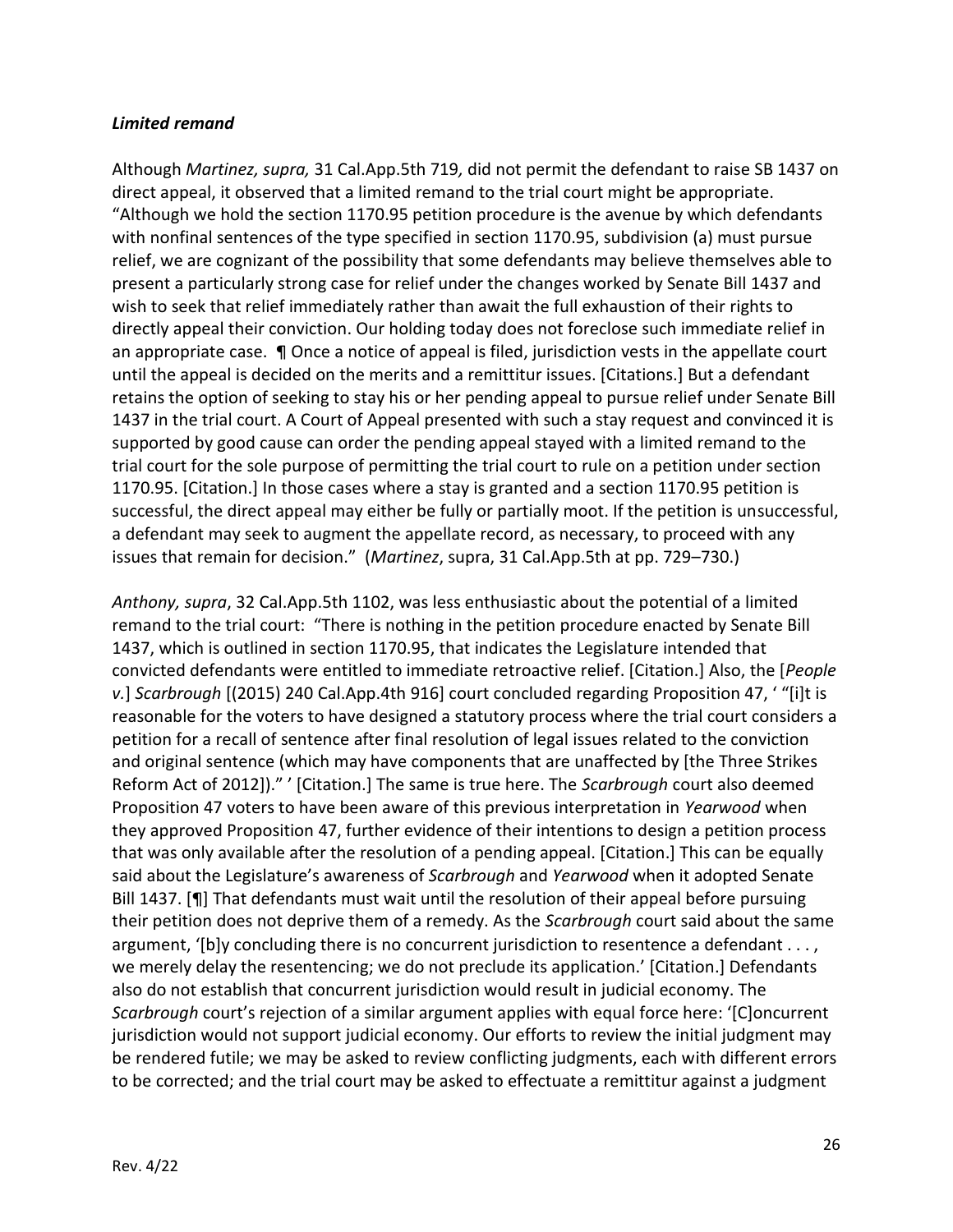that has since been modified. These scenarios would lead to chaos, confusion, and waste—not judicial economy.' [Citation.]" (*Anthony*, *supra*, 32 Cal.App.5th at p. 1156.)

Based on *Awad, Scarbrough* and *Martinez*, it seems likely a petitioner who is potentially eligible for relief under section 1170.95 could request a limited remand for resentencing or a stay of the sentence imposed on the murder conviction pending the motion for resentencing. While Proposition 47 motions for resentencing only involve the *reduction* of a felony charge, whereas motions brought under section 1170.95 potentially involve the *dismissal* of a felony charge, there does not appear to be a material difference in the two resentencing motions, at least for the purpose of obtaining permission of the appellate court for a limited remand of the case or a stay of the sentence. Certainly it may be of value to all parties and the court to determine the proper level of a petitioner's criminal responsibility prior to the extensive work necessary to resolve an appeal.

# *Relief by writ of habeas corpus*

In *In re Cobbs* (2019) 41 Cal.App.5th 1073 (*Cobbs*), the petitioner filed a habeas petition seeking relief from a first degree murder conviction pursuant to *Chiu, supra*, 59 Cal.4th 155. SB 1437 went into effect while the petition was pending, and the petitioner argued it affected the proper remedy in the event the court granted his petition. The court disagreed, explaining: "Since this habeas action is not a resentencing petition under section 1170.95, SB 1437 is inapplicable and *Chiu* . . . governs. In accordance with *Chiu*, petitioner's first degree murder conviction is reversed, and the People have the option of either retrying petitioner for first degree murder or accepting a second degree murder conviction. If the People choose to retry defendant, then the retroactivity issue is no longer present and the changes enacted by SB 1437 apply to any retrial. The trial court shall resentence petitioner as needed. If petitioner remains convicted of murder following the proceedings pursuant to this disposition, he can, where appropriate, file a resentencing petition under section 1170.95." (*Cobbs*, supra, 41 Cal.App.5th at p. 1081.)

#### **D. Conditions for granting relief (§ 1170.95, subd. (a).)**

The granting of resentencing is predicated on the conviction of the petitioner of felony murder or murder, attempted murder, or manslaughter under a natural and probable consequences theory and the existence of *all* of the following conditions:

(1) **"A complaint, information, or indictment was filed against the petitioner that allowed the prosecution to proceed under a theory of felony murder, murder under the natural and probable consequences doctrine or other theory under which malice is imputed to a person based solely on that person's participation in a crime, or attempted murder under the natural and probable consequences doctrine."** (§ 1170.95, subd. (a)(1).) Proof of this requirement is made simply by showing a pleading was filed charging the petitioner with murder, attempted murder, or manslaughter.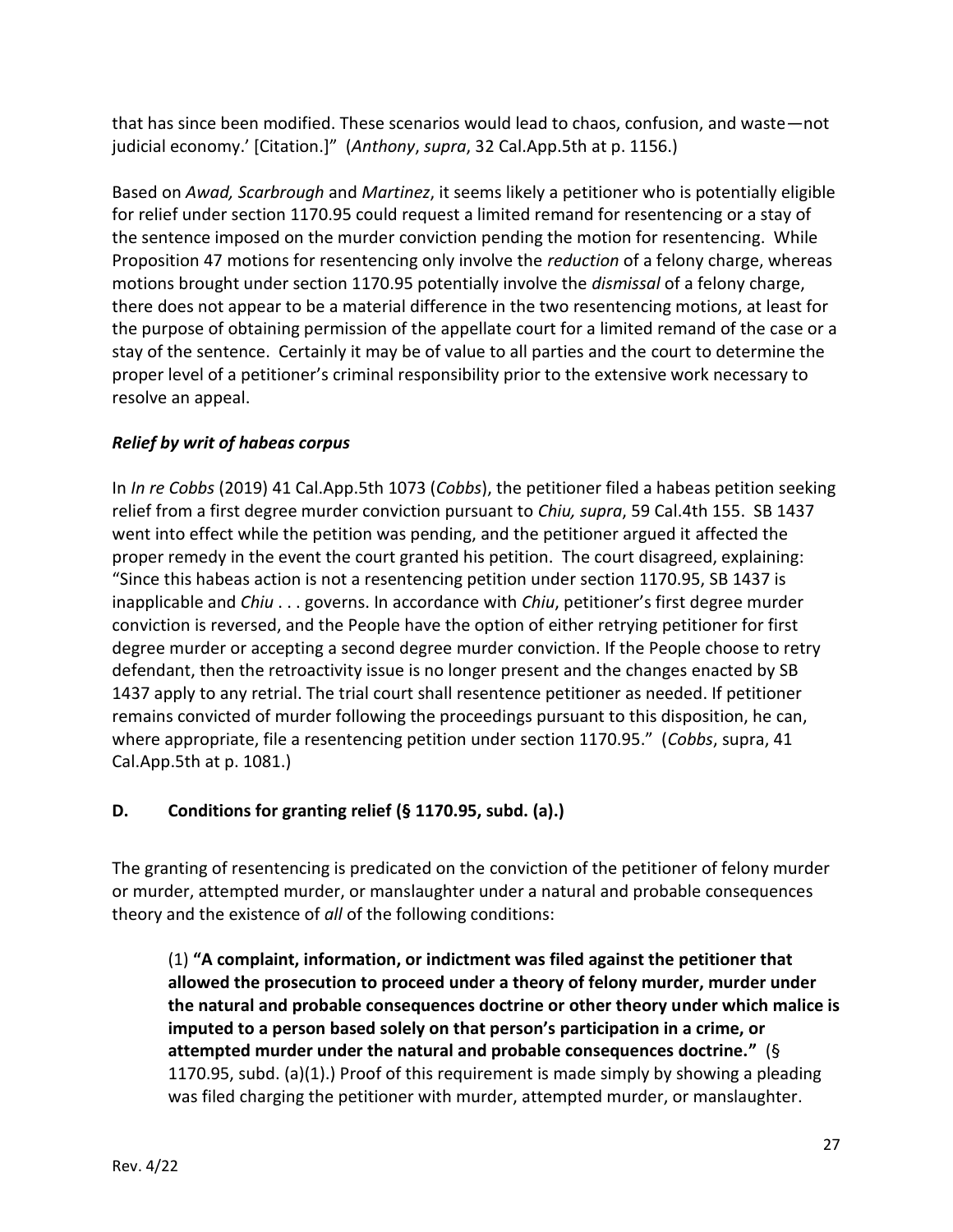Since the prosecution is not required to specify in the pleadings the theory under which the petitioner is being prosecuted for murder, the prosecution is allowed to merely charge a generic violation of section 187. Simply making the allegation of murder, for example, "allows" the prosecution to pursue a conviction based on any theory, including felony murder and/or the NPC doctrine.

(2**) "The petitioner was convicted of murder, attempted murder, or manslaughter following a trial or accepted a plea offer in lieu of a trial at which the petitioner could have been convicted of murder or attempted murder."** (§ 1170.95, subd. (a)(2).) This requirement has two options: (1) the petitioner was convicted of murder, attempted murder, or manslaughter following a trial; or (2) the petitioner accepted a plea offer to the crime of murder, attempted murder, manslaughter in lieu of a trial where he could have been convicted of murder or manslaughter. Under the first option, it is sufficient to show simply the fact of the conviction of murder, attempted murder, or manslaughter; it is not necessary to establish the theory under which the conviction was obtained.

The scope of the second option is less clear. It suggests a petitioner may be entitled to relief if he accepted a plea offer to a lesser crime in a case where he could have been convicted of murder or attempted murder. In other words, a petitioner, charged with murder, who accepts a plea to manslaughter, may have met this requirement. *People v. Cervantes* (2020) 44 Cal.App.5th 884, 887, held section 1170.95 did not apply to a conviction for voluntary manslaughter, even when the conviction resulted from a plea down from the charge of murder. *Cervantes* likely is no longer valid after the passage of SB 775 which expands relief to persons convicted of manslaughter.

(3) "**The petitioner could not be convicted of murder or attempted murder because of changes to Section 188 or 189 made effective January 1, 2019."** (§ 1170.95, subd. (a)(3).) In other words, for resentencing to be granted, it must be established that the petitioner could not have been convicted of murder or attempted murder under the law as it reads after January 1, 2019. As discussed above, the only changes made by SB 1437 to sections 188 and 189 regard the liability of certain accomplices under first degree felony murder, the application of NPC, and, likely, conviction of second degree felony murder. Accordingly, relief must be granted if the only way to have convicted the petitioner of murder or attempted murder was through first degree felony murder, NPC, and, likely, second degree felony murder as they existed prior to January 1, 2019.

Although not one of the three conditions necessary for granting relief specified in section 1170.95, subdivision (a)(1)-(3), implicit is the requirement that to be entitled to relief, the petitioner must have been convicted based on the felony-murder rule and/or NPC: "A person convicted of felony murder or murder under the natural and probable consequences doctrine or other theory under which malice is imputed to a person based solely on that person's participation in a crime, attempted murder under the natural and probable consequences doctrine, or manslaughter may file a petition with the court that sentenced the petitioner to have the petitioner's murder, attempted murder, or manslaughter conviction vacated and to be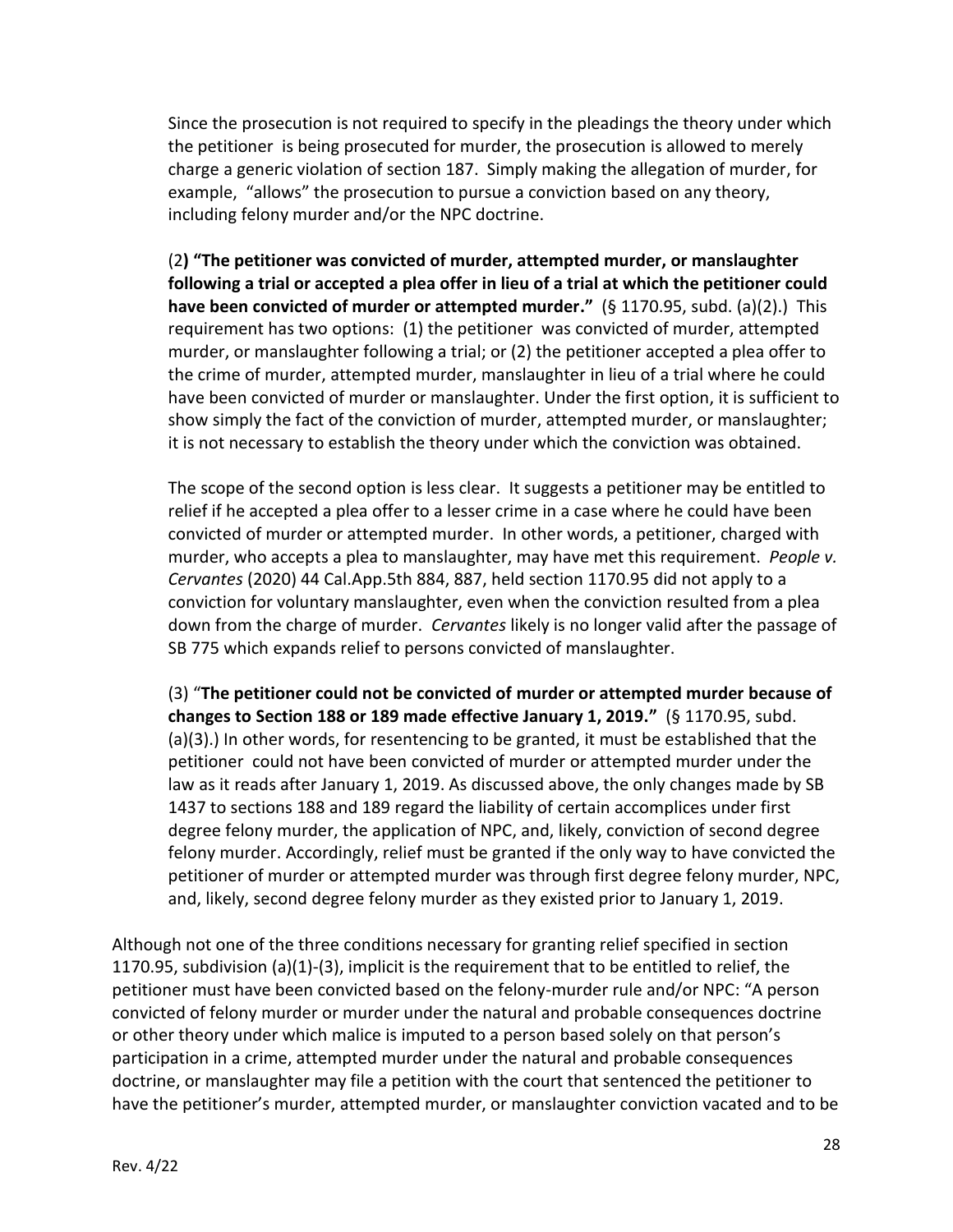resentenced. . . ." (§ 1170.95, subd. (a), italics added.) At least for the purposes of determining whether the petitioner has filed a facially sufficient petition, likely the petitioner's simple allegation that he was convicted (or could have been convicted by his plea) under the prior felony-murder rule or NPC is sufficient.

#### **E. Form and content of the petition (§ 1170.95, subd. (b)(1))**

Section 1170.95 does not prescribe the use of any particular form of petition. It does, however, specify the content of the petition as follows:

- (1) "A declaration by the petitioner that he or she is eligible for relief under this section, based on all the requirements of subdivision (a)." (§ 1170.95, subd. (b)(1)(A).)
- (2) "The superior court case number and year of the petitioner's conviction." (§ 1170.95, subd. (b)(1)(B).)
- (3) "Whether the petitioner requests the appointment of counsel." (§ 1170.95, subd. (b)(1)(C).) *People v. Lewis* (2021) 11 Cal.5th 952 (*Lewis*), in interpreting section 1170.95, subdivision (b)(1)(C), held: "Notably, whether a petitioner 'requests the appointment of counsel' is part of the information that must be included in a petition for it to satisfy the court's subdivision (b)(2) review. [Citation.] Subdivision (c)'s language regarding the appointment of counsel is mandatory: 'If the petitioner has requested counsel, the court *shall* appoint counsel to represent the petitioner.' [Citation.] The combined meaning is clear: petitioners who file a complying petition requesting counsel are to receive counsel upon the filing of a compliant petition." (*Lewis*, *supra*, 11 Cal.5th at pp. 962-963, italics original.)

SB 775 codifies *Lewis* by adding section 1170.95, subdivision (b)(3): "Upon receiving a petition in which the information required by this subdivision is set forth or a petition where any missing information can readily be ascertained by the court, if the petitioner has requested counsel, the court shall appoint counsel to represent the petitioner." The amendment makes the court's obligation clear: if the petition is facially sufficient as delineated in subdivision (b)(1), the court must appoint counsel if requested by the petitioner. "[W]e conclude that the statutory language and legislative intent of section 1170.95 make clear that petitioners are entitled to the appointment of counsel upon the filing of a facially sufficient petition. . . ." (*Lewis*, *supra*, 11 Cal.5th at p. 957.)

#### **F. Filing and service of the petition (§ 1170.95, subd. (b)(1))**

"The petition shall be filed with the court that sentenced the petitioner and served by the petitioner on the district attorney, or on the agency that prosecuted the petitioner, and on the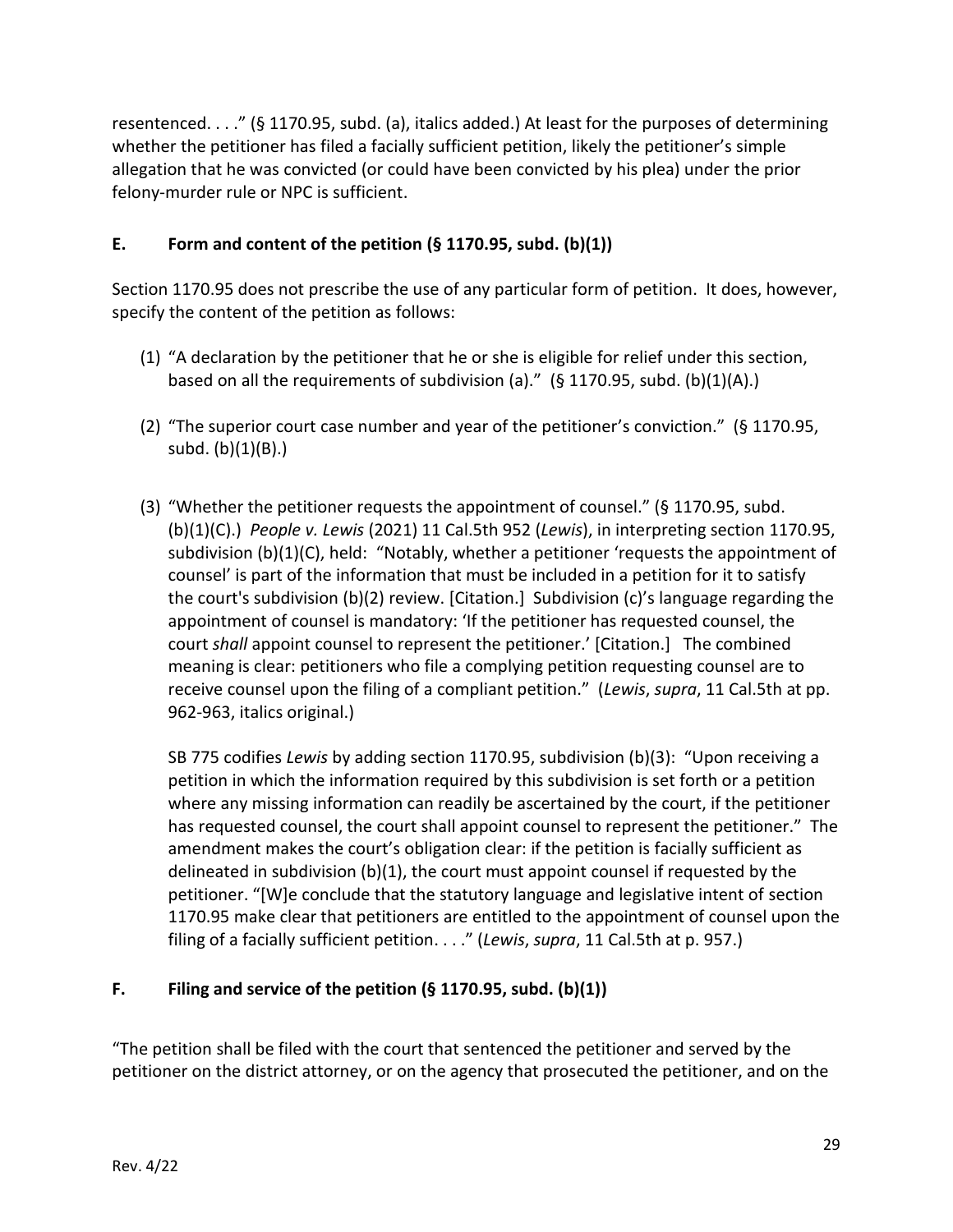attorney who represented the petitioner in the trial court or on the public defender of the county where the petitioner was convicted." (§ 1170.95, subd. (b)(1).)

# **G. Assigned judicial officer (§ 1170.95, subd. (b)(1))**

The petition should be assigned to the judge who originally sentenced the petitioner. If that judge is unavailable, the presiding judge of the court is to assign another judge to rule on the petition. (§ 1170.95, subd. (b)(1).) Undoubtedly the parties may stipulate to a different or central judge to rule on the petition.

Section 1170.95, subdivision (b)(1), means the judge that originally sentenced the petitioner, not the court or tribunal that sentenced the petitioner. (*People v. Santos* (2020) 53 Cal.App.5th 467 (*Santos*). "[T]he People also argue that the phrase 'not available' must be broadly interpreted to give a presiding judge latitude in assigning specific cases to specific trial judges. We are skeptical that the mere fact that a different bench officer is sitting in the original sentencing judge's prior courtroom when the petition is filed satisfies the statutory requirement of unavailability. (See, e.g., "[citation]['a showing of more than mere inconvenience is necessary before a judge can be deemed unavailable']; [citation]['We recognize that in multi-judge courts, a judge hearing criminal cases one month may be assigned to other departments in subsequent months. However a defendant's reasonable expectation of having his sentence imposed, pursuant to bargain and guilty plea, by the judge who took his plea and ordered sentence reports should not be thwarted for mere administrative convenience'].)" (*Santos*, *supra*, 53 Cal.App.5th at pp. 474-475.)

# **H. Procedure for the review of the petition and issuance of order to show cause (§ 1170.95, subd. (c))**

As established by legislation and case law, there are four potential stages in the review of a petition and granting of relief under section 1170.95:

- a. A facial review of the sufficiency of the petition;
- b. A review of the petition (after appointment of counsel, if requested) to determine whether petitioner has stated a prima facie basis for relief;
- c. If a prima facie basis has been established, a fully contested hearing on the merits of the petition; and
- d. If the petitioner prevails on the merits of the petition, a resentencing on what remains after any improper conviction has been dismissed.

#### 1. **Facial sufficiency of the petition**

The first step in the review process is to determine the facial sufficiency of the petition. Section 1170.95, subdivision (b)(1), specifies the petition is to contain three items: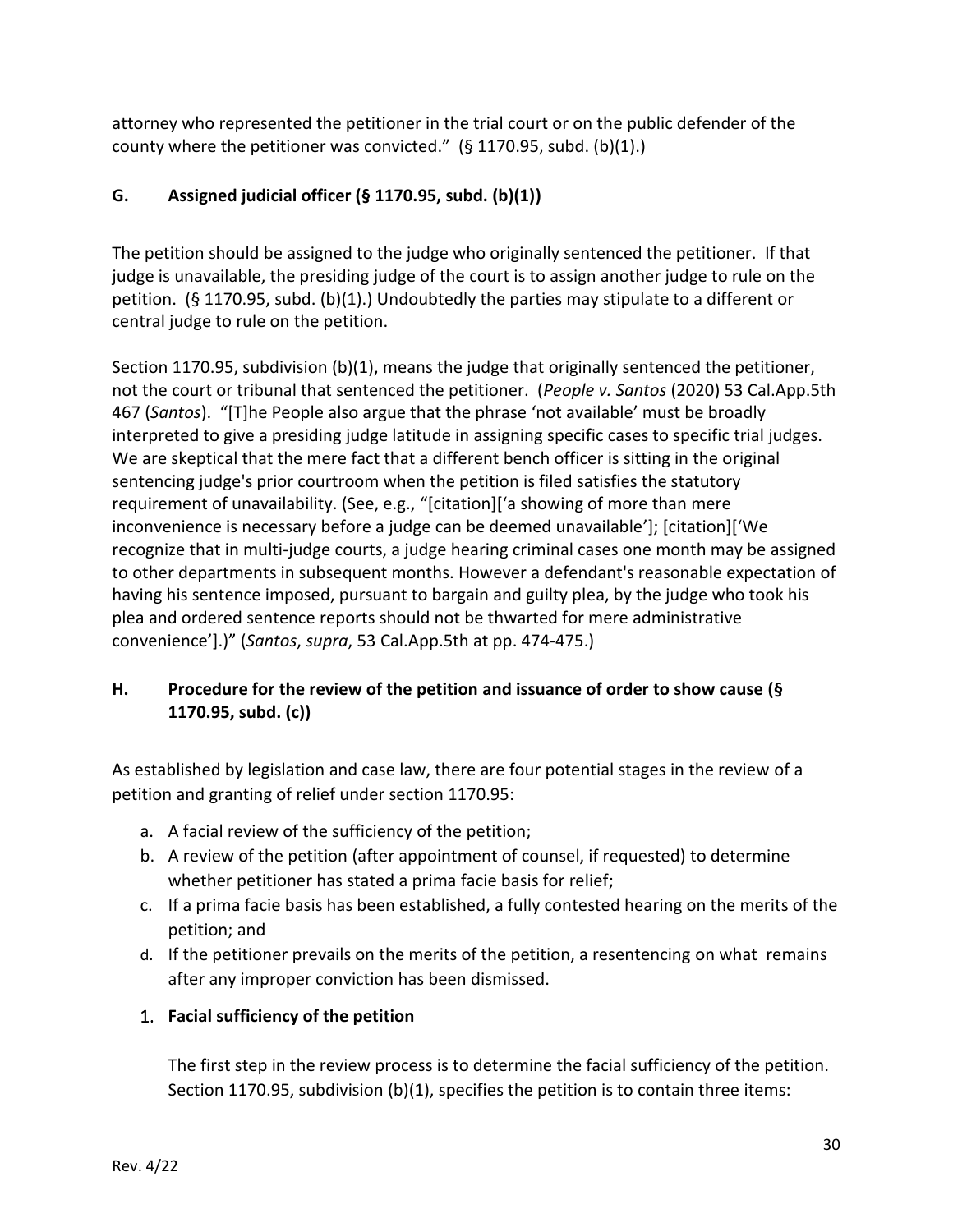- (a) "A declaration by the petitioner that he or she is eligible for relief under this section, based on all the requirements of subdivision (a)." (§ 1170.95, subd. (b)(1)(A).) Likely it will be sufficient that the petitioner, in summary fashion, simply alleges the statutory basis of eligibility: "I hereby declare that I am eligible for relief under this section based on all of the requirements of section 1170.95, subdivision (a)." Nothing in section 1170.95 requires the petitioner to declare the specific facts under which he contends he is entitled to relief.
- (b) "The superior court case number and year of the petitioner's conviction." (§ 1170.95, subd. (b)(1)(B).)
- (c) "Whether the petitioner requests the appointment of counsel." (§ 1170.95, subd.  $(b)(1)(C).$

If there is missing information, the court may deny the petition and invite the filing of a corrected pleading. "If any of the information required by [§ 1170.95, subdivision (b),] is missing from the petition and cannot be readily ascertained by the court, the court may deny the petition without prejudice to the filing of another petition and advise the petitioner that the matter cannot be considered without the missing information." (§ 1170.95, subd. (b)(2).)

*People v. Torres* (2020) 46 Cal.App.5th 1168 (*Torres*) holds the jury's finding on a special circumstance allegation—a part of the record of conviction—was properly considered by the trial court in determining whether the petitioner made a showing of eligibility for relief. (*Torres*, at p. 1178.) The court explained: "Under subdivision (b)(2), the trial court determines if the petition is facially sufficient. [Citation.] The trial court verifies that the petition contains the basic information required under subdivision  $(b)(1)$ , and supplies any missing information that can be 'readily ascertained' (§ 1170.95, subd. (b)(2)). [Citation.] The reference to 'readily ascertained' information indicates the legislature's intent that the trial court consider reliable, accessible information specifically the record of conviction. [Citation.] The trial court may deny the petition without prejudice if the petition is not facially sufficient. [Citation.]" (*Torres*, at p.1177.) *Torres* has been granted review.

#### **a. Right to counsel**

*Torres* must now be considered in light of the right to counsel in section 1170.95, subdivision (b)(3), and *People v. Lewis* (2021) 11 Cal.5th 952 (*Lewis*). Section 1170.95, subdivision (b)(3), provides: "Upon receiving a petition in which the information required by this subdivision is set forth or a petition where any missing information can readily be ascertained by the court, if the petitioner has requested counsel, the court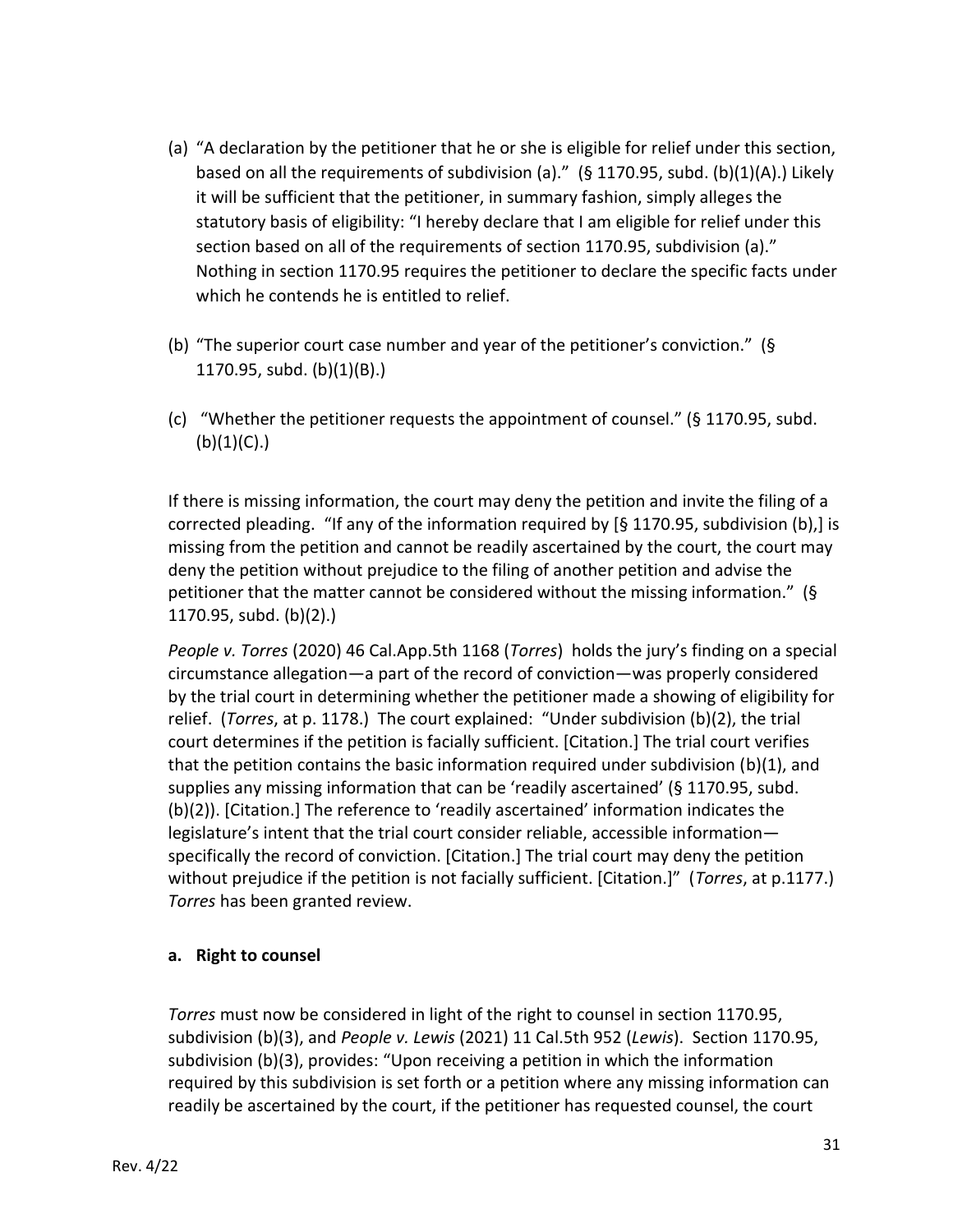shall appoint counsel to represent the petitioner." *Lewis* holds "only *after* the appointment of counsel and the opportunity for briefing may the superior court consider the record of conviction to determine whether 'the petitioner makes a prima facie showing that he or she is entitled to relief.' [Citation.]" (*Lewis*, *supra*, 11 Cal.5th at p. 957, italics original.) The direction is clear: if the petition is facially sufficient, the court *must* appoint counsel.

#### **b. Scope of facial review**

The proper scope of the facial review is very limited. The court should examine the petition to determine whether it contains the three elements specified in section 1170.95, subdivision (b)(1), no matter how in artfully they may be phrased. Particularly if counsel has been requested, the court should refrain from any review of the sufficiency of the factual allegations or review of the record of conviction until after counsel has been appointed and both parties have an opportunity to submit briefing.

*Lewis* addressed the matter of meritless petitions: "[N]oncomplying petitions may be quickly screened out under subdivision (b)(2) of section 1170.95. Further, the requirement that a petition include '[a] declaration by the petitioner that he or she is eligible for relief under this section, based on all the requirements of subdivision (a)' [citation] should discourage frivolous petitions. Lastly, as Lewis himself concedes, after the appointment of counsel the parties' briefing, as contemplated by subdivision (c), does not need to be extensive. ([Citation] ['a brief need be no longer than the [summary] order the court prepared in this case'].) Additionally, appointed counsel may ultimately conclude that a petition is clearly meritless and recommend that the petition be withdrawn. Conversely, the parties may stipulate that the petitioner is entitled to relief. [¶] Of course, these devices will not screen out all meritless petitions. Subdivision (b)(2), for example, only screens out noncomplying petitions, not petitions that lack substantive merit. Similarly, despite the declaration requirement under subdivision (b)(1)(A), some petitioners may nonetheless file petitions even when they are not eligible for relief. Section 1170.95 is clearly not without expense. But it is for the Legislature to balance costs with rewards and, here, the Legislature appears to have concluded that the benefits to be gained from providing broad access to counsel, in order to ensure that all those entitled to resentencing are able to obtain relief, outweigh the costs of appointing counsel in many cases where no relief will prove available." (*Lewis*, *supra*, 11 Cal.5th at p. 968.)

#### 2. **Determining the prima facie basis for relief**

Section 1170.95, subdivision (c), as originally enacted, provided: "The court shall review the petition and determine if the petitioner has made a prima facie showing that the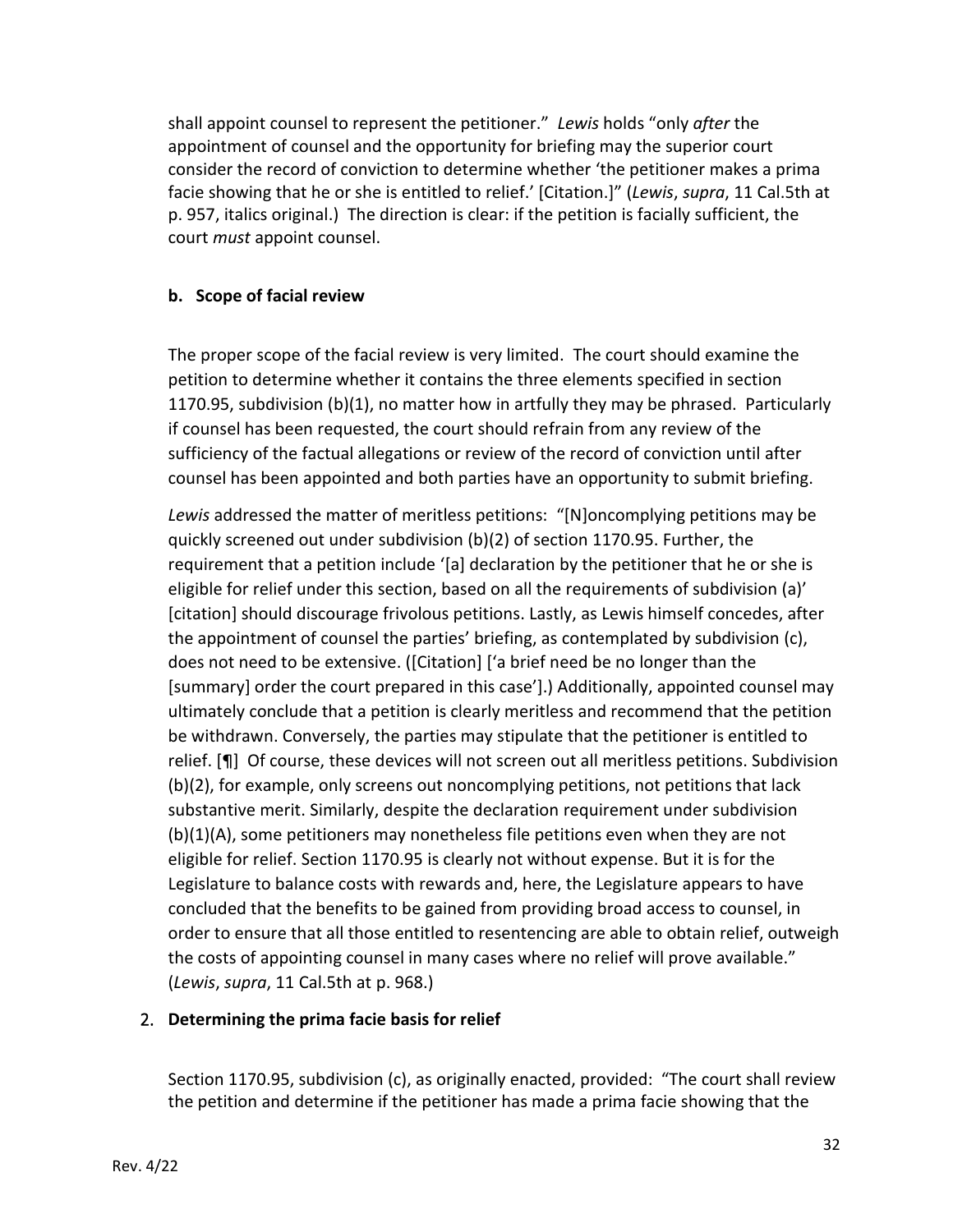petitioner falls within the provisions of this section. If the petitioner has requested counsel, the court shall appoint counsel to represent the petitioner. The prosecutor shall file and serve a response within 60 days of service of the petition and the petitioner may file and serve a reply within 30 days after the prosecutor response is served. These deadlines shall be extended for good cause. If the petitioner makes a prima facie showing that he or she is entitled to relief, the court shall issue an order to show cause."

In interpreting subdivision (c), *Lewis* rejected the argument that the two references to "prima facie showing" created "two distinct, sequential inquiries: one 'that petitioner "falls within the provisions"' of the statute,' and a second ' "that he or she is entitled to relief." [Citation.]' " (*Lewis*, *supra*, 11 Cal.5th at p. 961.) The court observed: "[W]e read subdivision (c) to describe only a single prima facie showing. [Citations.] Considering subdivision (c)'s language in the context of section 1170.95 as a whole [citation], subdivision (c) clearly describes a single process. More specifically, the first sentence of subdivision (c) does not require a distinct prima facie showing before the appointment of counsel. Under its natural reading, ' "[t]he first sentence [of subdivision (c)] states the rule" ' and ' "[t]he rest of the subdivision establishes the process for complying with that rule." ' [Citations.]" [¶] Such a reading does not 'disregard' the first sentence of subdivision (c), as the People contend. Rather, the first sentence provides the rule: the court reviews the petition to determine 'if the petitioner has made a prima facie showing that the petitioner falls within the provisions of this section.' [Citation.] The last sentence describes what the court shall do if a petitioner makes a prima facie showing, namely, issue an order to show cause. This reading is in harmony with the remainder of section 1170.95. The People's interpretation of the first sentence of subdivision (c), by contrast, endeavors to create a separate initial review process, but the initial review process is clearly laid out immediately prior in subdivision (b)(2), which permits a court to deny a noncomplying petition 'without prejudice.' [Citation.] Thus, to read the first sentence of subdivision (c) to thereafter provide for another pre-briefing review by the court, without the assistance of counsel, conflicts with the overall structure of section 1170.95." (*Lewis*, *supra*, 11 Cal.5th at p. 962.)

SB 775 amended section 1170.95, subdivision (c), to conform the statutory language to *Lewis*. Subdivision (c) now provides: "Within 60 days after service of a petition that meets the requirements set forth in subdivision (b), the prosecutor shall file and serve a response. The petitioner may file and serve a reply within 30 days after the prosecutor's response is served. These deadlines shall be extended for good cause. After the parties have had an opportunity to submit briefings, the court shall hold a hearing to determine whether the petitioner has made a prima facie case for relief. If the petitioner makes a prima facie showing that the petitioner is entitled to relief, the court shall issue an order to show cause. If the court declines to make an order to show cause, it shall provide a statement fully setting forth its reasons for doing so." The amendment of subdivision (c) clarifies a number of points: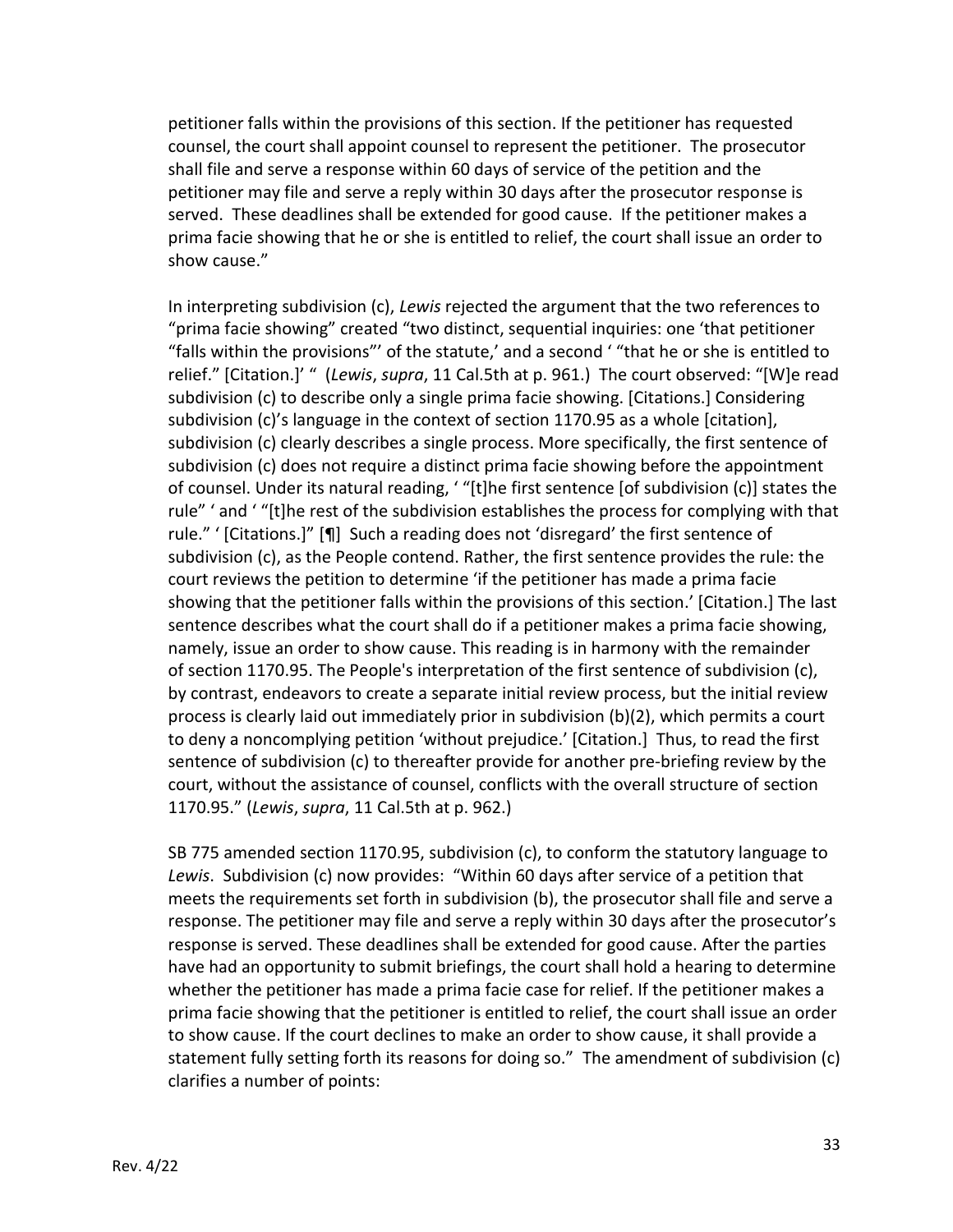- The amendment eliminated the two references to establishing a prima facie basis for relief. Now there is only one required showing – to be made after briefing by the parties and a hearing conducted by the court.
- The prosecutor "shall" file a response within 60 days of service of the petition if the petitioner has filed a petition in facial compliance with subdivision (b). The petitioner thereafter "may" file a reply within 30 days after the prosecution's response is served. The use of "shall" when addressing the prosecution's duty to respond appears mandatory. Failure to file the required response should be considered by the court at least as a concession petitioner has stated a prima facie basis for relief, necessitating the court issuing an order to show cause.
- If the petition complies with subdivision (b), the court may not summarily deny the petition without an opportunity for briefing by the parties and a hearing conducted by the court. $13$
- If the petitioner makes the prima facie showing for relief, the court must issue an order to show cause. Although the court is not required to give its reasons for issuing an order to show cause, such a statement may nevertheless provide guidance for the parties and the court in conducting the hearing on the merits and may assist in any appellate review. If the court declines to issue the order to show cause, "it shall provide a statement fully setting forth its reasons for doing so." The statement may be given orally or in writing.

*Lewis* provides guidance in the determination of the prima facie showing: "While the trial court may look at the record of conviction after the appointment of counsel to determine whether a petitioner has made a prima facie case for section 1170.95 relief, the prima facie inquiry under subdivision (c) is limited. Like the analogous prima facie inquiry in habeas corpus proceedings, ' "the court takes petitioner's factual allegations as true and makes a preliminary assessment regarding whether the petitioner would be entitled to relief if his or her factual allegations were proved. If so, the court must issue an order to show cause." ' ([Citation] "[A] court should not reject the petitioner's factual allegations on credibility grounds without first conducting an evidentiary hearing.' [Citations.] "However, if the record, including the court's own documents, "contain[s] facts refuting the allegations made in the petition," then "the court is justified in making a credibility determination adverse to the petitioner" ' [Citation.]" (Lewis, supra, 11 Cal.5th at p. 971.)

To the extent they suggest more than one prima facie review, the following cases are likely abrogated by *Lewis* and SB 775: *People v. Drayton* (2020) 47 Cal.App.5th 965;

 $13$  Even if the petition fails to allege the matters required by subdivision (b)(1), the court should consider denying the petition without prejudice and advising the petitioner of any deficiency as authorized by subdivision (b)(2).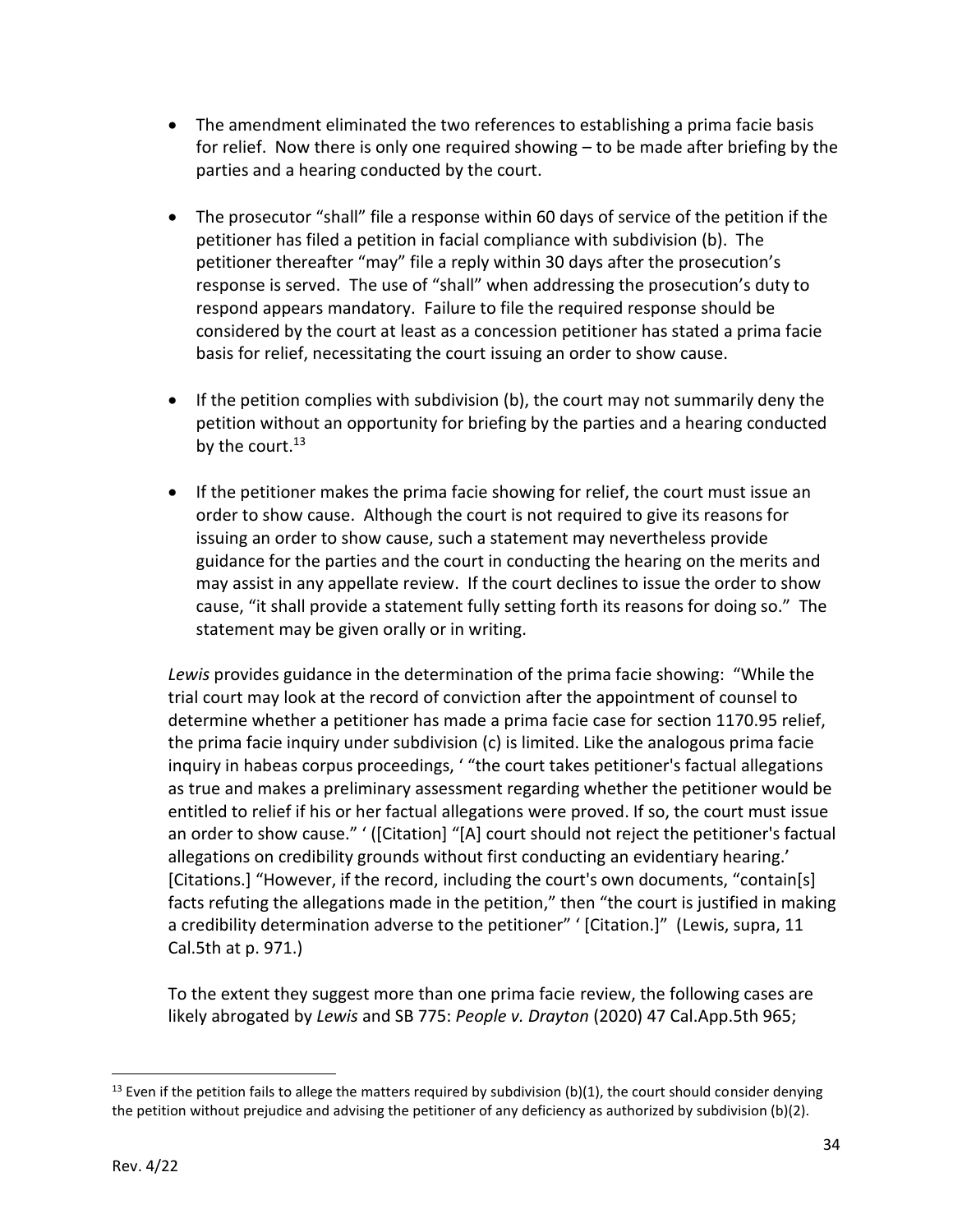*People v. Tarkington* (2020) 49 Cal.App.5th 892, 897 (granted review); *People v. Verdugo* (2020) 44 Cal.App.5th 320 (granted review);

#### *a.* **Evidence considered in review of prima facie basis**

Section 1170.95 is silent on the question of what evidence the court may consider in determining whether the petitioner has presented a prima facie basis for relief. *Lewis*, however, observed that the court may consider the record of conviction. "Having concluded that a petitioner is statutorily entitled to counsel, if requested, upon the filing of a facially sufficient petition, and that subdivision (c) describes only one prima facie showing, we now turn to the question of whether a trial court can rely on the record of conviction in determining whether that single prima facie showing is made. The answer is yes. In fact, Lewis agrees that 'the court may — with the benefit of advocacy for both sides — consider the record of conviction at [the prima facie] stage.' In Lewis's view, appointed counsel and the prosecutor 'can and should make use of the record of conviction.' Notably, there is no disagreement amongst the Courts of Appeal regarding the propriety of the parties and the trial court looking at the record of conviction *after* the appointment of counsel. [Citations.] [¶] The record of conviction will necessarily inform the trial court's prima facie inquiry under section 1170.95, allowing the court to distinguish petitions with potential merit from those that are clearly meritless. This is consistent with the statute's overall purpose: to ensure that murder culpability is commensurate with a person's actions, while also ensuring that clearly meritless petitions can be efficiently addressed as part of a single-step prima facie review process. [Citation.]" (*Lewis*, *supra*, 11 Cal.5th at pp. 970-971, italics original.)

What constitutes the "record of conviction" is well established. The "record of conviction" consists of "those record documents reliably reflecting the facts of the offense for which the defendant has been convicted." (*People v. Reed* (1996) 13 Cal.4th 217, 223.) Depending on the circumstances, the record of conviction can include the abstract of judgment, the section 969b prison packet, the charging document and plea form, transcripts of the petitioner's plea, the factual basis given for the plea, preliminary hearing and trial transcripts, and appellate opinions. (For a full discussion of the law related to the record of conviction, see Couzens & Bigelow, "California Three Strikes Sentencing," The Rutter Group 2021, § 4:5, pp. 4-21 - 4-44 (2021).)

In considering the petition, all factual inferences should be made in favor of the petition. Certainly if the court has any questions regarding its responsibility, it should appoint counsel for the petitioner and receive briefing from the parties. If there is any need to resolve factual issues to determine whether the petitioner is entitled to relief, or petitioner has stated even a potential or colorable claim for relief, the order to show cause should be issued. Guidance may be found in California Rules of Court, rule 4.551 regarding habeas corpus proceedings. Rule 4.551(c)(1), provides: "The court must issue an order to show cause if the petitioner has made a prima facie showing that he or she is entitled to relief. In doing so, the court takes petitioner's factual allegations as true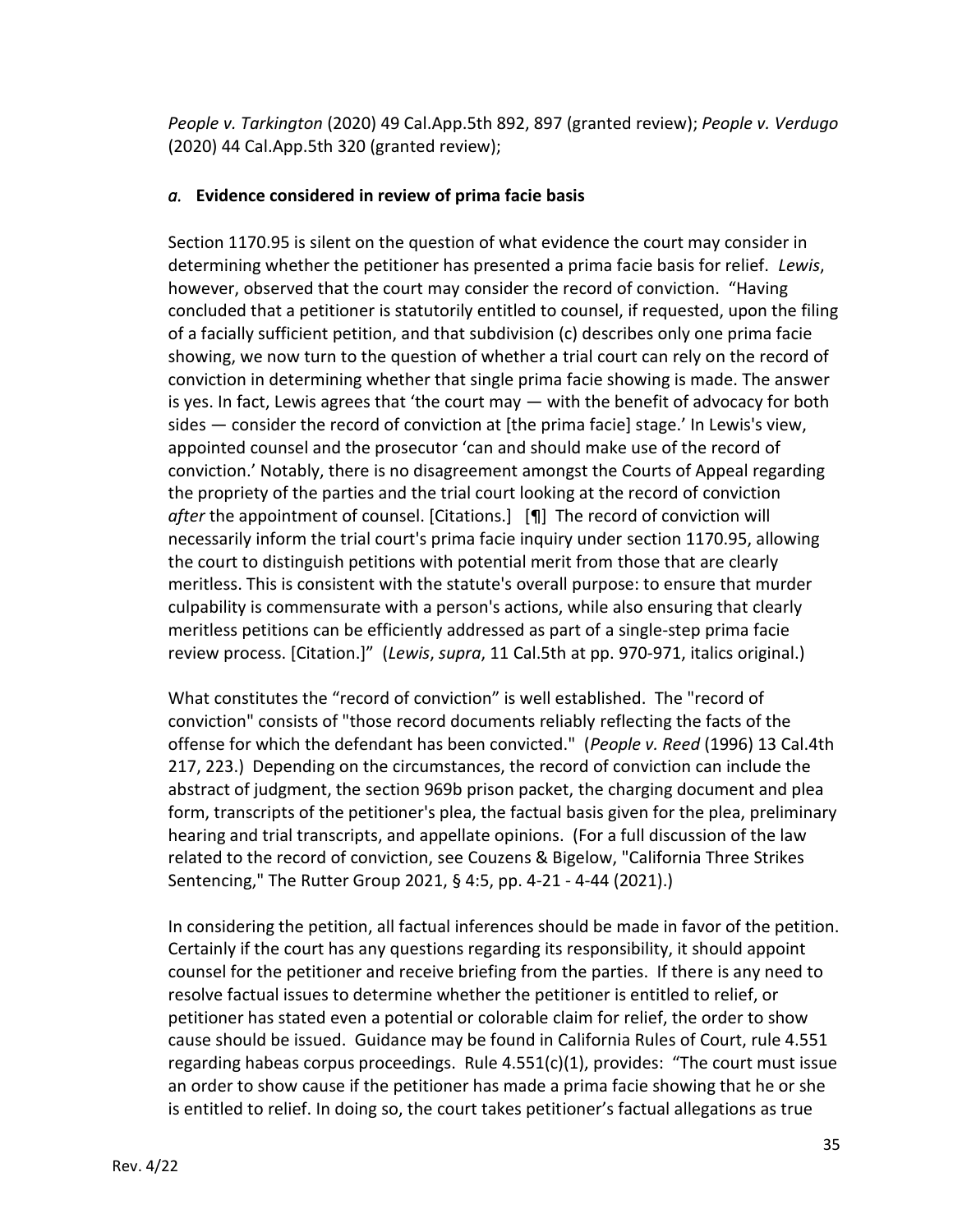and makes a preliminary assessment regarding whether the petitioner would be entitled to relief if his or her factual allegations were proved. If so, the court must issue an order to show cause." (See also *People v. Duvall* (1995) 9 Cal.4th 464, 474–475; People *v. Sledge* (2017) 7 Cal.App.5th 1089.)

*Lewis* held appellate opinions were part of the record of conviction and, with caution, could be used in the context of determining whether the petitioner has met the prima facie showing. "Appellate opinions, like *Lewis I*, are generally considered to be part of the record of conviction. [Citation.] However, as we cautioned in *Woodell*, the probative value of an appellate opinion is case-specific, and 'it is certainly correct that an appellate opinion might not supply all answers.' [Citation.] In reviewing any part of the record of conviction at this preliminary juncture, a trial court should not engage in 'factfinding involving the weighing of evidence or the exercise of discretion.' [Citation.] As the People emphasize, the 'prima facie bar was intentionally and correctly set very low.'" (*Lewis*, *supra*, 11 Cal.5th at p. 972.)

*People v. Verdugo* (2020) 44 Cal.App.5th 320 (*Verdugo*), upheld the trial court's use of the record of conviction, including the appellate opinion, in summarily denying a petition under section 1170.95: "Although subdivision (c) does not define the process by which the court is to make this threshold determination, subdivisions (a) and (b) of section 1170.95 provide a clear indication of the Legislature's intent. As discussed, subdivision (b)(2) directs the court in considering the facial sufficiency of the petition to access readily ascertainable information. The same material that may be evaluated under subdivision (b)(2)—that is, documents in the court file or otherwise part of the record of conviction that are readily ascertainable—should similarly be available to the court in connection with the first prima facie determination required by subdivision (c). In particular, because a petitioner is not eligible for relief under section 1170.95 unless he or she was convicted of first or second degree murder based on a charging document that permitted the prosecution to proceed under a theory of felony murder or murder under the natural and probable consequences doctrine (§ 1170.95, subd. (a)(1), (2)), the court must at least examine the complaint, information or indictment filed against the petitioner; the verdict form or factual basis documentation for a negotiated plea; and the abstract of judgment. Based on a threshold review of these documents, the court can dismiss any petition filed by an individual who was not actually convicted of first or second degree murder. The record of conviction might also include other information that establishes the petitioner is ineligible for relief as a matter of law because he or she was convicted on a ground that remains valid notwithstanding SB 1437's amendments to sections 188 and 189 (see  $\S$  1170.95, subd. (a)(3)) - for example, a petitioner who admitted being the actual killer as part of a guilty plea or who was found to have personally and intentionally discharged a firearm causing great bodily injury or death in a single victim homicide within the meaning of section 12022.53, subdivision (d)." (*Verdugo*, at pp. 329–330.) *Verdugo* has been granted review by the Supreme Court. In accord with *Verdugo* on this issue is *People v. Harris* (2021) 60 Cal.App.5th 939.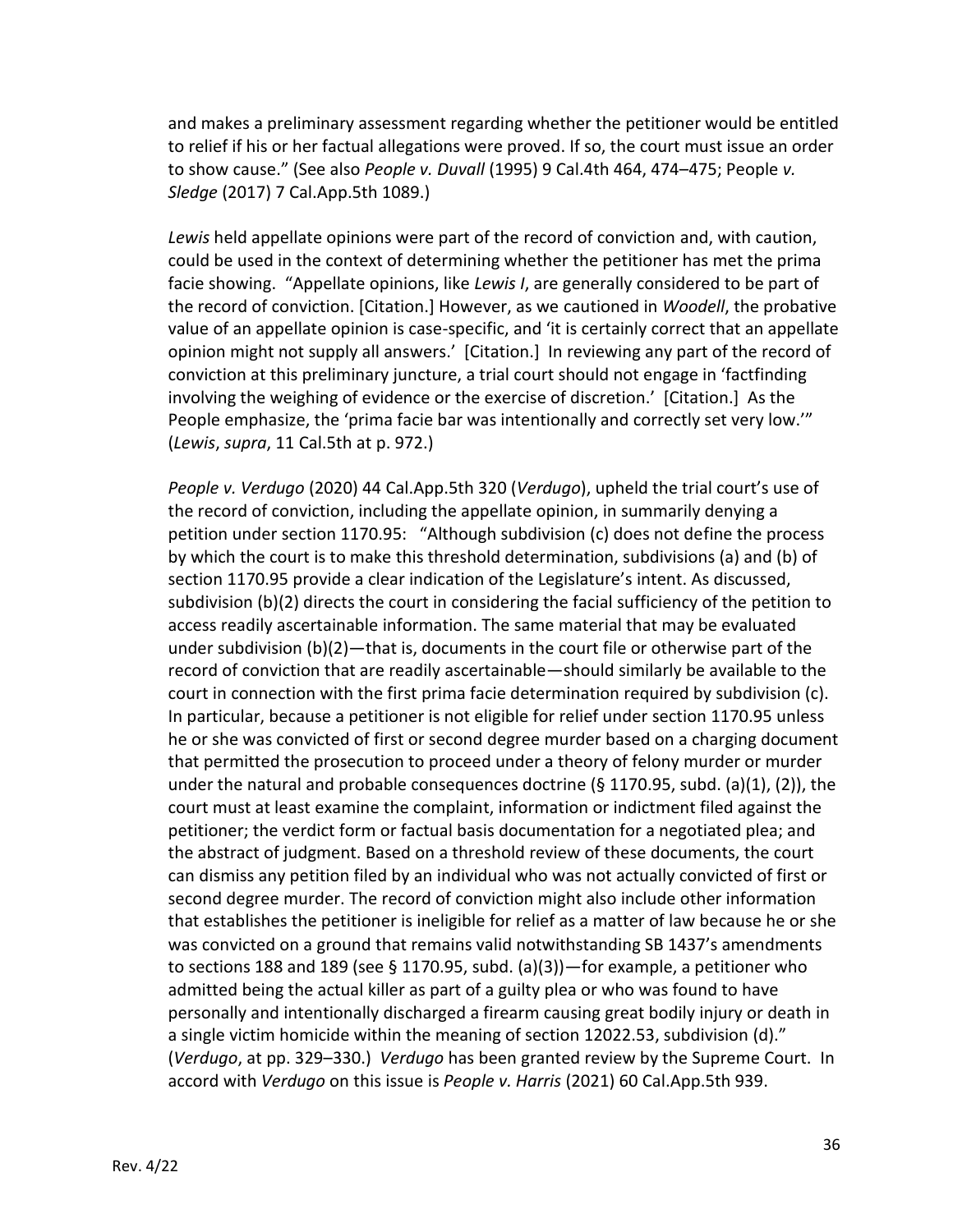*People v. Clements* (2021) 60 Cal.App.5th 597, 612-613, held the court may consider an appellate court opinion as part of the record of conviction in the case. In accord with Clements is *People v. Harris* (2021) 60 Cal.App.5th 939.

*People v. Gomez* (2020) 52 Cal.App.5th 1 (*Gomez*), held it was proper for the trial court to consider the record of conviction in determining whether petitioner made a prima facie showing of eligibility for relief. (*Gomez*, *supra*, 52 Cal.App.5th at pp.15-16.) Since the jury in petitioner's original trial found the special circumstances allegations of robbery and kidnapping true, "the jury necessarily found that Gomez either participated in the alleged robbery and kidnapping with the intent to kill Ravida, or that she was a major participant in those crimes who acted with reckless indifference to Ravida's life. Because either finding would allow Gomez to be convicted of first or second degree murder notwithstanding the changes to sections 188 and 189 made effective January 1, 2019, Gomez is not eligible for relief from her murder conviction under section 1170.95. (§ 1170.95, subd. (a)(3).)" (*Gomez*, *supra*, 52 Cal.App.5th at p. 15.) *Gomez* has been granted review.

*People v. Soto* (2020) 51 Cal.App.5th 1043 (*Soto*), held in determining the prima facie entitlement to relief under section 1170.95, subdivision (c), the trial court properly considered the instructions given to the jury in petitioner's original trial. (*Soto*, *supra*, 51 Cal.App.5th at p. 1055.) Denial of the petition was proper because the jury was never instructed on the doctrine of natural and probable consequences with respect to petitioner's second degree murder conviction. (*Id*.) *Soto* has been granted review.

### *b. Improper summary denial of petition*

*People v. Offley* (2020) 48 Cal.App.5th 588 (*Offley*), discusses the circumstances where the petitioner is found guilty of committing a murder with the use of a firearm under section 12022,53, subdivision (d). The court found the proof of the gun enhancement alone does not make petitioner ineligible for relief. "The trial court erred by denying Offley's petition because the existence of an enhancement under section 12022.53, subdivision (d) does not show that a defendant acted with malice aforethought. It therefore does not establish as a matter of law that Offley could still be convicted of murder under the new law and is ineligible for relief under section 1170.95. [¶] Both express and implied malice require proof of the defendant's mental state. In the case of express malice, the defendant must have intended to kill. [Citation.] Implied malice also involves a mental component, namely a ' "conscious disregard for the danger to life that the [defendant's] act poses." ' [Citation.] This requires ' "examining the defendant's subjective mental state to see if he or she actually appreciated the risk of his or her actions." [Citation.] "It is not enough that a reasonable person would have been aware of the risk." ' [Citation.] [¶] Section 12022.53, subdivision (d) provides that the defendant must have intended to discharge a firearm, but does not refer to an "intent to achieve any additional consequence.' [Citation.] It is thus a general intent enhancement, and does not require the prosecution to prove that the defendant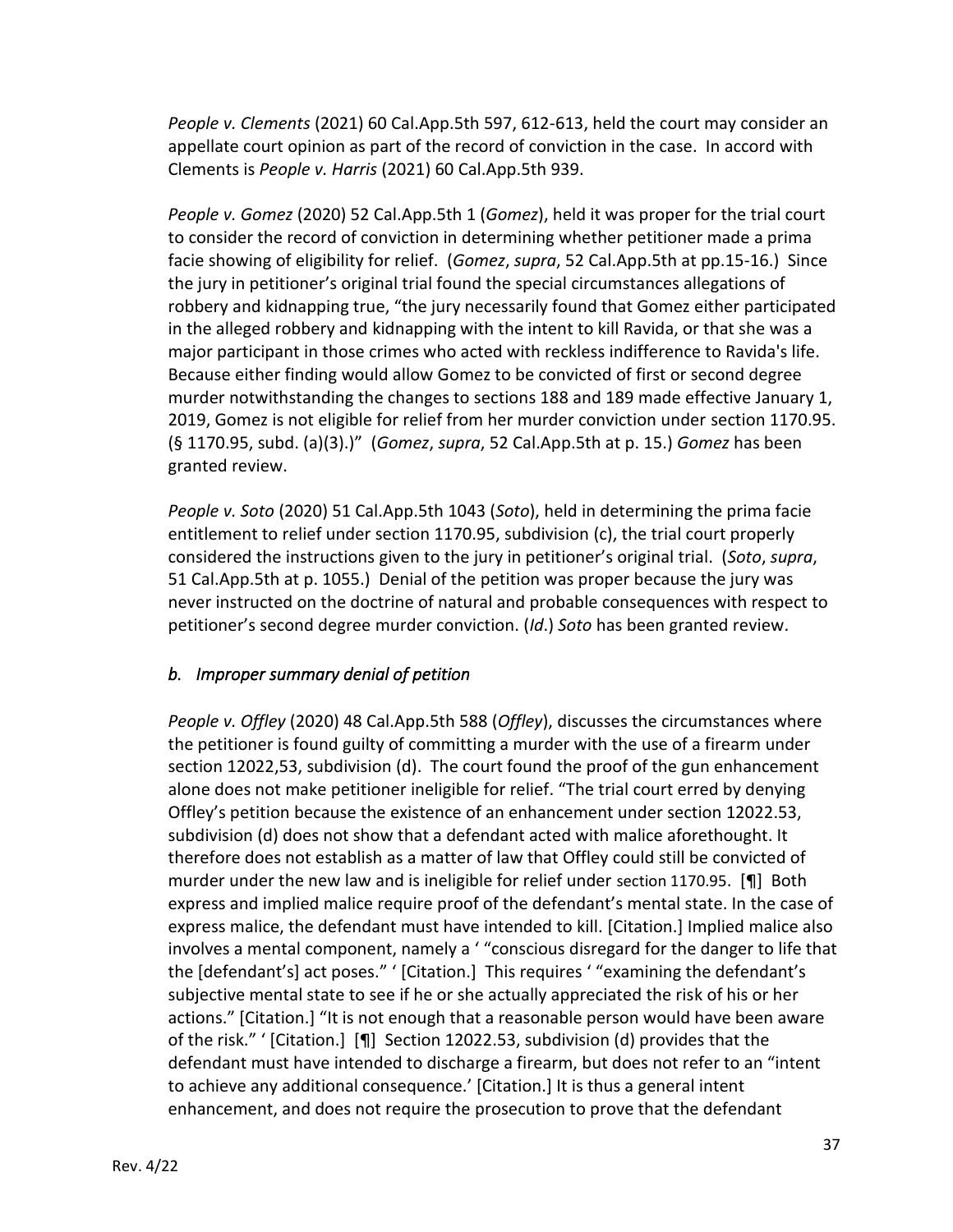harbored a particular mental state as to the victim's injury or death. [Citations.] The jury in this case was instructed accordingly. The trial court told the jury that it would need to decide 'whether the defendant intentionally and personally discharged a firearm and proximately caused great bodily injury or death,' but not whether he intended to kill or was aware of the danger to life that his act posed. [¶] Because an enhancement under section 12022.53, subdivision (d) does not require that the defendant acted either with the intent to kill or with conscious disregard to life, it does not establish that the defendant acted with malice aforethought." (*Offley*, *supra*, 48 Cal.App.5th at pp.598-599, footnotes omitted.)

*Offley* also concludes the gun enhancement under section 12022.53, subdivision (e)(1), does not disqualify a petitioner as a matter of law. The enhancement applies to all principals of a crime, whether they personally fired the weapon. The enhancement alone does not show petitioner played a direct role in the killing. (*Offley*, *supra*, 48 Cal.App.5th at pp. 599-600.)

*People v. Smith* (2020) 49 Cal.app.5th 85 (*Smith*), holds a jury's finding that the petitioner was a "major participant" in an underlying robbery and acted with "reckless indifference to human life" did not preclude the petitioner from making a prima facie showing for relief. The jury's findings were based on the law prior to the Supreme Court's decisions in *People v. Banks* (2015) 61 Cal.4th 788, and *People v. Clark* (2016) 63 Cal.4th 522, which substantially revised the definition of these phrases. (*Smith*, at pp. 93-94.) Since the facts of petitioner's conduct could not be determined as a matter of law, the trial court errored in not providing the petitioner with counsel and a postbriefing determination of his entitlement to an O.S.C hearing. "Here, without appointing counsel to Smith or permitting counsel to make a filing, the trial court reviewed our 1996 appellate opinion and considered the facts as described in our discussion of the sufficiency of the evidence supporting the special circumstance. The trial court made a determination that those facts were sufficient to establish that Smith was a major participant in the underlying felony and acted with reckless indifference to human life. But that factual record is not the only consideration that the trial court must take into account for purposes of section 1170.95. Where the record of conviction does not preclude a petitioner from making a prima facie showing that he falls within the statute's provisions as a matter of law, the petitioner is not confined to presenting evidence contained in the record of conviction in seeking relief. Section 1170.95 provides 'the petitioner may rely on the record of conviction or offer new or additional evidence to meet [his] burden[ ].' (§ 1170, subd. (d)(3).) It is conceivable that Smith may be able to provide evidence not presented at trial that would demonstrate either that he was not a major participant in the robbery or did not act with reckless indifference to human life. By ruling prior to the appointment of counsel, the trial court deprived Smith of the opportunity to develop, with the aid of counsel, a factual record beyond the record of conviction. Only after giving a petitioner the opportunity to file a reply, in which he may develop a factual record beyond the record of conviction, is a trial court in a position to evaluate whether there has been a prima facie showing of entitlement to relief."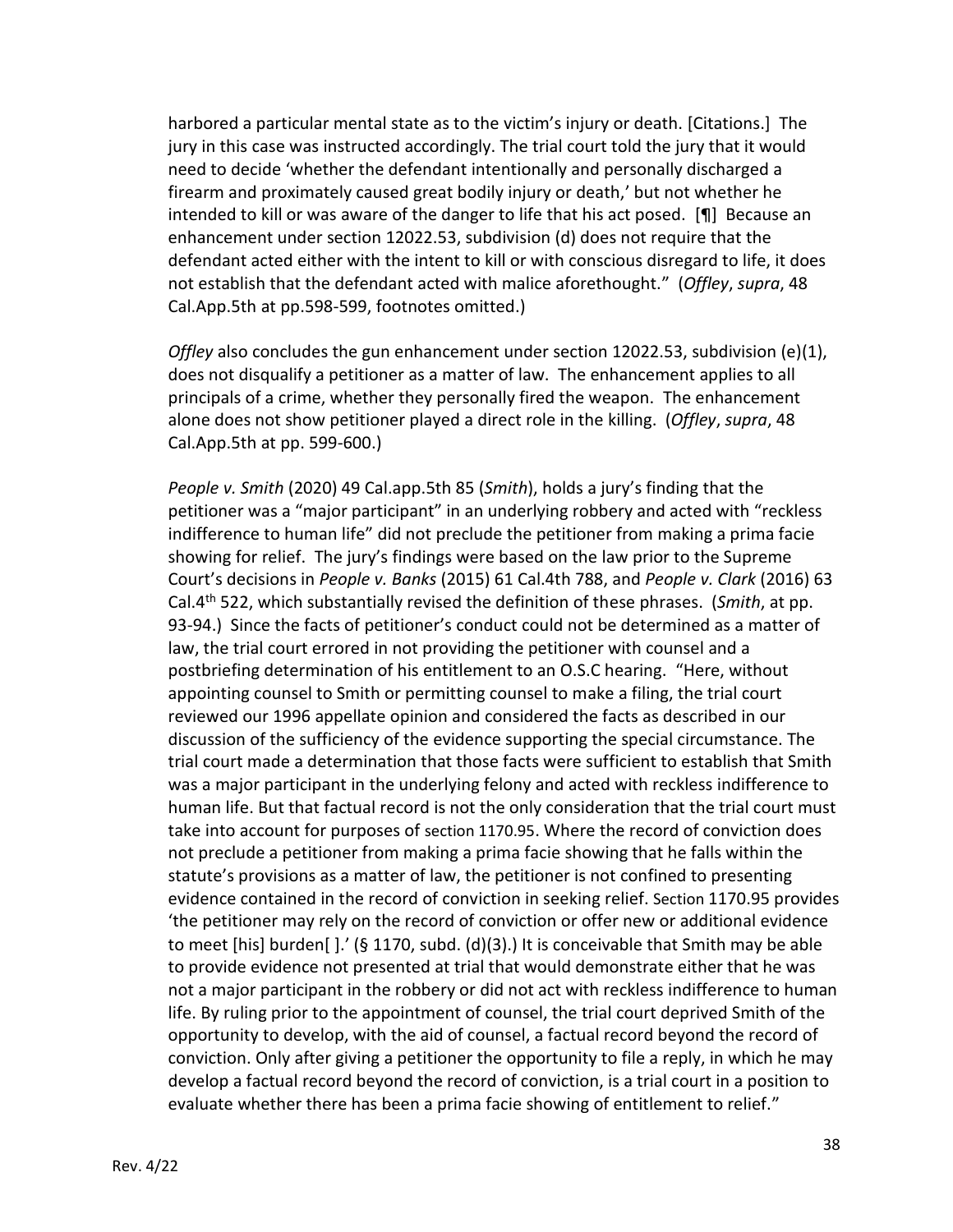(*Smith*, *supra*, 49 Cal.App.5th at p. 95; footnote omitted.) *Smith* has been granted review.

A conviction based on a jury's pre-*Banks*/*Clark* felony-murder special circumstance finding does not preclude relief as a matter of law. (*People v. Harris* (2021) 60 Cal.App.5th 939, 956. "Because the evidence supporting Harris's special circumstance finding has never been reviewed under the standards set forth in Banks and Clark, the superior court could properly determine he was ineligible for relief as a matter of law only after reviewing the available record of conviction in light of the *Banks* and *Clark* factors." (*Harris*, *supra*, 60 Cal.App.5th at p. 958.) *Harris* has been granted review.

Generally in accord with *Harris* is *People v. Secrease* (2021) 63 Cal.App.5th 231 (*Secrease*). "Because no court has ever determined whether the felony-murder specialcircumstance finding rendered against Secrease meets the minimum standards of personal culpability enunciated in *People v. Banks* (2015) 61 Cal.4th 788 (*Banks*) and *People v. Clark* (2016) 63 Cal.4th 522 (*Clark*), we hold that he is entitled to such a determination before his section 1170.95 petition may be denied summarily. We will therefore remand this case so the trial court can undertake a sufficiency-of-theevidence review under those cases. If, upon review of the entire record of conviction, the court determines that the felony-murder special-circumstance finding rendered against Secrease in 1998 meets the standards of *Banks* and *Clark*, he will be barred from alleging prima facie entitlement to relief. If, on the other hand, the court concludes to the contrary and Secrease's felony-murder special-circumstance finding fails that test, an order to show cause must issue and the case must be set for an evidentiary hearing." (*Secrease*, *supra*, 63 Cal.App.5th at p. 236.) *Secrease* has been granted review.

*People v. Rivera* (2021) 62 Cal.App.5th 217, holds "a defendant who entered a plea to murder 'with malice aforethought' is not categorically incapable of making a prima facie showing of eligibility for relief under section 1170.95, subdivision (c) (section 1170.95(c)), because such a plea is not necessarily an admission that the crime was committed with actual malice. We also hold that a defendant who stipulated to a grand jury transcript as the factual basis of the plea may make a prima facie showing of eligibility for relief by identifying a scenario under which he or she was guilty of murder only under a nowinvalid theory, even if the record of conviction does not demonstrate that the indictment rested on that scenario." (*Rivera*, *supra*, 62 Cal.App.5th at p. 224.) *Rivera* has been granted review.

*People v. Duchine* (2021) 60 Cal.App.5th 798, states the prima facie showing: (1) "[T]he prima facie showing the [petitioner] must make is that he [or she] did not, in fact, act [as required] or harbor the mental state required ... for a murder conviction under current law" and (2) "the time for weighing and balancing and making findings on the ultimate issues arises at the evidentiary hearing stage rather than at the prima facie stage, at least where the record is not dispositive on the factual issues. Thus, absent a record of conviction that conclusively establishes that the petitioner engaged in the requisite acts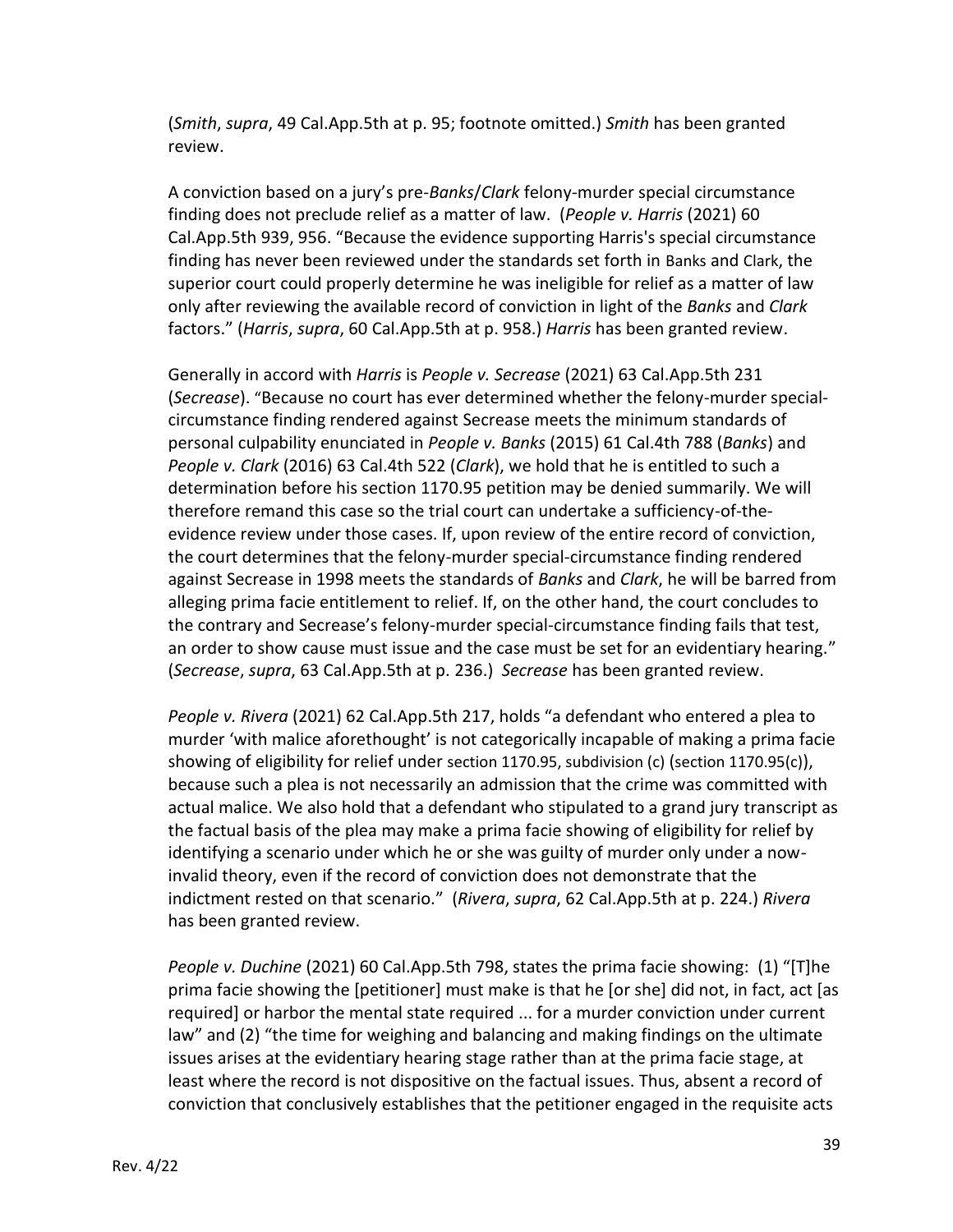and had the requisite intent, the trial court should not question [the petitioner's] evidence." (*Id*. at p. 815.)

*People v. Aleo* (2021) 64 Cal.App.5th 865 (Aleo), concludes the court should have issued an order to show cause. "Aleo's petition alleged a complaint, information, or indictment was filed against him that allowed the prosecution to proceed under a theory of felonymurder or murder under the natural and probable consequences doctrine; he was convicted of first or second degree murder following a trial; and he could not be convicted of first or second degree murder because of changes to section 188 or 189 made effective January 1, 2019. (§ 1170.95, subd. (a).) And the parties do not argue, nor does the record before us conclusively establish, Aleo was ineligible for relief as a matter of law. Indeed, even if we were to accept as true defense counsel's concession Aleo was a major participant in the crime, the court also had to conclude Aleo acted with reckless indifference to human life to render him categorically ineligible for relief. (§ 189, subd. (e)(3).) The record does not reflect the court made this requisite determination or that such a conclusion is supported by the record as a matter of law. Rather, Aleo denied he acted with reckless indifference to human life and the record of conviction does not conclusively establish he acted with the requisite intent. Thus, our review of the record comports with the parties' representations; that is, Aleo established a prima facie showing he is entitled to relief and the record did not rebut Aleo's allegations as a matter of law. Accordingly, the court was required to issue an order to show cause and hold a hearing during which the prosecution bears the burden of proving, beyond a reasonable doubt, that Aleo is ineligible for resentencing." (*Aleo*, *supra*, 64 Cal.App.5th at p. 254.)

In *People v. Barboza* (2021) 68 Cal.App.5th 955 (*Barboza*), petitioner was convicted of first degree murder with a gang special circumstance. The trial court reduced the conviction to second degree murder and struck the special circumstance finding. Thereafter petitioner requested resentencing pursuant to section 1170.95. The trial court summarily denied the petition based on the special circumstance finding by the jury. The appellate court reversed, holding the trial court improperly considered the first degree murder and special circumstance findings by the jury. "[T]he jury's decision to convict on first degree murder and the special circumstance finding are nullities and cannot foreclose the possibility of relief under section 1170.95. The defendant was convicted of second degree murder, sentenced for second degree murder, and he is serving time for second degree murder. What the jury found prior to the court's decision to set aside the first degree verdict and the special circumstance finding simply has no legal effect." (*Barboza*, *supra*, 68 Cal.App.5th at p. 965.) Generally in accord with *Barboza* on this issue is *People v. Jenkins* (2021) 70 Cal.App.5th 924, 935.)

*People v. Eynon* (2021) 68 Cal.App.5th 967 (*Eynon*), held the trial court improperly relied on the transcript of the preliminary hearing in summarily denying a petition under section 1170.95. "[W]hen conducting a prima facie review, the trial court must assume the truth of the petition's allegations and must not engage in factfinding, weigh the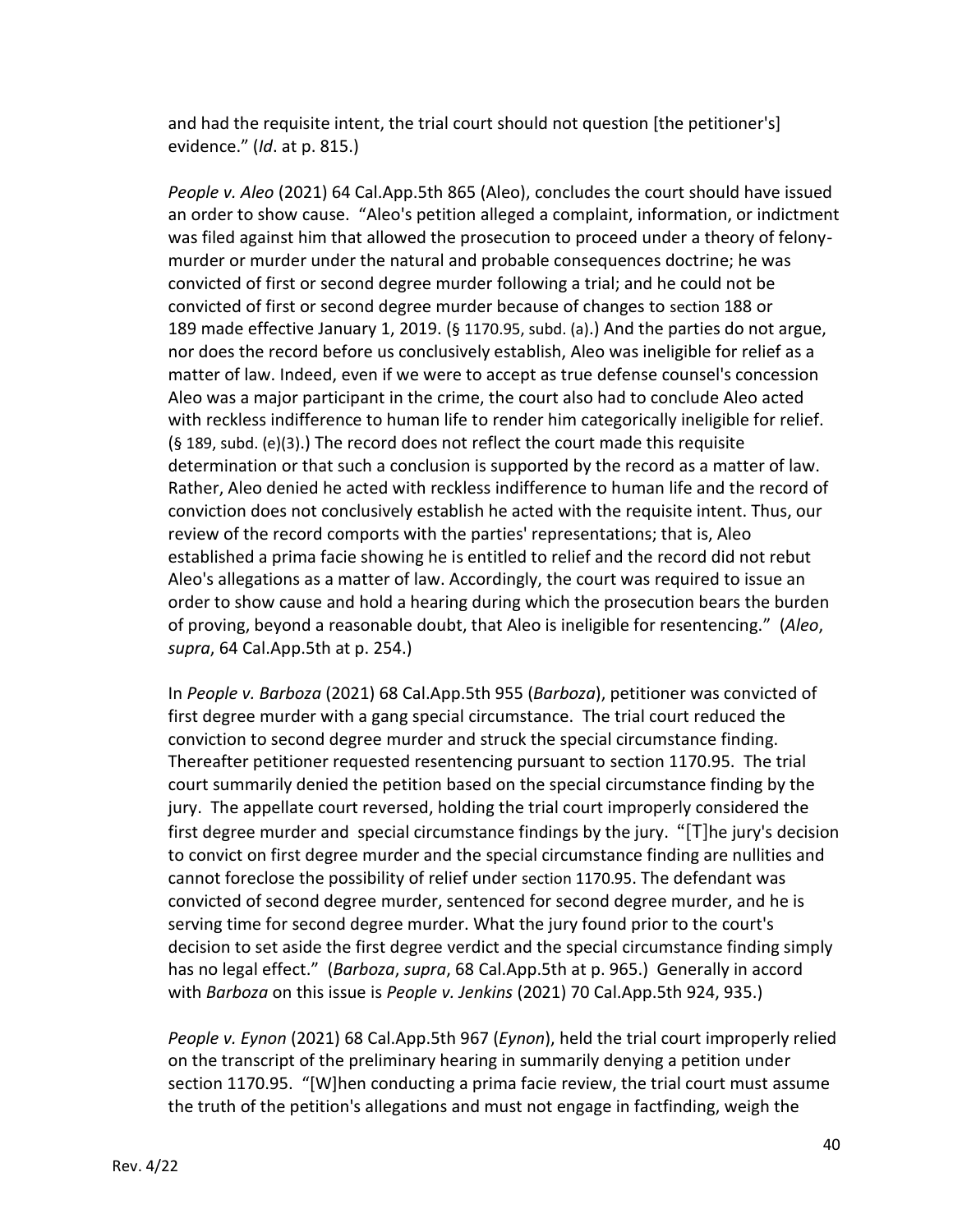evidence, or reject the petition's allegations on the basis of adverse credibility determinations. [Citation.] If the record of conviction ' " 'contain[s] facts refuting the allegations made in the petition' " ' [citation], however, then the trial court is justified in rejecting them. Eynon alleged that he was not a major participant or did not act with reckless indifference to human life. The special circumstance allegation was to the contrary, and Eynon was held to answer on that allegation, but neither the allegation nor Eynon's being held to answer on it constitutes a ' " 'fact[ ] refuting' " ' Eynon's allegation in his petition. [Citation.] Being held to answer on an allegation does not constitute a factual finding that the allegation is true (and the allegation itself does not establish its own truth). Being held to answer does not even constitute a determination that the allegation is supported by substantial evidence. [Citation.] The trial court therefore erred." (*Eynon*, *supra*, 68 Cal.App.5th at pp. 975-976, footnote omitted.)

*Eynon* also rejected the reliance on petitioner's admissions at the time of his plea. "At his change of plea hearing, Eynon pled guilty to committing first degree murder 'willfully, unlawfully, and with deliberation, premeditation, and malice aforethought.' As a factual basis for the guilty plea, Eynon admitted that he did 'what Count 1 of th[e] Information says [he] did, when it says [he] did it.' He further admitted 'that this was a first-degree murder by virtue of being a felony murder[,] that being murder that occurred during the commission of a robbery.' Eynon made no other factual admissions. The question is whether his factual admissions support the People's argument or otherwise refute his allegation that he is eligible for relief. We conclude that they do not." (*Eynon*, *supra*, 68 Cal.App.5th at p. 976.) "When Eynon pled guilty, the law allowed him to be convicted of first degree premeditated murder on a natural and probable consequences theory, and it also allowed him to be convicted of first degree felony murder without being the actual killer, acting with intent to kill, or being a major participant in the underlying felony who acted with reckless indifference to human life. The accusatory pleading did not exclude either of those theories—the prosecution could have relied on natural and probable consequence, felony murder, or both if the case had proceeded to trial. Eynon's guilty plea, his admission that he did what was charged in the murder count, and his admission that the murder was committed in the course of a robbery consequently did not include any factual admissions that refute his allegation that he is eligible for relief under section 1170.95. Although he admitted that he was liable for a murder committed with malice, deliberation, and premeditation, he did not admit that *he acted with* malice, deliberation, or premeditation. And although he admitted that he was liable for a murder committed in the course of a robbery, he did not admit that he was the actual killer, acted with intent to kill, or was a major participant in the robbery and acted with reckless indifference to human life." (*Eynon*, *supra*, 68 Cal.App.5th at p. 979, italics original.)

*People v. Davenport* (2021) 71 Cal.App.5th 476, 481, held the trial court improperly considered the facts as stated in the transcript of petitioner's preliminary hearing because petitioner did not stipulate to the transcript as a factual basis for his plea.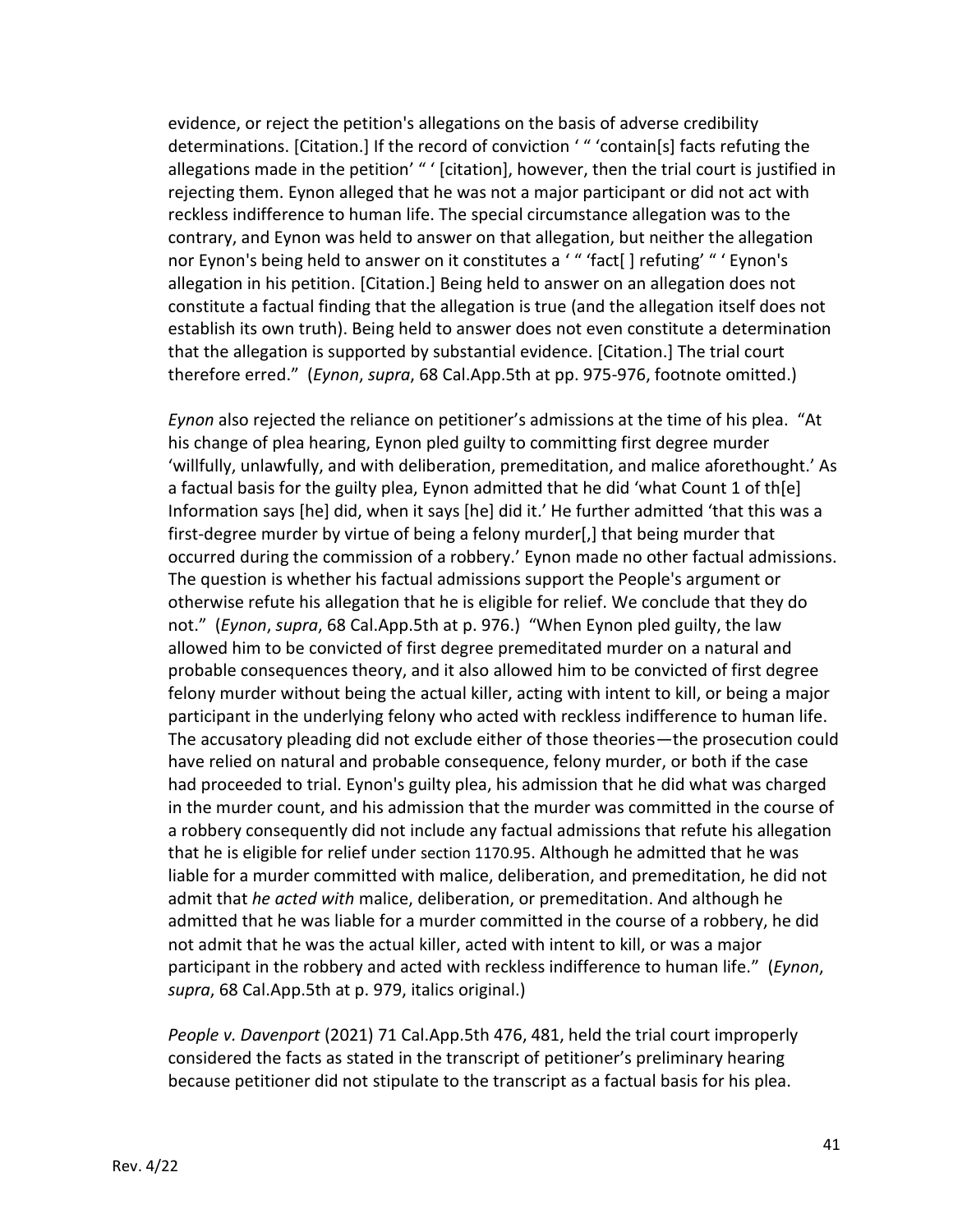*People v. Ervin* (2021) 72 Cal.App.5th 90 (*Ervin*), held petitioner met the minimum standard for issuance of an order to show cause. "In this de novo review, under the test for prima facie evidence, we must accept Ervin's allegations as true. [Citation.] Here, the record of conviction supports Ervin's averments in his petition because—despite the prosecution's theory of the case (Ervin shot and killed the victim)—the jury did not find Ervin personally used a firearm in the commission of the murder. Ervin's section 1170.95 petition has 'potential merit' because the jury potentially found Ervin guilty of murder as an aider and abettor under the former first degree felony-murder rule, which is now an invalid theory of murder liability. [Citation.]" (*Ervin*, *supra*, 72 Cal.App.5th at p. 104.) "A felony-murder special-circumstance finding does not categorically bar a petitioner from making a prima facie showing of entitlement to relief under section 1170.95 as a matter of law." (*Ervin*, *supra*, 72 Cal.App.5th at p. 105.)

*People v. Langi* (2022) 73 Cal.App.5th 972 (*Langi*), held the trial court improperly relied on the appellate opinion in summarily denying the petition. "Current law thus provides that the actual killer, or a direct aider and abettor of the killing who knew that his (or her) conduct endangered the life of another and acted with conscious disregard for life, may be guilty of second degree murder. In this case, the trial court treated this court's opinion in *Langi I* as conclusively establishing that the jury found appellant guilty as the actual killer. Although understandable in view of explicit statements in this court's prior opinion, the trial court erred in treating those statements as conclusive. The Supreme Court's subsequent decision in Lewis, supra, 11 Cal.5th 952, 281 Cal.Rptr.3d 521, 491 P.3d 309, held that although an appellate opinion affirming a conviction may be considered in determining whether a prima facie showing has been made under section 1170.95, on prima facie review such an opinion may not be conclusive. 'While the trial court may look at the record of conviction ... to determine whether a petitioner has made a prima facie case for section 1170.95 relief, the prima facie inquiry ... is limited. Like the analogous prima facie inquiry in habeas corpus proceedings, " 'the court takes petitioner's factual allegations as true and makes a preliminary assessment regarding whether the petitioner would be entitled to relief if his or her factual allegations were proved. If so, the court must issue an order to show cause.' " [Citations.] [A] court should not reject the petitioner's factual allegations on credibility grounds without first conducting an evidentiary hearing." [Citations.] "However, if the record, including the court's own documents, 'contain[s] facts refuting the allegations made in the petition,' then 'the court is justified in making a credibility determination adverse to the petitioner.' " [Citations.] [¶] Appellate opinions ... are generally considered to be part of the record of conviction. [Citation.] However, as we cautioned in Woodell, the probative value of an appellate opinion is case-specific, and "it is certainly correct that an appellate opinion might not supply all answers." [Citation.] In reviewing any part of the record of conviction at this preliminary juncture, a trial court should not engage in "factfinding involving the weighing of evidence or the exercise of discretion." [Citation.] ... [T]he 'prima facie bar was ... set very low." ' [Citation.]" (*Langi*, *supra*, 73 Cal.App.5th at pp. 979-980.)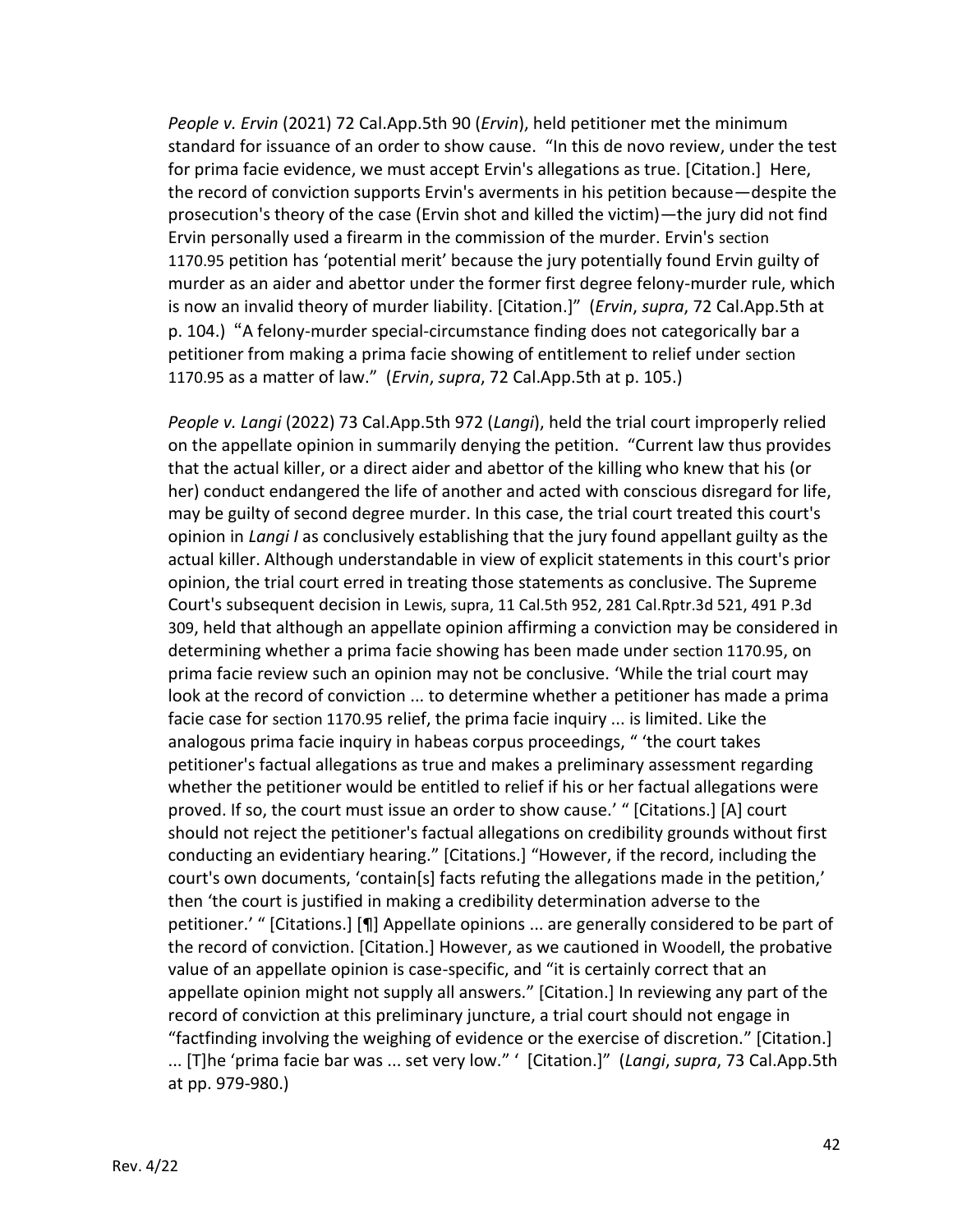*People v. Harden* (2022) 76 Cal.App.5th 262 (*Harden*), upheld the trial court's determination that petition failed to establish a prima facie basis for relief based on the appellate opinion in the underlying case. "[W]e conclude that the prior appellate opinion establishes Harden's ineligibility for relief under section 1170.95 as a matter of law. Specifically, in that appeal Harden asserted that 'because there was evidence from which the jury could have inferred she was not Alfred's actual killer, the trial court erred' by omitting certain jury instructions applicable to persons who although 'not the actual killer' acted with either the intent to kill or with reckless indifference to human life. In Harden I, she asserted that the jury 'could have found' a man seen driving a truck after the incident was the actual killer, or could have had a reasonable doubt whether she actually killed Alfred. [¶] Rejecting these claims in Harden I, this court determined there was no evidence from which the jury could have convicted Harden of murder on any theory other than as being the actual killer, stating:

'Considering the entire record in this case, we conclude there is insufficient evidence to support a reasonable inference that Harden was guilty of Alfred's murder, but did not actually kill him. We are not persuaded by Harden's argument that the jury could have found the male driver actually killed Alfred. [¶] ... [¶] 'Because there is no evidence to support a reasonable inference the male was inside [Alfred's] home, we conclude a rational jury could not reasonably infer that the male (or any person other than Harden) was Alfred's actual killer. Accordingly, the trial court did not err by omitting from CALJIC No. 8.80.1 instructions setting for the substance of provisions that would apply only if Harden were not the actual killer ....'

This holding on insufficiency of the evidence is a *legal* determination. ([Citation] ['legal sufficiency of evidence' is an issue of law, not fact].) As such, it 'established as the law of the case' that Harden's murder conviction is based on her being Alfred's actual killer. ([Citation] ['a decision on appeal that the evidence in the case was insufficient to go to the jury ... was the law of the case'].)" (*Harden*, *supra*, 76 Cal.App.5th at p. 271, italics original, footnote omitted.)

#### **c. Prima facie basis not shown**

In *People v. Cornelius* (2020) 44 Cal.App.5th 54 (*Cornelius*), the court affirmed summary denial of a section 1170.95 petition where the jury convicted the petitioner of second degree murder and found true that he personally and intentionally discharged a firearm causing death—*i.e*., he was the actual killer. *Cornelius* has been granted review by the Supreme Court.

In *Verdugo, supra*, 44 Cal.App.5th at p. 333, the court affirmed summary denial of a section 1170.95 petition because the underlying appellate opinion found the petitioner acted with express malice. *Verdugo* has been granted review by the Supreme Court.

In *People v. Edwards* (2020) 48 Cal.App.5th 666, the court upheld the trial court's summary denial of the petition under section 1170.95 that was based on a review of the record of conviction. Such a review showed as a matter of law petitioner was not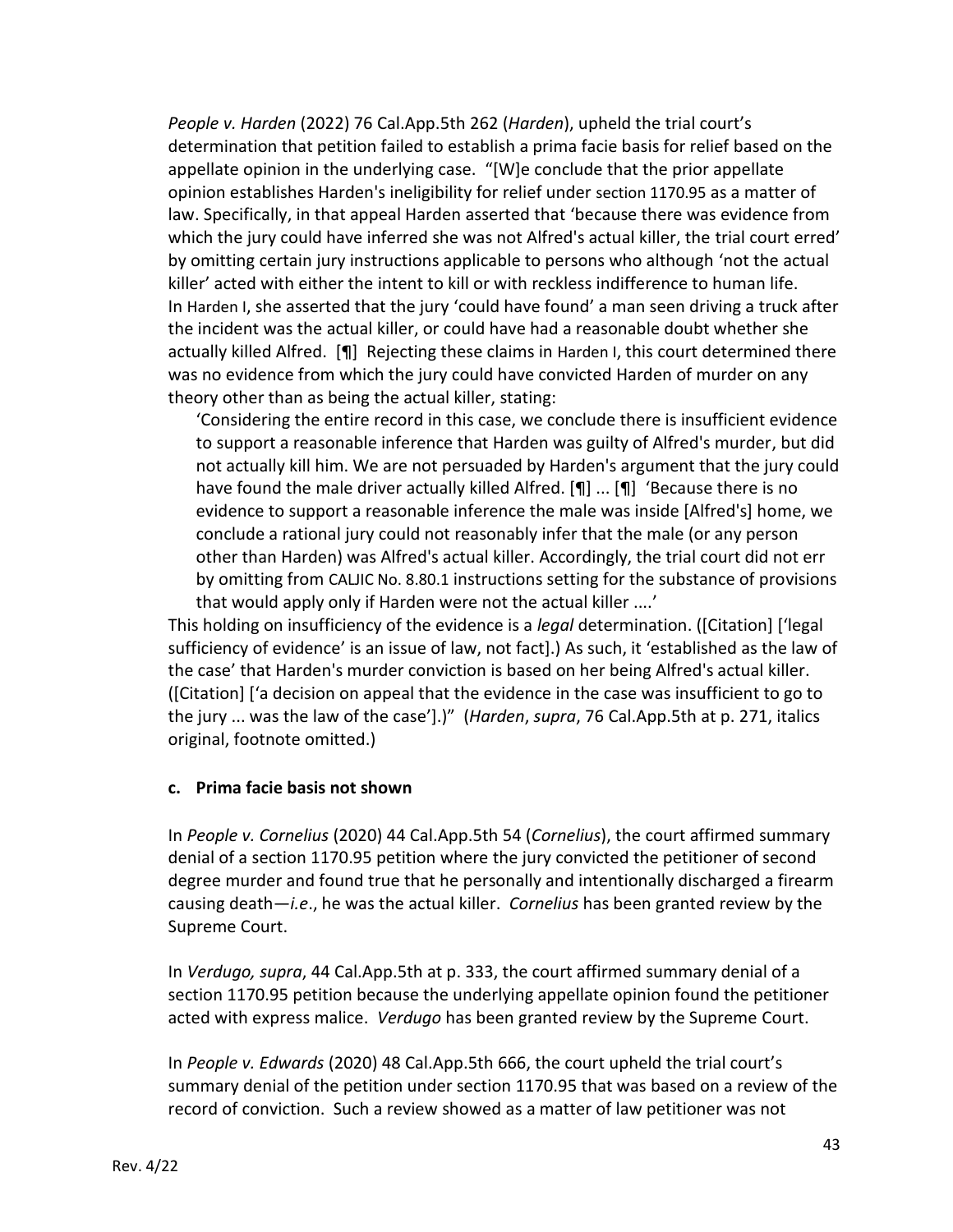charged with or convicted of second degree felony murder or murder under the natural or probable consequences doctrine. *Edwards* has been granted review.

*People v. Nguyen* (2020) 53 Cal.App.5th 1154 (*Nguyen*), based on a reading of the transcript of the preliminary hearing prior to petitioner's plea to second degree murder, found there was a failure to establish a prima facie basis for granting the petition. Petitioner was being prosecuted solely on a theory he was a direct aider and abettor. (*Nguyen*, *supra*, 53 Cal.App.5th at pp. 1166-1167.)

*People v. Allison* (2020) 55 Cal.App.5th 440 (*Allison*), holds petitioner was not eligible for relief under section 1170.95 after he admitted a special circumstance allegation. "[We] believe that *People v. Verdugo* (2020) 44 Cal.App.5th 320, 257 Cal.Rptr.3d 510, review granted March 18, 2020, S260493, correctly describes the role of prior factual findings in the analysis of a petition under section 1170.95. According to *Verdugo*, relief under section 1170.95 is barred if a prior finding shows the petitioner "was convicted on a ground that remains valid notwithstanding Senate Bill No. 1437's amendments to sections 188 and 189." (*Verdugo*, *supra*, 44 Cal.App.5th at p. 330, 257 Cal.Rptr.3d 510.) *Verdugo*'s interpretation is faithful to the language of subdivision (a)(3) of section 1170.95: If the prior finding shows the petitioner meets the requirements for murder liability under amended sections 188 and 189, then it is not true that the petitioner could not be convicted of murder *because of the changes to sections 188 and 189*, and the petition must be denied." (*Allison*, *supra*, 55 Cal.App.5th at pp. 461-462, italics original.)

**In** *People v. DeHuff* (2021) 63 Cal.App.5th 428 (*DeHuff*), the petitioner was convicted of murder based on two theories submitted to the jury: implied malice and second degree felony murder based on reckless evading a police officer. Petitioner cannot be convicted under the felony murder rule based on the law after January 1, 2019, but there was substantial evidence to support a finding of guilt based on the implied malice theory. The correct remedy is to remand the case the trial court to conduct a hearing to determine if petitioner is ineligible for relief beyond a reasonable doubt. (*DeHuff*, *supra*, 63 Cal.App.5th at p. 442.)

*People v. Farfan* (2021) 71 Cal.App.5th 942 (*Farfan*), holds the jury's true finding on the robbery-murder special circumstance makes the petitioner ineligible for relief under section 1170.95 as a matter of law. "In order to obtain relief from his or her felony murder conviction under section 1170.95, a petitioner must make a prima facie showing that he or she '*could not* be convicted of first or second degree murder *because of* changes to Section 188 or 189' made by Senate Bill No. 1437. [Citations.] But the jury's special circumstance finding in this case means it necessarily found beyond a reasonable doubt that appellant either had the intent to kill *or* he was a major participant in the robbery who acted with reckless disregard for human life. Accordingly, the jury's true finding on the special circumstance establishes appellant is ineligible for section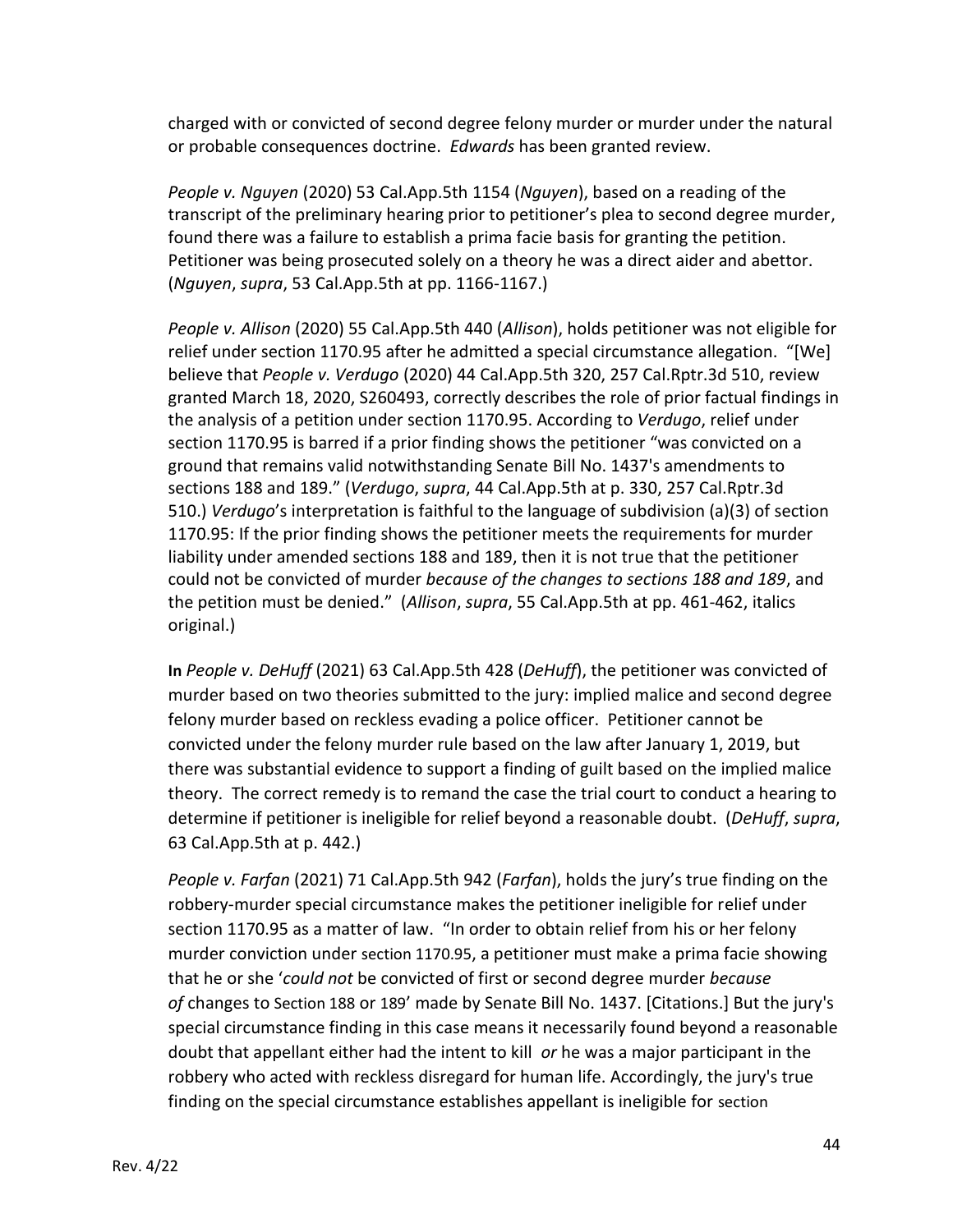1170.95 relief as a matter of law. [Citations.]" (*Farfan*, *supra*, 71 Cal.App.5th at p. 954, italics original.)

*People v. Cortes* (2022) 75 Cal.App.5th 198 (*Cortes*), held petitioner failed to establish a prima facie basis for relief under section 1170.95 because the jury was never instructed on the NPC doctrine. "We conclude that Cortes failed to make a prima facie showing that he was entitled to relief because the record of conviction demonstrates that he was convicted of murder and attempted murder either as a perpetrator or a direct aider and abettor, and not under the natural and probable consequences doctrine, or indeed any theory under which malice is imputed to a person based solely on that person's participation in a crime. In so doing, we decline to address the trial court's reasons for denying the petition, as we may affirm a ruling that is correct in law on any ground. [Citation.]" (*Cortes*, *supra*, 75 Cal.App.5th at p. 204, footnote omitted.)

# *d.* **Consideration of the response by the prosecution and reply by petitioner (§ 1170.95, subd. (c))**

In determining whether the petitioner has shown a prima facie basis for relief, the court must consider any response filed by the prosecution and any reply by the petitioner. Section 1170.95, subdivision (c), provides, in part: "The prosecutor shall file and serve a response within 60 days of service of the petition and the petitioner may file and serve a reply within 30 days after the prosecutor response is served." The direction to the prosecution may be interpreted as requiring a response to every petition – but the prosecution could simply concede the merits of the petition and not file any response. If the prosecution wants to file a response, it must do so within 60 days of service of the petition. The petitioner must file a reply, if any, within 30 days after service of the prosecution response. The deadlines are to be extended on a showing of good cause. (§ 1170.95, subd. (c).) The court should not rule on the petition without considering the additional pleadings, or at least until the filing period for a response or reply has expired.

Even if the prosecution fails to file a response, nothing in section 1170.95 precludes the court from requesting further information or an informal response from the prosecution. Guidance for such a procedure may be found in California Rules of Court, rule 4.551(b). There, the court may request an informal response from either the respondent or real party in interest. The rule further provides: "(2) A copy of the request must be sent to the petitioner. The informal response, if any, must be served on the petitioner by the party of whom the request is made. The informal response must be in writing and must be served and filed within 15 days. If any informal response is filed, the court must notify the petitioner that he or she may reply to the informal response within 15 days from the date of service of the response on the petitioner. If the informal response consists of records or copies of records, a copy of every record and document furnished to the court must be furnished to the petitioner. (3) After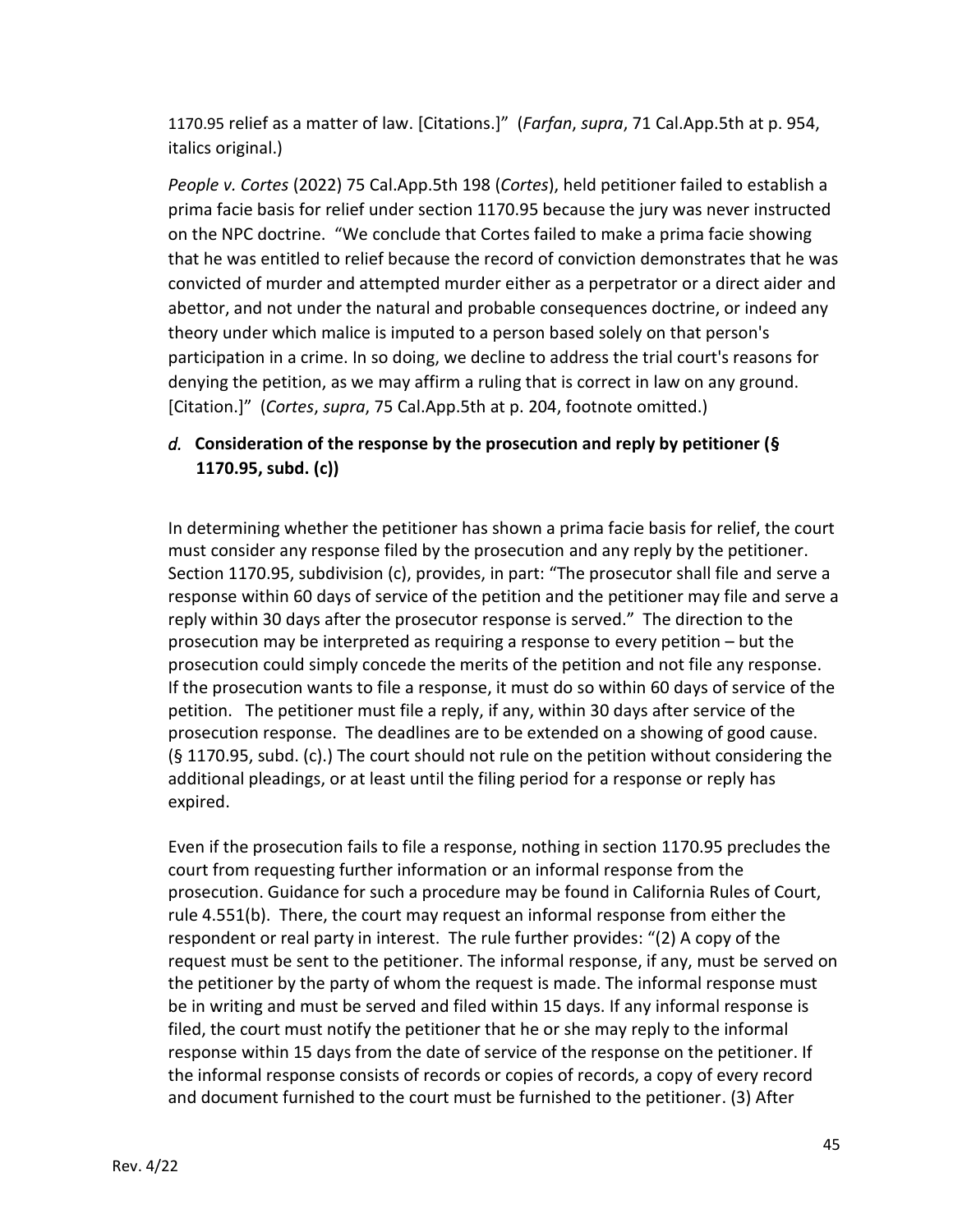receiving an informal response, the court may not deny the petition until the petitioner has filed a timely reply to the informal response or the 15-day period provided for a reply under (b)(2) has expired."

#### *e.* **Issuance of order to show cause**

If the petitioner has met the burden of establishing a prima facie eligibility for and entitlement to resentencing, the court must issue an order to show cause for a full evidentiary hearing. For full discussion of the issuance of the order to show cause and the evidentiary hearing, see discussion, *infra*.

### *f.* **Informal handling of petition by stipulation**

SB 1437 expressly provides for the potential of informal handling of the petition: "The parties may waive a resentencing hearing and stipulate that the petitioner is eligible to have his or her murder conviction vacated and for resentencing. (§ 1170.95, subd. (d)(2).) Accordingly, prior to determining whether the petition states a prima facie basis for relief, the court should consider conducting an informal chambers conference with counsel to assess the possibility of a stipulated resolution. If petitioner has requested the appointment of counsel, the court should provisionally appoint an attorney for the purpose of the informal inquiry.

### *g.* **Prior finding of allegation under section 190.2, subdivision (d)**

Section 1170.95, subdivision (d)(2), provides: "If there was a prior finding by a court or jury that the petitioner did not act with reckless indifference to human life or was not a major participant in the felony, the court shall vacate the petitioner's conviction and resentence the petitioner." Likely the only time this situation will arise is when the petitioner had been charged with a special circumstance allegation under section 190.2, subdivision (d), and the jury or court found the allegation *not true*. Presumably relief must be denied, however, if the prosecution is able to show the petitioner was the actual killer, or was not the actual killer but, with the intent to kill, aided in the commission of the murder.

Special circumstance findings by the jury were addressed in *People v. Gutierrez-Salazar* (2019) 38 Cal.App.5th 411 (*Gutierrez-Salazar*). In that case, the "jury was provided instructions allowing it to convict defendant of first degree murder . . . pursuant to a felony-murder theory and the natural and probable consequences doctrine, as both were defined prior to the effective date of Senate Bill 1437." (*Id*. at p. 419.) The jury also found true a special circumstance that (1) the petitioner's participation in the crime began before or during the killing, (2) the petitioner was a major participant in the crime and (3) the petitioner acted with reckless indifference to human life. (*Ibid*.) The court explained that "because the jury found true the special circumstance allegation, any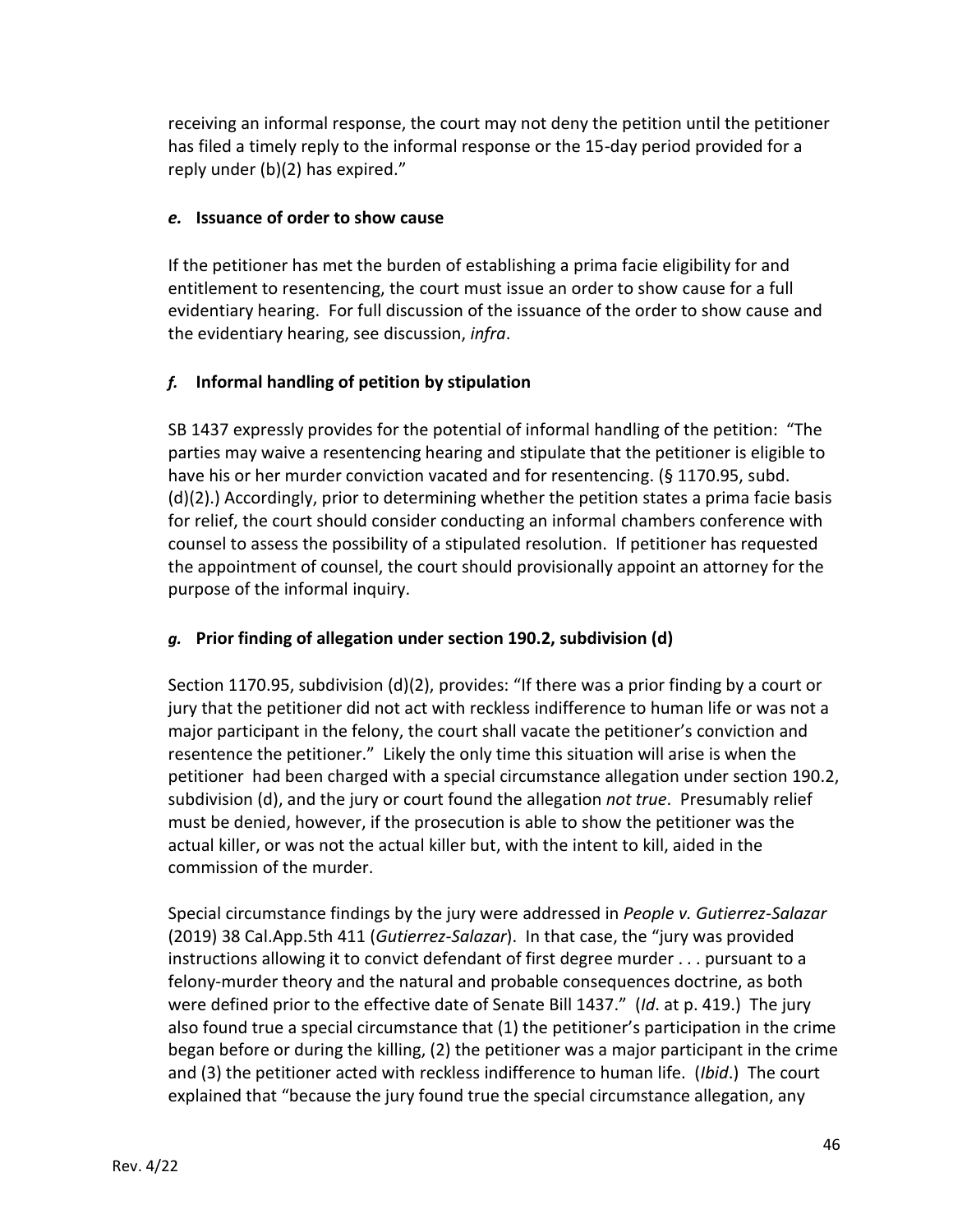potential post-Senate Bill 1437 instructional error related to the felony-murder rule and the natural and probable consequences doctrine would be harmless beyond a reasonable doubt because the jury made the requisite findings necessary to sustain a felony-murder conviction under the amended law. Consequently, since defendant cannot benefit from a retroactive application of Senate Bill 1437, we need not resolve that issue, and instead we simply deny relief on this appeal." (*Gutierrez-Salazar*, supra, 38 Cal.App.5th at p. 419.)

Where there is a finding on appeal that the petitioner was not a major participant in the underlying felony and did not act with reckless indifference to human life, the trial court must consider a subsequent petition under section 1170.95 to vacate the murder conviction and "proceed directly to resentencing" pursuant to section 1170.95, subdivision (d)(2). (*People v. Ramirez* (2019) 41 Cal.App.5th 923, 932.)

*People v. Allison* (2020) 55 Cal.App.5th 440 (*Allison*), holds petitioner was not eligible for relief under section 1170.95 after he admitted a special circumstance allegation. "[We] believe that People v. Verdugo (2020) 44 Cal.App.5th 320, 257 Cal.Rptr.3d 510, review granted March 18, 2020, S260493, correctly describes the role of prior factual findings in the analysis of a petition under section 1170.95. According to Verdugo, relief under section 1170.95 is barred if a prior finding shows the petitioner "was convicted on a ground that remains valid notwithstanding Senate Bill No. 1437's amendments to sections 188 and 189." [Citation.] Verdugo*'s* interpretation is faithful to the language of subdivision (a)(3) of section 1170.95: If the prior finding shows the petitioner meets the requirements for murder liability under amended sections 188 and 189, then it is not true that the petitioner could not be convicted of murder *because of the changes to sections 188 and 189*, and the petition must be denied." (*Allison*, *supra*, 55 Cal.App.5th at pp. 461-462, italics original.)

In *People v. Clayton* (2021) 66 Cal.App.5th 145 (*Clayton*), the petitioner was convicted of murder and two counts of robbery, and that he was armed in the commission of the crimes. However, the jury found the special circumstance allegation that the murder was committed while the petitioner was engaged in a robbery "not true." The trial court summarily denied the subsequent petition for relief under section 1170.95. The appellate court reversed, holding the trial court should proceed directly to resentencing as a matter of law. "[A] jury's acquittal on the special-circumstance allegation means the jury found the evidence insufficient to prove beyond a reasonable doubt that the petitioner was an aider and abettor with the intent to kill or a major participant in the robbery who acted with reckless indifference to human life. In that case, the prosecution cannot sustain its burden of proving ineligibility under subdivision (d)(3) without invalidating the jury's finding. [¶] Section 1170.95, subdivision (d)(2) addresses this situation by requiring the trial court to accept a jury's prior finding that 'the petitioner did not act with reckless indifference to human life or was not a major participant in the felony' and grant the resentencing petition. [Citation.] The court is not authorized to reverse the prior finding or substitute its own factual findings for the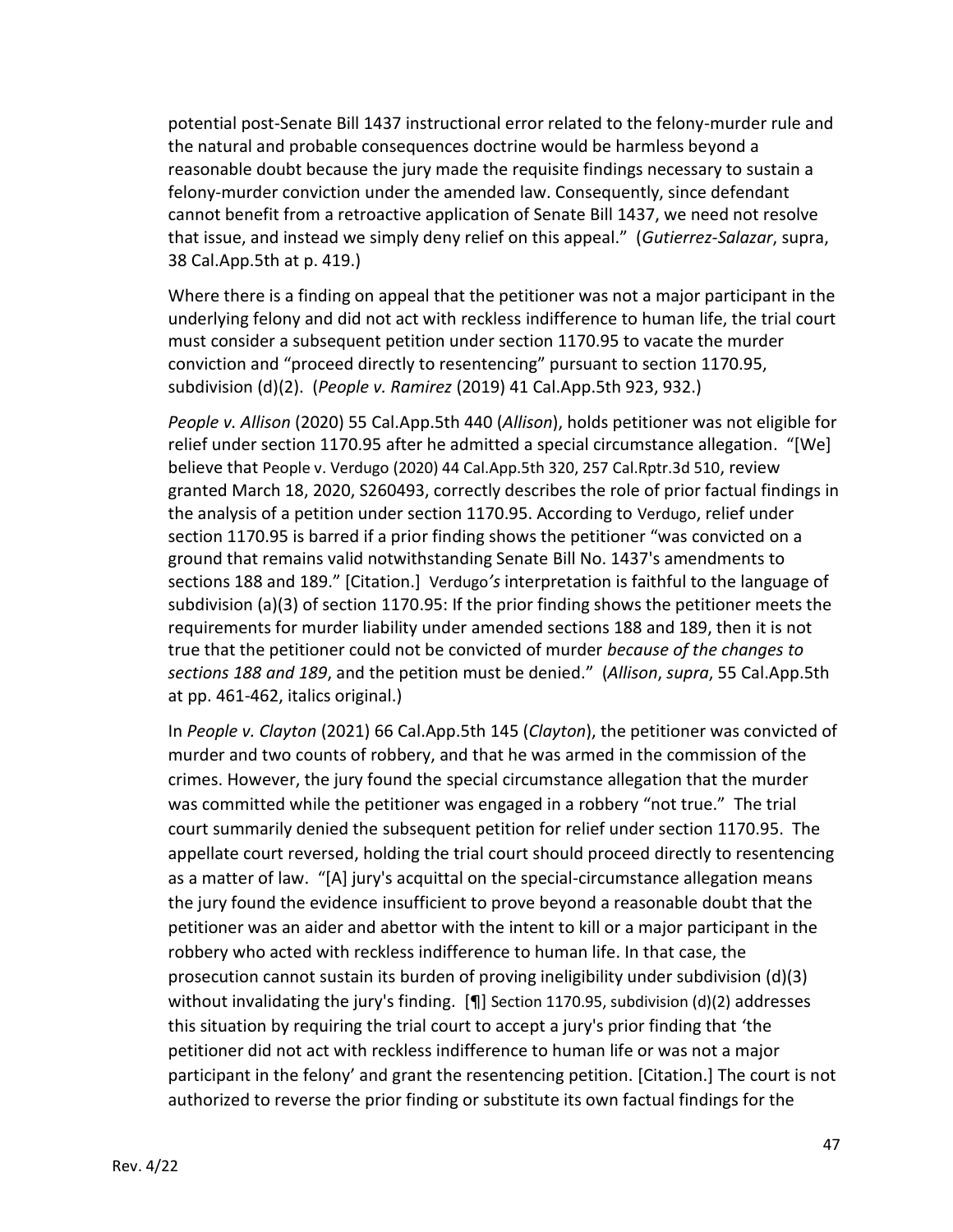specific findings the jury already made." (*Clayton*, *supra*, 66 Cal.App.5th 155, footnote omitted.) Generally in accord with *Clayton* on this issue are *People v. Harrison* (2021) 73 Cal.App.5th 429, 441-442, and *People v. Flint* (2022) 75 Cal.App.5th 607, 613.

*People v. Bradley* (2021) 65 Cal.App.5th 1022 (*Bradley*), found sufficient evidence to uphold a finding the petitioner acted with reckless indifference to human life in committing a robbery where the petitioner was personally armed. "Defendants fail to identify a single case in which a defendant actively participated in a robbery, wielded a firearm during that robbery, and was present for the shooting, but an appellate court found insufficient evidence to support a finding that the defendant acted with reckless indifference for human life. Nor are we aware of any. In considering the *Clark* factors, defendants' culpability is greater than that set forth in those cases on which they rely, namely *Banks*, *Clark*, *Scoggins*, *Taylor*, *In re Bennett*, and *Ramirez*. We conclude the evidence relevant to the *Clark* factors, when considered in total, sufficiently supports the judgment." (*Bradley*, *supra*, 65 Cal.App.5th at p. 1036.)

In *People v. Hampton* (2022) 74 Cal.App.5th 1092 (*Hampton*), petitioner was convicted of first degree murder and two counts of robbery. The jury was unable to reach a verdict on the robbery-murder special-circumstance allegation, which the prosecution later dismissed for insufficient evidence. The appellate court found the dismissal under these circumstances was equivalent to a dismissal. "Absent any contrary indication, we must presume the trial judge intended the phrase to carry its accepted, and precise, meaning -- that the evidence presented at the trial was not legally sufficient to support a conviction for the crime charged. There is no contrary indication. Although the trial judge previously denied defendant's motion for acquittal under section 1118.1, that ruling does not act as a bar to later reconsideration by the trial court of the sufficiency of the evidence. [Citation.] The Attorney General has not shown that in stating it was dismissing the case for insufficient evidence, the *trial court* failed to understand the legal import of the words used or that it meant some other words that it did not use. The words 'insufficient evidence' were not required to effectuate a dismissal under section 1385. This dismissal being on the People's motion, all that was required was that the dismissal be 'in furtherance of justice,' with reasons given. [Citation.] The trial court did not give, or even suggest, any other reason for dismissal. Instead, the court explicitly stated the dismissal was due to insufficient evidence. The most reasonable interpretation of this record is that the court used the specific language of insufficient evidence, given its accepted meaning, to convey that it had weighed the evidence in the light most favorable to the People and found it lacking. That is, that the court knew the legal import of its words and meant what it said. Because the original trial court dismissed the case for insufficient evidence, this dismissal acted as the equivalent of an acquittal and the court properly granted the petition for resentencing under section 1170.95." (*Hampton*, *supra*, 74 Cal.App.5th at p 1106, italics original.)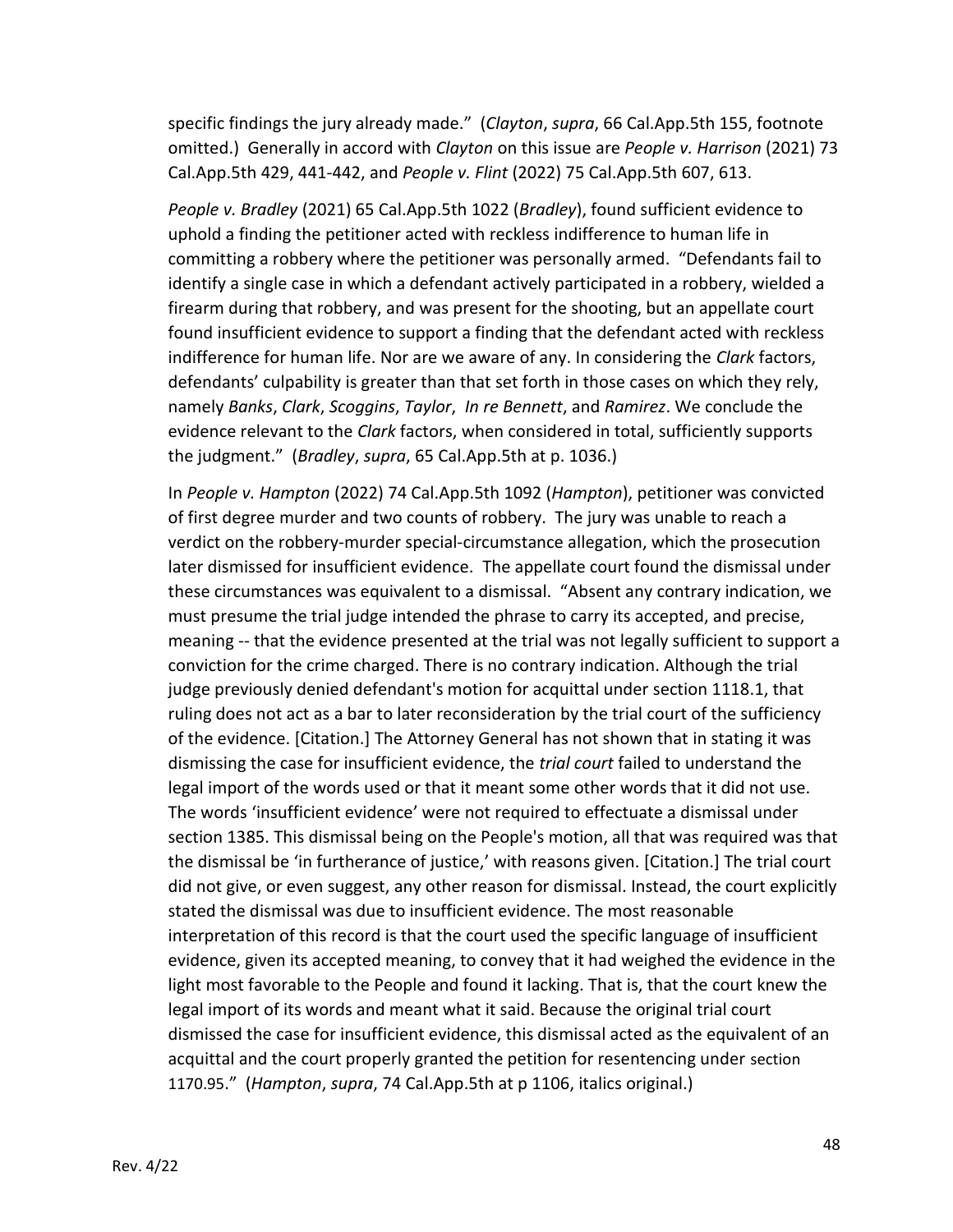*People v. Flint* (2022) 75 Cal.App.5th 607 (*Flint*), holds a jury's finding of a special circumstance "not true" does not automatically entitle the petitioner to resentencing under section 1170.95, subdivision (d)(2), where the prosecution contends the victim was a peace officer, an exception to the new felony-murder rule. Flint observed that although the petitioner may technically qualify for resentencing under the language of the statute, to do so in this case would produce an absurd result. "The Legislature's purpose in enacting section 1170.95 as the retroactive component of Senate Bill No. 1437 is also clear, and is stated in the preamble to the bill itself: to 'provide a means of vacating the conviction and resentencing a defendant' convicted of murder where 'the defendant could not be charged with murder after the enactment of this bill.' Indeed, one of the criteria for resentencing is that the petitioner 'could not presently be convicted of murder or attempted murder because of changes to Section 188 or 189 made effective January 1, 2019.' [Citation.] Under section 189, subdivision (f), a defendant convicted of felony murder who knew or should have known that the victim was a peace officer engaged in the performance of her duties fails to meet this requirement regardless of whether or not he was a major participant in the felony who acted with reckless indifference to human life. [Citation.] Flint's interpretation of the statute would make subdivision (d)(2) into a backdoor to guarantee resentencing for certain defendants who are not eligible, rather than a mechanism to 'streamline the process' of resentencing [citation] in cases where it is clear that the defendant is eligible. This is an absurd result, which we will not infer the Legislature intended." (*Flint*, *supra*, 75 Cal.App.5th at p. 618.)

*People v. Pacheco* (2022) 76 Cal.App.5th 118 (*Pacheco*), held the jury's "true" finding on a gang special circumstance allegation did not automatically disqualify petitioner from relief under section 1170.95. "Here, the jury's true finding on the gang special circumstance certainly establishes Pacheco intended to kill Abraham Sanchez at the time of his killing (the mens rea). But the gang circumstance instruction does not establish—as a matter of law—that Pacheco *directly aided and abetted* the killing of Sanchez (the actus reus). In other words, without weighing the evidence, it is possible Pacheco intended to kill, but he did nothing to directly "aid, facilitate, promote, encourage, or instigate" the target crime of murder. [Citation.]" (*Pacheco*, *supra*, 76 Cal.pp.5<sup>th</sup> at p. 128, italics original.)

#### *h.* **Deadline for determining prima facie basis**

Section 1170.95 does not specify a deadline for the court's determination of the prima facie basis for relief. "There is no time limit by which the trial court must make a ruling [on the prima facie showing]. This means that courts can rule, and have ruled, on the socalled first-step prima facie review after 60 days have passed." (*People v. Lewis* (2021) 11 Cal.5th 952, 965.) The prosecution has 60 days to file a response and petitioner an additional 30 days to file a reply. (§ 1170.95, subd. (c).) There is nothing in section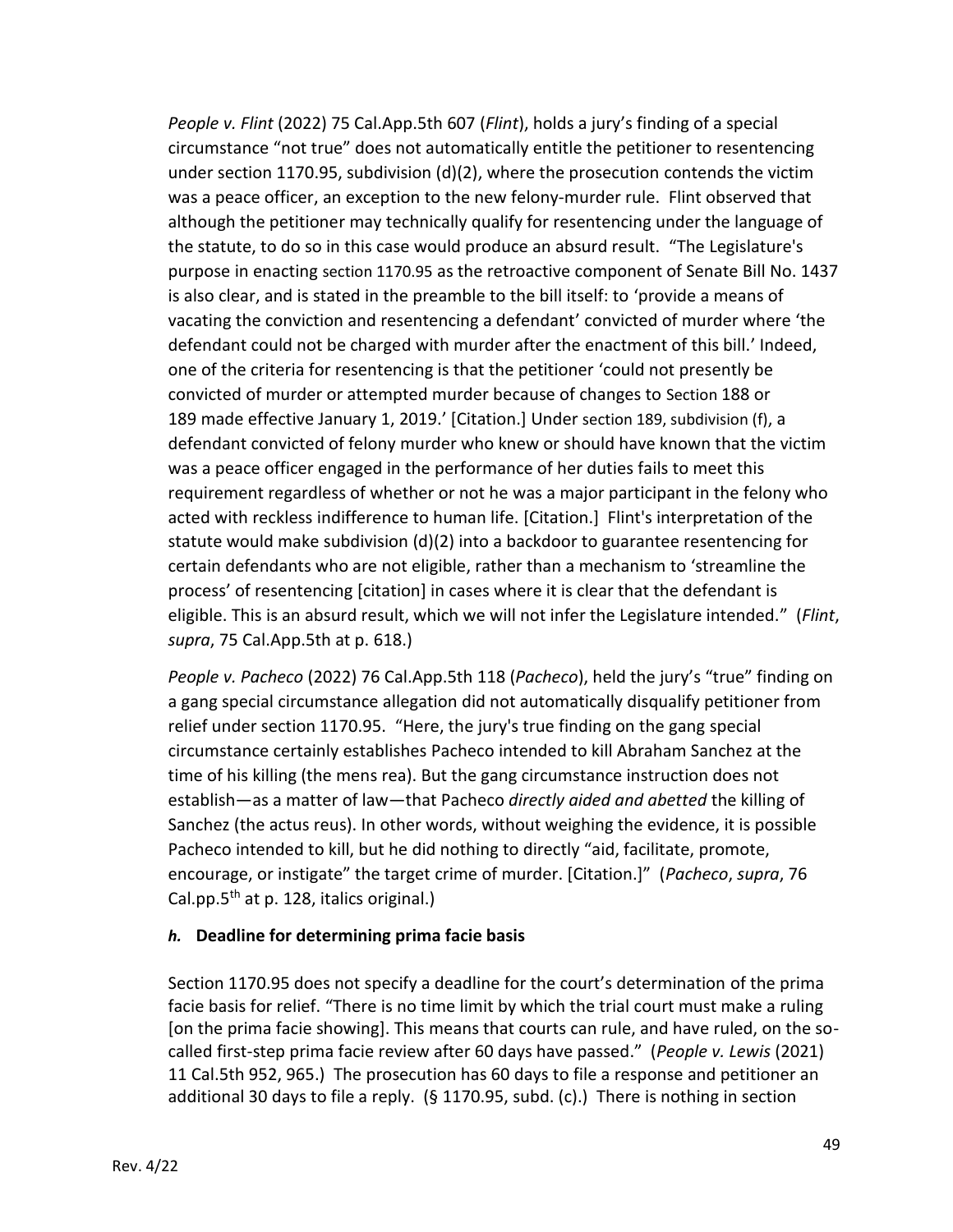1170.95 that resembles California Rules of Court, rule 4.551(a)(3)(A), which requires a ruling on a habeas petition within 60 days. However, because the statute establishes a number of deadlines for filing of pleadings and setting of a hearing, it may be fairly inferred that the Legislature expects these petitions to be handled expeditiously, depending on the extent and availability of the information necessary to determine whether the petitioner has shown a prima facie basis for relief.

# *i.* **Ruling by the court**

If the court determines the petitioner has made a prima facie showing for relief, it must issue an order to show cause and set the matter for hearing. (§ 1170.95, subd. (c); see discussion, *infra*.) If the petitioner has failed to make the prima facie showing for relief, the court should summarily deny the petition.

Section 1170.95 does not require any formal statement or any on-the-record statement of reasons why a petition is denied. The better practice, however, is to give some indication why the petition is denied. Section 1170.95, subdivision (b)(2), encourages such an explanation: "If any of the information required by this subdivision is missing from the petition and cannot be readily ascertained by the court, the court may deny the petition without prejudice to the filing of another petition and advise the petitioner that the matter cannot be considered without the missing information." Furthermore, such a practice is consistent with the requirements of California Rules of Court, rule 4.551(g), for habeas proceedings: "Any order denying a petition for writ of habeas corpus must contain brief statement of the reasons for the denial. An order only declaring the petition to be 'denied' is insufficient."

# **3. Hearing on the merits of the petition (§ 1170.95, subd. (d)(1))**

If the court finds the petitioner has shown a prima facie basis for relief, the court must set a hearing on the merits of the petition. "Within 60 days after the order to show cause has issued, the court shall hold a hearing to determine whether to vacate the murder, attempted murder, or manslaughter conviction and to recall the sentence and resentence the petitioner on any remaining counts in the same manner as if the petitioner had not previously been sentenced, provided that the new sentence, if any, is not greater than the initial sentence. This deadline may be extended for good cause." (§ 1170.95, subd.  $(d)(1)$ .)

### *a.* **Burden of proof**

Prior to its amendment by SB 775, section 1170.95, subdivision (d)(3), provided, in relevant part: "At the hearing to determine whether the petitioner is entitled to relief, the burden of proof shall be on the prosecution to prove, beyond a reasonable doubt, that the petitioner is ineligible for relief." Appellate courts disagreed over what had to be proved beyond a reasonable doubt. (See, *e.g*., *People v. Duke* (2020) 55 Cal.App.5th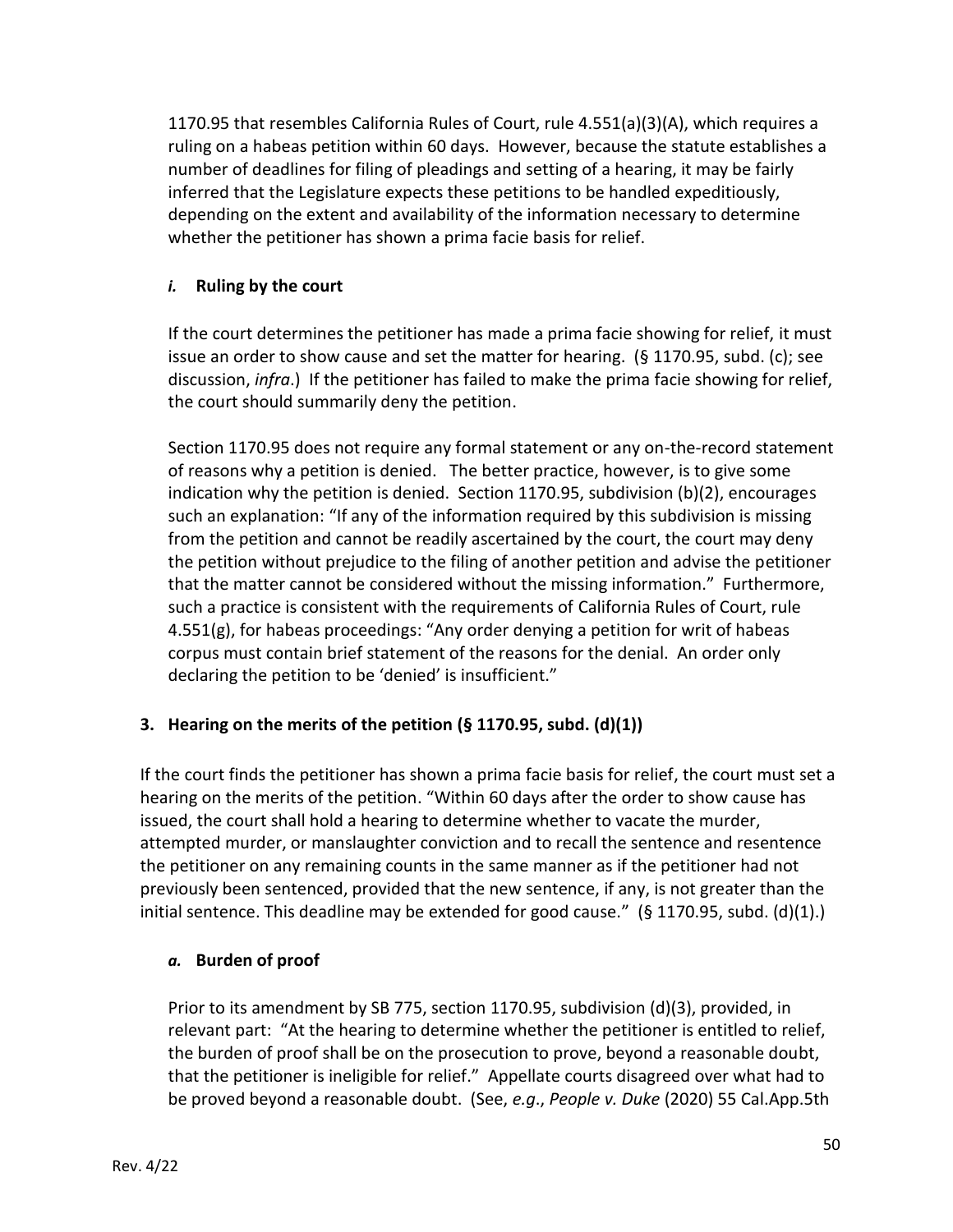113 [granted review] [The prosecution must prove beyond a reasonable doubt that the petitioner *could* be convicted under the new law of accomplice liability]; *People v. Lopez* (2020) 56 Cal.App.5th 936 [granted review] [Each element of the murder conviction must be proved beyond a reasonable doubt under the new law].)

As amended by SB 775, subdivision (d)(3), now provides, in relevant part: "At the hearing to determine whether the petitioner is entitled to relief, the burden of proof shall be on the prosecution to prove, beyond a reasonable doubt, that the petitioner is guilty of murder or attempted murder under California law as amended by the changes to Section 188 or 189 made effective January 1, 2019. . . . A finding that there is substantial evidence to support a conviction for murder, attempted murder, or manslaughter is insufficient to prove, beyond a reasonable doubt, that the petitioner is ineligible for resentencing." As made clear by the amendment, to prevail at the hearing on the merits of the petition the prosecution must convince the court, beyond a reasonable doubt, that the petitioner, in fact, is guilty of the crime of conviction.<sup>15</sup>

*People v. Garrison* (2021) 73 Cal.App.5th 735 (Garrison), held petitioner was ineligible for relief under section 1170.95 as a matter of law because the record established he was the actual killer. Petitioner pled to the charge of murder and admitted he personally used a firearm; the evidence submitted at the preliminary hearing supported the conclusion there was only one shooter. Petitioner was not prejudiced by the fact the trial court may have used the wrong burden of proof. (*Garrison*, *supra*, 73 Cal.App.5th at p. 745-747.)

### *b.* **Evidence at the hearing (§ 1170.95, subd. (d)(3))**

As originally enacted, section 1170.95 did not fully address the evidence admissible at the hearing on the merits of the petition. Section 1170.95, subdivision (d)(3), provided: "The prosecutor and the petitioner may rely on the record of conviction or offer new or additional evidence to meet their respective burdens."

SB 775 amended subdivision (d)(3): "The admission of evidence in the hearing shall be governed by the Evidence Code, except that the court may consider evidence previously admitted at any prior hearing or trial that is admissible under current law, including witness testimony, stipulated evidence, and matters judicially noticed. The court may also consider the procedural history of the case recited in any prior appellate opinion. However, hearsay evidence that was admitted in a preliminary hearing pursuant to subdivision (b) of Section 872 shall be excluded from the hearing as hearsay, unless the evidence is admissible pursuant to another exception to the hearsay rule. The

<sup>&</sup>lt;sup>15</sup> Subdivision (d)(3) requires the prosecution is to prove, beyond a reasonable doubt, that the petitioner is guilty of "murder or attempted murder" under the new law of accomplice liability. There is no mention of a manslaughter conviction. Presumably the omission is a drafting error; likely the prosecution has the same burden of proof as to murder, attempted murder, and manslaughter.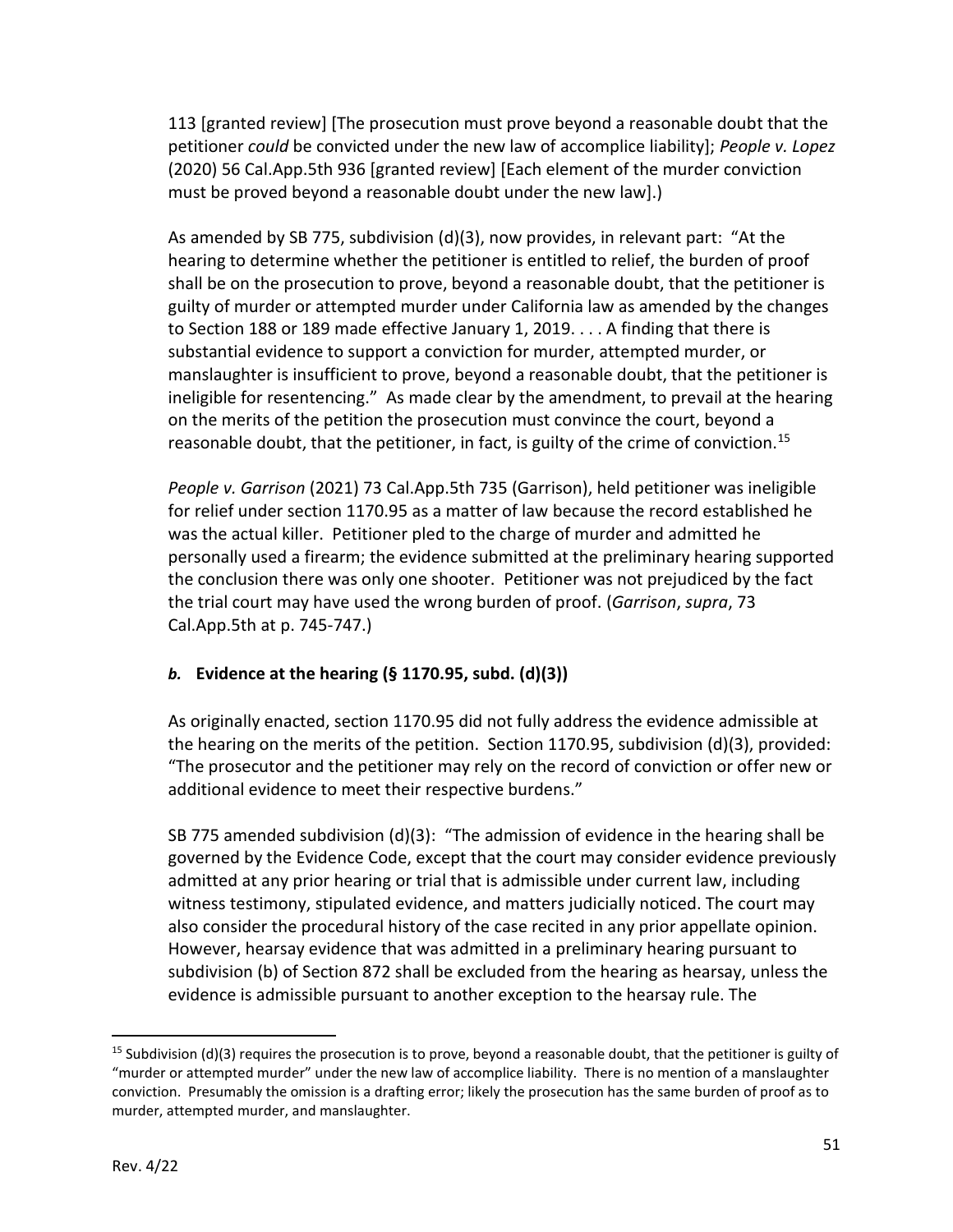prosecutor and the petitioner may also offer new or additional evidence to meet their respective burdens." Although a broader scope of evidence may be admissible at the actual resentencing of petitioner (see discussion, *infra*), it appears the amendment to section 1170.95, subdivision (d)(3), limits evidence at the hearing on the merits of the petition to what is admissible according to the traditional rules of evidence. Excepted from the general rule of admissibility is the following evidence:

- Evidence admitted at any prior hearing or trial which is admissible in the current proceeding, including:
	- o Witness testimony.
	- o Evidence admitted by stipulation.
	- o Matters subject to judicial notice.
- The "procedural history" of the case recited in any prior appellate opinion.
- Hearsay from a preliminary hearing conducted pursuant to section 872, subdivision (b), only if it is admissible pursuant to another exception to the hearsay rule.

The role of the record of conviction at the hearing on the merits is unclear. As observed by an analysis of SB 567 by the Assembly Committee on Public Safety: "[SB 775] would specify that the rules of evidence apply at the hearing on eligibility. It is not entirely clear whether this means a statement in the record of conviction that is offered to prove the truth of the matter stated would have to fall within an exception to the hearsay rule in order to be admissible at the hearing. This raises a concern that parties would be required to recall witnesses from the trial to testify again at the Evidence Code section 1170.95 evidentiary hearing, even where there is a prior transcript of the trial testimony as part of the record of conviction; this may not be possible in older cases in which witnesses are no longer available." (Report of Assembly Committee on Public Safety, SB 775 (Becker), July 13, 2021, page 10.) Regardless of the ambiguity expressed in the Assembly analysis, what is clear is that SB 775 removed the reference to "record of conviction" originally contained in subdivision (d)(3). Subdivision (d)(3), as originally enacted by SB 1437 provided: "The prosecutor and the petitioner may *rely on the record of conviction* or offer new or additional evidence to meet their respective burdens." (Italics added.) Subdivision (d)(3), as amended by SB 775, now provides: "The prosecutor and the petitioner may also offer new or additional evidence to meet their respective burdens." Likely the amendment is intended to preclude the use of the record of conviction unless otherwise allowed by section 1170.95, subdivision (d)(3), such as under other established exceptions to the hearsay rule.

SB 1437 does not specify the exact scope and nature of the "new evidence" the parties may offer. The statute appears to permit live testimony and admission of new physical evidence.

*People v. Williams* (2020) 57 Cal.App.5th 652 (*Williams*), holds a court may consider reliable hearsay in determining whether petitioner is entitled to relief under section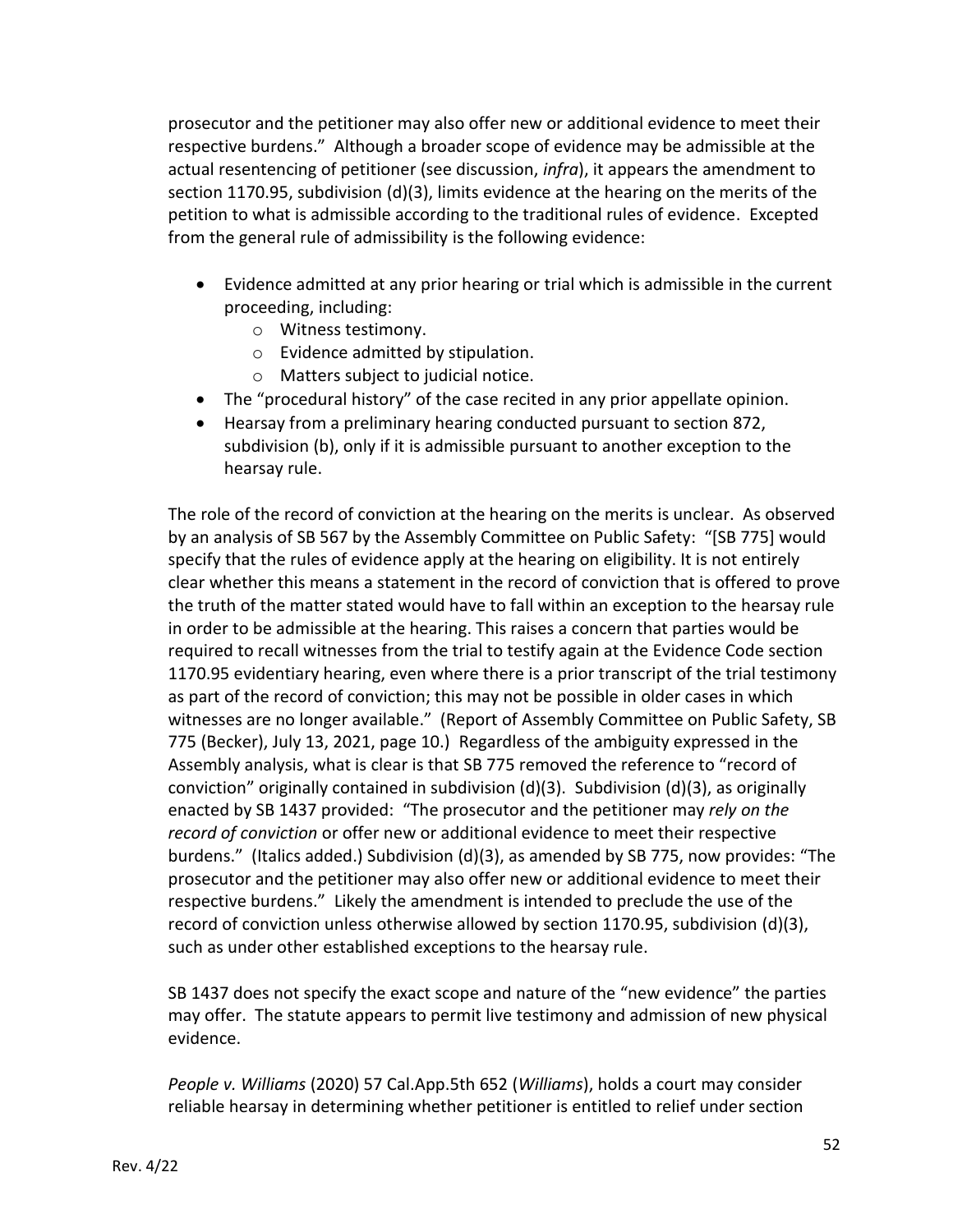1170.95. "Accordingly, the superior court here was permitted to consider hearsay such as that found in our prior opinion in *Williams I* and the section 1203.01 statement, 'provided there is a substantial basis for believing the hearsay information is reliable.' (See *People v. Sledge* (2017) 7 Cal.App.5th 1089, 1094-1095, 213 Cal.Rptr.3d 265 (*Sledge*) [rejecting similar argument, concluding that reliable hearsay may be considered to resolve Proposition 47 (Safe Neighborhoods and Schools Act) petition to dismiss or resentence petitioner after reduction of felony conviction to misdemeanor]; *People v. Saelee* (2018) 28 Cal.App.5th 744, 756, 239 Cal.Rptr.3d 475 [rejecting similar argument, concluding reliable hearsay may be considered to resolve Proposition 64 (Control, Regulate and Tax Adult Use of Marijuana Act) petition to dismiss or resentence petitioner after reduction of felony marijuana conviction to misdemeanor]; see also *People v. Guilford* (2014) 228 Cal.App.4th 651, 660-661, 175 Cal.Rptr.3d 640 [prior appellate court opinion, although hearsay, was admissible to resolve Proposition 36 (Three Strikes Reform Act of 2012) petition to recall and reduce sentence imposed on third-strike conviction].)" (*Williams*, *supra*, 57 Cal.App.5th at p. 662.) The continued validity of *Williams* in light of the amendment of section 1170.95, subdivision (d)(3), likely depends on whether the current court is considering only the "procedural history" of the case.

*People v. Myles* (2021) 69 Cal.App.5th 688 (*Myles*), held the trial court did not error in considering a parole risk assessment and the transcript of petitioner's parole hearing in denying a petition under section 1170.95 on the merits. "[T]he plain language of the statute allows both the petitioner and the prosecutor to rely on 'the record of conviction or offer *new or additional evidence* to meet their respective burdens.' [Citation.] The term 'new or additional evidence' is not defined in the statute, but the ordinary meaning of the word 'new,' unbounded by further definition or restriction in the statutory text, suggests the Legislature intended to allow both the prosecution and defendant to rely on evidence that becomes available after a trial or plea, whether the evidence previously existed or not. ([Citation] ['In allowing for the section 1170.95 postconviction proceeding, the Legislature gave the superior court unfettered discretion to consider "evidence" without any restriction at the subdivision (d)(3) hearing to determine the petitioner's eligibility for resentencing.']; Couzens et al., Sentencing California Crimes (The Rutter Group 2021) § 23:51 ['[Senate Bill] 1437 does not specify the exact scope and nature of the "new evidence" the parties may offer. The statute appears to permit live testimony and admission of new physical evidence.'].)" (*Myles*, *supra*, 69 Cal.App.5th at p. 698, italics original.)

*People v. Cooper* (2022) \_\_\_ Cal.App.5th \_\_\_ [A161632] (*Cooper*), held the trial court improperly found the petitioner to be a "major participant" who acted "with reckless indifference to human life." Petitioner had been convicted after jury trial of first degree murder, kidnapping and that he was an armed principal in the commission of the two crimes; he was acquitted of being a felon in possession of a firearm. The hearing on the merits of the petition was based primarily on the original appellate opinion affirming petitioner's convictions and on the trial transcript. The trial court's denial of the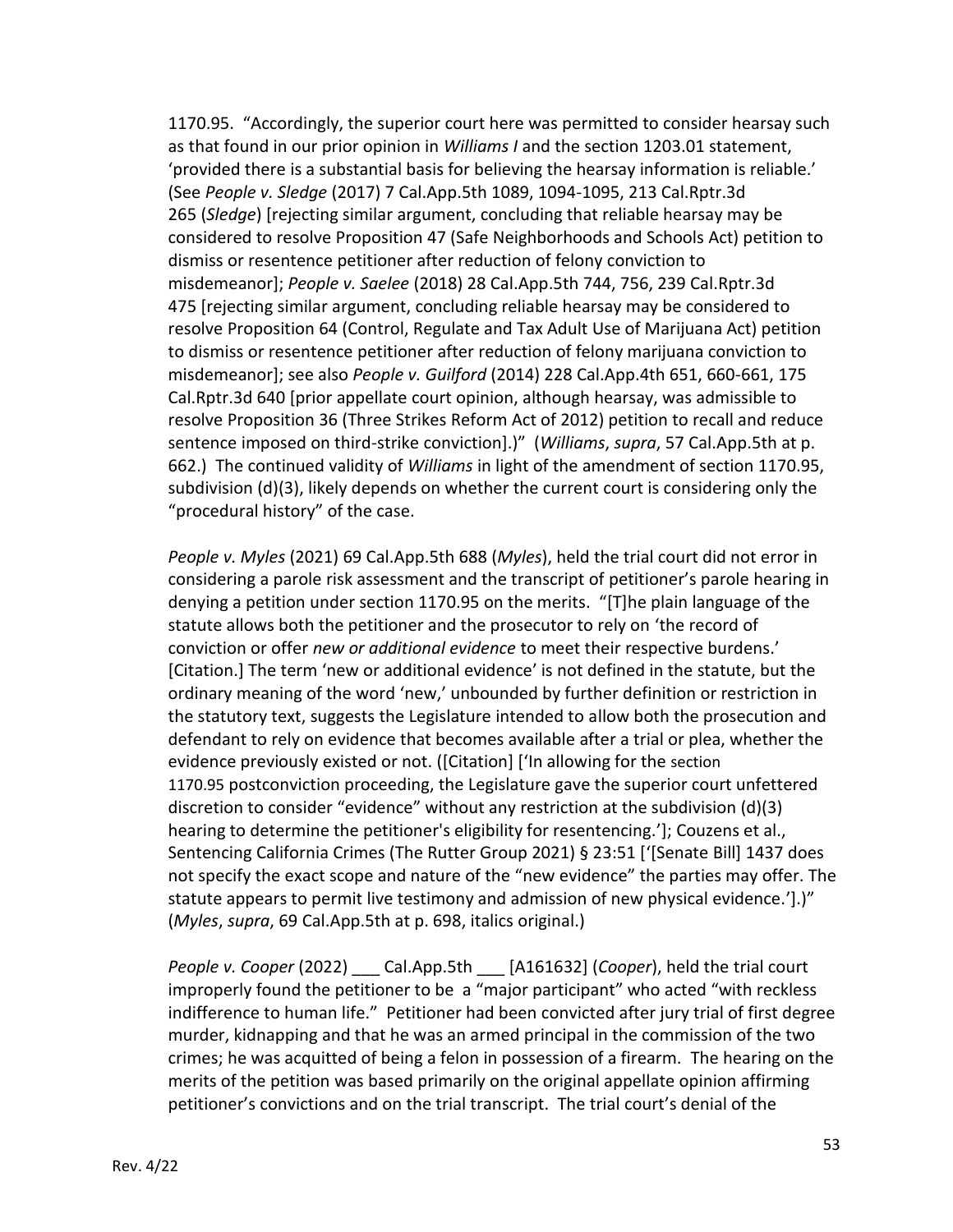petition under section 1170.95 was based in part on its conclusion that petitioner possessed and fired a gun. The appellate court reversed. "We hold that a trial court cannot deny relief in a section 1170.95 proceeding based on findings that are inconsistent with a previous acquittal when no evidence other than that introduced at trial is presented." (*Cooper*, *supra*, Cal.App.5th at p. .)

#### *c.* **Presence of the petitioner**

Likely the hearing on the merits of the petition, and certainly the actual resentencing of the petitioner if the request for relief is successful, are critical stages of the criminal process that would entitle the petitioner to be personally present. An eligibility hearing in the context of a petition for resentencing under Proposition 47 was held to be a critical stage of the criminal process requiring the petitioner's personal presence without a proper waiver. (*People v. Simms* (2018) 23 Cal.App.5th 987, 996-998.) However, the court should not order the production of the petitioner from prison without consultation with the petitioner's counsel. Because of housing and prison program considerations, the petitioner may choose to remain in prison during the proceedings. This may be particularly true if the petitioner will remain in prison custody even if the petition is successful. If the petitioner does choose to remain in prison, the court should obtain a proper waiver of personal appearance through counsel.

A proper waiver can be obtained under the provisions of section 977, subdivision (b). The difficulty with such a procedure, however, is that the waiver technically must be made in open court – a process that defeats the purpose of getting the waiver. In *People v. Price* (1991) 1 Cal.4th 324, 406, our Supreme Court upheld a waiver made by the petitioner in writing from his jail cell: "Defendant was absent from jury voir dire during the morning of July 31, 1985, and again on August 5, 1985. Each time, defendant sent a note to the court explaining his absence and signed a waiver form. On July 31, defendant said in the note that he preferred to use the morning for a doctor's appointment and for court-ordered recreation at the jail. On August 5, defendant said in the note he preferred to use the time for exercise. Although the waiver forms were not executed in open court and did not use the precise language of section 977, they substantially complied with that provision. Accordingly, the waiver was valid under sections 977 and 1043, subdivision (d)." It will be sufficient under section 1170.95 if the petitioner waives his appearance through counsel with the use of a form in substantial compliance with the specifications of section 977, subdivision (b)(2).

### *d.* **The issues at the hearing**

The hearing under section 1170.95 is not a trial *de novo* on all the original charges; rather, it is "a hearing to determine whether to vacate the murder, attempted murder, or manslaughter conviction and to recall the sentence and resentence the petitioner on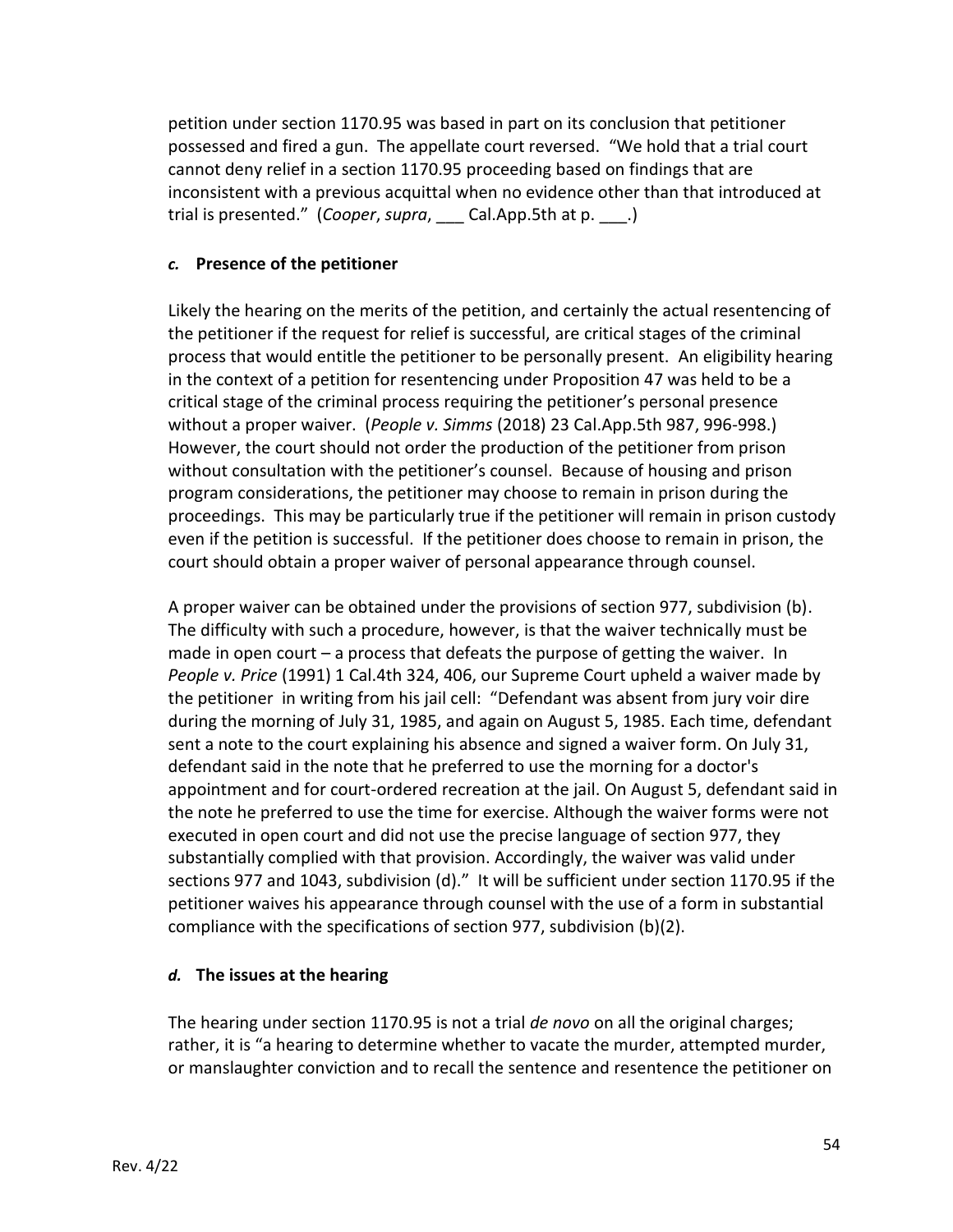any remaining counts.  $\dots$ ." (§ 1170.95, subd. (d)(1).) The hearing potentially will involve the following issues:

# *Whether the petitioner was convicted based on the felony-murder rule or by the doctrine of natural and probable consequences*

A threshold issue is whether the petitioner was convicted of murder, attempted murder, or manslaughter based on the felony-murder rule or by the doctrine of natural and probable consequences. It is not clear how the petitioner will be able to show he was convicted of felony murder or by the application of NPC. Jurors are not required to disclose the theory under which they convict the petitioner of murder or make any such special findings – indeed, they are not even required to agree on the theory of conviction. Proof problems magnify when the petitioner is convicted by plea. As to persons convicted after a trial, the most the petitioner will be able to establish is that the prosecution actually sought the murder conviction based on a felony-murder theory and/or NPC. Such a fact can be established by resort to the jury instructions and argument of counsel. For persons convicted of murder, attempted murder, or manslaughter by plea, likely the most that can be shown is that under the facts of the case there is a plausible basis for conviction based on a felony-murder theory and/or NPC.

# *Whether the petitioner could be convicted of murder, attempted murder, or manslaughter under the law after January 1, 2019*

Likely most of the litigation under section 1170.95 will be to determine whether the petitioner could be convicted of murder, attempted murder, or manslaughter after the changes made by SB 1437. For the petitioner to be eligible for relief, it must be shown that "[t]he petitioner could not presently be convicted of murder or attempted murder because of changes to Section 188 or 189 made effective January 1, 2019." (§ 1170.95, subd. (a)(3).) Because the prosecution carries the burden of proof, however, the issue is more precisely whether the prosecution can establish beyond a reasonable doubt, that the petitioner could be found guilty of murder, attempted murder, or manslaughter under any one or more of the following theories:

- (1) The petitioner was the actual killer, having killed the victim with malice aforethought.
- (2) The petitioner was not the actual killer, but as a principal aided and abetted the commission of the murder.
- (3) In the commission or attempted commission of a designated felony listed in section 189, subdivision (a), in which a death occurred, the petitioner was the actual killer.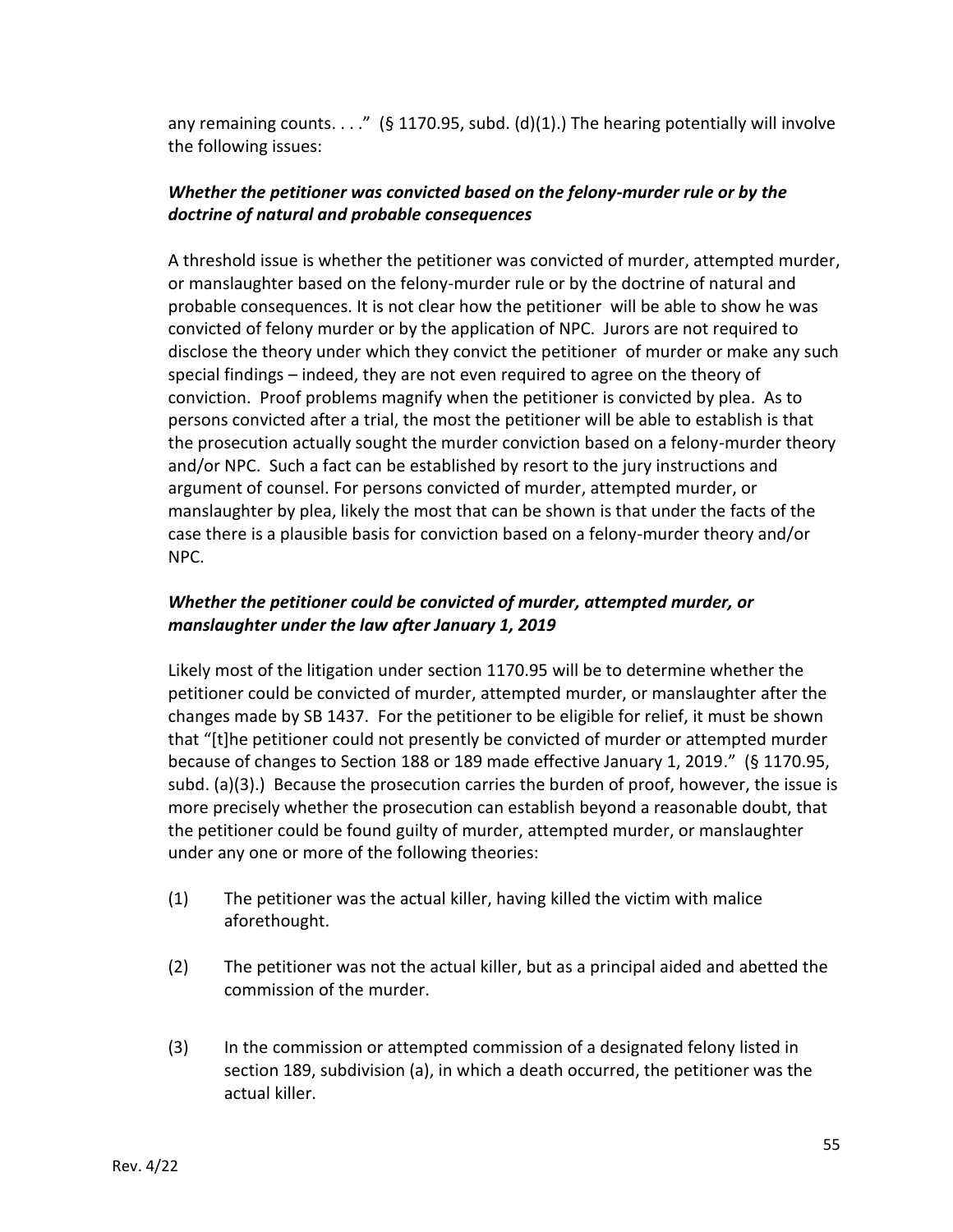- (4) In the commission or attempted commission of a designated felony listed in section 189, subdivision (a), in which a death occurred, the petitioner was not the actual killer, but, with the intent to kill, aided, abetted, counseled, commanded, induced, solicited, requested, or assisted the actual killer in the commission of murder in the first degree.
- (5) In the commission or attempted commission of a designated felony listed in section 189, subdivision (a), in which a death occurred, the petitioner was a major participant in the underlying felony and acted with reckless indifference to human life, as described in subdivision (d) of Section 190.2.
- (6) In the commission or attempted commission of a designated felony listed in section 189, subdivision (a), in which a death occurred, the victim was a peace officer who was killed while in the course of his or her duties, where the petitioner knew or reasonably should have known that the victim was a peace officer engaged in the performance of his or her duties.

#### **People met burden of proof**

*People v. Bascomb* (2020) 55 Cal.App.5th 1077, and *People v. Douglas* (2020) 56 Cal.App.5th 1, found sufficient evidence to support petitioner's conviction of murder based on the allegation he was a major participant in the underlying crime and acted with reckless indifference to human life. The underlying convictions met the standards of *People v. Banks* (2015) 61 Cal.4th 788, and *People v. Clark* (2016) 63 Cal.4th 522. The trial court properly denied relief under section 1170.95.

### **People did not meet burden of proof**

*People v. Ramirez* (2021) 71 Cal.App.5th 970 (*Ramirez*), found the trial court's finding that petitioner acted with reckless indifference was not supported by substantial evidence under the standard set by *Banks*, *Clark* and *Scoggins*. "Considering the totality of the circumstances in the light most favorable to the judgment [citation], substantial evidence does not support the superior court's finding Ramirez acted with the requisite mental state of reckless indifference to human life. There is no evidence Ramirez was armed during the felony or supplied the sole murder weapon. Rather, it was Rios who instigated and planned the carjacking, provided the gun, and fired it. Although Ramirez was aware Rios had a gun and intended to use it during the carjacking, that is not sufficient to prove the requisite mental state. [Citaion.] ['The mere fact of a defendant's awareness that a gun will be used in the felony is not sufficient to establish reckless indifference to human life.']; [citation] [aiders and abettors with simple awareness that confederates were armed and the armed felony carried a risk of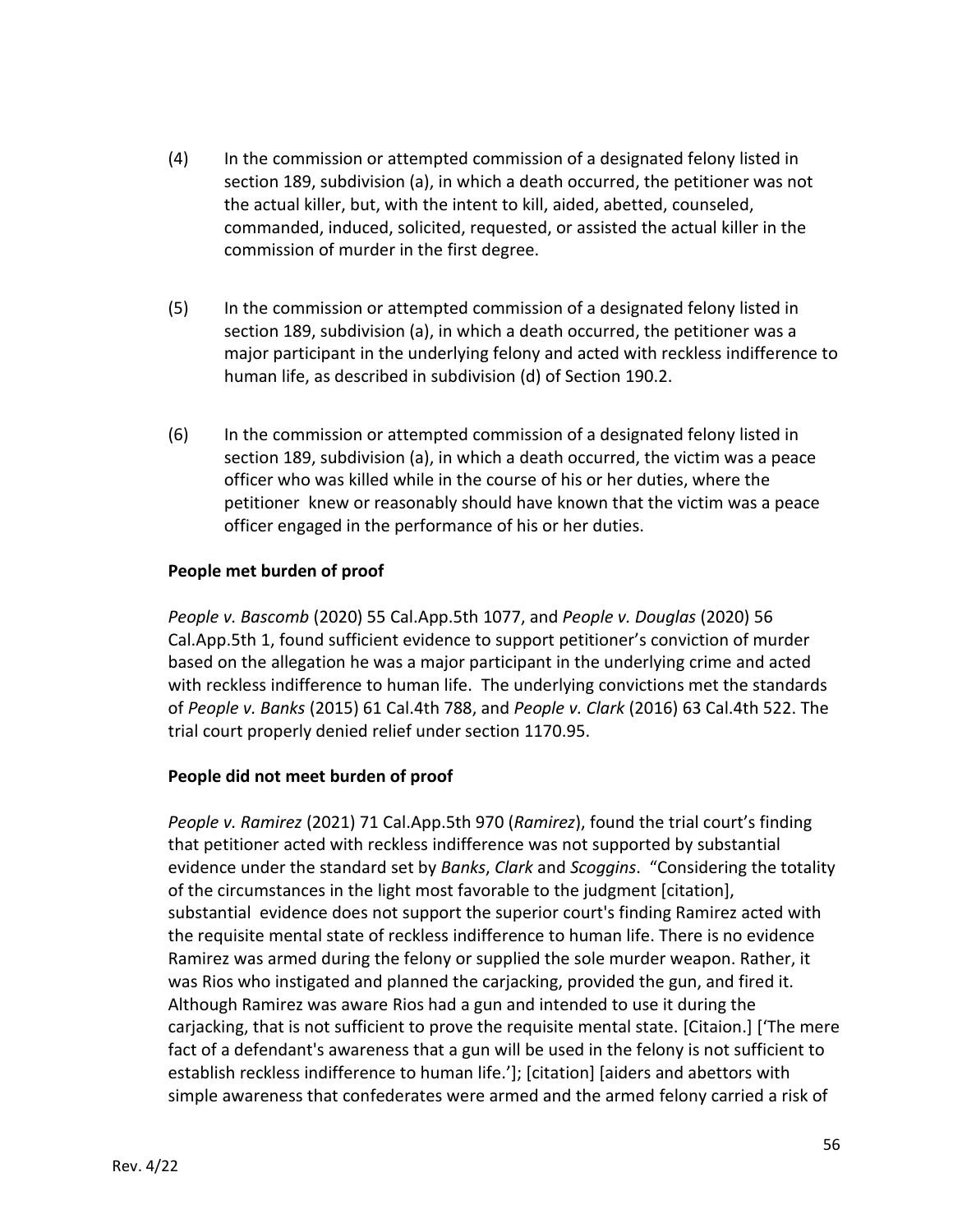death 'lack the requisite reckless indifference to human life']; [citation] ['Although [petitioner] was aware that [the shooter] had a gun, [petitioner] did not use a gun himself, and there was no evidence he supplied the gun to [shooter].'].)" (*Ramirez*, *supra*, 71 Cal.App.5th at pp. 987-988.)

#### **Whether the Petitioner was potentially convicted under multiple theories of liability**

The record may reflect that the prosecution sought the petitioner's murder conviction based on multiple theories, including application of the felony-murder rule and/or NPC. In cases where the petitioner was convicted after a jury trial, instructions and argument of counsel will likely reflect consideration of all available theories of liability. It is not the obligation of the petitioner to convince the court that the felony-murder rule or NPC was actually used by the jury in whole or in part in the petitioner's conviction. Indeed, since the jury need not disclose its theory of liability or even agree on any particular theory, neither of the parties will be able to show the actual basis of the petitioner's conviction. It is the burden of the prosecution to show, beyond a reasonable doubt, the petitioner could be found guilty of murder under a valid theory of the law effective January 1, 2019. (See § 1170.95, subds. (a)(3), (d)(3).)

# **4. Relief granted by the court and resentencing (§ 1170.95, subd. (d)(3).)**

### *a.* **Vacating of conviction**

If the prosecution fails to meet its burden of proof to show that the petitioner could have been convicted of murder under the law effective January 1, 2019, "the prior conviction, and any allegations and enhancements attached to the conviction, shall be vacated and the petitioner shall be resentenced on the remaining charges ." (§ 1170.95, subd. (d)(3).) In other words, the court must vacate the underlying murder conviction, and any count-specific conduct enhancements such as the use of weapons and any special circumstance allegations under section 190.2.

### *b.* **Resentencing of petitioner**

If the petitioner successfully challenges the murder conviction, the court is to "resentence the petitioner on any remaining counts in the same manner as if the petitioner had not been previously sentenced, provided that the new sentence, if any, is not greater than the initial sentence." (§ 1170.95, subd. (d)(1).) If the target offense was identified in the murder count of the complaint, that offense will then form the basis of the resentencing. "The petitioner's conviction shall be redesignated as the target offense or underlying felony for resentencing purposes if the petitioner is entitled to relief pursuant to this section, murder or attempted murder was charged generically, and the target offense was not charged. Any applicable statute of limitations shall not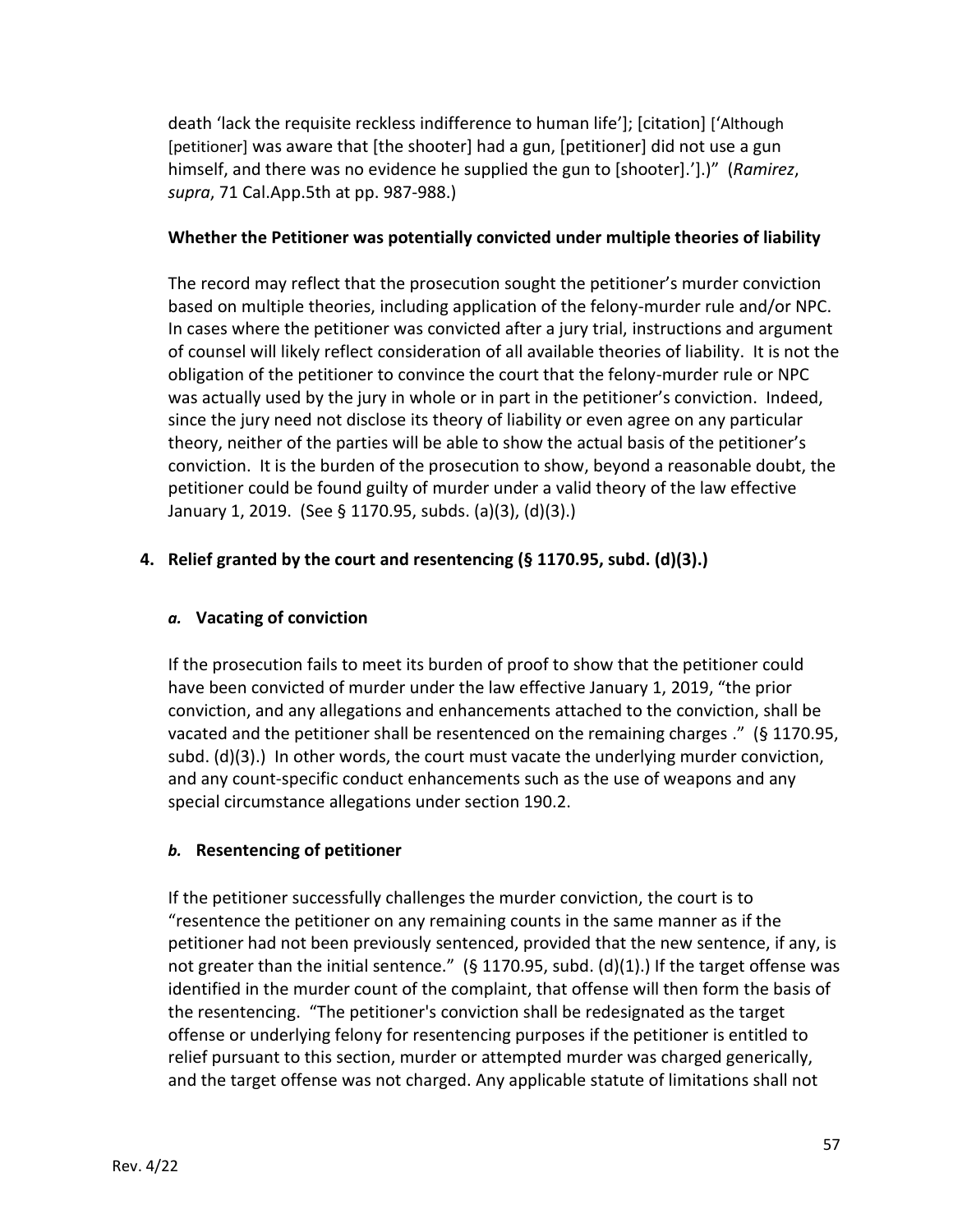be a bar to the court's redesignation of the offense for this purpose." (§ 1170.95, subd. (e).)

Because section 1170.95, subdivision (d)(1), provides that resentencing is to occur "as if petitioner had not previously been sentenced," the court will be free to resentence all counts, including the consecutive or concurrent structure of the sentence on multiple counts. The only restriction is that the new sentence may be equal to, but not greater than, the total original sentence.

*People v. Ramirez* (2021) 71 Cal.App.5th 970 (*Ramirez*), holds petitioner, a juvenile at the time of the underlying crime, who successfully petitions the court pursuant to section 1170.95, is entitled to "resentencing" in juvenile court pursuant to Proposition 57 and Senate Bill 1391. (*Ramirez*, *supra*, 71 Cal.App.5th at pp. 996-1000.) "Because Ramirez was 15 at the time of the offenses, pursuant to the changes made by Senate Bill 1391 to Welfare and Institutions Code section 707, subdivision (a), Ramirez's remaining counts are not subject to a motion to transfer to adult criminal court. Therefore, we remand with directions for the trial court to transfer the matter to the juvenile court. The juvenile court shall treat Ramirez's remaining convictions as juvenile adjudications and impose an appropriate disposition." (*Ramirez*, *supra*, 71 Cal.App.5th at p. 1000.)

### *Determining target offense*

If the petitioner had been charged with a generic allegation of murder, without the target offense having been specified in the complaint, the court must identify a target offense for the purpose of the resentencing. "If petitioner is entitled to relief pursuant to this section, murder was charged generically, and the target offense was not charged, the petitioner's conviction shall be redesignated as the target offense or underlying felony for resentencing purposes. Any applicable statute of limitations shall not be a bar to the court's redesignation of the offense for this purpose." (§ 1170.95, subd. (e).) It is unclear whether the redesignation of the target offense for the new base term includes the count-specific conduct enhancements. In granting relief, the court is to vacate the underlying conviction and "any allegations and enhancements attached to the conviction." (§ 1170.95, subd. (d)(3).) It seems the intent of the Legislature is to place the petitioner after resentencing in a situation where the murder and any related enhancements no longer exist. It is consistent with this intent that the resentencing should not include any count-specific conduct enhancements or other allegations previously charged against the petitioner, unless they can be established relative to the target offense by evidence established at the hearing on the petition. For example, if defendants A and B (the petitioner) participated in a robbery where A, the only armed person, shot and killed the victim, but the prosecution failed to meet its burden of proving petitioner was ineligible for resentencing, B could be convicted and sentenced on the robbery, the target offense, and a gun enhancement for being armed within the meaning of section 12022, subdivision (a)(1).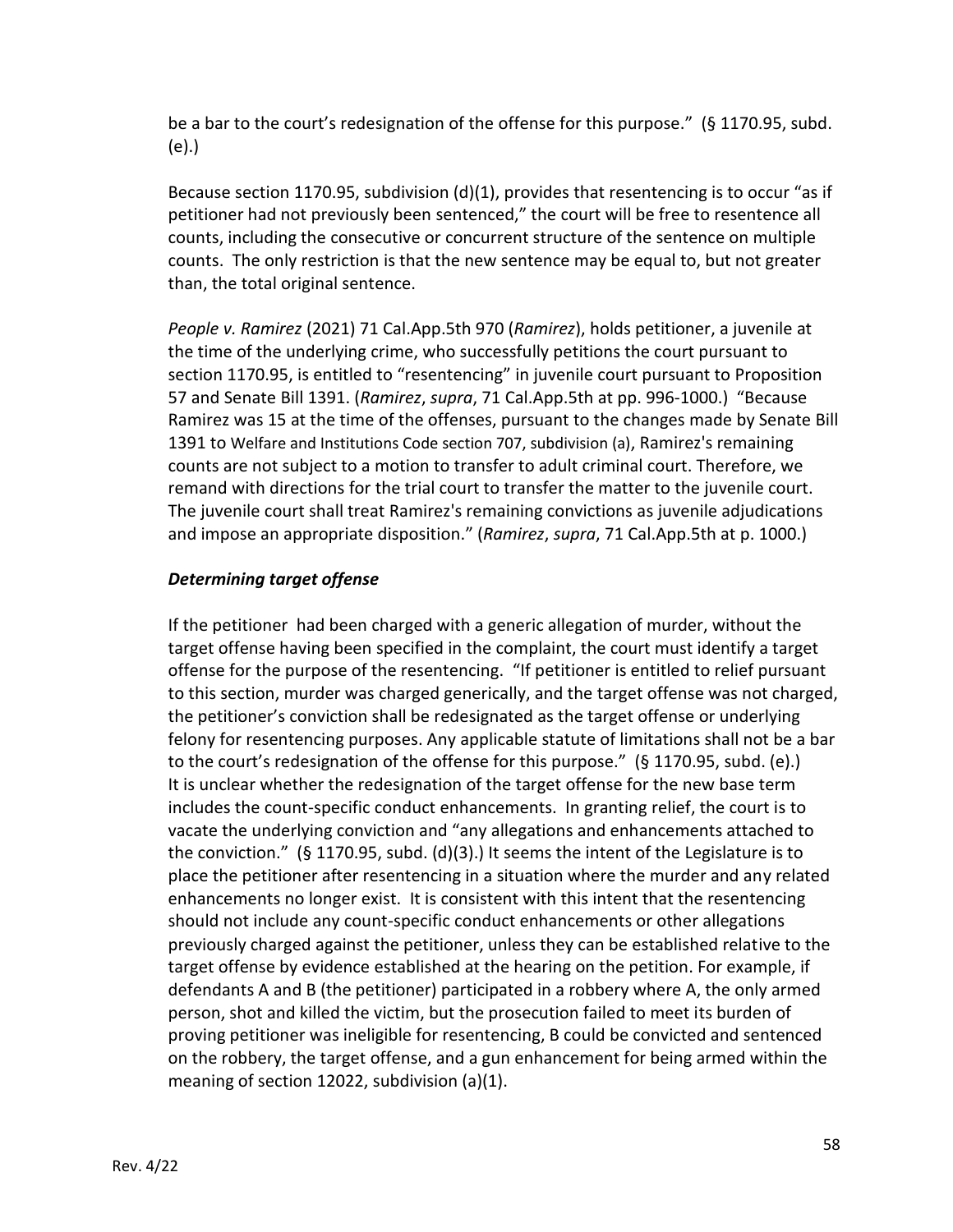Although the language of section 1170.95, subdivision (d)(3), is ambiguous, it seems to suggest that if the target offense was not charged in the complaint, the court must determine the target offense either by reference to the fact of a conviction of a specific offense in a separate count of the complaint, or to the underlying felony (target offense) identified in the instructions. As an example, if the petitioner is convicted of first degree murder based on a generic allegation of murder<sup>16</sup>, and the prosecution relied on a felony-murder theory because of a robbery, the target offense can be taken from the fact the petitioner was convicted of the robbery in a separate count, or from the reference to robbery as the underlying felony in the jury instructions. If the target offense was separately charged in the complaint, likely the sentence for that count was stayed under section 654.

Determining the proper target offense if the petitioner was convicted by plea may be more difficult. If the complaint charges the target offense either in the murder count or a separate count, likely there will be little difficulty in determining the target offense. If the target offense is not identified in the complaint in any way, the parties and the court must determine the target offense from any other available evidence.

If it is necessary to resentence the petitioner on a crime not charged in the original complaint, section 1170.95, subdivision (e), provides that "[a]ny applicable statute of limitations shall not be a bar to the court's redesignation of the offense for [resentencing] purpose[s]."

*People v. Howard* (2020) 50 Cal.App.5th 727 (*Howard*), addresses the determination of the target offense. The petitioner was convicted of first degree felony murder after the victim of a residential burglary was shot by the petitioner's accomplice. In the underlying trial, the petitioner was not separately charged with residential burglary and the jury was only instructed on the general law of burglary without reference to degree. Because the petitioner was not charged with or convicted of residential burglary, the defense argued the target offense could only be second degree burglary. The court rejected the argument: "In our view, the absence of a first degree burglary instruction and verdict did not preclude the court from redesignating Howard's conviction as first degree burglary, because the evidence at trial demonstrated beyond any dispute the building was a residence. As Howard acknowledges, the plain language of section 1170.95, subdivision (e) contemplates a situation where—as here—the underlying felony was not charged. It follows that where the underlying felony is not charged, there will be no jury instruction or verdict form. Additionally, we question the practicality of requiring a trial court to ignore evidence established at trial when designating the underlying felony pursuant to section 1170.95, subdivision (e). (In re I.A. (2020) 48

<sup>&</sup>lt;sup>16</sup> An example of a generic allegation of murder is: "Defendants X and Y, did in the County of Placer, State of California, on or about , commit a violation of Penal Code, section 187, in that said defendants did willfully, unlawfully and with malice aforethought murder V, a human being." It is a generic allegation because it does not expressly predicate liability based on the felony-murder rule or NPC.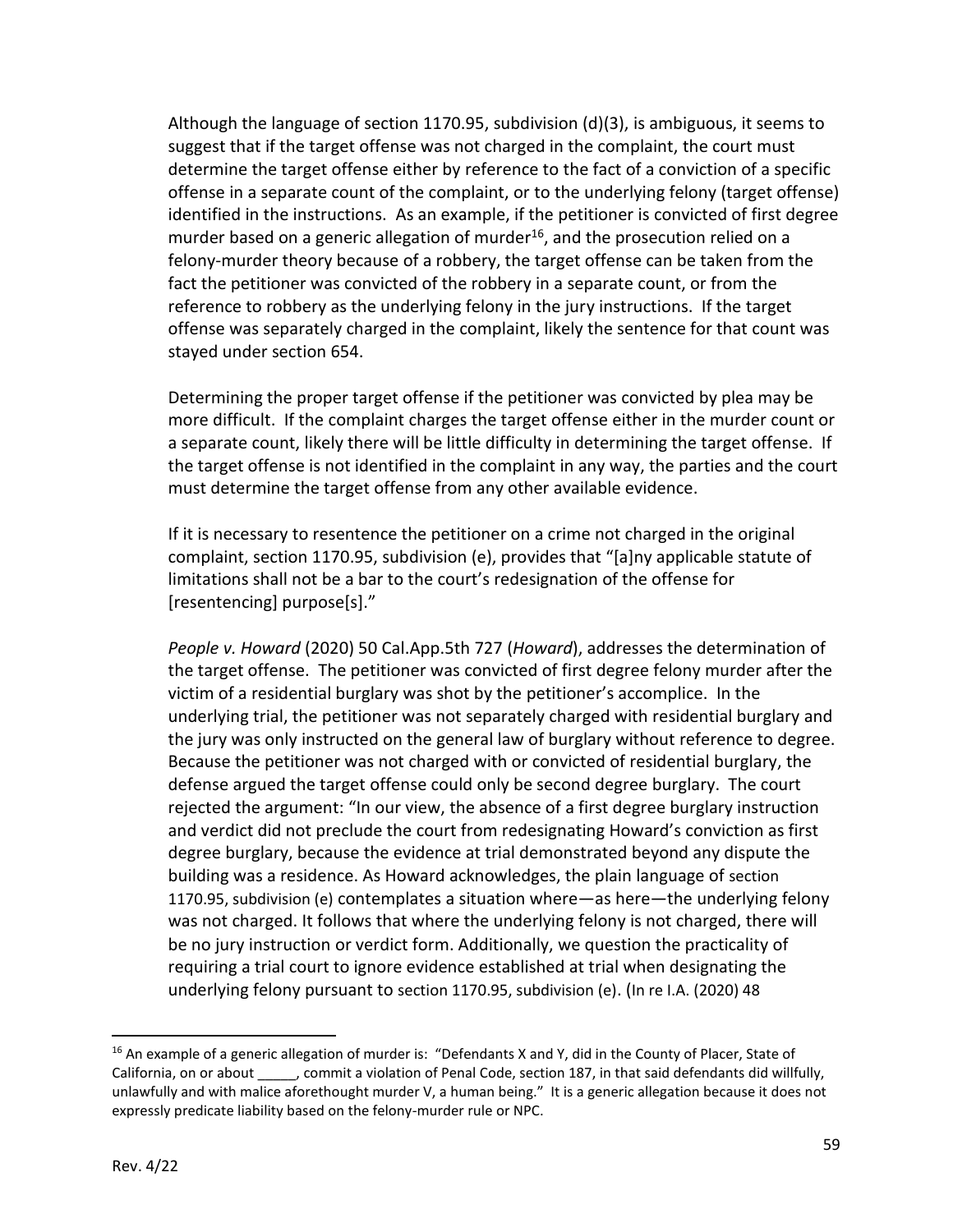Cal.App.5th 767, 775, 262 Cal.Rptr.3d 234 [examining evidence offered at contested adjudication to determine whether the juvenile court's section 1170.95 subdivision (e) finding was supported by sufficient evidence; suggesting a court cannot redesignate an offense 'for which there is no support in the record'].) [¶] To the extent Howard contends section 1170.95 subdivision (e) requires the trial court to designate the lesser degree of the underlying felony—even when the evidence at trial shows the commission of the greater degree—we disagree. Subdivision (e) states the court 'redesignate[s] ... the ... underlying felony for resentencing purposes.' (§ 1170.95, subd. (e).) It does not direct the court to impose the lesser degree of the felony offense. Had the Legislature intended to dictate such a result, 'it easily could have done so.' (People v. Flores (2020) 44 Cal.App.5th 985, 993, 258 Cal.Rptr.3d 205 [declining to expand section 1170.95 to include offenses not mentioned in statute].)" (*Howard*, at p. 738.)

"When the court redesignates the murder conviction as the underlying felony (§ 1170.95, subd. (e)), may the court impose enhancements relative to that felony? As discussed above, section 1170.95 subdivision (e) is silent with respect to how a court resentences a defendant after redesignating the underlying felony. Consistent with the legislative goal of placing Howard after resentencing in a situation where the murder and any related enhancements no longer exist, Howard's resentencing may not include count-specific enhancements *unless* the People establish them related to the underlying felony by evidence presented at the hearing on the section 1170.95 petition. Our conclusion finds support in the principle that '[t]o the extent the court is determining the sentence to impose after striking the murder conviction, the traditional latitude for sentencing hearings should be allowed.' [Citation.]" (*Howard*, at pp. 741-742, italics original.)

*People v. Watson* (2021) 64 Cal.App.5th 474 (*Watson*), holds the underlying felony as designated at the time of resentencing can be more than one felony. "[F]elony-murder liability may be predicated on more than one felony. Viewed in this context, it is reasonable to apply section 7's rule ["the singular number includes the plural, and the plural the singular"] here and construe 'underlying felony' in section 1170.95, subdivision (e) to include a plural meaning. The plain language of the statute thus confirms that the Legislature did not intend to require courts to designate only one felony in all cases." (*Watson*, *supra*, 64 Cal.App.5th at p. 487.)

*People v. Howard* (2020) 50 Cal.App.5th 727 (*Howard*), found the judicial fact-finding process necessary for the redesignation of the crimes did not violate the petitioner's right to a jury trial. "The retroactive relief provided by section 1170.95 reflects an act of lenity by the Legislature 'that does not implicate defendants' Sixth Amendment rights.' [Citations.] [¶] Here, the process by which a trial court redesignates the underlying felony pursuant to section 1170.95, subdivision (e) does not implicate Howard's constitutional jury trial right under Apprendi v. New Jersey (2000) 530 U.S. 466, 120 S.Ct. 2348, 147 L.Ed.2d 435 or Alleyne v. United States (2013) 570 U.S. 99, 133 S.Ct. 2151, 186 L.Ed.2d 314. The redesignation does not increase Howard's sentence. We reject Howard's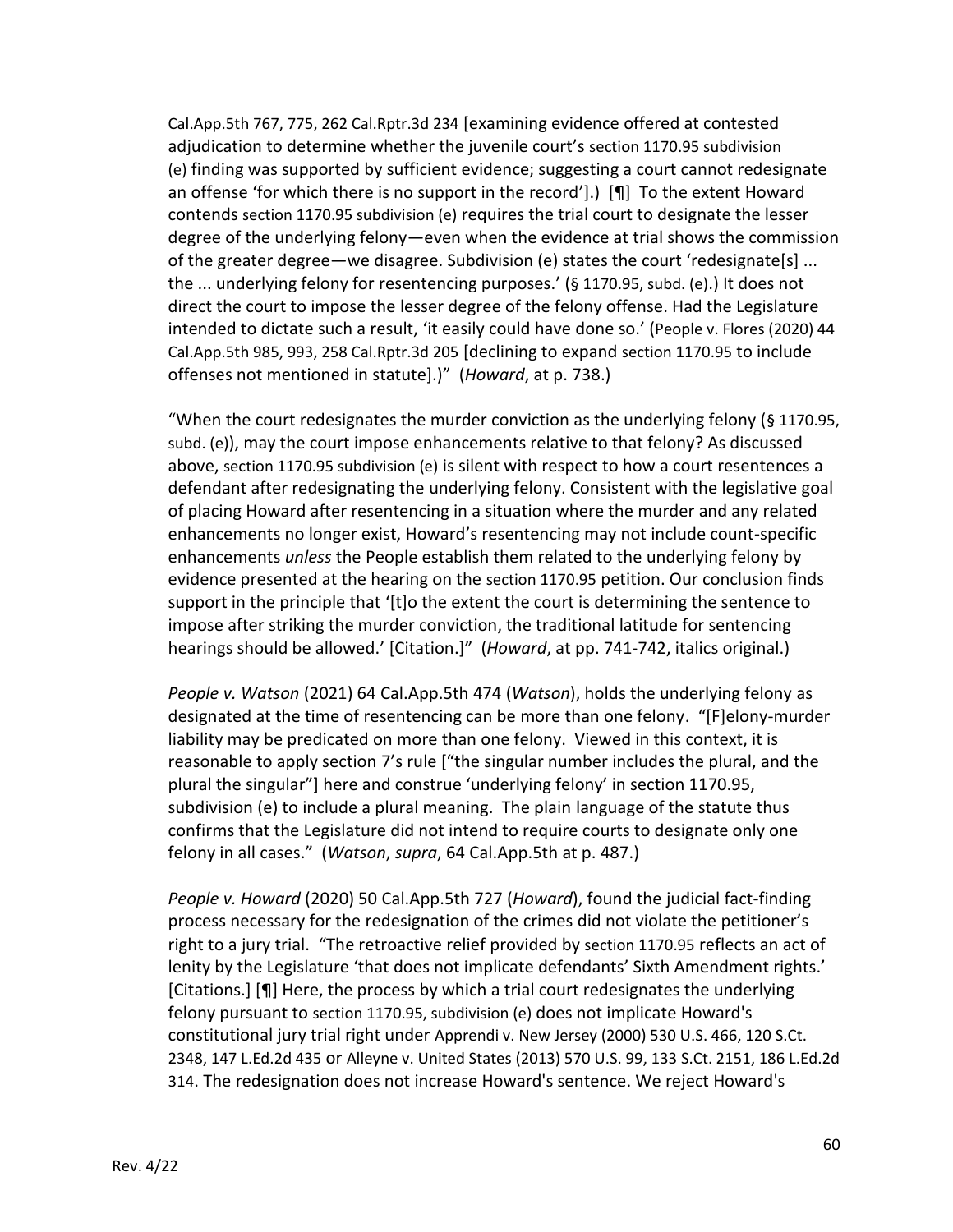argument that the residential burglary designation violated his constitutional due process rights." (Howard, supra, 50 Cal.App.5th at p. 740.)

In *People v. Silva* (2021) 72 Cal.App.5th 505 (*Silva*), petitioner was convicted of two felony murders arising out of a home invasion robbery involving six victims. The trial court granted petitioner's motion under section 1170.95 to set aside the murder convictions. The trial court then designated the six robbers for sentencing, although the robberies were never submitted to the jury for decision. Petitioner contended he could be resentenced only on two robberies derived from the two dismissed murder convictions. *Silva* relied heavily on *Howard* in rejecting petitioner's Sixth Amendment claims. (See *Silva*, *supra*, 72 Cal.App.5th at p. 520.)

*Silva*, however, observes petitioner still has a due process right to notice of the charges that may be redesignated. "Though . . . cases establish broad notice and sentencing rights in criminal prosecutions, we do not find them controlling in proceedings under section 1170.95. Silva cannot legitimately claim the robbery offenses the court chose to include in its resentencing package were 'uncharged'; they were charged in the original information. Thus, it is an overstatement to say he had no notice whatsoever, at any point, that he might once again be put in jeopardy of conviction for them. The factual basis for Silva's lack of notice complaint appears to be that the *amended* information [italics in original] not only gave him no notice he might eventually be sentenced for five robberies and an attempted robbery, but it led him to believe he would not be resentenced for anything other than a lesser offense to murder or a charge supported by sentencing enhancement findings returned against him at trial. While we reject any claim that the amended information constrained the court to selecting redesignated offenses that were charged and actually litigated at trial—section 1170.95, subdivision (e) on its face refutes that notion [citation]—*we think a section 1170.95 petitioner is entitled to explicit notice of any offense the court or prosecutor proposes to redesignate as an underlying felony or target offense under subdivision (e) in lieu of a murder conviction.* Though subdivision (e) is silent on the procedure to be employed when the parties waive an evidentiary hearing under section 1170.95, subdivision (d)(2), we believe such notice reasonably in advance of the subdivision (e) determination is required as a matter of fundamental fairness. The Attorney General disagrees that due process is implicated here, but his only authority is Howard, supra, 50 Cal.App.5th at page 740, 264 Cal.Rptr.3d 388, where there was no question the petitioner knew he might be resentenced to some form of the single burglary at issue, since that offense provided the basis of the special circumstance finding against him at trial [citation]. In this case, by contrast, Silva was never called upon in the original prosecution to meet and prepare a defense to the individual robbery offenses for which he was resentenced." (*Silva*, *supra*, 72 Cal.App.5th at pp. 521-522, italics added, except as otherwise noted.)

*Silva* further observes: "[W]e conclude a redesignation and resentencing procedure that abandons the most basic tenets of notice and an opportunity to be heard would be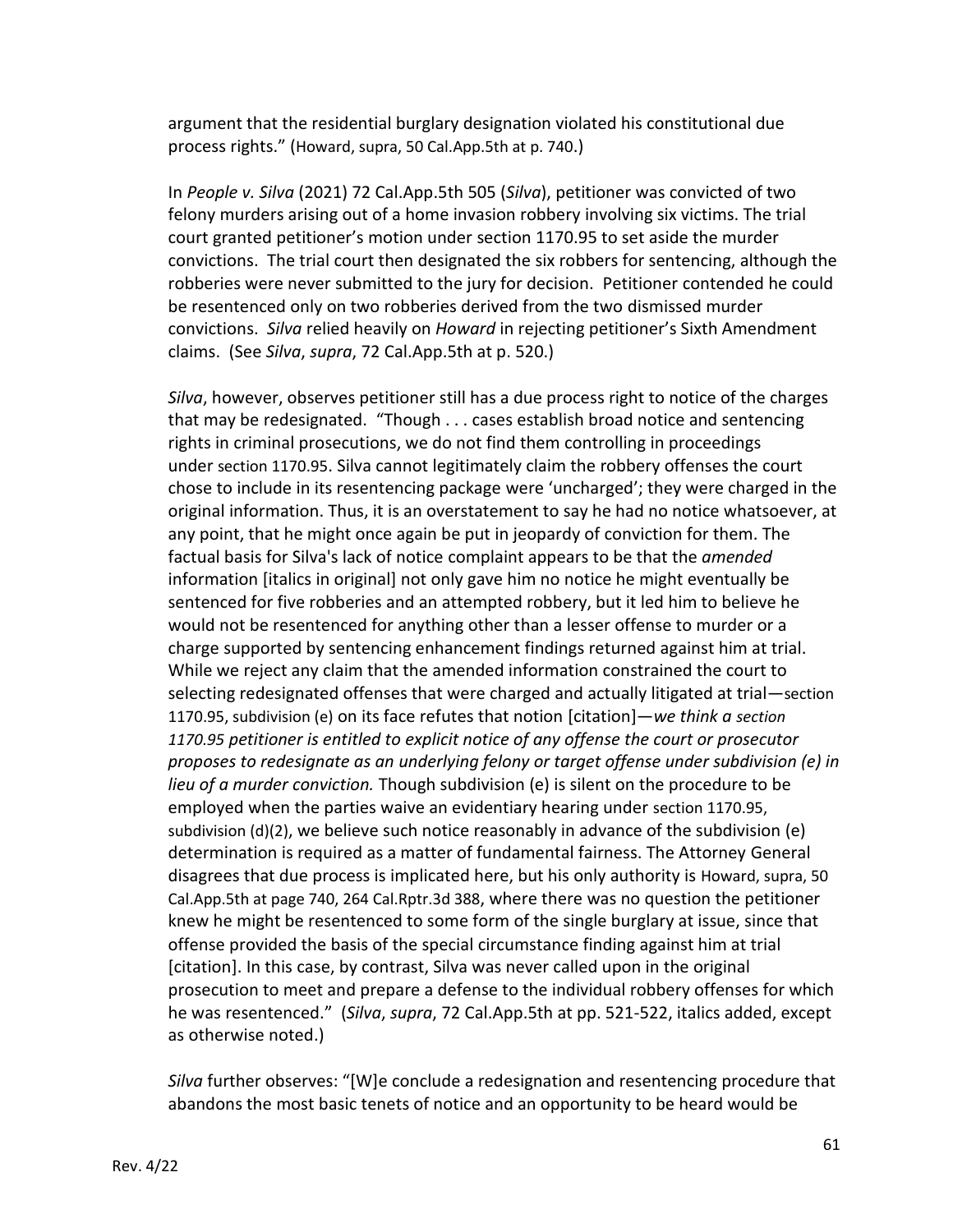fundamentally unfair and would violate due process, and we refuse to so construe section 1170.95. Under section 1170.95, the resentencing judge retains much discretion to impose a range of possible sentencing choices, and his or her discretionary choices have a direct impact on the petitioner's liberty interests, depending on the choice of redesignated crime(s) and the structure of the sentence imposed. In this case, for instance, the parties have proposed resentencing Silva to somewhere between six and 24 years in prison, and though any sentence in that range would be a reduction from his former sentence, the vast range available implicates the petitioner's liberty interest. We conclude, as in any sentencing proceeding, the protections for "life, liberty, or property" embodied in the due process clauses of the Fifth and Fourteenth Amendments demand fundamental fairness in a section 1170.95 resentencing." (*Silva*, *supra*, 72 Cal.App.5th at p. 523.) "*What we hold here, specifically, is that as a matter of procedural due process Silva was entitled to know, reasonably in advance of the court resentencing him, which crimes the prosecution sought to have redesignated as underlying felonies, the length of sentence the prosecution proposed, and how that recommended sentence was calculated*." (*Silva*, *supra*, 72 Cal.App.5th at p. 523, italics added.)

"As a matter of statutory construction, we reject Silva's claim that a redesignation cannot be made of past alleged crimes that remain unadjudicated. In cases in which the underlying felony or target offense was never charged, the resentencing judge necessarily must identify the appropriate redesignated offense and make factual findings on the petitioner's guilt. (§ 1170.95, subd. (e).) If a judge may redesignate a murder as a crime that was never charged, as is implicit in subdivision (e), we see no reason why he or she cannot redesignate a murder as a charge once made but dropped in circumstances where the dismissal was not for lack of evidence, but in reliance on the felony-murder rule then in effect." (*Silva*, *supra*, 72 Cal.App.5th at pp. 529-530.)

#### *Evidence that can be considered at resentencing*

In resentencing the petitioner, the court likely may use any evidence admissible in the original sentencing proceeding. In that regard, if it is apparent the petitioner will be remaining in custody on other charges, the court may find it useful to refer the petitioner to the probation department for a supplemental report. Because the court may consider adding a parole period after the completion of the sentence (§ 1170.95, subdivision (g)), likely the court will be able to consider the petitioner's performance in prison in setting any new term or period of post-sentence supervision.

To the extent the resentencing process is similar to Propositions 36 and 47, the strict rules of evidence do not apply. "An eligibility hearing is a type of sentencing proceeding. Nothing in Proposition 47 suggests the applicable rules of evidence are any different than those which apply to other types of sentencing proceedings. Accordingly, limited use of hearsay such as that found in probation reports is permitted, provided there is a substantial basis for believing the hearsay information is reliable. [Citations.]"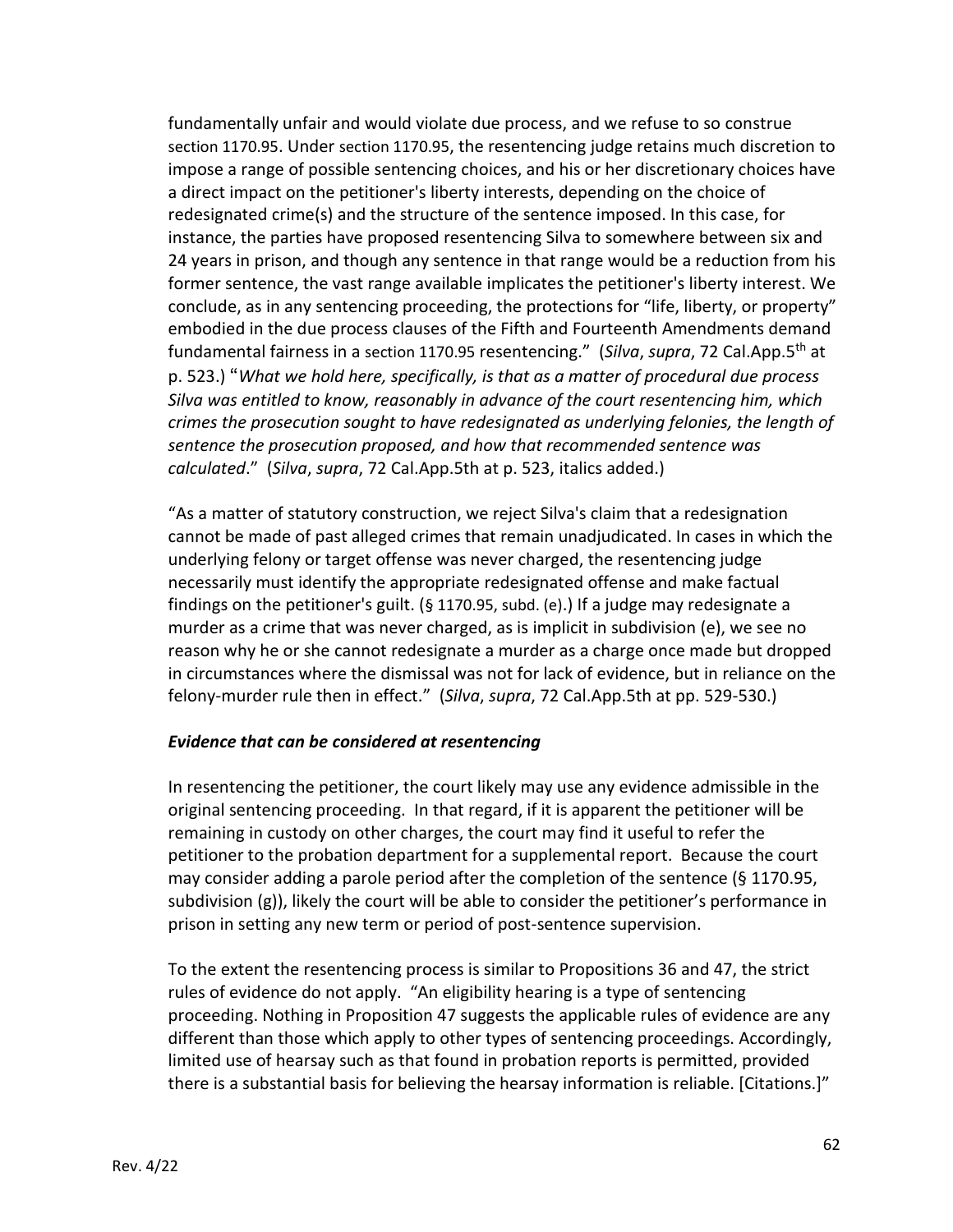(*People v. Sledge* (2017) 7 Cal.App.5th 1089, 1095; see *People v. Banda* (2018) 26 Cal.App.5th 349, 357.)

In *People v. Hall* (2019) 39 Cal.App.5th 831 (*Hall*), the court approved the use of reliable hearsay from probation and police reports in the context of a petition for resentencing under Proposition 64, the marijuana initiative. The court observed: "In determining whether a convicted felon is eligible for resentencing to a misdemeanor under Proposition 47 (Pen. Code, § 1170.18), reliable hearsay statements in a probation report are admissible. [Citation.] The structure of Proposition 47 is similar to Proposition 64. 'Proposition 47 . . . "created a new resentencing provision: [Penal Code] section 1170.18. Under section 1170.18, a person 'currently serving' a felony sentence for an offence that is now a misdemeanor under Proposition 47, may petition for a recall of that sentence and request resentencing in accordance with the statutes that were added or amended by Proposition 47 . . . . [Citation.]" [Citations.]' [Citation.] [¶] Since reliable hearsay statements in a probation report are admissible to show whether a petitioner is eligible for resentencing under Proposition 47 [citation], it logically follows that they are also admissible to show whether a petitioner is eligible for relief under Proposition 64. The Court of Appeal in *Sledge* reasoned: 'An eligibility hearing is a type of sentencing proceeding. Nothing in Proposition 47 suggests the applicable rules of evidence are any different than those which apply to other types of sentencing proceedings. Accordingly, limited use of hearsay such as that found in probation reports is permitted, provided there is a substantial basis for believing the hearsay information is reliable. [Citations.]' [Citation.] In *People v. Saelee* (2018) 28 Cal.App.5th 744, 756 . . . , the court applied similar reasoning to Proposition 64: 'Nothing in Proposition 64 suggests the applicable rules of evidence are any different than those which apply to other types of sentencing proceedings. [Citation.]'[Citation.]" (*Hall*, at p. 838.)

In approving the trial court's use of a portion of the arrest report, *Hall* also rejected any application of *People v. Sanchez* (2016) 63 Cal.5th 665 and *Crawford v. Washington* (2004) 541 U.S. 36: " 'In [*People v.*] *Sanchez* . . . , the [California] Supreme Court held . . . . that an expert's opinion testimony concerning defendant's gang membership was inadmissible in a criminal trial because the expert had relied on testimonial hearsay in police reports. [Citation.] The holding was based on *Crawford v. Washington* (2004) 541 U.S. 36 . . . , in which 'the United States Supreme Court held . . . that the admission of testimonial hearsay against a criminal defendant violates the Sixth Amendment right to confront and cross-examine witnesses.' [Citation.] [¶] Appellant cites no authority suggesting that *Crawford* applies to a proceeding in which a convicted felon is seeking to dismiss or redesignate his felony conviction because of the electorate's post-conviction act of lenity, e.g., Proposition 64. In *Crawford* the United States Supreme Court observed: 'The Sixth Amendment's Confrontation Clause provides that, "[i]n all criminal prosecutions, the accused shall enjoy the right . . . to be confronted with the witnesses against him." We have held that this bedrock procedural guarantee applies to both federal and state prosecutions. [Citations.]' [Citation.] Appellant's Proposition 64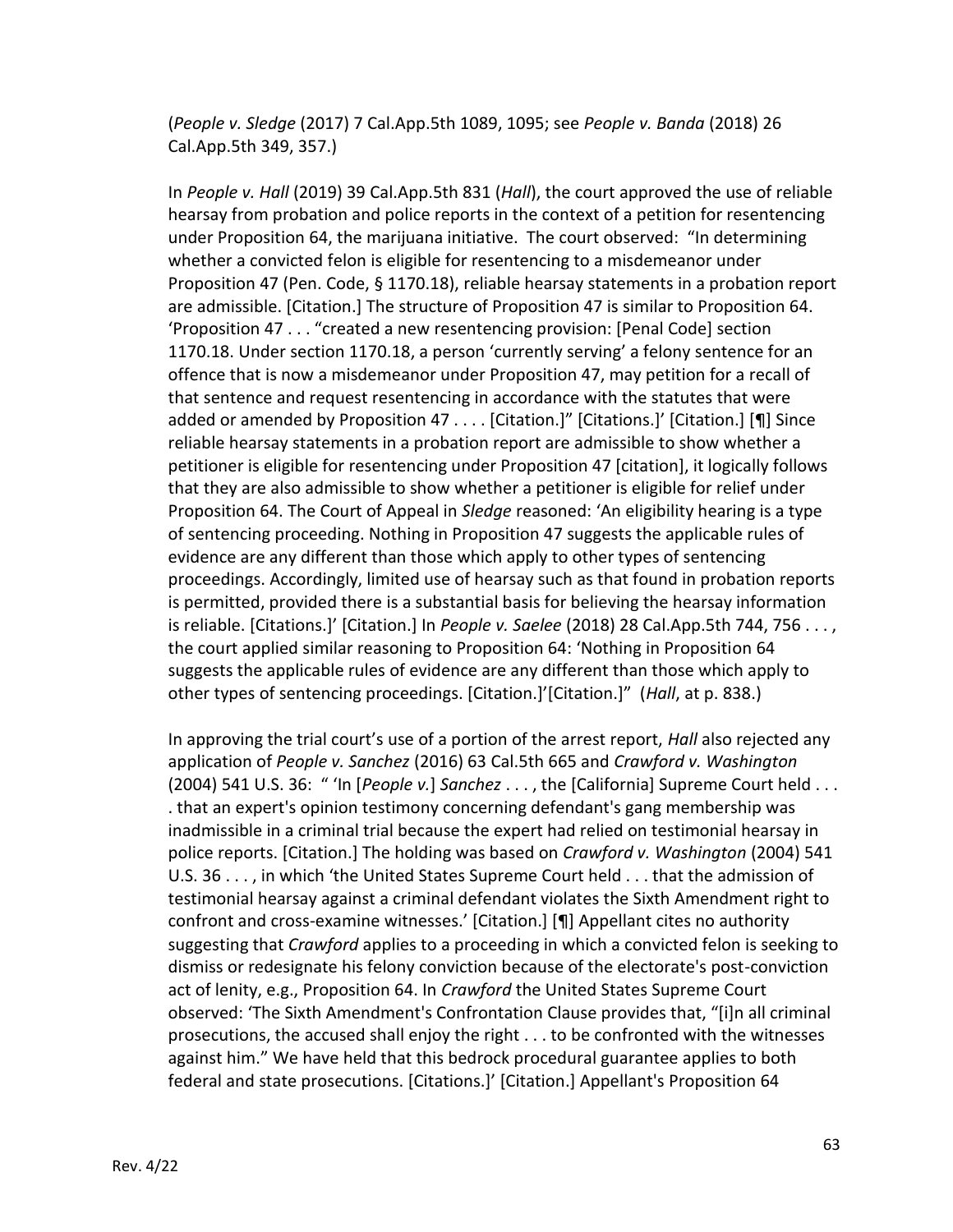application to dismiss or redesignate his 1996 felony marijuana conviction is not a criminal prosecution." (*Hall*, *supra*, 39 Cal.App.5th at p. 844.)

## **Notice to victim**

The court should ensure that all proper notification of the new sentencing proceeding be given to the victims as required by California Constitution, article I, section 28, subdivision (b)(7) and (8).

# **No violation of** *Apprendi* **in court determination of target offense**

"The retroactive relief provided by section 1170.95 reflects an act of lenity by the Legislature "that does not implicate defendants' Sixth Amendment rights." [Citations.] [retroactive application of Proposition 36, the Three Strikes Reform Act of 2012, is a legislative act of lenity that does not implicate Sixth Amendment rights].) [¶] Here, the process by which a trial court redesignates the underlying felony pursuant to section 1170.95, subdivision (e) does not implicate Howard's constitutional jury trial right under Apprendi v. New Jersey (2000) 530 U.S. 466, 120 S.Ct. 2348, 147 L.Ed.2d 435 or Alleyne v. United States (2013) 570 U.S. 99, 133 S.Ct. 2151, 186 L.Ed.2d 314. The redesignation does not increase Howard's sentence. We reject [the defendant's] argument that the residential burglary designation violated his constitutional due process rights." (*Howard*, at p. 740.)

# **Court-ordered parole supervision**

As originally enacted, section 1170.95 allowed the court, after resentencing, to place the petitioner on parole for up to three years. (§ 1170.95, subd. (g).) SB 775 amended section 1170.95, subdivision (h), to provide for a parole period of up to two years.

# **Credit for time served; post-sentence supervision (§ 1170.95, subd. (g))**

Section 1170.95, subdivision (h), directs the court to give the petitioner credit for time served. *People v. Wilson* (2020) 53 Cal.App.5th 42 (*Wilson*), addressed the allocation of custody credits when, because of resentencing under section 1170.95, the petitioner ends up with more credit than the new sentence. Wilson observes that section 1170.95, subdivision (g), provides: "A person who is resentenced pursuant to this section shall be given credit for time served. The judge may order the petitioner to be subject to parole supervision for up to [two] years following the completion of the sentence." (Italics added.) Wilson concludes "the only reasonable reading of section 1170.95 is that the trial court has discretion to impose a period of parole and that the court's discretion is not constrained by excess custody credits." (*Wilson*, *supra*, 53 Cal.App.5th at p. 52.) The excess credits will not reduce the period of parole imposed under section 1170.95, subdivision (g).

Generally in accord with *Wilson* is *People v. Lamoureux* (2020) 57 Cal.App.5th 136 (*Lamoureux*). "[W]e conclude section 1170.95, subdivision (g) does not require a court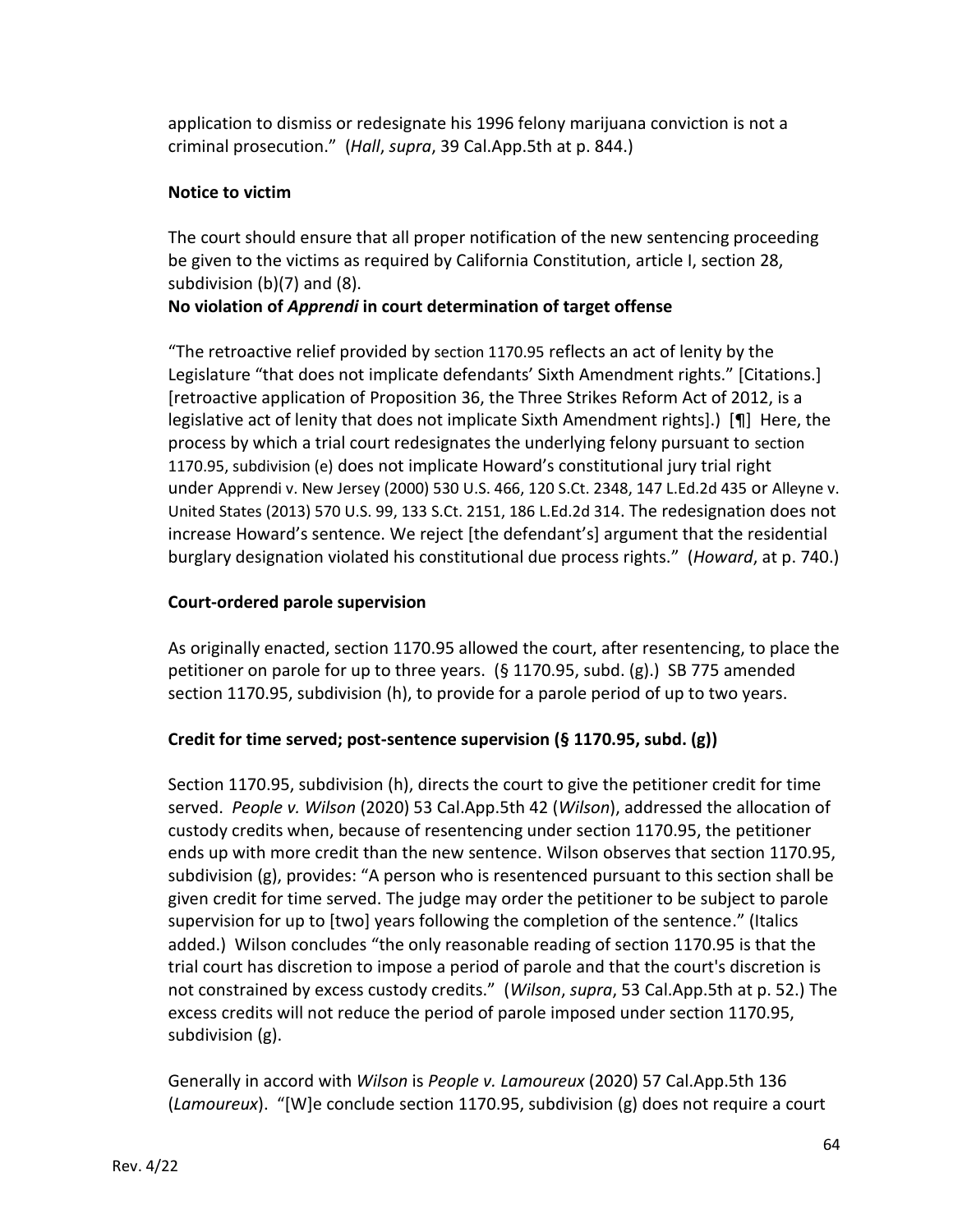to automatically apply a person's excess custody credits to offset the person's parole supervision period. We conclude, instead, that a court has discretion to order a resentenced person to be subject to parole supervision for up to three years in duration upon the person's release from custody." (*Id*. at p. 150.) *Lamoureux* further held the excess custody credit should be applied to the restitution fine ordered in the case. (Id. at p. 152.)

In calculating the custody credits on resentencing, the court should be guided by *People v. Buckhalter* (2001) 26 Cal.4th 20, 23: "When . . . an appellate remand results in modification of a felony sentence during the term of imprisonment, the trial court must calculate the *actual time* the defendant has already served and credit that time against the "subsequent sentence." (§ 2900.1.) On the other hand, a convicted felon once sentenced, committed, and delivered to prison is not restored to presentence status, for purposes of the sentence-credit statutes, by virtue of a limited appellate remand for correction of sentencing errors. Instead, he remains 'imprisoned' (§ 2901) in the custody of the Director "until duly released according to law' (*ibid.*), even while temporarily confined away from prison to permit his appearance in the remand proceedings. Thus, he cannot earn good behavior credits under the formula specifically applicable to persons detained in a local facility, or under equivalent circumstances elsewhere, '"prior to the imposition of sentence' for a felony. (§ 4019, subds. (a)(4), (b), (c), (e), (f); see fn. 6, *post*.) Instead, any credits beyond *actual custody time* may be earned, if at all, only under the so-called worktime system separately applicable to convicted felons serving their sentences in prison. (§§ 2930 et seq., 2933.)" (Italics original.) In other words, the court should determine the *actual time* credit earned in county jail prior to the original sentencing, the *actual time* earned in state prison, and the *conduct credit* earned in county jail pending the original sentencing; *conduct credit* for time spent in prison is determined by the Department of Corrections and Rehabilitation.

### *Abstract of conviction to CDCR*

A copy of the court's order and an amended abstract of conviction should be sent to CDCR.

### *Disposition report to DOJ*

The court should report a resentencing under SB 1437 to the Department of Justice as required by section 13151.

### **I. Whether prosecution is entitled to new trial if relief granted**

There is some speculation the prosecution may be entitled to a new trial on the murder conviction if relief under section 1170.95 is granted. Such a right is unlikely under the double jeopardy clause.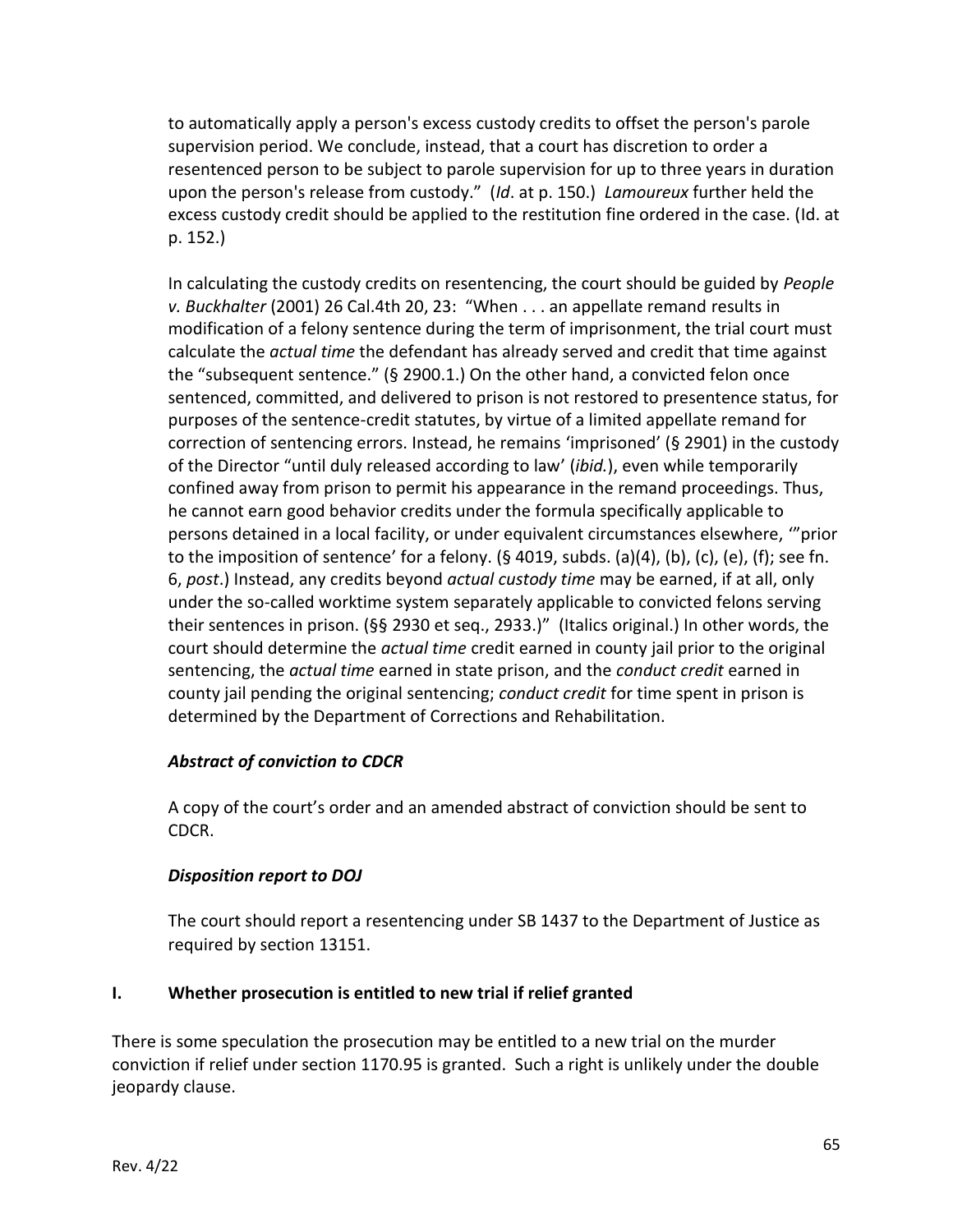While determining whether the petitioner has established grounds for resentencing, the court is given limited jurisdiction to hear evidence proving the crime of murder. Section 1170.95, subdivision (d)(3), provides "[t]he prosecutor and the petitioner may rely on the record of conviction or offer new or additional evidence to meet their respective burdens." Certainly the authority to hear new evidence and reconsider previously admitted evidence related to the murder is similar to a retrial – but it is being done solely in the context of determining eligibility for resentencing, and is triggered by the petitioner's request for relief. Under these circumstances, the double jeopardy clause is not implicated.

If the court hears all the evidence, whether from the record of conviction or new evidence presented by the parties, and thereafter grants relief, the court is making a factual determination that the petitioner is not guilty of murder. In essence, the court finds the prosecution has failed to present sufficient evidence to establish, beyond a reasonable doubt, the petitioner's guilt of murder based on the law after January 1, 2019. As the court observed in *People v. Hatch* (2000) 22 Cal.4th 260, 271–272 (*Hatch*): "Over 20 years ago, the United States Supreme Court held that the Fifth Amendment precludes retrial if a court determines the evidence at trial was insufficient to support a conviction as a matter of law. [Citation.] Thus, an appellate ruling of legal insufficiency is functionally equivalent to an acquittal and precludes a retrial. [Citation.] An analogous trial court finding is also an acquittal for double jeopardy purposes. [Citations.]"

If in the context of a motion for resentencing under section 1170.95, the trial court determines the evidence is legally insufficient to establish the crime of murder based on the law effective January 1, 2019, such a finding likely is equivalent to an acquittal, establishing a double jeopardy bar to any retrial of the crime.

### **J. Right to appeal**

### **Ruling denying relief**

If the trial court denies the motion, likely the petitioner may appeal the decision, subject to review by an appellate court under the "substantial evidence" rule discussed in *Hatch*: "Specifically, . . . appellate courts must review 'the whole record in the light most favorable to the judgment' and decide 'whether it discloses substantial evidence . . . such that a reasonable trier of fact could find the defendant guilty beyond a reasonable doubt.' [Citation.] Under this standard, the court does not ' "ask itself whether *it* believes that the evidence at the trial established guilt beyond a reasonable doubt." [Citation.] Instead, the relevant question is whether, after viewing the evidence in the light most favorable to the prosecution, *any* rational trier of fact could have found the essential elements of the crime beyond a reasonable doubt.' [Citation.]" (*Hatch*, *supra*, 22 Cal.4th at p. 272, italics original.)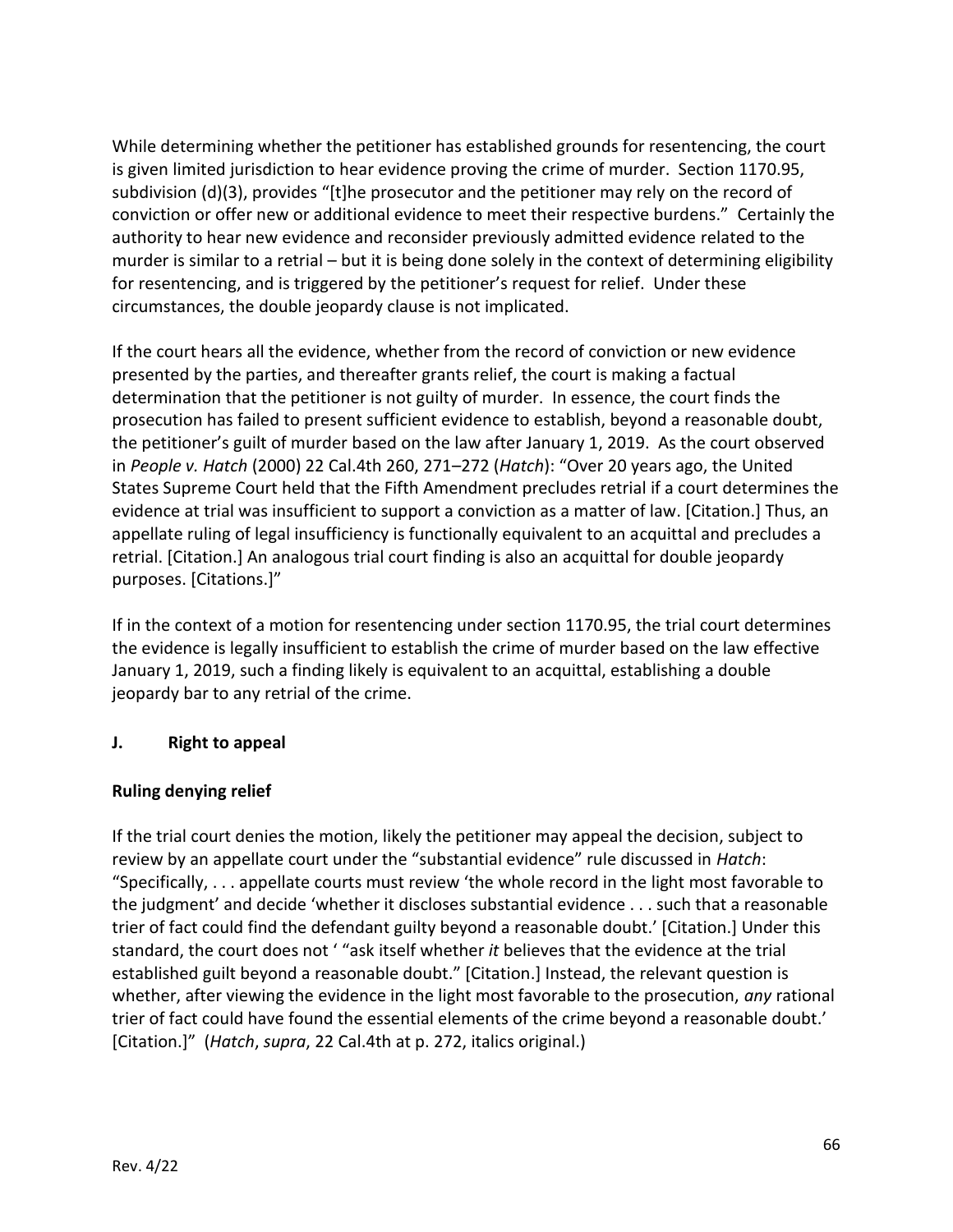#### **Ruling granting relief**

*People v. Hampton* (2022) 74 Cal.App.5th 1092 (*Hampton*), concludes the People have the right to appeal the decision granting petitioner's request for resentencing. "W]e conclude . . . the People may appeal the trial court's determination that defendant is entitled to relief. The order was indisputably made 'after judgment'; judgment was imposed in defendant's case when he was originally sentenced. It also affects the People's substantial rights in that it determines whether the trial court will exercise its powers to recall the previous judgment and resentence defendant. [Citation.] Ultimately, the order resulted in a substantial modification of the original judgment. ( [Citation] [order is 'obviously' appealable when its effect is 'to modify substantially the judgments originally entered'].) Thus, the trial court's order determining defendant is entitled to relief qualifies as '[a]n order made after judgment, affecting the substantial rights of the people,' and is appealable under section 1238, subdivision (a)(5)." (*Hampton*, *supra*, 74 Cal.App.5th at p. 1101.)

#### **[No](https://1.next.westlaw.com/Document/Id02b6580ee2f11eaac1bf54738486b58/View/FullText.html?transitionType=UniqueDocItem&contextData=(sc.UserEnteredCitation)&userEnteredCitation=54+Cal.App.5th+266#co_anchor_F12051782756) right to** *Wende* **review**

" 'In an indigent criminal defendant's *first appeal as a matter of right*, the Court of Appeal must independently review the record if appointed counsel represents he or she has found no arguable issues.' (Conservatorship of Ben C. (2007) 40 Cal.4th 529, 535, italics added; see People v. Wende (1979) 25 Cal.3d 436, 158 Cal.Rptr. 839, 600 P.2d 1071 (Wende).)" (*People v. Flores* (2020) 54 Cal.App.5th 266, 268 (*Flores*), italics added by *Flores*.)" However, appellate courts are in general agreement that a petitioner has no right to a *Wende* review following the denial of a motion under section 1170.95. *Flores* holds there is no right to such a review, but the court should do so in the interests of justice. "[W]e hold that when an appointed counsel files a Wende brief in an appeal from a summary denial of a section 1170.95 petition, a Court of Appeal is not required to independently review the entire record, but the court can and should do so in the interests of justice. This is a pure question of law, so our review is de novo. (Citation.) (*Flores*, *supra*, 54 Cal.App.5th at p. 269.) Substantially in accord with *Flores* is *People v. Gallo* (2020) 57 Cal.App.5th 594, 598, 599.

*People v. Figueras* (2021) 61 Cal.App.5th 108 (*Figueras*), holds because an appeal from an order denying section 1170.95 relief is in the context of a postconviction proceeding, there is no right to effective assistance of counsel, the right which triggers a *Wende* review on a direct appeal. (*Figueras*, *supra*, 61 Cal.App.5th at p. 111.) Based on a similar holding in *People v. Cole* (2020) 52 Cal.App.5th 1023 (*Cole*), *Figueras* instructs appellate counsel: " '[C]ounsel appointed in [a section 1170.95] appeal[] is required to independently review the entire record and, if counsel so finds, file a brief advising the appellate court that there are "no arguable issues to raise on appeal"; [counsel must inform] the defendant [that he or she] has a right to file a supplemental brief [within 30 days of the filing of counsel's brief]; and this court has the duty to address any issues raised by the defendant but otherwise may dismiss the appeal without conducting an independent review of the record.' " (*Figueras*, *supra*, 61 Cal.App.5th at pp. 112-113; *Figueras* and *Cole* have been granted review.)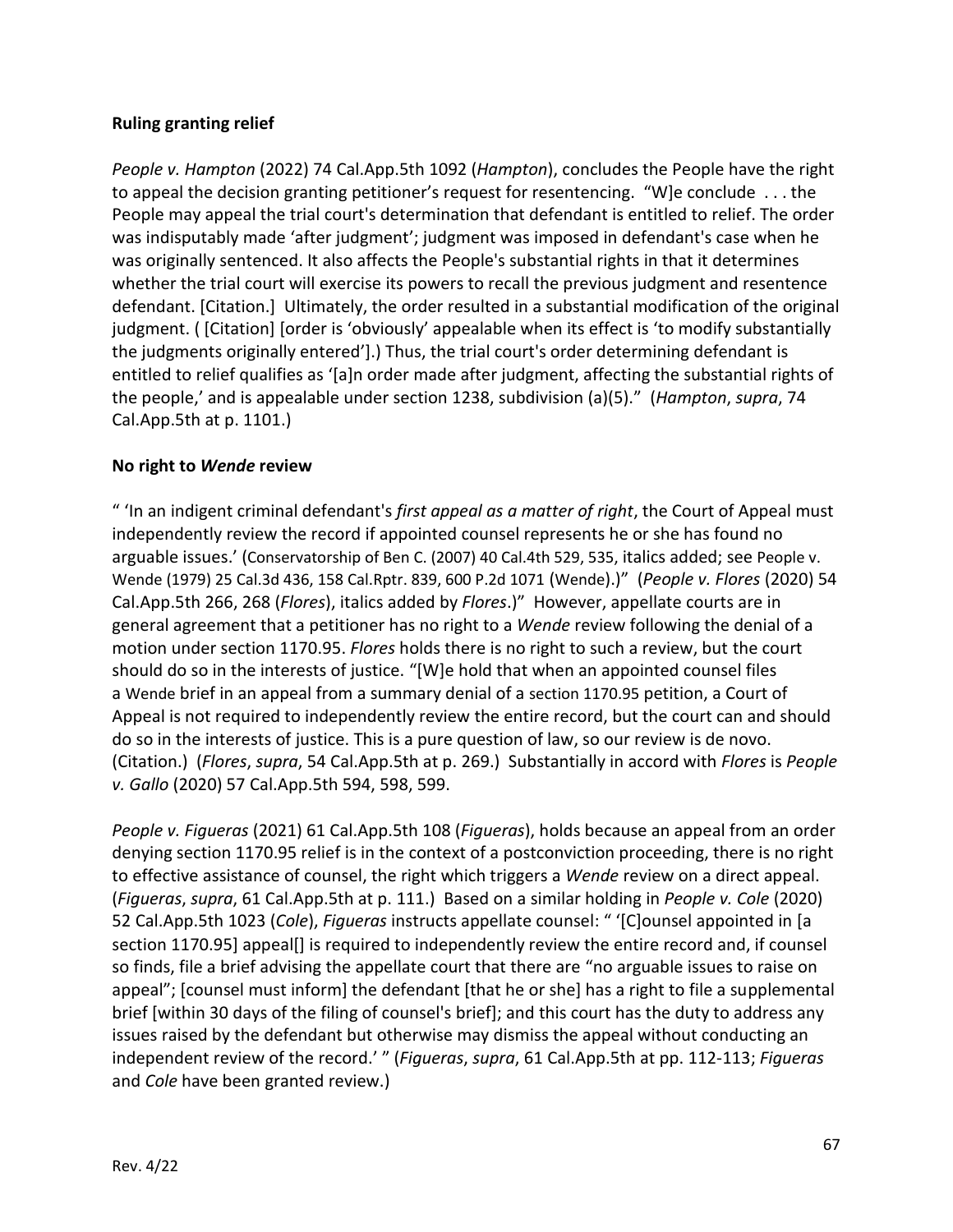#### **VII. Constitutionality of SB 1437**

Soon after the enactment of SB 1437, district attorneys across the state requested dismissal of petitions brought under section 1170.95. They primarily argued the legislation conflicted with initiatives enacted by the voters without a proper vote of either the public or the Legislature. Trial courts disagreed over the outcome of these issues.

Two companion opinions resolved all constitutional challenges in favor of the legislation. *People v. Lamoureux* (2019) 42 Cal.App.5th 241 (*Lamoureux*), and *People v. Superior Court (Gooden)*(2019) 42 Cal.App.5th 270 (*Gooden*), in divided opinions, concluded the legislation was constitutional; the Supreme Court subsequently denied petitions for review and denied requests not to publish the cases. Substantially in accord with these cases are *People v. Solis* (2020) 46 Cal.App.5th 762 [the elimination of the NPC doctrine by SB 1437 was constitutional]; *People v. Cruz* (2020) 46 Cal.App.5th 740 [SB 1437 did not amend Propositions 7 or 115]; *People v. Bucio* (April 2020) 48 Cal.App.5th 300 [SB 1437 did not amend Propositions 7 or 115; it did not violate victims' rights under Marcy's Law; it did not encroach on the governor's clemency power; and it did not infringe on the judicial power to resolve disputes]; *People v. Smith* (2020) 49 Cal.App.5th 85 [SB 1437 did not unconstitutionally amend section 190] [*Smith* has been granted review]; *People v. Alaybue* (2020) 51 Cal.App.5th 207 [SB 1437 did not amend Propositions 7 and 115 and does not violate the doctrine of separation of powers]; *People v. Lopez* (2020) 51 Cal.App.5th 589 [SB 1437 did not amend Propositions 7 and 115]; and *People v. Superior Court (Ferraro)* (2020) 51 Cal.App.5th 896 [SB 1437 did not amend Proposition 7 and 115]; *People v. Nash* (2020) 52 Cal.App.5th 1041 [SB 1437 did not unconstitutionally amend voter-approved initiatives, or violate the separation of powers]; *People v. Lippert* (2020) 53 Cal.App.5th 304 [split decision held SB 1437 did not unconstitutionally amend voter-approved initiatives, or violate the separation of powers or Marsy's Law]; *People v. Lombardo* (2020) 54 Cal.App.5th 553 [ SB 1437 did not unconstitutionally amend voter-approved initiatives, or violate the separation of powers or Marsy's Law, and was not impermissible early release policy]; *People v. Marquez* (2020) 56 Cal.App.5th 40 [SB 1437 not in conflict with Marsy's Law].

*People v. Prado* (2020) 49 Cal.App.5th 480 (*Prado*), also upheld the constitutionality of SB 1437. As observed by Pardo: "Sections 188 and 189 were enacted by the Legislature; ergo, sections 188 and 189 are *legislative statutes.* The Legislature did not violate the constitutional limitation on amending *initiative statutes* when it passed Senate Bill 1437 and amended sections 188 and 189 because they are not *initiative statutes.* [¶] Section 1170.95 is a new statute that establishes a procedure for eligible defendants convicted of murder to petition for relief. The Legislature did not violate the constitutional limitation on amending or repealing an *initiative statute* when it passed Senate Bill 1437 and enacted section 1170.95 because it is itself a *legislative statute* that neither amends nor repeals any other statute." (*Prado*, at p. 483, italics original.)

*People v. Johns* (2020) 50 Cal.App.5th 46 (*Johns*), also upholds the constitutionality of SB 1437: "We agree with Johns that S.B. 1437 is constitutional and he is entitled to have the trial court consider his petition. Proposition 7 addressed the punishment appropriate for murder, not the elements of the offense, and Proposition 115 added predicates for applying the felony-murder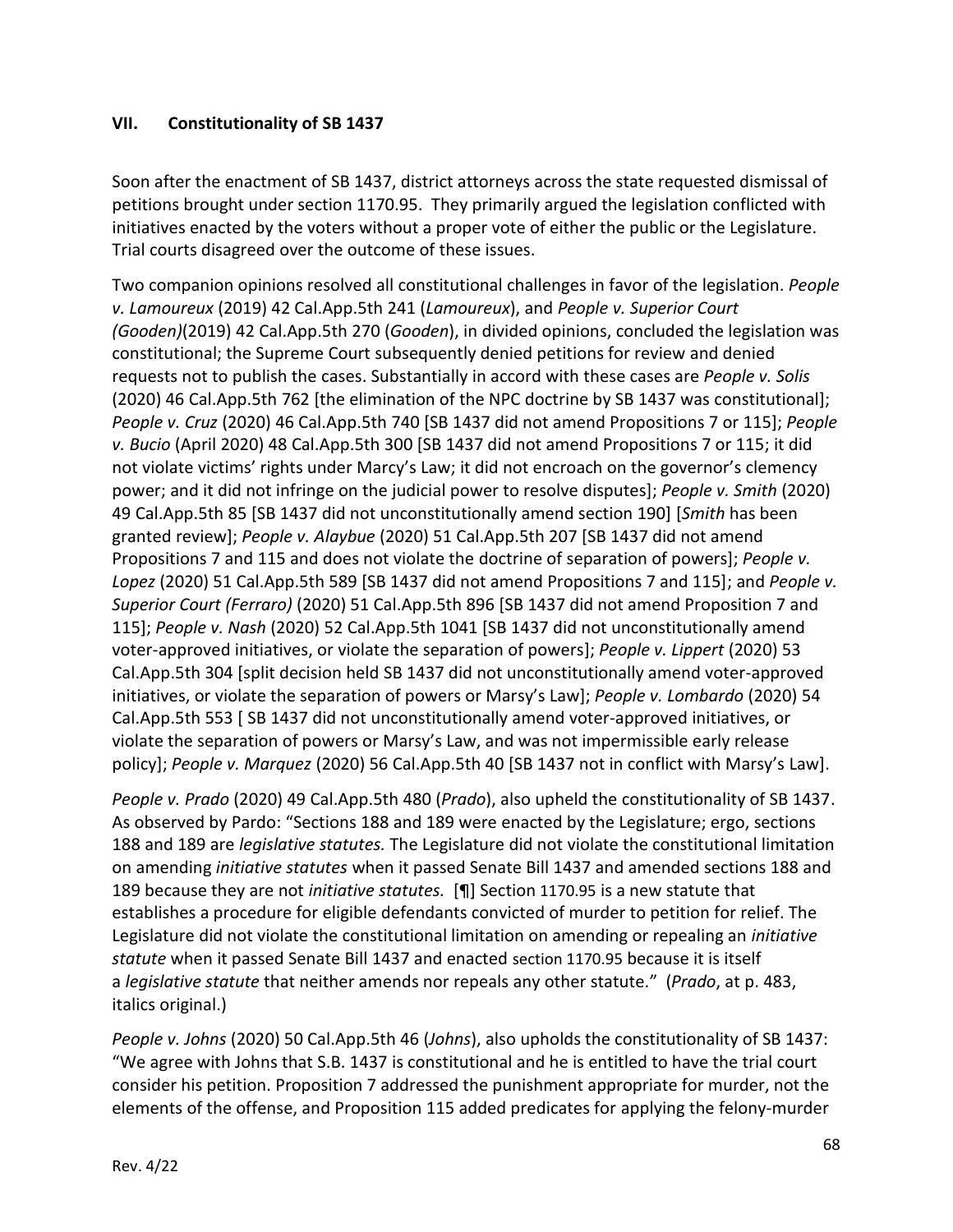rule, which S.B. 1437 left intact. We therefore conclude S.B. 1437 addressed related but distinct areas of the law which the initiatives left in the power of the Legislature to amend. (People v. Kelly(2010) 47 Cal.4th 1008, 103 Cal.Rptr.3d 733, 222 P.3d 186 (Kelly).) The new statutory provisions therefore did not amend either ballot initiative. We also conclude retroactive application of S.B. 1437 through the petitioning process doesn't violate the separation of powers doctrine or the Victims' Bill of Rights of 2008 (Marsy's Law), as the district attorney argues." (*Johns*, at pp.54- 55.)

*People v. Wilkins* (2021) 68 Cal.App.5th 153 (Wilkins), upholds SB 1437 against a challenge based on cruel and unusual punishment. "We conclude the felony-murder special circumstance statute continues to narrow the class of death-eligible murderers notwithstanding the enactment of Senate Bill No. 1437. It circumscribes the overall class of murderers by rendering a mere subclass of murderers—namely, those convicted of first degree felony murder—eligible for the death penalty. Thus, we conclude Senate Bill No. 1437 neither repealed the felonymurder special circumstance statute in practice nor amended any voter-approved initiative." (*Wilkins*, *supra*, 68 Cal.App.5th at p. 157.)

### **A. SB 1437 is not an invalid amendment of Propositions 7 and 115**

*Gooden* rejected the People's argument that SB 1437 improperly amended Propositions 7 and 115. The court summarized the changes made by those propositions: "Proposition 7. . . increased the punishment for first degree murder from a term of life imprisonment with parole eligibility after seven years to a term of 25 years to life. (Prop. 7, §§ 1–2.) It increased the punishment for second degree murder from a term of five, six, or seven years to a term of 15 years to life. (*Ibid*.) Further, it amended section 190.2 to expand the special circumstances under which a person convicted of first degree murder may be punished by death or life imprisonment without the possibility of parole (LWOP). (*Id*., §§ 5–6.) Proposition 7 did not authorize the Legislature to amend or repeal its provisions without voter approval. [¶] Proposition 115 . . . . amended section 189 to add kidnapping, train wrecking, and certain sex offenses to the list of predicate offenses giving rise to first degree felony-murder liability. (Prop. 115, § 9.) Proposition 115 authorized the Legislature to amend its provisions, but only by a twothirds vote of each house. (*Id*., § 30.)"(*Gooden*, *supra*, 42 Cal.App.5th at p. 278.)

*Gooden* observed that "[w]hen confronted with the task of determining whether legislation amends a voter initiative, the Supreme Court has asked the following question: '[W]hether [the legislation] prohibits what the initiative authorizes, or authorizes what the initiative prohibits.' [Citations.] [¶] In undertaking this analysis, the Supreme Court has cautioned that not all legislation concerning 'the same subject matter as an initiative, or event augment[ing] an initiative's provisions, is necessarily an amendment' to the initiative. [Citation.] On the contrary, ' "[t]he Legislature remains free to address a ' "related but distinct area" ' [citations] or a matter that an initiative measure 'does not specifically authorize or prohibit.' " ' [Citations.]" (*Gooden, supra*, 42 Cal.App.5th at pp. 279–280.)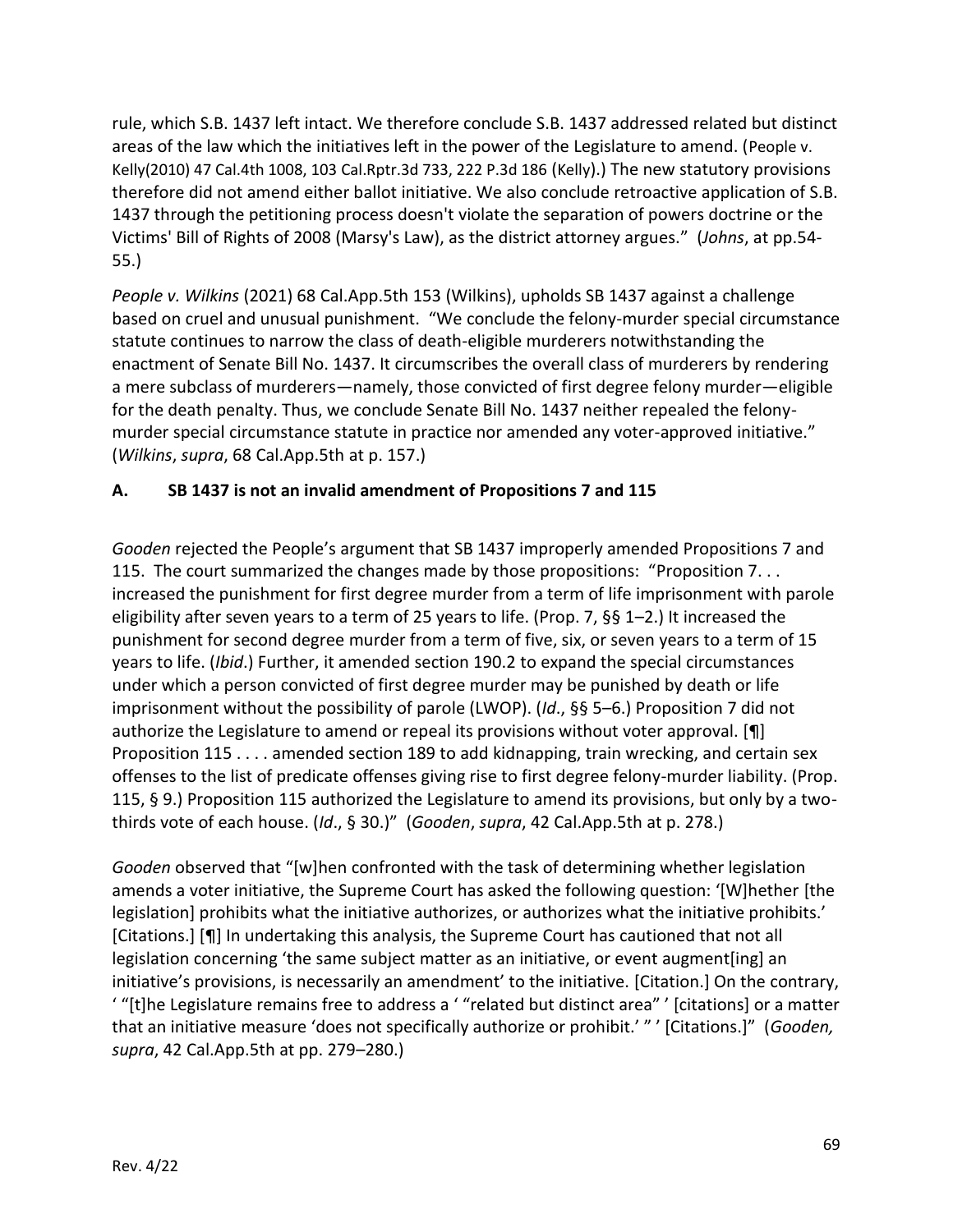*Gooden* concluded SB 1437 did not amend Proposition 7. The court explained the purpose of Proposition 7 was to increase the punishment for murder, yet nothing in SB 1437 changed that punishment. Instead, SB 1437 addresses the mental state requirements for murder, a subject "related to, but distinct from, an area addressed by an initiative." (*Gooden*, 42 Cal.App.5th at p. 282.) Nothing in Proposition 7 indicated an intent of the voters to "freeze" the definition of murder.

The court also rejected the argument that section 1170.95 violates Proposition 7 because it allows a court to set aside a murder conviction that was valid when obtained. The court reasoned: "The People's constitutional attack on the resentencing procedure established in section 1170.95 assumes a petitioner's murder conviction is fixed and the resentencing procedure merely provides an avenue by which a petitioner may obtain a more lenient sentence for the extant conviction. However, that is not the case. The effect of a successful petition under section 1170.95 ' " 'is to vacate the judgment . . . as if no judgment had ever been rendered.' " ' [Citations.] Thus, the resentencing procedure established by section 1170.95—like the remainder of the statutory changes implemented by Senate Bill 1437—does not amend Proposition 7." (*Gooden*, *supra*, 42 Cal.App.5th at p. 286.)

Similarly, *Gooden* rejected claims that SB 1437 amended Proposition 115. The court found the purpose of the initiative was to add certain crimes to the list of predicate offenses triggering the first degree felony-murder rule: "Senate Bill 1437 did not augment or restrict the list of predicate felonies on which felony murder may be based, which is the pertinent subject matter of Proposition 115. It did not address any other conduct which might give rise to a conviction for murder. Instead, it amended the mental state necessary for a person to be liable for murder, a distinct topic not addressed by Proposition 115's text or ballot materials." (*Gooden*, *supra*, 42 Cal.App.5th at p. 287, footnote omitted.)

In closing, *Gooden* observed: "[W]e reiterate a bedrock principle underpinning the rule limiting legislative amendments to voter initiatives: '[T]he voters should get what they enacted, not more and not less.' [Citation.] Here, the voters who approved Proposition 7 and Proposition 115 got, and still have, precisely what they enacted—stronger sentences for persons convicted of murder and first degree felony-murder liability for deaths occurring during the commission or attempted commission of specified felony offenses. By enacting Senate Bill 1437, the Legislature has neither undermined these initiatives nor impinged upon the will of the voters who passed them." (*Gooden*, *supra*, 42 Cal.App.5th at pp. 288–289.)

### **B. SB 1437 does not violate the separation of powers**

The People asserted in *Lamoureux* that SB 1437 usurped the governor's clemency power because section 1170.95 "legally erases" the conviction and penalties. The court rejected the argument, relying on *Way v. Superior Court* (1977) 74 Cal.App.3d 165 (*Way*), and *Younger v. Superior Court* (1978) 21 Cal.3d 102 (*Younger*).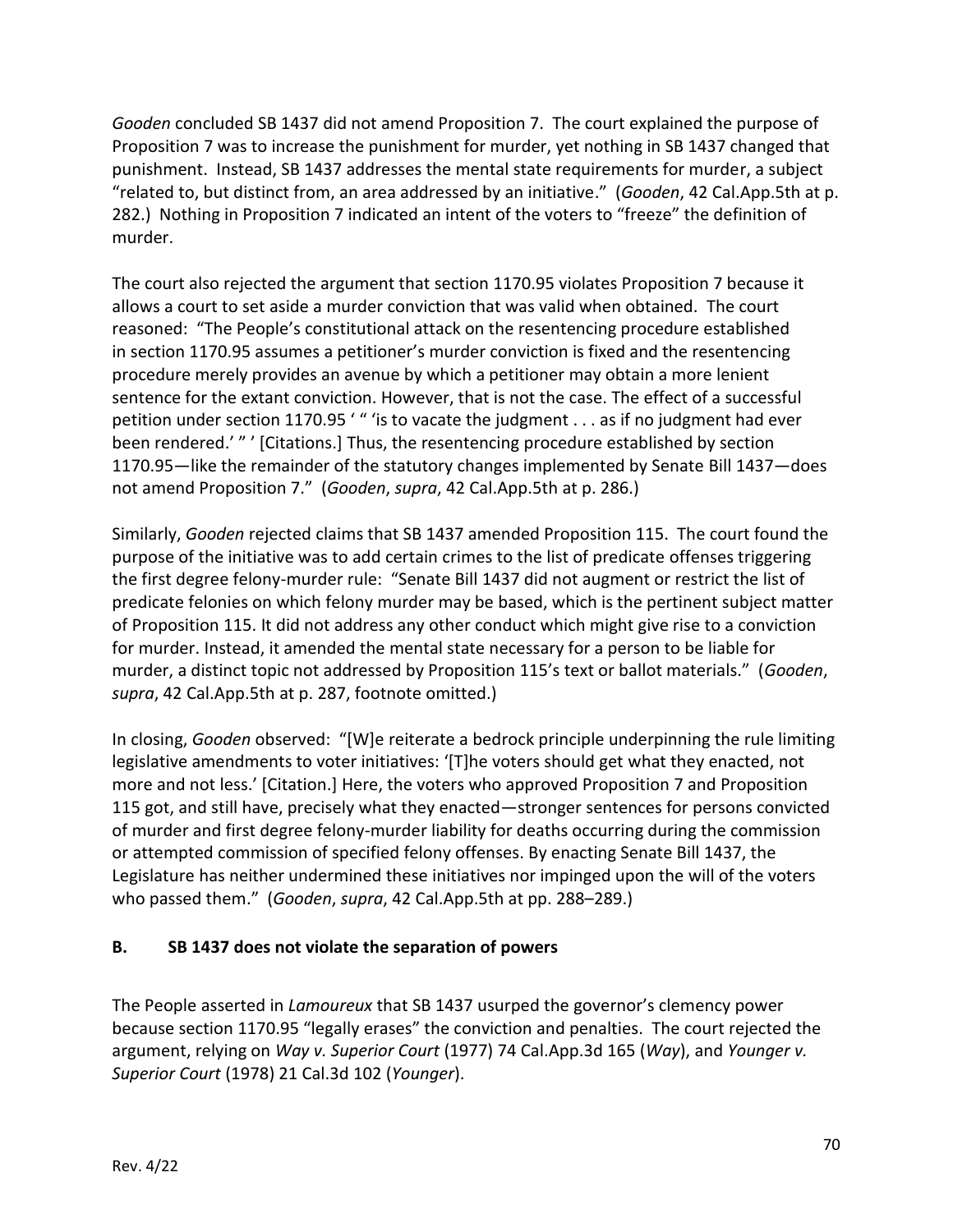"We conclude the rationale of the *Way* and *Younger* decisions is directly applicable here. Like the challenged laws in the *Younger* and *Way* cases, section 1170.95 can produce outcomes resembling the consequences of an executive commutation. Specifically, in cases where a petitioner makes a prima facie showing of entitlement to relief (§ 1170.95, subd. (c)), and the prosecution fails to carry its burden of proving the petitioner is ineligible for resentencing (*id.*,subd. (d)(3)), murder sentences may be vacated and sentences recalled (*[id.](https://1.next.westlaw.com/Link/Document/FullText?findType=Y&serNum=1978109237&pubNum=0000233&originatingDoc=I71cfb1e00b4411ea8d9494c64d4c96f1&refType=RP&originationContext=document&transitionType=DocumentItem&contextData=(sc.UserEnteredCitation))*, subd. (d)(1)). Although section 1170.95 requires resentencing on remaining counts, such that a given prisoner's overall sentence may not actually be shortened (*[id.](https://1.next.westlaw.com/Link/Document/FullText?findType=Y&serNum=1978109237&pubNum=0000233&originatingDoc=I71cfb1e00b4411ea8d9494c64d4c96f1&refType=RP&originationContext=document&transitionType=DocumentItem&contextData=(sc.UserEnteredCitation))*, subd. (d)(1)), it is apparent and undisputed that at least some successful petitioners will obtain shorter sentences or even release from prison.

However, the objective of the Legislature in approving section 1170.95—like the legislative aims underpinning the challenged laws in the *Way* and *Younger* cases—was not to extend "an act of grace" to petitioners. [Citations.] Rather, the Legislature's statement of findings and declarations confirms it approved Senate Bill 1437 as part of a broad penal reform effort. The purpose of that undertaking was to ensure our state's murder laws "fairly address[ ] the culpability of the individual and assist[ ] in the reduction of prison overcrowding, which partially results from lengthy sentences that are not commensurate with the culpability of the individual." (Stats. 2018, ch. 1015, § 1, subd. (e); see *People v. Munoz* (2019) 39 Cal.App.5th 738, 763, 252 Cal.Rptr.3d 456 (*[Munoz](https://1.next.westlaw.com/Link/Document/FullText?findType=Y&serNum=2049127491&pubNum=0007053&originatingDoc=I71cfb1e00b4411ea8d9494c64d4c96f1&refType=RP&originationContext=document&transitionType=DocumentItem&contextData=(sc.UserEnteredCitation))*) [discussing "the Legislature's dual intents [in enacting Senate Bill 1437] making conviction and punishment commensurate with liability, and reducing prison overcrowding"].)

(*Lamoureux*, *supra*, 42 Cal.App.5th at pp. 255-256.)

*Lamoureux* also rejected a claim that section 1170.95 interfered with the court's "core function of resolving controversies between parties insofar as section 1170.95 permits prisoners serving final sentences to seek relief." (*Lamoureux*, *supra*, 42 Cal.App.5th at p. 256.) The People relied primarily on *People v. Bunn* (2002) 27 Cal.4th 1 (*Bunn*) and *People v. King* (2002) 27 Cal.4th 29 (*King*). In disagreeing with the People's claim, the court observed: "Unlike legislation authorizing the refiling of criminal charges against a previously-acquitted defendant, or the refiling of actions between private parties, section 1170.95 does not present any risk to individual liberty interests. On the contrary, it provides potentially ameliorative benefits to the only individuals whose individual liberty interests are at stake in a criminal prosecution—the criminal defendant himself or herself. In such cases, we do not believe the separation of powers analysis conducted in *[Bunn](https://1.next.westlaw.com/Link/Document/FullText?findType=Y&serNum=2002051098&pubNum=0004040&originatingDoc=I71cfb1e00b4411ea8d9494c64d4c96f1&refType=RP&originationContext=document&transitionType=DocumentItem&contextData=(sc.UserEnteredCitation))* and *[King](https://1.next.westlaw.com/Link/Document/FullText?findType=Y&serNum=2002051242&pubNum=0004040&originatingDoc=I71cfb1e00b4411ea8d9494c64d4c96f1&refType=RP&originationContext=document&transitionType=DocumentItem&contextData=(sc.UserEnteredCitation))* controls. Indeed, the parties have directed us to no decisions applying the *[Bunn](https://1.next.westlaw.com/Link/Document/FullText?findType=Y&serNum=2002051098&pubNum=0004040&originatingDoc=I71cfb1e00b4411ea8d9494c64d4c96f1&refType=RP&originationContext=document&transitionType=DocumentItem&contextData=(sc.UserEnteredCitation))* and *[King](https://1.next.westlaw.com/Link/Document/FullText?findType=Y&serNum=2002051242&pubNum=0004040&originatingDoc=I71cfb1e00b4411ea8d9494c64d4c96f1&refType=RP&originationContext=document&transitionType=DocumentItem&contextData=(sc.UserEnteredCitation))* separation of powers analysis to bar legislation allowing the reopening of already-final judgments of *conviction* (as distinct from already-final judgments of *dismissal*), and we have found none." (*Lamoureux*, at p. 261.) The court also relied on cases upholding similar resentencing procedures utilized in Propositions 36 and 47. (*Id*. at pp. 262- 263.)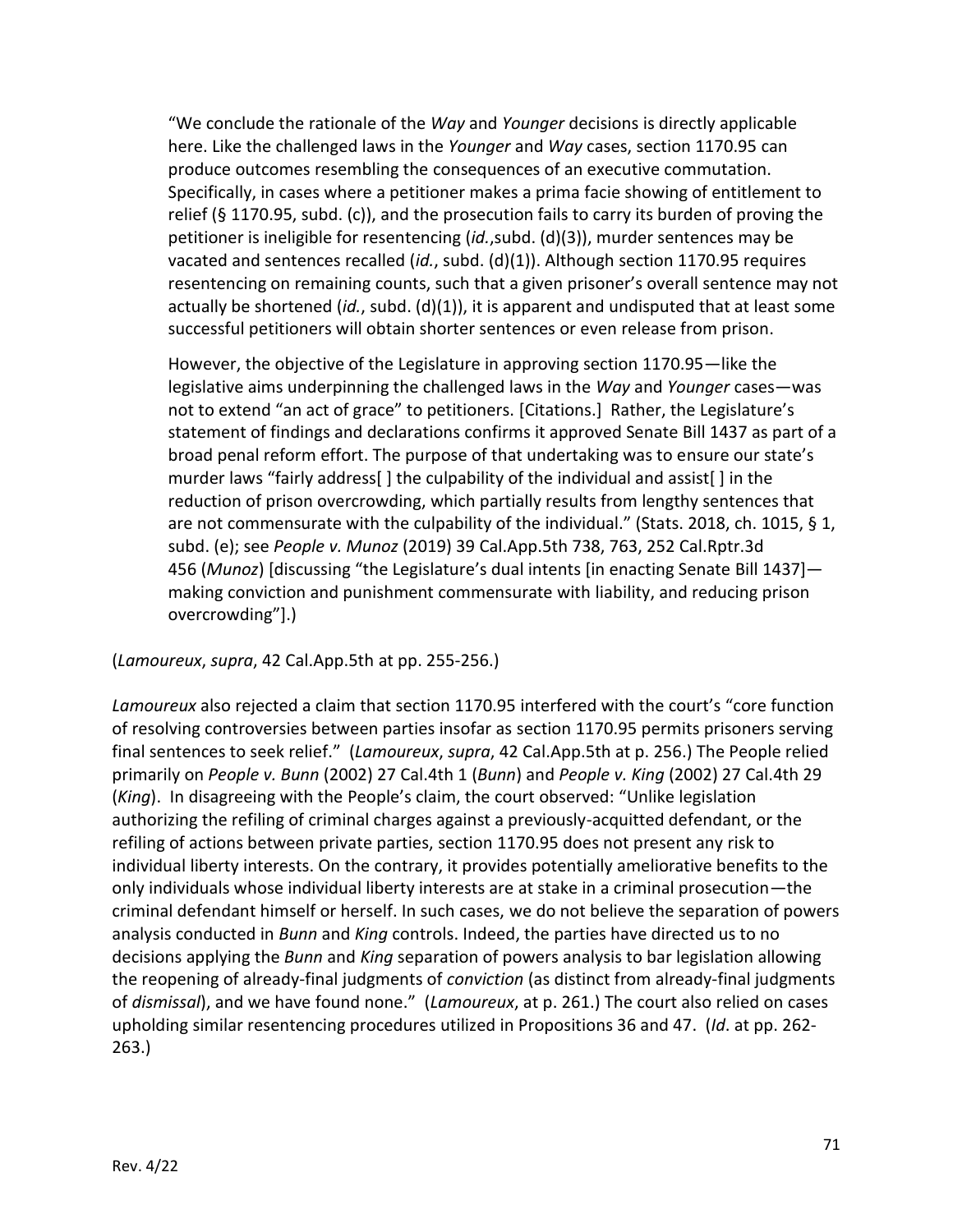#### **C. SB 1437 does not violate Marsy's Law**

*Lamoureux* also rejected the People's argument that section 1170.95 interfered with the victims' right, under Marsy's Law, to "a speedy trial and prompt and final conclusion of the case and any related post-judgment proceedings." (Cal. Const., art. I, § 28, subd. (b)(9).) The court observed that it was not the intent of SB 1437 to eliminate postjudgment proceedings, including certain procedural rights available to victims: "Both the Legislature and courts have recognized that victims may exercise these rights during postjudgment proceedings that existed at the time the electorate approved Marsy's Law, as well as postjudgment proceedings that did not exist when Marsy's Law was approved. [Citations.] It would be anomalous and untenable for us to conclude, as the People impliedly suggest, that the voters intended to categorically foreclose the creation of any new postjudgment proceedings not in existence at the time Marsy's Law was approved simply because the voters granted crime victims a right to a 'prompt and final conclusion' of criminal cases. (Cal. Const., art. I, § 28, subd. (b)(9).)" (*Lamoureux*, *supra*, 42 Cal.App.5th at p. 265, footnote omitted.)

The People also argued that section 1170.95 deprives victims of the right to have their safety and the safety of the public considered prior to granting a petition for relief. The court stated, however, that "the decision whether to vacate the murder conviction and resentence the petitioner is not the only determination required by section 1170.95. If a court rules a petitioner is entitled to vacatur of his or her murder conviction, it must then resentence the petitioner on any remaining counts. (*Id.*, subd. (d)(1).) During resentencing, the court may weigh the same sentencing factors it considers when it initially sentences a defendant, including whether the defendant presents 'a serious danger to society' and '[a]ny other factors [that] reasonably relate to the defendant or the circumstances under which the crime was committed.' (Cal. Rules of Court, rule 4.421(b)(1), (c).) At minimum, the trial court's ability to consider these factors during resentencing ensures the safety of the victim, the victim's family, and the general public are 'considered,' as required by Marsy's Law. (Cal. Const., art. I, § 28, subd. (b)(16).)" (*Lamoureux*, *supra*, 42 Cal.App.5th at p. 266.)

#### **D. People may not raise challenge based on denial of petitioner's rights**

Finally, *Lamoureux* rejected the People's argument that section 1170.95 violates the principle of double jeopardy because the statute permits the prosecution to present evidence during the resentencing process, and may interfere with the petitioner's right to due process and jury trial. The argument was summarily rejected: "[W]e need not decide these matters to resolve this appeal. The People are the individuals on whose behalf violations of criminal laws are prosecuted. [Citation.] But they do not represent the particularized interests of persons who have been accused of criminal offenses or petitioners seeking relief from convictions. Therefore, the People lack standing to challenge the hearing and remedy provisions of section 1170.95 based on any alleged infringement on petitioners' constitutional rights. [Citations.]" (*Lamoureux*, *supra*, 42 Cal.App.5th at p. 267.)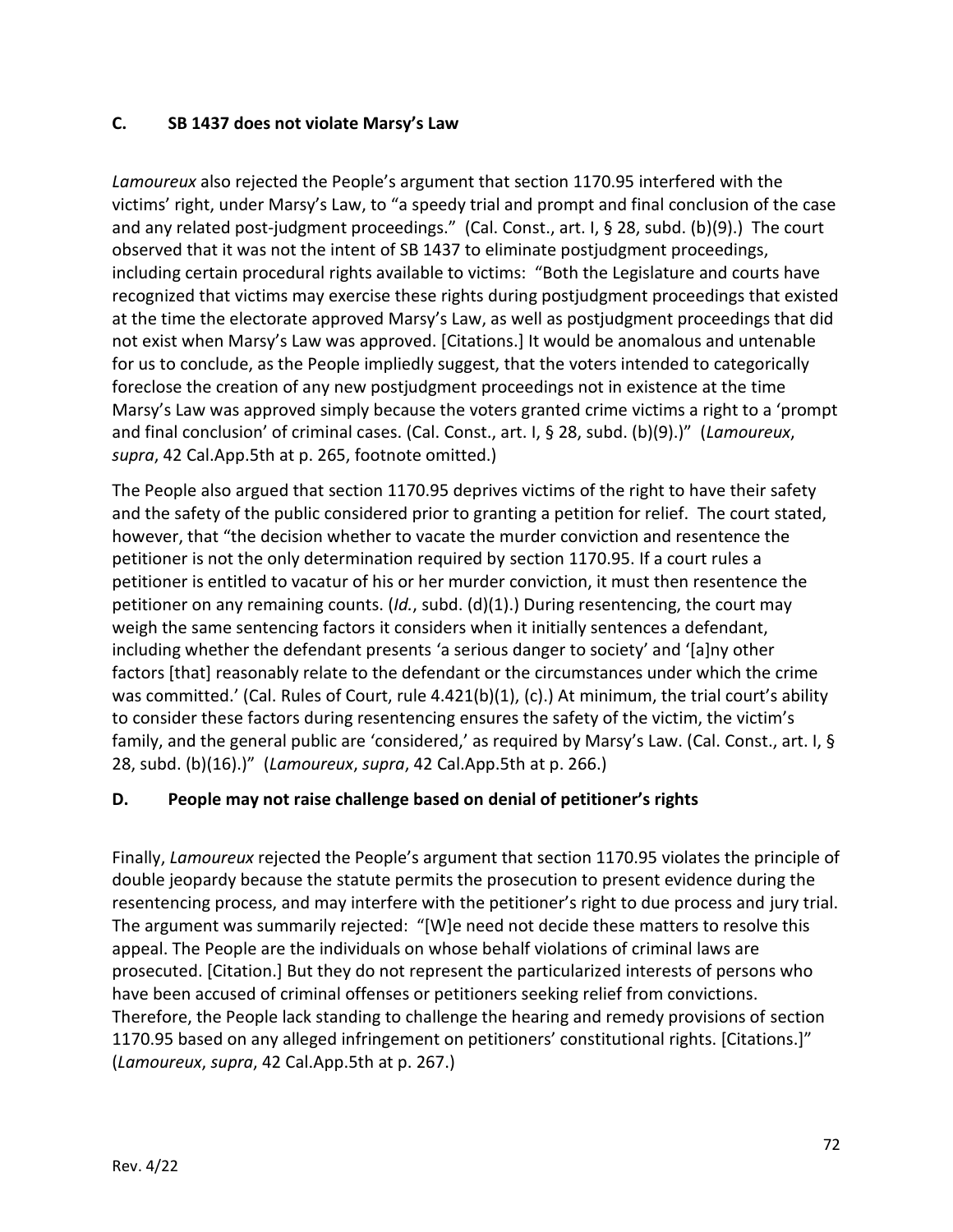#### **APPENDIX I: TEXT OF SB 1437 AS AMENDED BY SB 775**

## **SECTION 1 [OF SB 1437].**

The Legislature finds and declares all of the following:

(a) The power to define crimes and fix penalties is vested exclusively in the Legislative branch.

(b) There is a need for statutory changes to more equitably sentence offenders in accordance with their involvement in homicides.

(c) In pursuit of this goal, in 2017, the Legislature passed Senate Concurrent Resolution 48 (Resolution Chapter 175, 2017–18 Regular Session), which outlines the need for the statutory changes contained in this measure.

(d) It is a bedrock principle of the law and of equity that a person should be punished for his or her actions according to his or her own level of individual culpability.

(e) Reform is needed in California to limit convictions and subsequent sentencing so that the law of California fairly addresses the culpability of the individual and assists in the reduction of prison overcrowding, which partially results from lengthy sentences that are not commensurate with the culpability of the individual.

(f) It is necessary to amend the felony murder rule and the natural and probable consequences doctrine, as it relates to murder, to ensure that murder liability is not imposed on a person who is not the actual killer, did not act with the intent to kill, or was not a major participant in the underlying felony who acted with reckless indifference to human life.

(g) Except as stated in subdivision (e) of Section 189 of the Penal Code, a conviction for murder requires that a person act with malice aforethought. A person's culpability for murder must be premised upon that person's own actions and subjective mens rea.

#### **SECTION 1 [OF SB 775].**

The Legislature finds and declares that this legislation does all of the following:

(a) Clarifies that persons who were convicted of attempted murder or manslaughter under a theory of felony murder and the natural probable consequences doctrine are permitted the same relief as those persons convicted of murder under the same theories.

(b) Codifies the holdings of People v. Lewis (2021) 11 Cal.5th 952, 961-970, regarding petitioners' right to counsel and the standard for determining the existence of a prima facie case.

(c) Reaffirms that the proper burden of proof at a resentencing hearing under this section is proof beyond a reasonable doubt.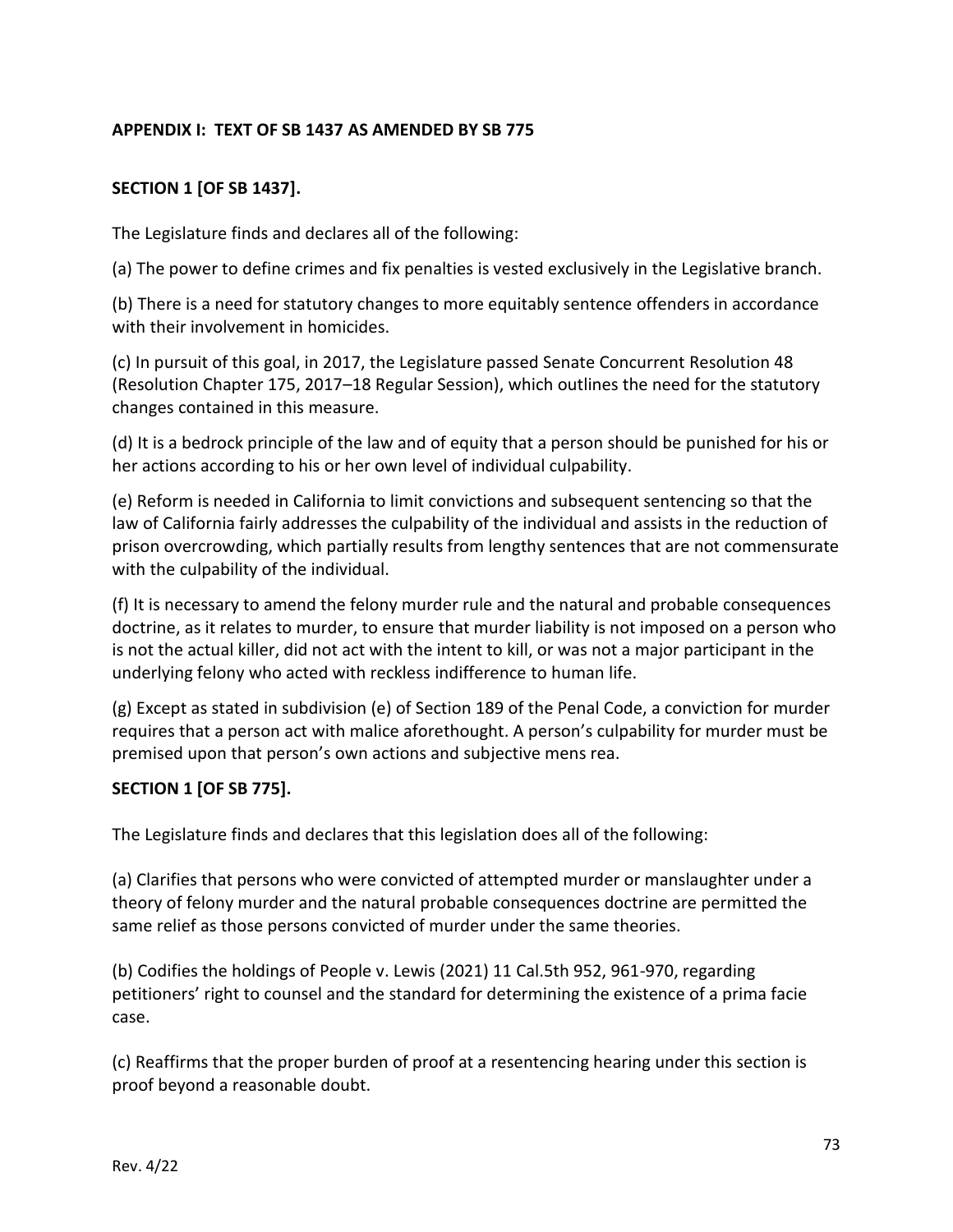(d) Addresses what evidence a court may consider at a resentencing hearing (clarifying the discussion in People v. Lewis, supra, at pp. 970-972).

# **SECTION 2.**

Section 188 of the Penal Code is amended to read:

# **188.**

(a) For purposes of Section 187, malice may be express or implied.

(1) Malice is express when there is manifested a deliberate intention to unlawfully take away the life of a fellow creature.

(2) Malice is implied when no considerable provocation appears, or when the circumstances attending the killing show an abandoned and malignant heart.

(3) Except as stated in subdivision (e) of Section 189, in order to be convicted of murder, a principal in a crime shall act with malice aforethought. Malice shall not be imputed to a person based solely on his or her participation in a crime.

(b) If it is shown that the killing resulted from an intentional act with express or implied malice, as defined in subdivision (a), no other mental state need be shown to establish the mental state of malice aforethought. Neither an awareness of the obligation to act within the general body of laws regulating society nor acting despite that awareness is included within the definition of malice.

# **SECTION 3.**

Section 189 of the Penal Code is amended to read:

## **189.**

(a) All murder that is perpetrated by means of a destructive device or explosive, a weapon of mass destruction, knowing use of ammunition designed primarily to penetrate metal or armor, poison, lying in wait, torture, or by any other kind of willful, deliberate, and premeditated killing, or that is committed in the perpetration of, or attempt to perpetrate, arson, rape, carjacking, robbery, burglary, mayhem, kidnapping, train wrecking, or any act punishable under Section 206, 286, 287<sup>17</sup>, 288, or 289, or murder that is perpetrated by means of discharging a firearm from a motor vehicle, intentionally at another person outside of the vehicle with the intent to inflict death, is murder of the first degree.

(b) All other kinds of murders are of the second degree.

(c) As used in this section, the following definitions apply:

<sup>&</sup>lt;sup>17</sup> Former section 288a, oral copulation, was repealed and amended by SB 1494 to section 287, effective January 1, 2019.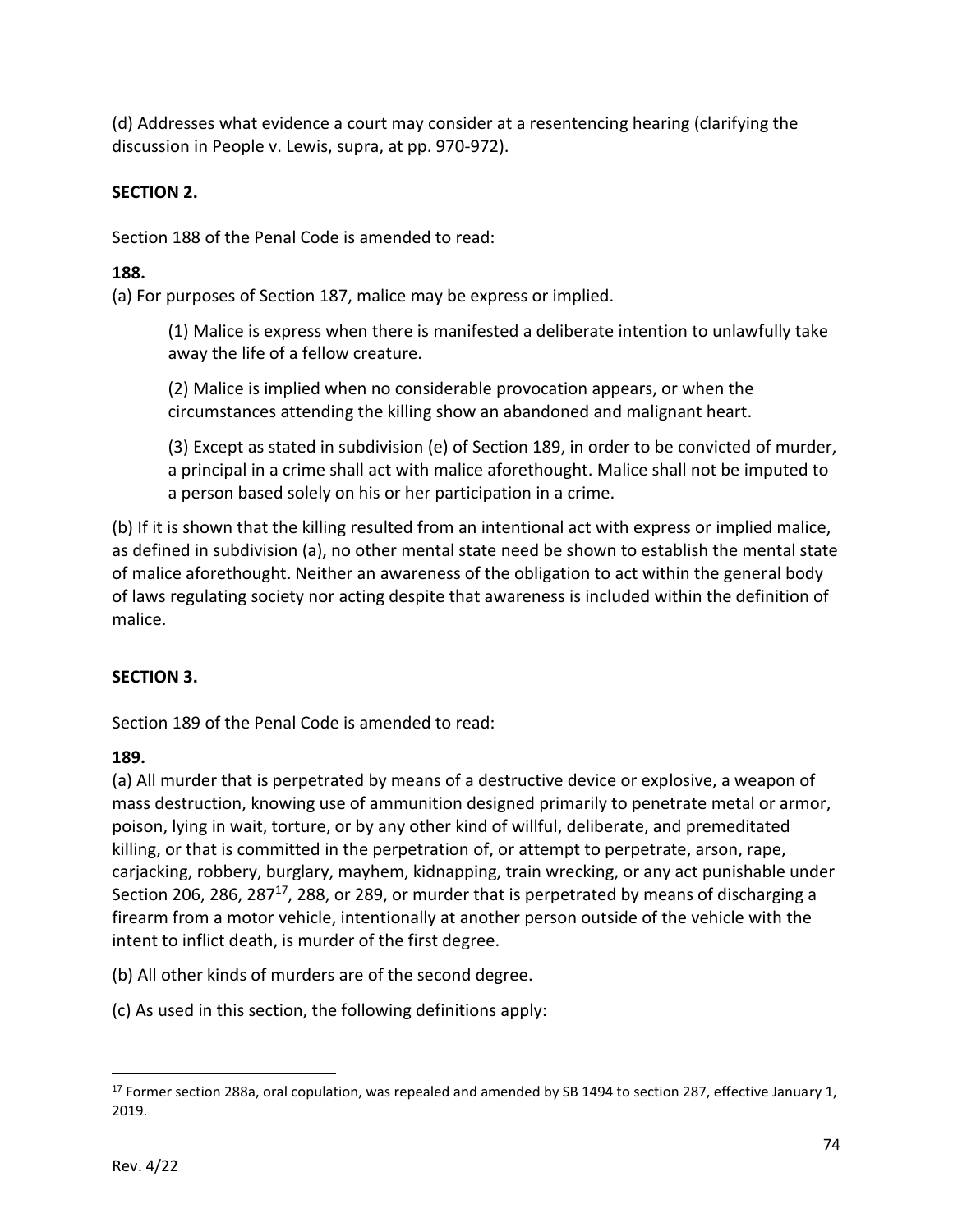(1) "Destructive device" has the same meaning as in Section 16460.

(2) "Explosive" has the same meaning as in Section 12000 of the Health and Safety Code.

(3) "Weapon of mass destruction" means any item defined in Section 11417.

(d) To prove the killing was "deliberate and premeditated," it is not necessary to prove the defendant maturely and meaningfully reflected upon the gravity of his or her act.

(e) A participant in the perpetration or attempted perpetration of a felony listed in subdivision (a) in which a death occurs is liable for murder only if one of the following is proven:

(1) The person was the actual killer.

(2) The person was not the actual killer, but, with the intent to kill, aided, abetted, counseled, commanded, induced, solicited, requested, or assisted the actual killer in the commission of murder in the first degree.

(3) The person was a major participant in the underlying felony and acted with reckless indifference to human life, as described in subdivision (d) of Section 190.2.

(f) Subdivision (e) does not apply to a defendant when the victim is a peace officer who was killed while in the course of his or her duties, where the defendant knew or reasonably should have known that the victim was a peace officer engaged in the performance of his or her duties.

## **SECTION 4.**

Section 1170.95 is added to the Penal Code, to read:

#### **1170.95 [AS AMENDED BY SB 775]**

(a) A person convicted of felony murder or murder under the natural and probable consequences doctrine or other theory under which malice is imputed to a person based solely on that person's participation in a crime, attempted murder under the natural and probable consequences doctrine, or manslaughter may file a petition with the court that sentenced the petitioner to have the petitioner's murder, attempted murder, or manslaughter conviction vacated and to be resentenced on any remaining counts when all of the following conditions apply:

(1) A complaint, information, or indictment was filed against the petitioner that allowed the prosecution to proceed under a theory of felony murder, murder under the natural and probable consequences doctrine or other theory under which malice is imputed to a person based solely on that person's participation in a crime, or attempted murder under the natural and probable consequences doctrine.

(2) The petitioner was convicted of murder, attempted murder, or manslaughter following a trial or accepted a plea offer in lieu of a trial at which the petitioner could have been convicted of murder or attempted murder.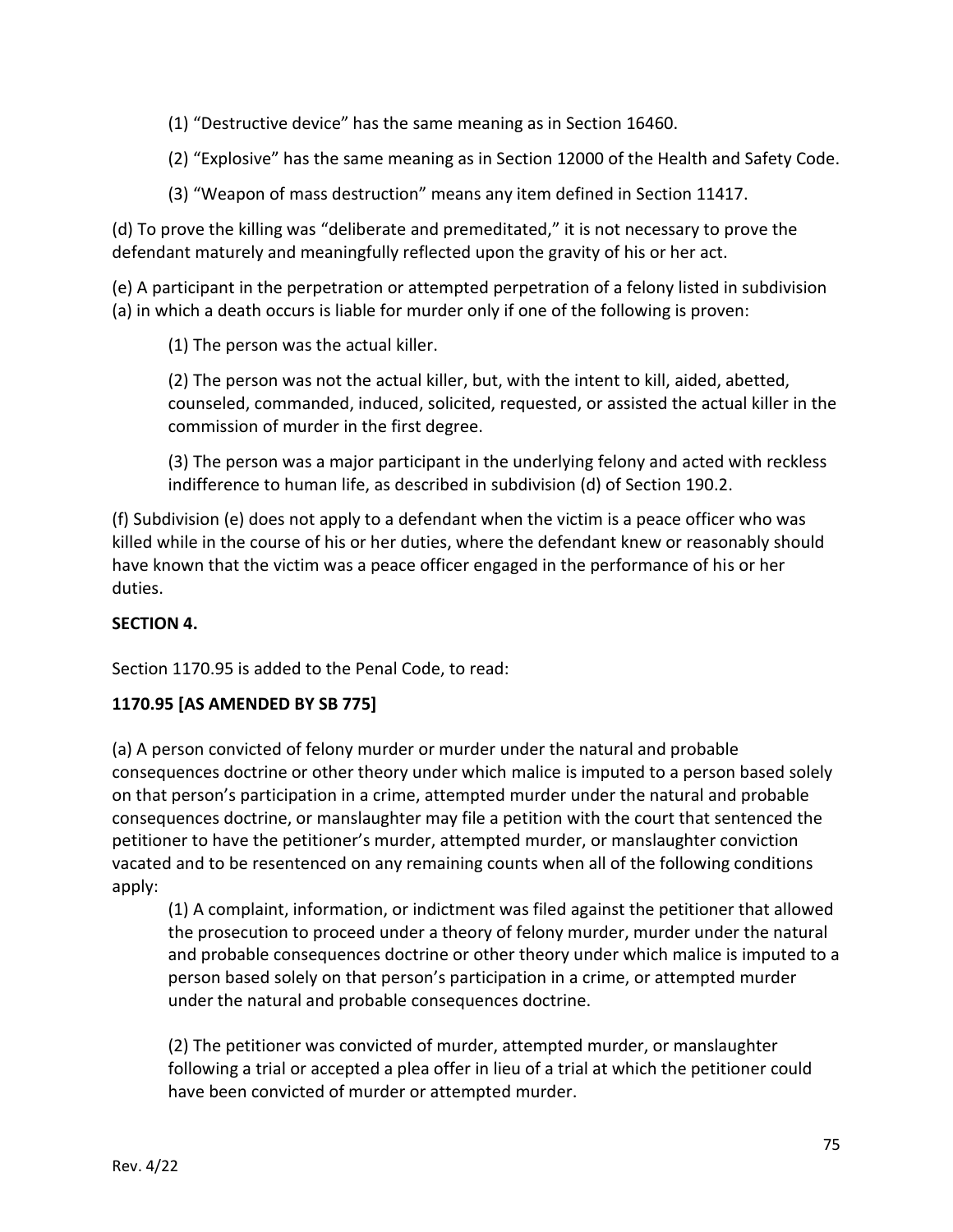(3) The petitioner could not presently be convicted of murder or attempted murder because of changes to Section 188 or 189 made effective January 1, 2019.

(b) (1) The petition shall be filed with the court that sentenced the petitioner and served by the petitioner on the district attorney, or on the agency that prosecuted the petitioner, and on the attorney who represented the petitioner in the trial court or on the public defender of the county where the petitioner was convicted. If the judge that originally sentenced the petitioner is not available to resentence the petitioner, the presiding judge shall designate another judge to rule on the petition. The petition shall include all of the following:

> (A) A declaration by the petitioner that the petitioner is eligible for relief under this section, based on all the requirements of subdivision (a).

(B) The superior court case number and year of the petitioner's conviction.

(C) Whether the petitioner requests the appointment of counsel.

(2) If any of the information required by this subdivision is missing from the petition and cannot be readily ascertained by the court, the court may deny the petition without prejudice to the filing of another petition and advise the petitioner that the matter cannot be considered without the missing information.

(3) Upon receiving a petition in which the information required by this subdivision is set forth or a petition where any missing information can readily be ascertained by the court, if the petitioner has requested counsel, the court shall appoint counsel to represent the petitioner.

(c) Within 60 days after service of a petition that meets the requirements set forth in subdivision (b), the prosecutor shall file and serve a response. The petitioner may file and serve a reply within 30 days after the prosecutor's response is served. These deadlines shall be extended for good cause. After the parties have had an opportunity to submit briefings, the court shall hold a hearing to determine whether the petitioner has made a prima facie case for relief. If the petitioner makes a prima facie showing that the petitioner is entitled to relief, the court shall issue an order to show cause. If the court declines to make an order to show cause, it shall provide a statement fully setting forth its reasons for doing so.

(d) (1) Within 60 days after the order to show cause has issued, the court shall hold a hearing to determine whether to vacate the murder, attempted murder, or manslaughter conviction and to recall the sentence and resentence the petitioner on any remaining counts in the same manner as if the petitioner had not previously been sentenced, provided that the new sentence, if any, is not greater than the initial sentence. This deadline may be extended for good cause.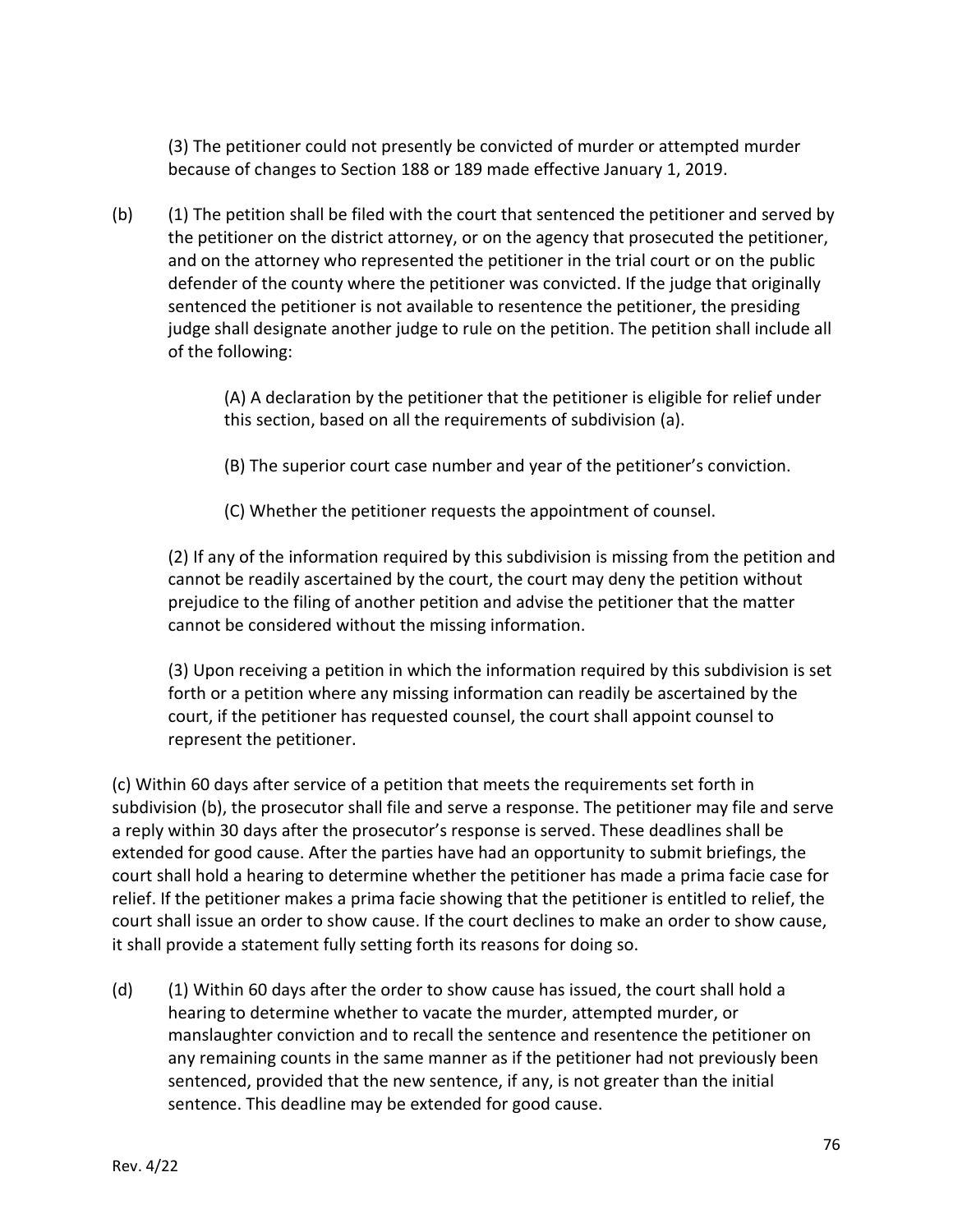(2) The parties may waive a resentencing hearing and stipulate that the petitioner is eligible to have the murder, attempted murder, or manslaughter conviction vacated and to be resentenced. If there was a prior finding by a court or jury that the petitioner did not act with reckless indifference to human life or was not a major participant in the felony, the court shall vacate the petitioner's conviction and resentence the petitioner.

(3) At the hearing to determine whether the petitioner is entitled to relief, the burden of proof shall be on the prosecution to prove, beyond a reasonable doubt, that the petitioner is guilty of murder or attempted murder under California law as amended by the changes to Section 188 or 189 made effective January 1, 2019. The admission of evidence in the hearing shall be governed by the Evidence Code, except that the court may consider evidence previously admitted at any prior hearing or trial that is admissible under current law, including witness testimony, stipulated evidence, and matters judicially noticed. The court may also consider the procedural history of the case recited in any prior appellate opinion. However, hearsay evidence that was admitted in a preliminary hearing pursuant to subdivision (b) of Section 872 shall be excluded from the hearing as hearsay, unless the evidence is admissible pursuant to another exception to the hearsay rule. The prosecutor and the petitioner may also offer new or additional evidence to meet their respective burdens. A finding that there is substantial evidence to support a conviction for murder, attempted murder, or manslaughter is insufficient to prove, beyond a reasonable doubt, that the petitioner is ineligible for resentencing. If the prosecution fails to sustain its burden of proof, the prior conviction, and any allegations and enhancements attached to the conviction, shall be vacated and the petitioner shall be resentenced on the remaining charges.

(e) The petitioner's conviction shall be redesignated as the target offense or underlying felony for resentencing purposes if the petitioner is entitled to relief pursuant to this section, murder or attempted murder was charged generically, and the target offense was not charged. Any applicable statute of limitations shall not be a bar to the court's redesignation of the offense for this purpose.

(f) This section does not diminish or abrogate any rights or remedies otherwise available to the petitioner.

(g) A person convicted of murder, attempted murder, or manslaughter whose conviction is not final may challenge on direct appeal the validity of that conviction based on the changes made to Sections 188 and 189 by Senate Bill 1437 (Chapter 1015 of the Statutes of 2018). (h) A person who is resentenced pursuant to this section shall be given credit for time served. The judge may order the petitioner to be subject to parole supervision for up to two years following the completion of the sentence.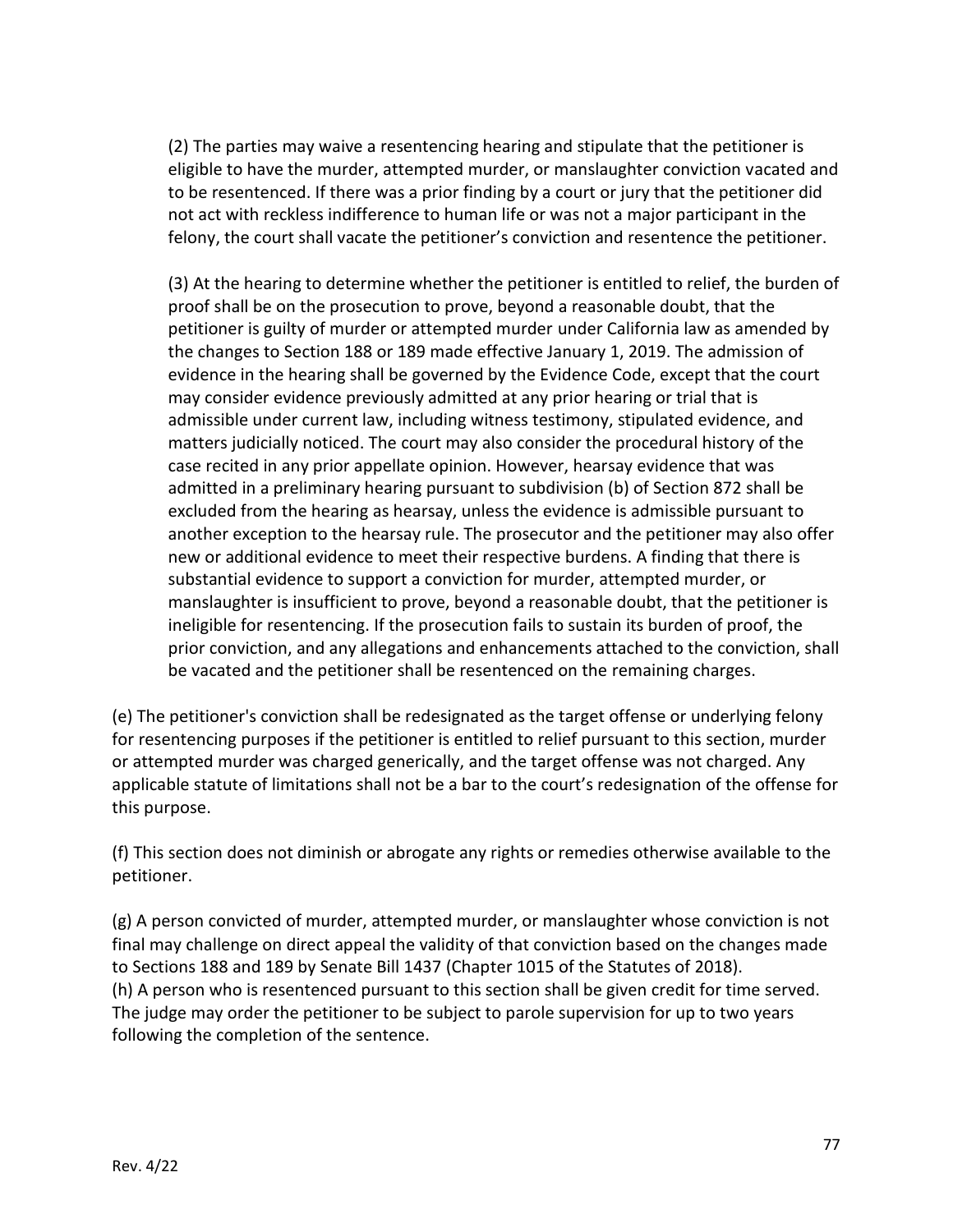#### **APPENDIX II: CHECKLIST FOR HEARING UNDER PEN. CODE, § 1170.95**

#### **I. PROPER VENUE FOR MOTION**

The petition is filed in the court where the conviction occurred. (§ 1170.95, subd.  $(b)(1).$ 

### **II. ELIGIBILITY TO FILE PETITION**

- A. Petitioner was convicted of first or second degree murder, attempted murder or manslaughter by felony-murder rule and/or doctrine of natural and probable consequences. (§ 1170.95, subd. (a).)
- B. "A complaint, information, or indictment was filed against the petitioner that allowed the prosecution to proceed under a theory of felony murder, murder under the natural and probable consequences doctrine or other theory under which malice is imputed to a person based solely on that person's participation in a crime, or attempted murder under the natural and probable consequences doctrine.." (§ 1170.95, subd. (a)(1).)
- C. "The petitioner was convicted of murder, attempted murder, or manslaughter following a trial or accepted a plea offer in lieu of a trial at which the petitioner could have been convicted of murder or attempted murder." (§ 1170.95, subd. (a)(2).)
- D. "The petitioner could not presently be convicted of murder or attempted murder because of changes to Section 188 or 189 made effective January 1, 2019." (§ 1170.95, subd. (a)(3).)

#### **III. REQUIRED CONTENT OF PETITION [Facial review]**

- A. "A declaration by the petitioner that he or she is eligible for relief under this section, based on all the requirements of subdivision (a)." (§ 1170.95, subd. (b)(1)(A).)
- B. "The superior court case number and year of the petitioner's conviction." (§ 1170.95, subd. (b)(1)(B).)
- C. "Whether the petitioner requests the appointment of counsel." (§ 1170.95, subd.  $(b)(1)(C).$
- D. "If any of the information required by [§ 1170.95, subdivision (b),] is missing from the petition and cannot be readily ascertained by the court, the court may deny the petition without prejudice to the filing of another petition and advise the petitioner that the matter cannot be considered without the missing information." (§ 1170.95, subd. (b)(2).)

## **IV. SERVICE OF THE PETITION (§ 1170.95, subd.(b)(1))**

A. Service of the petition on the district attorney or agency that prosecuted petitioner.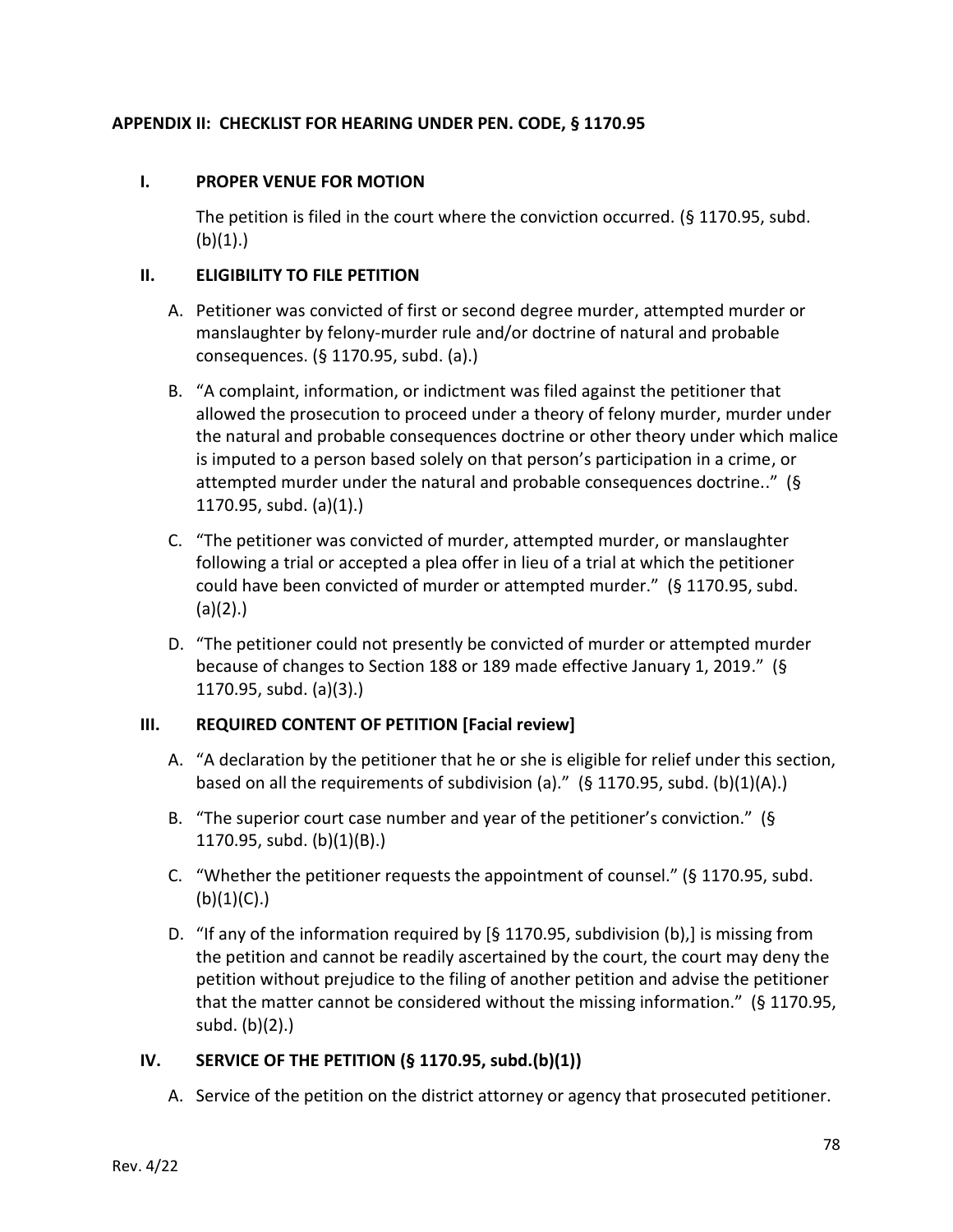B. Service on petitioner's former attorney or public defender.

### **V. DETERMINATION OF PRIMA FACIE BASIS FOR RELIEF (§ 1170.95, subd. (c))**

- A. Appoint counsel if requested. (§ 1170.95, subd. (c).)
- B. Set informal conference for potential resolution. (§ 1170.95, subd. (d)(2).)
- C. Filing of response by prosecution (60 days) and reply by petitioner (30 days). (§ 1170.95, subd. (c).)
- D. Set hearing to determine if prima facie basis for relief established. (§ 1170.95, subd. (c).)
	- 1. Consider petition, court file, record of conviction, response by prosecution, reply by petitioner.
	- 2. If prima facie basis shown issue order to show cause and set matter for hearing within 60 days of issuance of o.s.c., unless extended for good cause. (§ 1170.95, subd. (d)(1).)
	- 3. If prima facie basis not shown summarily deny the petition, giving reasons.

#### **VI. HEARING ON MERITS OF PETITION (S 1170.95, subd. (d))**

- A. **Burden of proof**: "At the hearing to determine whether the petitioner is entitled to relief, the burden of proof shall be on the prosecution to prove, beyond a reasonable doubt, that the petitioner is guilty of murder or attempted murder under California law as amended by the changes to Section 188 or 189 made effective January 1, 2019." "A finding that there is substantial evidence to support a conviction for murder, attempted murder, or manslaughter is insufficient to prove, beyond a reasonable doubt, that the petitioner is ineligible for resentencing. (§ 1170.95, subd. (d)(3).)
- B. **Evidence**: "The prosecutor and the petitioner may . . . offer new or additional evidence to meet their respective burdens." (§ 1170.95, subd. (d)(3).) Admission of evidence is governed by the Evidence Code, except:
	- 1. The court may consider evidence previously admitted at any prior hearing or trial that is admissible under current law, including witness testimony, stipulated evidence, and matters judicially noticed.
	- 2. The court may consider the procedural history of the case as recited in an appellate opinion.
	- 3. Hearsay admitted at a preliminary hearing under section 872, subdivision (b) is inadmissible, unless admissible under another exception to the hearsay rule.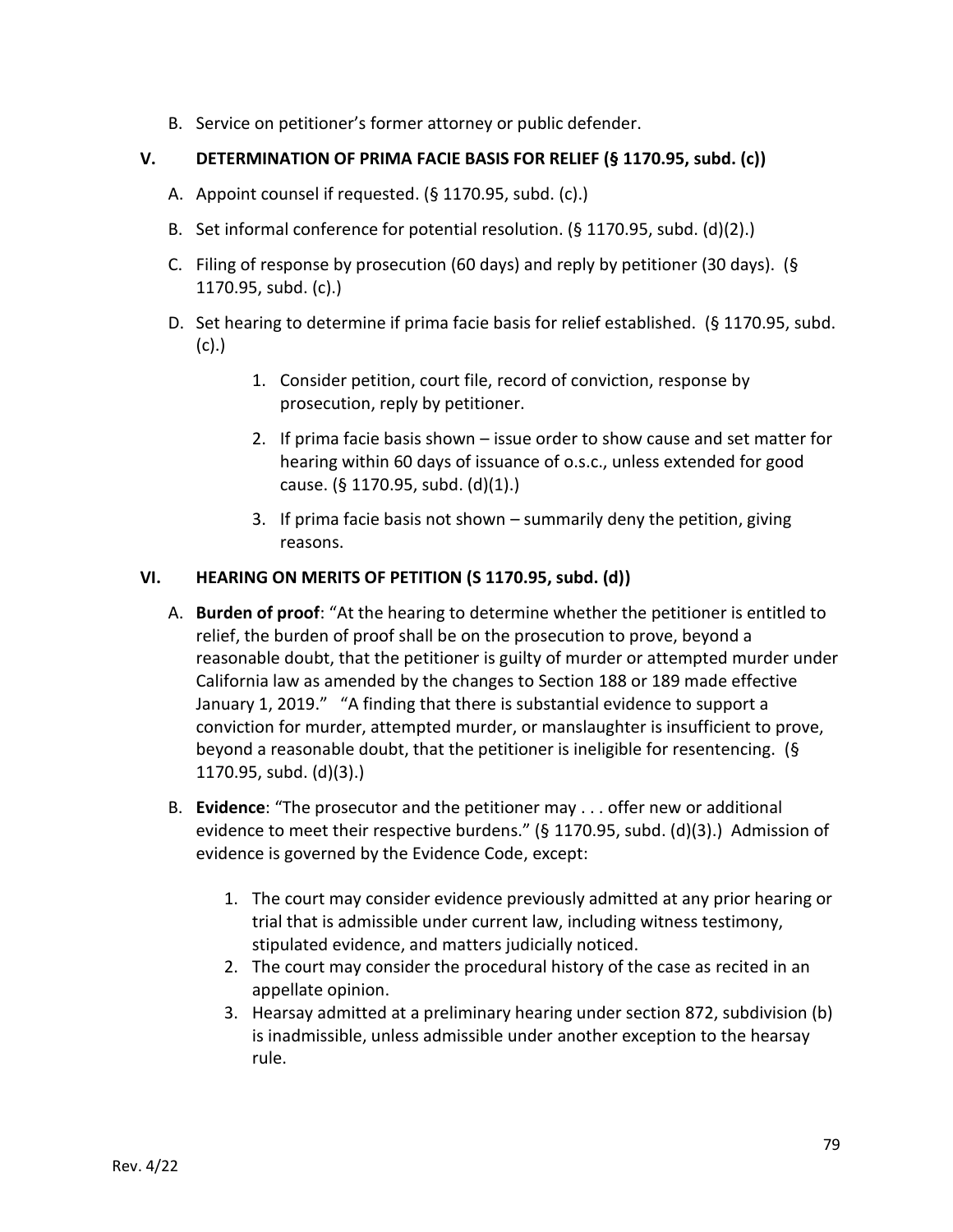C. **Presence of petitioner**: Petitioner has right to be present if requested. Do not issue order of production without consulting petitioner's counsel. Obtain waiver of appearance if necessary.

#### D. **Issues at the hearing**:

- 1. Whether petitioner was convicted with the use of the felony-murder rule or by the doctrine of natural and probable consequences.
- 2. Whether petitioner could be convicted of murder under the law after January 1, 2019, under any of the following theories:
	- a. The petitioner was the actual killer, having killed the victim with malice aforethought.
	- b. The petitioner was not the actual killer, but as a principal aided and abetted the commission of the murder.
	- c. In the commission or attempted commission of a designated felony listed in section 189, subdivision (a), in which a death occurred, the petitioner was the actual killer.
	- d. In the commission or attempted commission of a designated felony listed in section 189, subdivision (a), in which a death occurred, the petitioner was not the actual killer, but, with the intent to kill, aided, abetted, counseled, commanded, induced, solicited, requested, or assisted the actual killer in the commission of murder in the first degree.
	- e. In the commission or attempted commission of a designated felony listed in section 189, subdivision (a), in which a death occurred, the petitioner was a major participant in the underlying felony and acted with reckless indifference to human life, as described in subdivision (d) of Section 190.2.
	- f. In the commission or attempted commission of a designated felony listed in section 189, subdivision (a), in which a death occurred, the victim was a peace officer who was killed while in the course of his or her duties, where the petitioner knew or reasonably should have known that the victim was a peace officer engaged in the performance of his or her duties.
- 3. If prosecution does not meet burden of proof, grant relief (next section); if prosecution meets burden of proof, deny petition.

## E. **If relief granted**:

- 1. Vacate murder conviction and any count-specific enhancement or allegation. (§ 1170.95, subd. (d)(3).)
- 2. Determine target offense (§ 1170.95, subd. (e))
	- 1. From the complaint if alleged in the murder count.